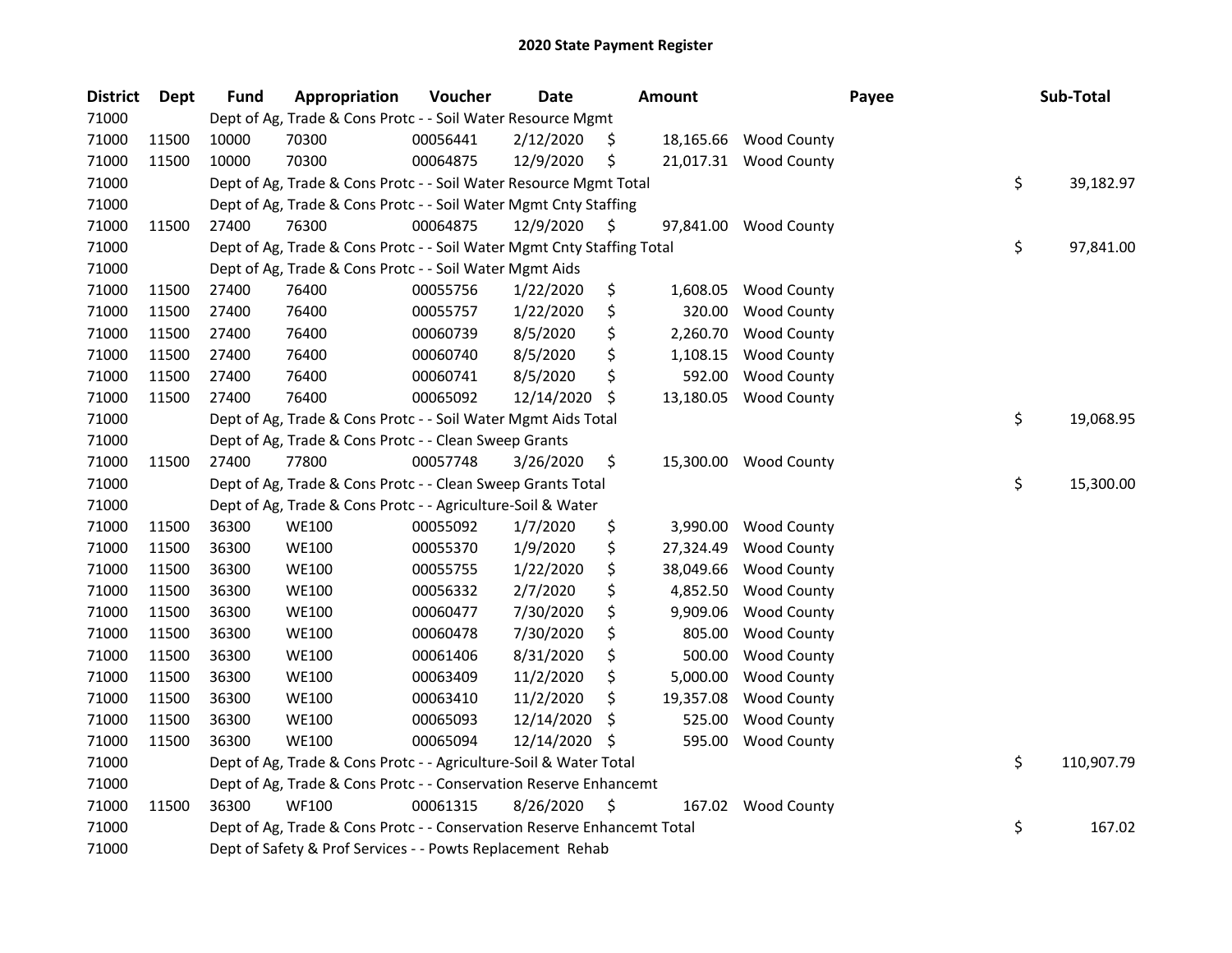| <b>District</b> | <b>Dept</b> | <b>Fund</b> | Appropriation                                                     | Voucher  | Date          |                    | Amount    |                       | Payee | Sub-Total       |
|-----------------|-------------|-------------|-------------------------------------------------------------------|----------|---------------|--------------------|-----------|-----------------------|-------|-----------------|
| 71000           | 16500       | 10000       | 23600                                                             | 00038089 | 10/13/2020    | $\ddot{\varsigma}$ | 3,335.00  | <b>Wood County</b>    |       |                 |
| 71000           | 16500       | 10000       | 23600                                                             | 00038090 | 10/13/2020 \$ |                    | 5,992.00  | <b>Wood County</b>    |       |                 |
| 71000           |             |             | Dept of Safety & Prof Services - - Powts Replacement Rehab Total  |          |               |                    |           |                       |       | \$<br>9,327.00  |
| 71000           |             |             | Dept of Natural Resources - - Gen Program Ops-State Funds         |          |               |                    |           |                       |       |                 |
| 71000           | 37000       | 21200       | 16100                                                             | 00411216 | 5/26/2020     | \$                 | 126.00    | <b>Wood County</b>    |       |                 |
| 71000           | 37000       | 21200       | 16100                                                             | 00411221 | 5/22/2020     | \$                 | 401.00    | <b>Wood County</b>    |       |                 |
| 71000           | 37000       | 21200       | 16100                                                             | 00412271 | 5/29/2020     | S                  | 280.00    | <b>Wood County</b>    |       |                 |
| 71000           |             |             | Dept of Natural Resources - - Gen Program Ops-State Funds Total   |          |               |                    |           |                       |       | \$<br>807.00    |
| 71000           |             |             | Dept of Natural Resources - - General Program Operations --       |          |               |                    |           |                       |       |                 |
| 71000           | 37000       | 21200       | 25400                                                             | 00424216 | 7/14/2020     | \$                 |           | 1,662.99 Wood County  |       |                 |
| 71000           | 37000       | 21200       | 25400                                                             | 00424251 | 7/22/2020     | \$                 |           | 3,422.68 Wood County  |       |                 |
| 71000           |             |             | Dept of Natural Resources - - General Program Operations -- Total |          |               |                    |           |                       |       | \$<br>5,085.67  |
| 71000           |             |             | Dept of Natural Resources - - GPO -Federal Funds                  |          |               |                    |           |                       |       |                 |
| 71000           | 37000       | 21200       | 38100                                                             | 00395301 | 3/12/2020     | \$                 |           | 1,079.66 Wood County  |       |                 |
| 71000           |             |             | Dept of Natural Resources - - GPO -Federal Funds Total            |          |               |                    |           |                       |       | \$<br>1,079.66  |
| 71000           |             |             | Dept of Natural Resources - - Venison Processing                  |          |               |                    |           |                       |       |                 |
| 71000           | 37000       | 21200       | 54900                                                             | 00399289 | 3/30/2020     | \$                 | 530.00    | <b>Wood County</b>    |       |                 |
| 71000           |             |             | Dept of Natural Resources - - Venison Processing Total            |          |               |                    |           |                       |       | \$<br>530.00    |
| 71000           |             |             | Dept of Natural Resources - - Enf A - Boating Enforcement         |          |               |                    |           |                       |       |                 |
| 71000           | 37000       | 21200       | 55000                                                             | 00395301 | 3/12/2020     | \$                 |           | 2,211.98 Wood County  |       |                 |
| 71000           |             |             | Dept of Natural Resources - - Enf A - Boating Enforcement Total   |          |               |                    |           |                       |       | \$<br>2,211.98  |
| 71000           |             |             | Dept of Natural Resources - - Enf A - Atv & Utv Enforcement       |          |               |                    |           |                       |       |                 |
| 71000           | 37000       | 21200       | 55100                                                             | 00438861 | 9/29/2020     | \$                 |           | 2,660.05 Wood County  |       |                 |
| 71000           |             |             | Dept of Natural Resources - - Enf A - Atv & Utv Enforcement Total |          |               |                    |           |                       |       | \$<br>2,660.05  |
| 71000           |             |             | Dept of Natural Resources - - Enf A - Snow Enforcement            |          |               |                    |           |                       |       |                 |
| 71000           | 37000       | 21200       | 55200                                                             | 00436462 | 9/24/2020     | \$                 |           | 1,892.93 Wood County  |       |                 |
| 71000           |             |             | Dept of Natural Resources - - Enf A - Snow Enforcement Total      |          |               |                    |           |                       |       | \$<br>1,892.93  |
| 71000           |             |             | Dept of Natural Resources - - Wildlife Damage Claims & Abat       |          |               |                    |           |                       |       |                 |
| 71000           | 37000       | 21200       | 55300                                                             | 00399289 | 3/30/2020     | \$,                |           | 14,260.62 Wood County |       |                 |
| 71000           | 37000       | 21200       | 55300                                                             | 00414193 | 6/10/2020     | \$                 | 8,451.05  | <b>Wood County</b>    |       |                 |
| 71000           | 37000       | 21200       | 55300                                                             | 00428793 | 8/13/2020     | \$                 | 55,811.65 | <b>Wood County</b>    |       |                 |
| 71000           | 37000       | 21200       | 55300                                                             | 00446409 | 11/12/2020    | S                  |           | 13,561.32 Wood County |       |                 |
| 71000           |             |             | Dept of Natural Resources - - Wildlife Damage Claims & Abat Total |          |               |                    |           |                       |       | \$<br>92,084.64 |
| 71000           |             |             | Dept of Natural Resources - - Ra- Fish, WI & Forestry             |          |               |                    |           |                       |       |                 |
| 71000           | 37000       | 21200       | 56400                                                             | 00400740 | 4/9/2020      | \$                 |           | 1,767.70 Wood County  |       |                 |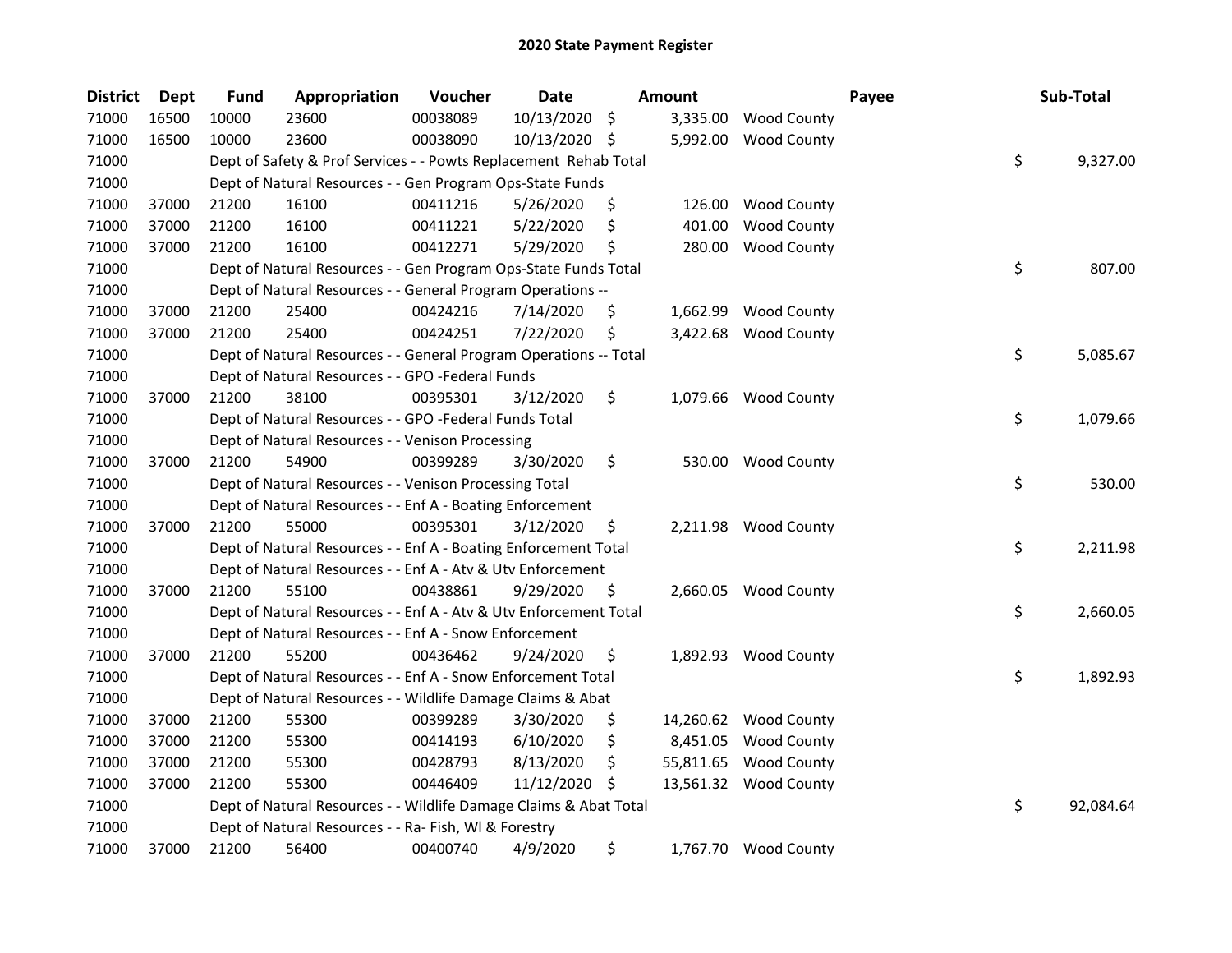| <b>District</b> | <b>Dept</b> | <b>Fund</b> | Appropriation                                                      | Voucher  | <b>Date</b>   |                    | <b>Amount</b> |                        | Payee | Sub-Total        |
|-----------------|-------------|-------------|--------------------------------------------------------------------|----------|---------------|--------------------|---------------|------------------------|-------|------------------|
| 71000           |             |             | Dept of Natural Resources - - Ra- Fish, WI & Forestry Total        |          |               |                    |               |                        |       | \$<br>1,767.70   |
| 71000           |             |             | Dept of Natural Resources - - Resaids - Forest Croplnd & Mfl       |          |               |                    |               |                        |       |                  |
| 71000           | 37000       | 21200       | 56600                                                              | 00436117 | 9/18/2020     | - \$               |               | 21,466.04 Wood County  |       |                  |
| 71000           |             |             | Dept of Natural Resources - - Resaids - Forest CropInd & Mfl Total |          |               |                    |               |                        |       | \$<br>21,466.04  |
| 71000           |             |             | Dept of Natural Resources - - Resaids - Cnty Forst & Admin         |          |               |                    |               |                        |       |                  |
| 71000           | 37000       | 21200       | 57200                                                              | 00395751 | 3/16/2020     | \$                 |               | 47,366.25 Wood County  |       |                  |
| 71000           |             |             | Dept of Natural Resources - - Resaids - Cnty Forst & Admin Total   |          |               |                    |               |                        |       | \$<br>47,366.25  |
| 71000           |             |             | Dept of Natural Resources - - Ra- Cnty Snow Trail & Area Aid       |          |               |                    |               |                        |       |                  |
| 71000           | 37000       | 21200       | 57400                                                              | 00447850 | 11/18/2020 \$ |                    |               | 79,770.00 Wood County  |       |                  |
| 71000           |             |             | Dept of Natural Resources - - Ra- Cnty Snow Trail & Area Aid Total |          |               |                    |               |                        |       | \$<br>79,770.00  |
| 71000           |             |             | Dept of Natural Resources - - Ra- Snowmobile Trail Areas           |          |               |                    |               |                        |       |                  |
| 71000           | 37000       | 21200       | 57500                                                              | 00438045 | 9/30/2020     | \$                 |               | 21,646.07 Wood County  |       |                  |
| 71000           |             |             | Dept of Natural Resources - - Ra- Snowmobile Trail Areas Total     |          |               |                    |               |                        |       | \$<br>21,646.07  |
| 71000           |             |             | Dept of Natural Resources - - Ra- Atv Prj Aids, Gas Tax Pymt       |          |               |                    |               |                        |       |                  |
| 71000           | 37000       | 21200       | 57600                                                              | 00451144 | 12/9/2020     | Ş.                 |               | 3,570.00 Wood County   |       |                  |
| 71000           | 37000       | 21200       | 57600                                                              | 00451146 | 12/9/2020     | \$                 |               | 6,715.00 Wood County   |       |                  |
| 71000           |             |             | Dept of Natural Resources - - Ra- Atv Prj Aids, Gas Tax Pymt Total |          |               |                    |               |                        |       | \$<br>10,285.00  |
| 71000           |             |             | Dept of Natural Resources - - Ra- Atv Project Aids                 |          |               |                    |               |                        |       |                  |
| 71000           | 37000       | 21200       | 57700                                                              | 00394538 | 3/10/2020     | \$                 |               | 305,253.75 Wood County |       |                  |
| 71000           |             |             | Dept of Natural Resources - - Ra- Atv Project Aids Total           |          |               |                    |               |                        |       | \$<br>305,253.75 |
| 71000           |             |             | Dept of Natural Resources - - Resaids - Pymt In Lieu Tax Fed       |          |               |                    |               |                        |       |                  |
| 71000           | 37000       | 21200       | 58400                                                              | 00439080 | 10/1/2020     | $\ddot{\varsigma}$ |               | 96.00 Wood County      |       |                  |
| 71000           |             |             | Dept of Natural Resources - - Resaids - Pymt In Lieu Tax Fed Total |          |               |                    |               |                        |       | \$<br>96.00      |
| 71000           |             |             | Dept of Natural Resources - - Ea - River Protect, Cons Fund        |          |               |                    |               |                        |       |                  |
| 71000           | 37000       | 21200       | 67500                                                              | 00409072 | 5/14/2020     | -\$                |               | 661.00 Wood County     |       |                  |
| 71000           |             |             | Dept of Natural Resources - - Ea - River Protect, Cons Fund Total  |          |               |                    |               |                        |       | \$<br>661.00     |
| 71000           |             |             | Dept of Natural Resources - - Res Acq & Dev - Federal Funds        |          |               |                    |               |                        |       |                  |
| 71000           | 37000       | 21200       | 78200                                                              | 00428794 | 8/13/2020     | S                  |               | 16,464.34 Wood County  |       |                  |
| 71000           |             |             | Dept of Natural Resources - - Res Acq & Dev - Federal Funds Total  |          |               |                    |               |                        |       | \$<br>16,464.34  |
| 71000           |             |             | Dept of Natural Resources - - GPO-Environmental Fund               |          |               |                    |               |                        |       |                  |
| 71000           | 37000       | 27400       | 46100                                                              | 00415765 | 6/9/2020      | \$                 |               | 30.00 Wood County      |       |                  |
| 71000           |             |             | Dept of Natural Resources - - GPO-Environmental Fund Total         |          |               |                    |               |                        |       | \$<br>30.00      |
| 71000           |             |             | Dept of Natural Resources - - Land Acquisition                     |          |               |                    |               |                        |       |                  |
| 71000           | 37000       | 36300       | TA100                                                              | 00395117 | 3/11/2020     | \$                 |               | 32.00 Wood County      |       |                  |
| 71000           | 37000       | 36300       | TA100                                                              | 00423651 | 7/13/2020     | \$                 |               | 76,610.00 Wood County  |       |                  |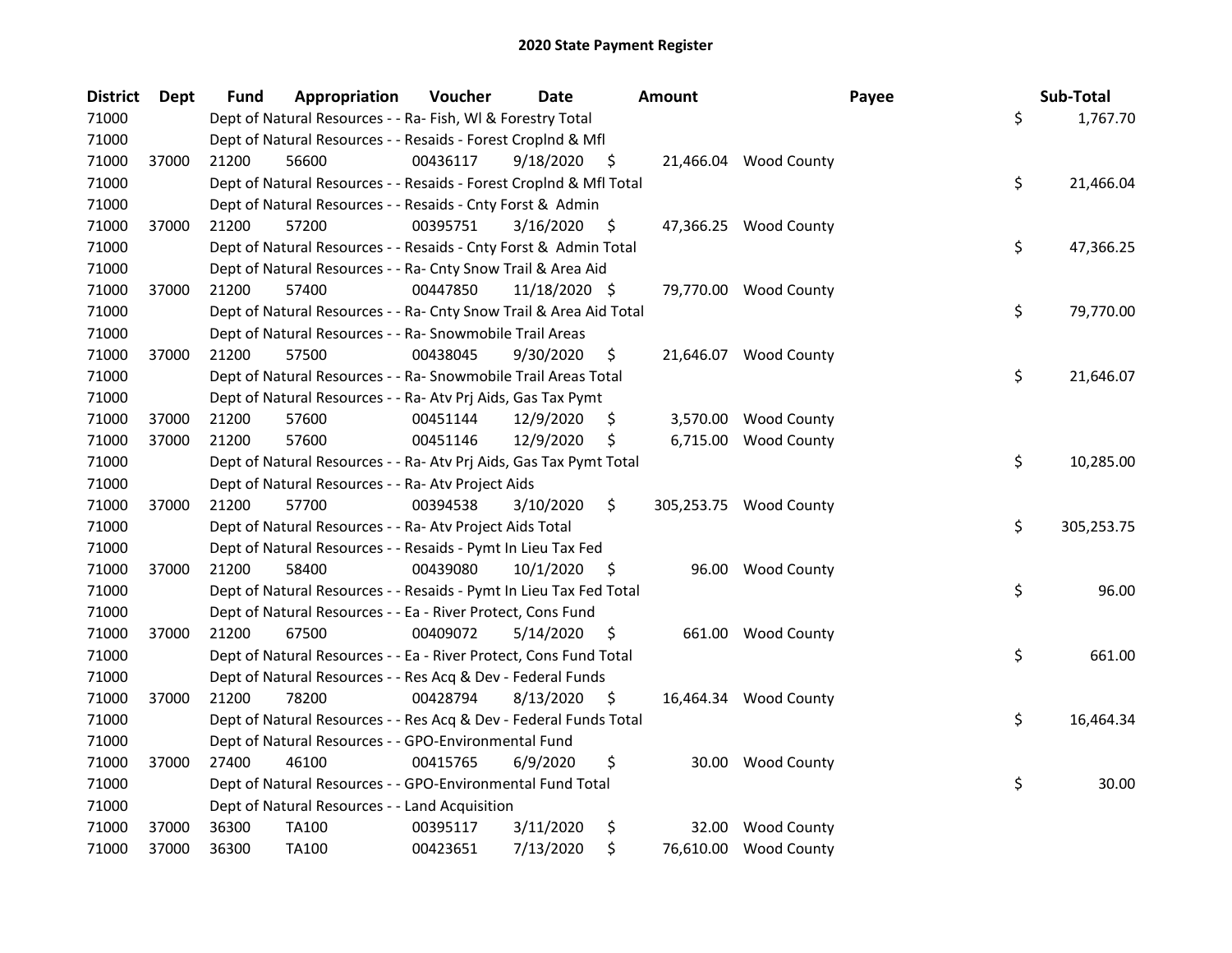| <b>District</b> | <b>Dept</b> | <b>Fund</b> | Appropriation                                                     | Voucher  | <b>Date</b> |                     | Amount       |                      | Payee | Sub-Total          |
|-----------------|-------------|-------------|-------------------------------------------------------------------|----------|-------------|---------------------|--------------|----------------------|-------|--------------------|
| 71000           | 37000       | 36300       | <b>TA100</b>                                                      | 00451604 | 12/11/2020  | $\ddot{\mathsf{S}}$ | 43.00        | <b>Wood County</b>   |       |                    |
| 71000           |             |             | Dept of Natural Resources - - Land Acquisition Total              |          |             |                     |              |                      |       | \$<br>76,685.00    |
| 71000           |             |             | Dept of Natural Resources - - GPO - Sd Water Loan Prog, Fed       |          |             |                     |              |                      |       |                    |
| 71000           | 37000       | 57300       | 48200                                                             | 00393607 | 3/2/2020    | \$                  | 23,231.50    | <b>Wood County</b>   |       |                    |
| 71000           | 37000       | 57300       | 48200                                                             | 00400314 | 4/8/2020    | \$                  | 18,355.50    | <b>Wood County</b>   |       |                    |
| 71000           | 37000       | 57300       | 48200                                                             | 00418725 | 7/16/2020   | \$                  | 18,355.50    | <b>Wood County</b>   |       |                    |
| 71000           | 37000       | 57300       | 48200                                                             | 00436827 | 10/21/2020  | \$                  | 18,355.50    | <b>Wood County</b>   |       |                    |
| 71000           |             |             | Dept of Natural Resources - - GPO - Sd Water Loan Prog, Fed Total |          |             |                     |              |                      |       | \$<br>78,298.00    |
| 71000           |             |             | WI Dept of Transportation - - Eldly&Disa Co/Aid Sf                |          |             |                     |              |                      |       |                    |
| 71000           | 39500       | 21100       | 16800                                                             | 00481780 | 1/16/2020   | \$                  | 229,594.00   | <b>Wood County</b>   |       |                    |
| 71000           | 39500       | 21100       | 16800                                                             | 00513381 | 4/14/2020   | \$                  | 1,064.97     | <b>Wood County</b>   |       |                    |
| 71000           |             |             | WI Dept of Transportation - - Eldly&Disa Co/Aid Sf Total          |          |             |                     |              |                      |       | \$<br>230,658.97   |
| 71000           |             |             | WI Dept of Transportation - - County Forest Aids                  |          |             |                     |              |                      |       |                    |
| 71000           | 39500       | 21100       | 17000                                                             | 00500046 | 3/10/2020   | \$                  |              | 3,653.91 Wood County |       |                    |
| 71000           |             |             | WI Dept of Transportation - - County Forest Aids Total            |          |             |                     |              |                      |       | \$<br>3,653.91     |
| 71000           |             |             | WI Dept of Transportation - - Hwy Sfty Loc Aid Ffd                |          |             |                     |              |                      |       |                    |
| 71000           | 39500       | 21100       | 18500                                                             | 00527484 | 5/18/2020   | \$                  | 651.28       | <b>Wood County</b>   |       |                    |
| 71000           | 39500       | 21100       | 18500                                                             | 00566940 | 8/14/2020   | \$                  | 5,518.98     | <b>Wood County</b>   |       |                    |
| 71000           | 39500       | 21100       | 18500                                                             | 00581243 | 9/11/2020   | \$                  | 5,254.80     | <b>Wood County</b>   |       |                    |
| 71000           | 39500       | 21100       | 18500                                                             | 00583987 | 9/17/2020   | \$                  | 2,820.84     | <b>Wood County</b>   |       |                    |
| 71000           | 39500       | 21100       | 18500                                                             | 00604664 | 10/23/2020  | S.                  | 2,283.72     | <b>Wood County</b>   |       |                    |
| 71000           |             |             | WI Dept of Transportation - - Hwy Sfty Loc Aid Ffd Total          |          |             |                     |              |                      |       | \$<br>16,529.62    |
| 71000           |             |             | WI Dept of Transportation - - Trans Aids To Co.-Sf                |          |             |                     |              |                      |       |                    |
| 71000           | 39500       | 21100       | 19000                                                             | 00475494 | 1/6/2020    | \$                  | 630,897.20   | <b>Wood County</b>   |       |                    |
| 71000           | 39500       | 21100       | 19000                                                             | 00542341 | 7/6/2020    | \$                  | 1,261,794.40 | <b>Wood County</b>   |       |                    |
| 71000           | 39500       | 21100       | 19000                                                             | 00585167 | 10/5/2020   | \$                  | 630,897.21   | <b>Wood County</b>   |       |                    |
| 71000           |             |             | WI Dept of Transportation - - Trans Aids To Co.-Sf Total          |          |             |                     |              |                      |       | \$<br>2,523,588.81 |
| 71000           |             |             | WI Dept of Transportation - - Loc Rd Imp Prg St Fd                |          |             |                     |              |                      |       |                    |
| 71000           | 39500       | 21100       | 27800                                                             | 00556609 | 7/31/2020   | \$                  |              | 7,314.43 Wood County |       |                    |
| 71000           |             |             | WI Dept of Transportation - - Loc Rd Imp Prg St Fd Total          |          |             |                     |              |                      |       | \$<br>7,314.43     |
| 71000           |             |             | WI Dept of Transportation - - St Hwy Rehab, Sf                    |          |             |                     |              |                      |       |                    |
| 71000           | 39500       | 21100       | 36300                                                             | 00484684 | 1/28/2020   | \$                  | 3.00         | <b>Wood County</b>   |       |                    |
| 71000           |             |             | WI Dept of Transportation - - St Hwy Rehab, Sf Total              |          |             |                     |              |                      |       | \$<br>3.00         |
| 71000           |             |             | WI Dept of Transportation - - Hwy Mgmt & Opers Sf                 |          |             |                     |              |                      |       |                    |
| 71000           | 39500       | 21100       | 36500                                                             | 00484067 | 1/22/2020   | \$                  |              | 648.00 Wood County   |       |                    |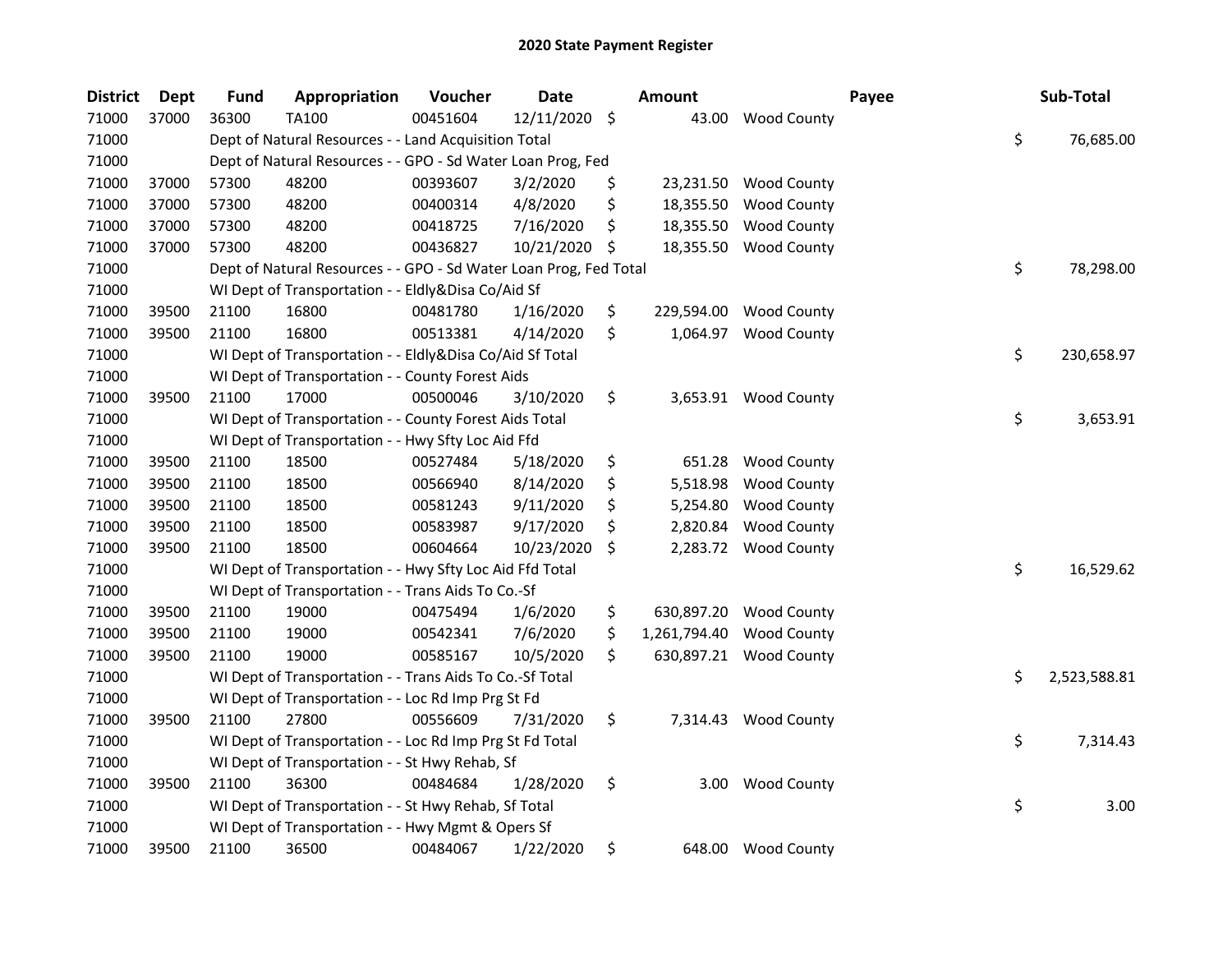| <b>District</b> | <b>Dept</b> | <b>Fund</b> | Appropriation                                           | Voucher  | <b>Date</b> | <b>Amount</b>    |                    | Payee | Sub-Total      |
|-----------------|-------------|-------------|---------------------------------------------------------|----------|-------------|------------------|--------------------|-------|----------------|
| 71000           | 39500       | 21100       | 36500                                                   | 00492361 | 2/14/2020   | \$<br>648.00     | Wood County        |       |                |
| 71000           | 39500       | 21100       | 36500                                                   | 00503343 | 3/17/2020   | \$<br>1,134.72   | <b>Wood County</b> |       |                |
| 71000           | 39500       | 21100       | 36500                                                   | 00511216 | 4/23/2020   | \$<br>648.00     | <b>Wood County</b> |       |                |
| 71000           | 39500       | 21100       | 36500                                                   | 00521201 | 5/1/2020    | \$<br>364.83     | <b>Wood County</b> |       |                |
| 71000           | 39500       | 21100       | 36500                                                   | 00521208 | 5/1/2020    | \$<br>648.00     | <b>Wood County</b> |       |                |
| 71000           | 39500       | 21100       | 36500                                                   | 00534481 | 6/8/2020    | \$<br>648.00     | <b>Wood County</b> |       |                |
| 71000           | 39500       | 21100       | 36500                                                   | 00557800 | 7/29/2020   | \$<br>648.00     | <b>Wood County</b> |       |                |
| 71000           | 39500       | 21100       | 36500                                                   | 00578876 | 9/4/2020    | \$<br>648.00     | <b>Wood County</b> |       |                |
| 71000           | 39500       | 21100       | 36500                                                   | 00596327 | 10/9/2020   | \$<br>648.00     | <b>Wood County</b> |       |                |
| 71000           | 39500       | 21100       | 36500                                                   | 00612073 | 11/6/2020   | \$<br>648.00     | <b>Wood County</b> |       |                |
| 71000           | 39500       | 21100       | 36500                                                   | 00622471 | 12/3/2020   | \$<br>648.00     | <b>Wood County</b> |       |                |
| 71000           |             |             | WI Dept of Transportation - - Hwy Mgmt & Opers Sf Total |          |             |                  |                    |       | \$<br>7,979.55 |
| 71000           |             |             | WI Dept of Transportation - - Routine Maint Sf          |          |             |                  |                    |       |                |
| 71000           | 39500       | 21100       | 36800                                                   | 00484067 | 1/22/2020   | \$<br>129,808.87 | <b>Wood County</b> |       |                |
| 71000           | 39500       | 21100       | 36800                                                   | 00492361 | 2/14/2020   | \$<br>167,907.20 | <b>Wood County</b> |       |                |
| 71000           | 39500       | 21100       | 36800                                                   | 00492655 | 2/20/2020   | \$<br>31,091.47  | <b>Wood County</b> |       |                |
| 71000           | 39500       | 21100       | 36800                                                   | 00492656 | 2/20/2020   | \$<br>25,592.80  | <b>Wood County</b> |       |                |
| 71000           | 39500       | 21100       | 36800                                                   | 00503060 | 3/16/2020   | \$<br>211,984.71 | <b>Wood County</b> |       |                |
| 71000           | 39500       | 21100       | 36800                                                   | 00503343 | 3/17/2020   | \$<br>4,229.13   | <b>Wood County</b> |       |                |
| 71000           | 39500       | 21100       | 36800                                                   | 00503418 | 3/17/2020   | \$<br>82.28      | <b>Wood County</b> |       |                |
| 71000           | 39500       | 21100       | 36800                                                   | 00509659 | 3/31/2020   | \$<br>2,190.40   | <b>Wood County</b> |       |                |
| 71000           | 39500       | 21100       | 36800                                                   | 00509774 | 3/31/2020   | \$<br>1,511.31   | <b>Wood County</b> |       |                |
| 71000           | 39500       | 21100       | 36800                                                   | 00510321 | 4/1/2020    | \$<br>138.25     | <b>Wood County</b> |       |                |
| 71000           | 39500       | 21100       | 36800                                                   | 00514657 | 4/13/2020   | \$<br>155,559.62 | <b>Wood County</b> |       |                |
| 71000           | 39500       | 21100       | 36800                                                   | 00515951 | 4/16/2020   | \$<br>1,766.99   | <b>Wood County</b> |       |                |
| 71000           | 39500       | 21100       | 36800                                                   | 00521199 | 5/1/2020    | \$<br>6,726.72   | <b>Wood County</b> |       |                |
| 71000           | 39500       | 21100       | 36800                                                   | 00521974 | 5/4/2020    | \$<br>19,075.49  | <b>Wood County</b> |       |                |
| 71000           | 39500       | 21100       | 36800                                                   | 00530813 | 5/27/2020   | \$<br>323.41     | <b>Wood County</b> |       |                |
| 71000           | 39500       | 21100       | 36800                                                   | 00531886 | 6/2/2020    | \$<br>102,034.75 | <b>Wood County</b> |       |                |
| 71000           | 39500       | 21100       | 36800                                                   | 00533923 | 6/4/2020    | \$<br>295.59     | <b>Wood County</b> |       |                |
| 71000           | 39500       | 21100       | 36800                                                   | 00534486 | 6/8/2020    | \$<br>1,114.26   | <b>Wood County</b> |       |                |
| 71000           | 39500       | 21100       | 36800                                                   | 00535738 | 6/11/2020   | \$<br>130,731.77 | <b>Wood County</b> |       |                |
| 71000           | 39500       | 21100       | 36800                                                   | 00550299 | 7/10/2020   | \$<br>3,216.72   | <b>Wood County</b> |       |                |
| 71000           | 39500       | 21100       | 36800                                                   | 00553781 | 7/22/2020   | \$<br>839.57     | <b>Wood County</b> |       |                |
| 71000           | 39500       | 21100       | 36800                                                   | 00557800 | 7/29/2020   | \$<br>3,657.78   | <b>Wood County</b> |       |                |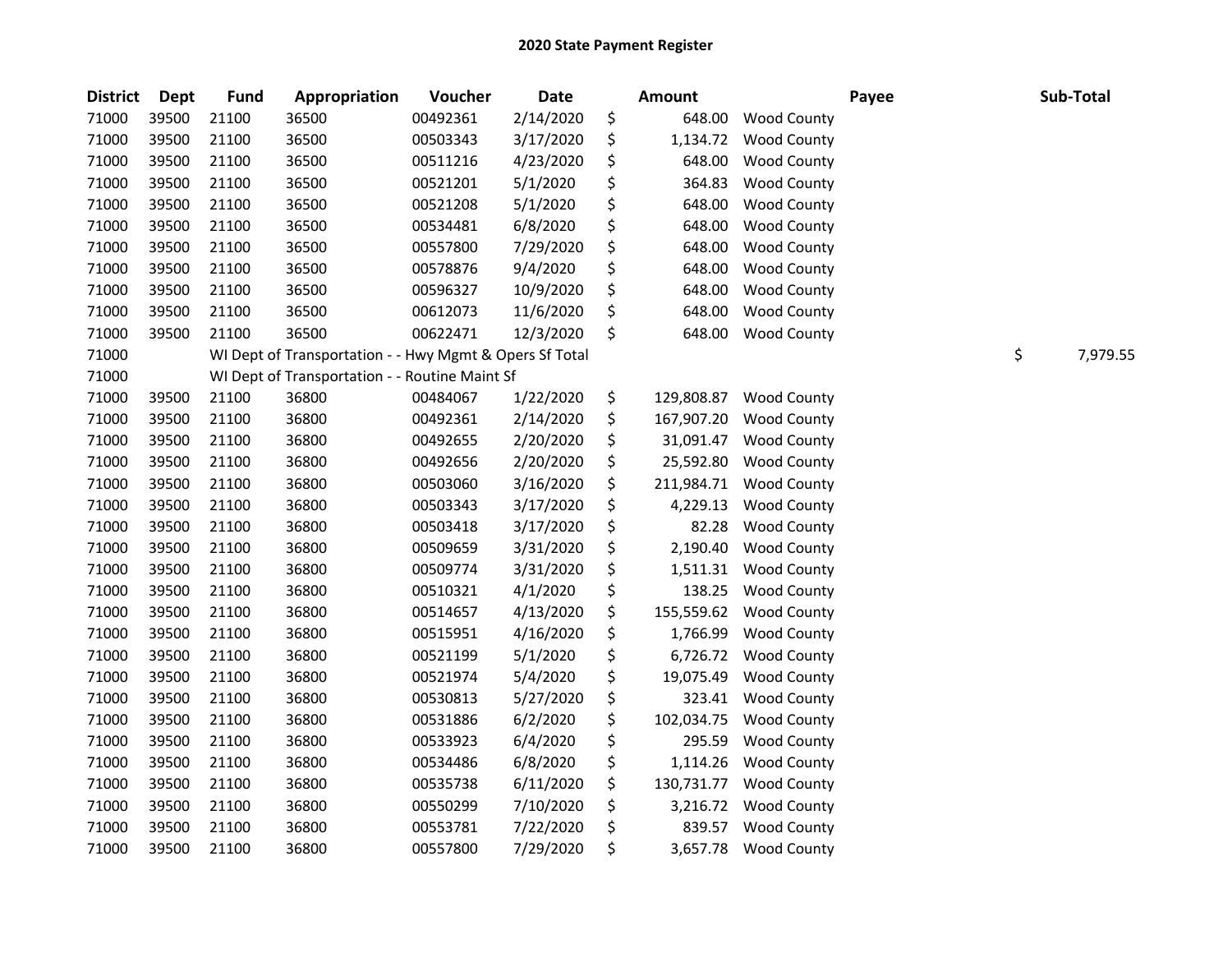| <b>District</b> | <b>Dept</b> | <b>Fund</b> | Appropriation                                                  | Voucher  | <b>Date</b> | <b>Amount</b>    |                    | Payee | Sub-Total          |
|-----------------|-------------|-------------|----------------------------------------------------------------|----------|-------------|------------------|--------------------|-------|--------------------|
| 71000           | 39500       | 21100       | 36800                                                          | 00558570 | 7/30/2020   | \$<br>774.31     | <b>Wood County</b> |       |                    |
| 71000           | 39500       | 21100       | 36800                                                          | 00560436 | 8/3/2020    | \$<br>7,612.23   | <b>Wood County</b> |       |                    |
| 71000           | 39500       | 21100       | 36800                                                          | 00560442 | 8/3/2020    | \$<br>69,219.33  | <b>Wood County</b> |       |                    |
| 71000           | 39500       | 21100       | 36800                                                          | 00565531 | 8/12/2020   | \$<br>50,775.05  | <b>Wood County</b> |       |                    |
| 71000           | 39500       | 21100       | 36800                                                          | 00577893 | 9/3/2020    | \$<br>926.72     | <b>Wood County</b> |       |                    |
| 71000           | 39500       | 21100       | 36800                                                          | 00578876 | 9/4/2020    | \$<br>3,518.52   | <b>Wood County</b> |       |                    |
| 71000           | 39500       | 21100       | 36800                                                          | 00588357 | 9/22/2020   | \$<br>58,029.98  | <b>Wood County</b> |       |                    |
| 71000           | 39500       | 21100       | 36800                                                          | 00596327 | 10/9/2020   | \$<br>1,905.07   | <b>Wood County</b> |       |                    |
| 71000           | 39500       | 21100       | 36800                                                          | 00603368 | 10/21/2020  | \$<br>109,785.74 | <b>Wood County</b> |       |                    |
| 71000           | 39500       | 21100       | 36800                                                          | 00611519 | 11/5/2020   | \$<br>1,024.59   | <b>Wood County</b> |       |                    |
| 71000           | 39500       | 21100       | 36800                                                          | 00612073 | 11/6/2020   | \$<br>2,090.63   | <b>Wood County</b> |       |                    |
| 71000           | 39500       | 21100       | 36800                                                          | 00614073 | 11/12/2020  | \$<br>139,340.41 | <b>Wood County</b> |       |                    |
| 71000           | 39500       | 21100       | 36800                                                          | 00622471 | 12/3/2020   | \$<br>1,362.94   | <b>Wood County</b> |       |                    |
| 71000           | 39500       | 21100       | 36800                                                          | 00623861 | 12/8/2020   | \$<br>765.48     | <b>Wood County</b> |       |                    |
| 71000           | 39500       | 21100       | 36800                                                          | 00628112 | 12/16/2020  | \$<br>21,065.39  | <b>Wood County</b> |       |                    |
| 71000           | 39500       | 21100       | 36800                                                          | 00630685 | 12/22/2020  | \$<br>65,368.16  | <b>Wood County</b> |       |                    |
| 71000           |             |             | WI Dept of Transportation - - Routine Maint Sf Total           |          |             |                  |                    |       | \$<br>1,533,443.64 |
| 71000           |             |             | Department of Corrections - - General Program Operations       |          |             |                  |                    |       |                    |
| 71000           | 41000       | 10000       | 10100                                                          | 00332107 | 1/3/2020    | \$<br>14.50      | <b>Wood County</b> |       |                    |
| 71000           |             |             | Department of Corrections - - General Program Operations Total |          |             |                  |                    |       | \$<br>14.50        |
| 71000           |             |             | Department of Corrections - - Corrections Contracts And Agre   |          |             |                  |                    |       |                    |
| 71000           | 41000       | 10000       | 11400                                                          | 00336145 | 1/21/2020   | \$<br>13,585.44  | <b>Wood County</b> |       |                    |
| 71000           | 41000       | 10000       | 11400                                                          | 00342496 | 2/19/2020   | \$<br>13,379.60  | <b>Wood County</b> |       |                    |
| 71000           | 41000       | 10000       | 11400                                                          | 00348433 | 3/18/2020   | \$<br>13,225.22  | <b>Wood County</b> |       |                    |
| 71000           | 41000       | 10000       | 11400                                                          | 00354155 | 4/16/2020   | \$<br>16,261.36  | <b>Wood County</b> |       |                    |
| 71000           | 41000       | 10000       | 11400                                                          | 00355140 | 4/23/2020   | \$<br>1,749.64   | <b>Wood County</b> |       |                    |
| 71000           | 41000       | 10000       | 11400                                                          | 00360357 | 5/19/2020   | \$<br>4,528.48   | <b>Wood County</b> |       |                    |
| 71000           | 41000       | 10000       | 11400                                                          | 00360623 | 5/22/2020   | \$<br>22,848.24  | <b>Wood County</b> |       |                    |
| 71000           | 41000       | 10000       | 11400                                                          | 00366299 | 6/17/2020   | \$<br>360.22     | <b>Wood County</b> |       |                    |
| 71000           | 41000       | 10000       | 11400                                                          | 00367070 | 6/23/2020   | \$<br>31,853.74  | <b>Wood County</b> |       |                    |
| 71000           | 41000       | 10000       | 11400                                                          | 00373918 | 7/23/2020   | \$<br>28,148.62  | <b>Wood County</b> |       |                    |
| 71000           | 41000       | 10000       | 11400                                                          | 00378051 | 8/18/2020   | \$<br>1,646.72   | <b>Wood County</b> |       |                    |
| 71000           | 41000       | 10000       | 11400                                                          | 00379915 | 8/26/2020   | \$<br>16,775.96  | <b>Wood County</b> |       |                    |
| 71000           | 41000       | 10000       | 11400                                                          | 00384558 | 9/22/2020   | \$<br>5,557.68   | <b>Wood County</b> |       |                    |
| 71000           | 41000       | 10000       | 11400                                                          | 00389837 | 10/21/2020  | \$<br>11,990.18  | <b>Wood County</b> |       |                    |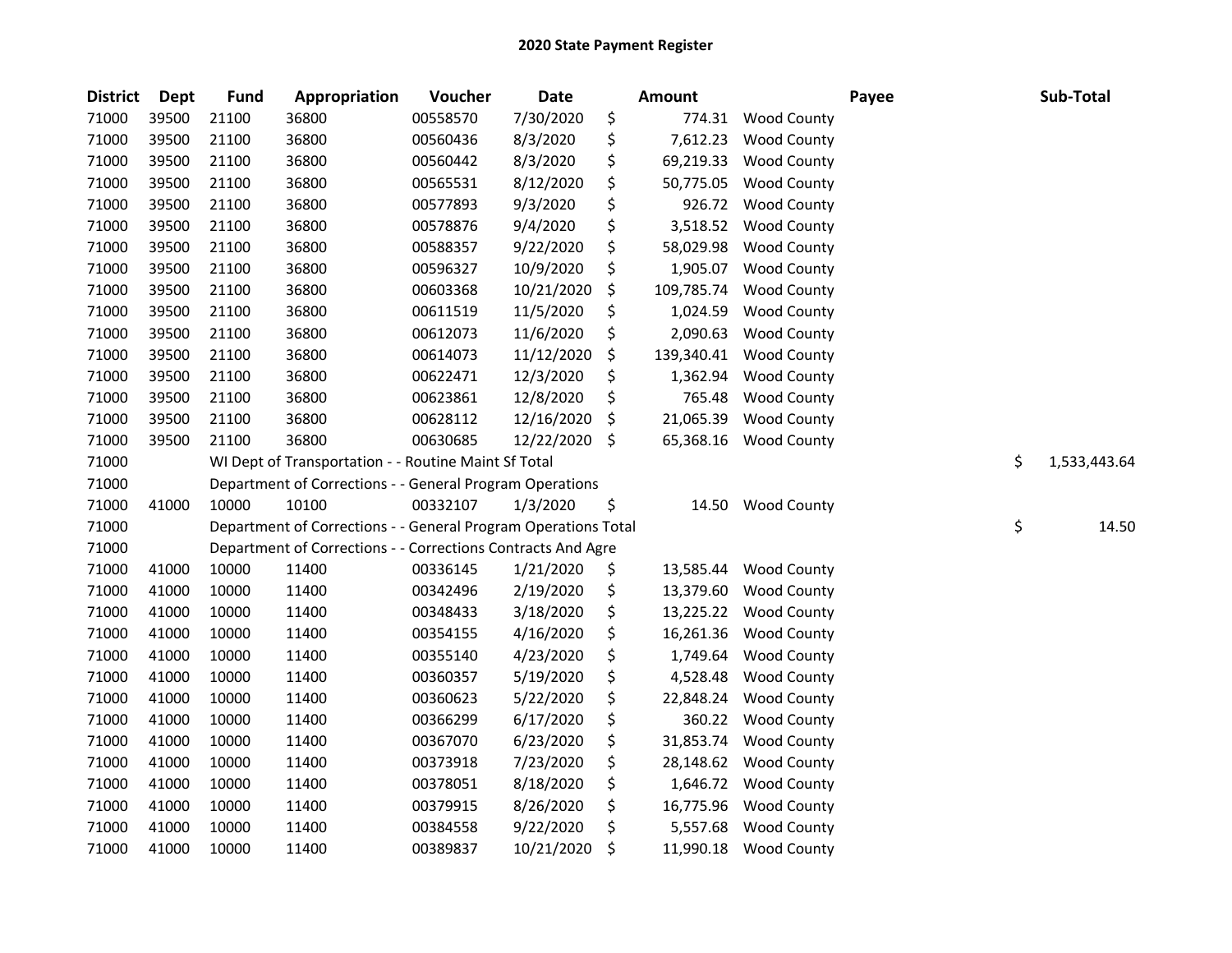| <b>District</b> | Dept  | <b>Fund</b> | Appropriation                                                          | Voucher  | <b>Date</b>    |    | <b>Amount</b> | Payee                                                                                                         | Sub-Total          |
|-----------------|-------|-------------|------------------------------------------------------------------------|----------|----------------|----|---------------|---------------------------------------------------------------------------------------------------------------|--------------------|
| 71000           | 41000 | 10000       | 11400                                                                  | 00395406 | 11/20/2020     | \$ | 17,805.16     | <b>Wood County</b>                                                                                            |                    |
| 71000           | 41000 | 10000       | 11400                                                                  | 00398752 | 12/10/2020     | \$ | 13,379.60     | <b>Wood County</b>                                                                                            |                    |
| 71000           | 41000 | 10000       | 11400                                                                  | 00398753 | 12/10/2020     | \$ | 20,326.70     | <b>Wood County</b>                                                                                            |                    |
| 71000           | 41000 | 10000       | 11400                                                                  | 00400259 | 12/17/2020     | \$ | 28,817.60     | <b>Wood County</b>                                                                                            |                    |
| 71000           | 41000 | 10000       | 11400                                                                  | 00400638 | 12/21/2020     | -S | 12,916.46     | <b>Wood County</b>                                                                                            |                    |
| 71000           |       |             | Department of Corrections - - Corrections Contracts And Agre Total     |          |                |    |               |                                                                                                               | \$<br>275,156.62   |
| 71000           |       |             |                                                                        |          |                |    |               | Department of Corrections - - Reimbursing Counties For Probation, Extended Supervision And Parole Holds       |                    |
| 71000           | 41000 | 10000       | 11600                                                                  | 00392786 | 11/5/2020      | \$ |               | 181,800.00 Wood County                                                                                        |                    |
| 71000           |       |             |                                                                        |          |                |    |               | Department of Corrections - - Reimbursing Counties For Probation, Extended Supervision And Parole Holds Total | \$<br>181,800.00   |
| 71000           |       |             | Child Abuse & Neglect Prev Bd - - General Aids                         |          |                |    |               |                                                                                                               |                    |
| 71000           | 43300 | 10000       | 99000                                                                  | 00002404 | 4/24/2020      | \$ |               | 31,679.32 Wood County                                                                                         |                    |
| 71000           |       |             | Child Abuse & Neglect Prev Bd - - General Aids Total                   |          |                |    |               |                                                                                                               | \$<br>31,679.32    |
| 71000           |       |             | Department of Health Services - - State/Federal Aids                   |          |                |    |               |                                                                                                               |                    |
| 71000           | 43500 | 10000       | 00000                                                                  | 92007    | $1/1/2020$ \$  |    | 293,073.00    | <b>Wood County</b>                                                                                            |                    |
| 71000           | 43500 | 10000       | 00000                                                                  | 92008    | $2/1/2020$ \$  |    | 359,414.00    | <b>Wood County</b>                                                                                            |                    |
| 71000           | 43500 | 10000       | 00000                                                                  | 92009    | $3/1/2020$ \$  |    | 385,553.00    | <b>Wood County</b>                                                                                            |                    |
| 71000           | 43500 | 10000       | 00000                                                                  | 92010    | $4/1/2020$ \$  |    | 937,290.00    | <b>Wood County</b>                                                                                            |                    |
| 71000           | 43500 | 10000       | 00000                                                                  | 92011    | $5/1/2020$ \$  |    | 1,010,933.00  | <b>Wood County</b>                                                                                            |                    |
| 71000           | 43500 | 10000       | 00000                                                                  | 92012    | $6/1/2020$ \$  |    | 443,503.00    | <b>Wood County</b>                                                                                            |                    |
| 71000           | 43500 | 10000       | 00000                                                                  | 92013    | $6/1/2020$ \$  |    | 12,843.00     | <b>Wood County</b>                                                                                            |                    |
| 71000           | 43500 | 10000       | 00000                                                                  | 92100    | $7/1/2020$ \$  |    | 2,076,030.00  | <b>Wood County</b>                                                                                            |                    |
| 71000           | 43500 | 10000       | 00000                                                                  | 92101    | $8/1/2020$ \$  |    | 1,044,031.00  | <b>Wood County</b>                                                                                            |                    |
| 71000           | 43500 | 10000       | 00000                                                                  | 92102    | $9/1/2020$ \$  |    | 638,223.00    | <b>Wood County</b>                                                                                            |                    |
| 71000           | 43500 | 10000       | 00000                                                                  | 92103    | 10/1/2020 \$   |    | 410,179.00    | <b>Wood County</b>                                                                                            |                    |
| 71000           | 43500 | 10000       | 00000                                                                  | 92104    | 11/1/2020 \$   |    | 469,580.00    | <b>Wood County</b>                                                                                            |                    |
| 71000           | 43500 | 10000       | 00000                                                                  | 92105    | $12/1/2020$ \$ |    | 686,812.00    | <b>Wood County</b>                                                                                            |                    |
| 71000           |       |             | Department of Health Services - - State/Federal Aids Total             |          |                |    |               |                                                                                                               | \$<br>8,767,464.00 |
| 71000           |       |             | Department of Health Services - - Public Health Dispensaries And       |          |                |    |               |                                                                                                               |                    |
| 71000           | 43500 | 10000       | 10700                                                                  | 00337049 | 1/24/2020      | \$ | 291.80        | <b>Wood County</b>                                                                                            |                    |
| 71000           | 43500 | 10000       | 10700                                                                  | 00389543 | 11/9/2020      | \$ | 190.15        | <b>Wood County</b>                                                                                            |                    |
| 71000           |       |             | Department of Health Services - - Public Health Dispensaries And Total |          |                |    |               |                                                                                                               | \$<br>481.95       |
| 71000           |       |             | Department of Health Services - - Medical Assistance State Admin       |          |                |    |               |                                                                                                               |                    |
| 71000           | 43500 | 10000       | 14000                                                                  | 00367577 | 7/30/2020      | \$ | 1,710.26      | <b>Wood County</b>                                                                                            |                    |
| 71000           | 43500 | 10000       | 14000                                                                  | 00367579 | 7/30/2020      | \$ | 4,983.00      | <b>Wood County</b>                                                                                            |                    |
| 71000           | 43500 | 10000       | 14000                                                                  | 00379508 | 10/2/2020      | \$ | 664.40        | <b>Wood County</b>                                                                                            |                    |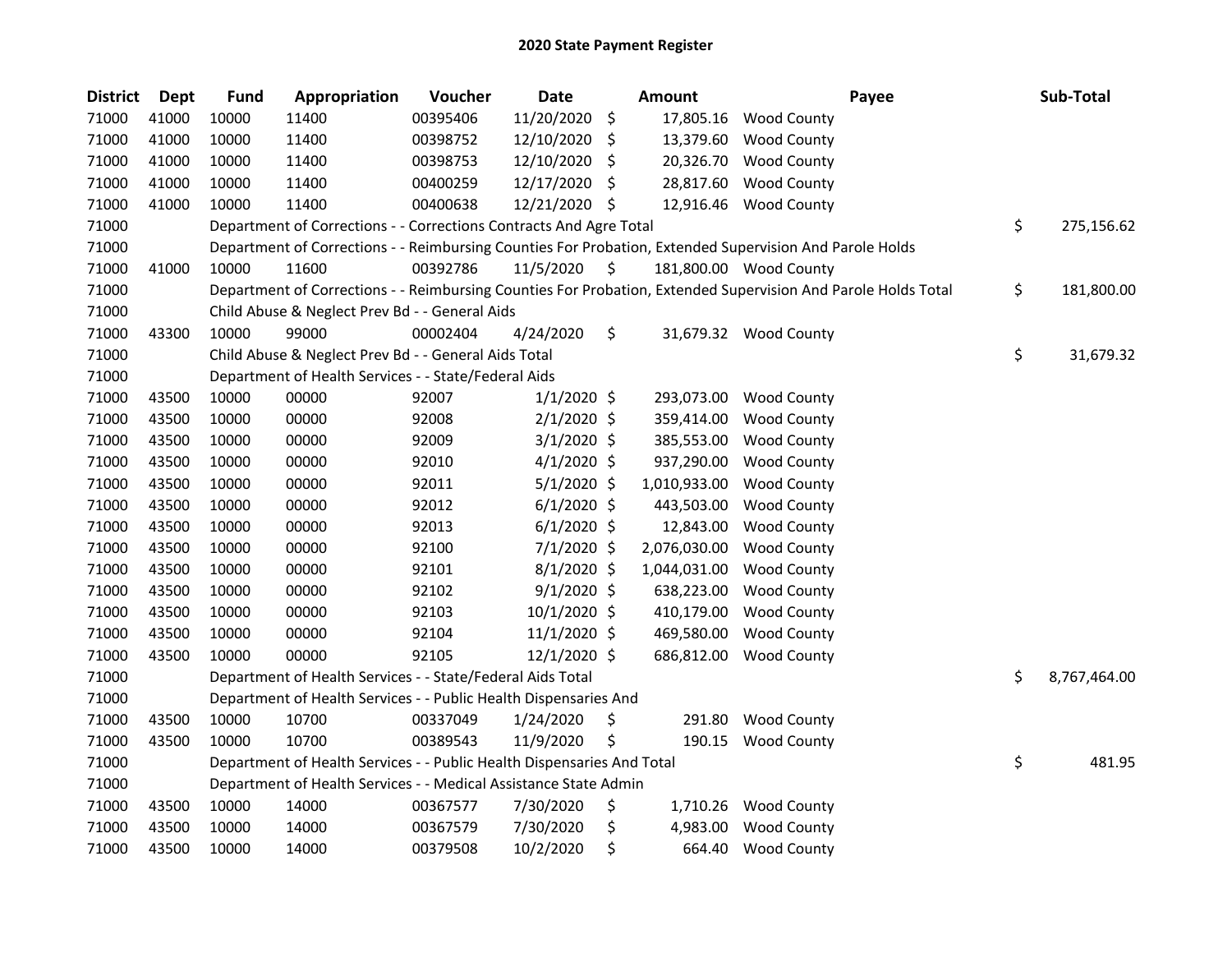| <b>District</b> | Dept  | <b>Fund</b> | Appropriation                                                          | Voucher  | <b>Date</b> | <b>Amount</b>  | Payee              | Sub-Total      |
|-----------------|-------|-------------|------------------------------------------------------------------------|----------|-------------|----------------|--------------------|----------------|
| 71000           |       |             | Department of Health Services - - Medical Assistance State Admin Total |          |             |                |                    | \$<br>7,357.66 |
| 71000           |       |             | Department of Health Services - - Federal Wic Operations               |          |             |                |                    |                |
| 71000           | 43500 | 10000       | 14800                                                                  | 00330787 | 1/8/2020    | \$<br>132.66   | <b>Wood County</b> |                |
| 71000           | 43500 | 10000       | 14800                                                                  | 00337039 | 2/5/2020    | \$<br>312.44   | Wood County        |                |
| 71000           | 43500 | 10000       | 14800                                                                  | 00350271 | 3/27/2020   | \$<br>300.02   | <b>Wood County</b> |                |
| 71000           | 43500 | 10000       | 14800                                                                  | 00351475 | 4/8/2020    | \$<br>129.92   | <b>Wood County</b> |                |
| 71000           | 43500 | 10000       | 14800                                                                  | 00363164 | 6/18/2020   | \$<br>358.29   | <b>Wood County</b> |                |
| 71000           | 43500 | 10000       | 14800                                                                  | 00363997 | 7/8/2020    | \$<br>395.67   | <b>Wood County</b> |                |
| 71000           | 43500 | 10000       | 14800                                                                  | 00368768 | 7/17/2020   | \$<br>282.92   | <b>Wood County</b> |                |
| 71000           | 43500 | 10000       | 14800                                                                  | 00369243 | 8/7/2020    | \$<br>447.60   | Wood County        |                |
| 71000           | 43500 | 10000       | 14800                                                                  | 00374668 | 9/11/2020   | \$<br>416.32   | Wood County        |                |
| 71000           | 43500 | 10000       | 14800                                                                  | 00381282 | 10/9/2020   | \$<br>337.19   | <b>Wood County</b> |                |
| 71000           | 43500 | 10000       | 14800                                                                  | 00388124 | 11/10/2020  | \$<br>229.10   | <b>Wood County</b> |                |
| 71000           | 43500 | 10000       | 14800                                                                  | 00393448 | 12/9/2020   | \$<br>330.24   | <b>Wood County</b> |                |
| 71000           |       |             | Department of Health Services - - Federal Wic Operations Total         |          |             |                |                    | \$<br>3,672.37 |
| 71000           |       |             | Department of Health Services - - Federal Project Aids                 |          |             |                |                    |                |
| 71000           | 43500 | 10000       | 15000                                                                  | 00338724 | 2/19/2020   | \$<br>50.00    | <b>Wood County</b> |                |
| 71000           |       |             | Department of Health Services - - Federal Project Aids Total           |          |             |                |                    | \$<br>50.00    |
| 71000           |       |             | Department of Health Services - - Lead-Poisoning Or Lead-Exposur       |          |             |                |                    |                |
| 71000           | 43500 | 10000       | 18000                                                                  | 00367577 | 7/30/2020   | \$<br>349.05   | <b>Wood County</b> |                |
| 71000           | 43500 | 10000       | 18000                                                                  | 00367579 | 7/30/2020   | \$<br>1,017.00 | <b>Wood County</b> |                |
| 71000           |       |             | Department of Health Services - - Lead-Poisoning Or Lead-Exposur Total |          |             |                |                    | \$<br>1,366.05 |
| 71000           |       |             | Department of Health Services - - General Program Operations           |          |             |                |                    |                |
| 71000           | 43500 | 10000       | 40100                                                                  | 00338509 | 1/30/2020   | \$<br>1.50     | <b>Wood County</b> |                |
| 71000           | 43500 | 10000       | 40100                                                                  | 00341202 | 2/12/2020   | \$<br>15.00    | <b>Wood County</b> |                |
| 71000           | 43500 | 10000       | 40100                                                                  | 00347510 | 3/11/2020   | \$<br>1.00     | Wood County        |                |
| 71000           | 43500 | 10000       | 40100                                                                  | 00347511 | 3/11/2020   | \$<br>15.00    | <b>Wood County</b> |                |
| 71000           | 43500 | 10000       | 40100                                                                  | 00347520 | 3/11/2020   | \$<br>1.00     | <b>Wood County</b> |                |
| 71000           | 43500 | 10000       | 40100                                                                  | 00347521 | 3/11/2020   | \$<br>15.00    | <b>Wood County</b> |                |
| 71000           | 43500 | 10000       | 40100                                                                  | 00352923 | 4/7/2020    | \$<br>1.50     | <b>Wood County</b> |                |
| 71000           | 43500 | 10000       | 40100                                                                  | 00357499 | 5/6/2020    | \$<br>1.50     | <b>Wood County</b> |                |
| 71000           | 43500 | 10000       | 40100                                                                  | 00358315 | 5/12/2020   | \$<br>15.00    | <b>Wood County</b> |                |
| 71000           | 43500 | 10000       | 40100                                                                  | 00361070 | 6/3/2020    | \$<br>1.50     | <b>Wood County</b> |                |
| 71000           | 43500 | 10000       | 40100                                                                  | 00374716 | 8/26/2020   | \$<br>15.00    | <b>Wood County</b> |                |
| 71000           | 43500 | 10000       | 40100                                                                  | 00374756 | 8/26/2020   | \$<br>1.50     | <b>Wood County</b> |                |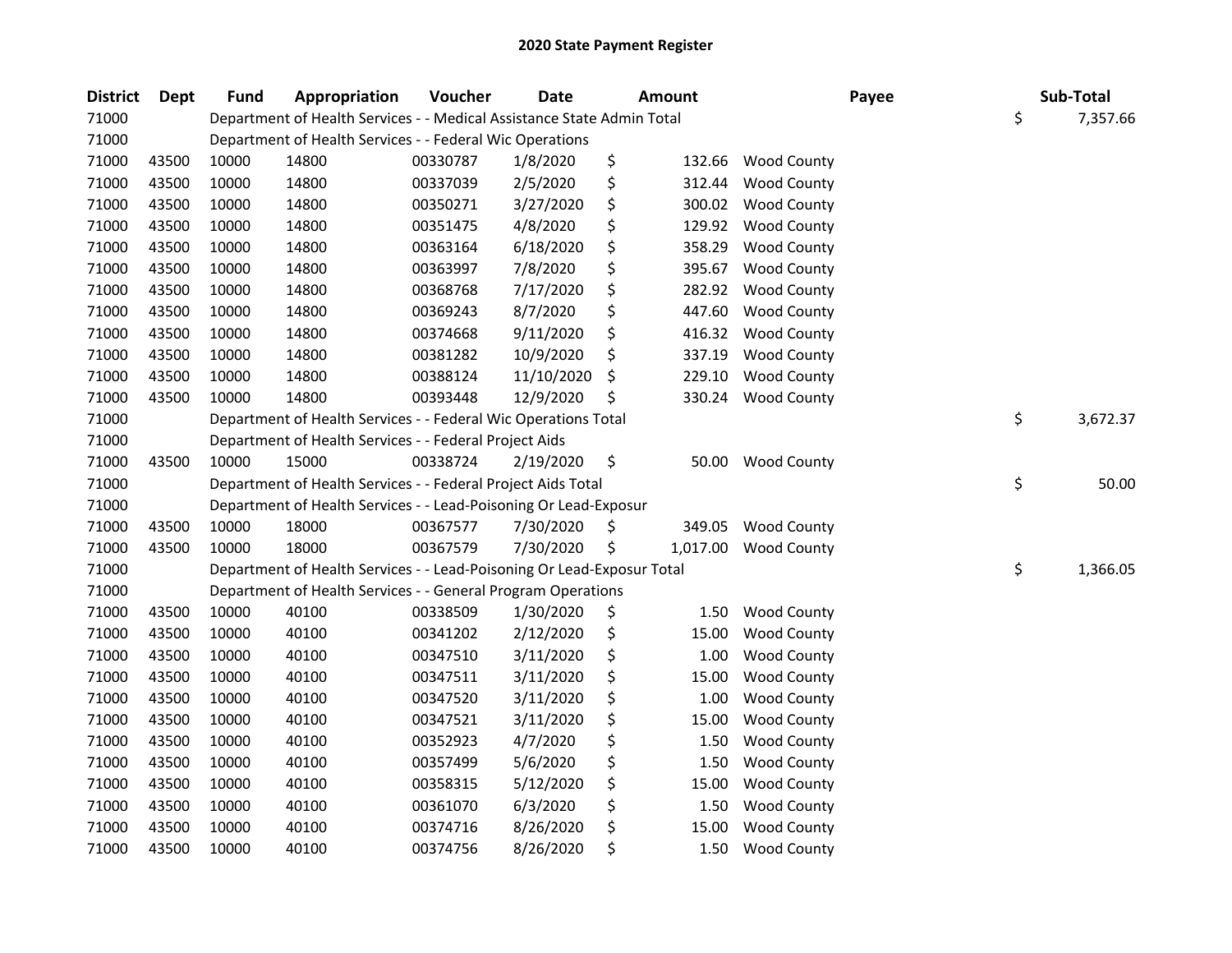| <b>District</b> | <b>Dept</b> | <b>Fund</b> | Appropriation                                                          | Voucher  | <b>Date</b> |     | <b>Amount</b> |                    | Payee | Sub-Total          |
|-----------------|-------------|-------------|------------------------------------------------------------------------|----------|-------------|-----|---------------|--------------------|-------|--------------------|
| 71000           | 43500       | 10000       | 40100                                                                  | 00377040 | 9/9/2020    | \$  | 1.50          | <b>Wood County</b> |       |                    |
| 71000           | 43500       | 10000       | 40100                                                                  | 00381391 | 9/29/2020   | \$  | 1.50          | <b>Wood County</b> |       |                    |
| 71000           | 43500       | 10000       | 40100                                                                  | 00391401 | 11/17/2020  | \$  | 1.50          | <b>Wood County</b> |       |                    |
| 71000           | 43500       | 10000       | 40100                                                                  | 00393988 | 12/1/2020   | \$  | 1.50          | <b>Wood County</b> |       |                    |
| 71000           |             |             | Department of Health Services - - General Program Operations Total     |          |             |     |               |                    |       | \$<br>90.50        |
| 71000           |             |             | Department of Health Services - - Medical Assistance Program Ben       |          |             |     |               |                    |       |                    |
| 71000           | 43500       | 10000       | 40400                                                                  | 00379508 | 10/2/2020   | \$  | 135.60        | <b>Wood County</b> |       |                    |
| 71000           |             |             | Department of Health Services - - Medical Assistance Program Ben Total |          |             |     |               |                    |       | \$<br>135.60       |
| 71000           |             |             | Department of Health Services - - Foodshare For Qualified Aliens       |          |             |     |               |                    |       |                    |
| 71000           | 43500       | 10000       | 41900                                                                  | 00334201 | 2/5/2020    | \$  | 128,906.50    | <b>Wood County</b> |       |                    |
| 71000           | 43500       | 10000       | 41900                                                                  | 00339592 | 2/28/2020   | \$  | 118,358.50    | <b>Wood County</b> |       |                    |
| 71000           | 43500       | 10000       | 41900                                                                  | 00346032 | 3/26/2020   | \$  | 145,741.50    | <b>Wood County</b> |       |                    |
| 71000           | 43500       | 10000       | 41900                                                                  | 00352823 | 4/24/2020   | \$  | 127,938.50    | <b>Wood County</b> |       |                    |
| 71000           | 43500       | 10000       | 41900                                                                  | 00357097 | 5/28/2020   | \$  | 116,285.00    | <b>Wood County</b> |       |                    |
| 71000           | 43500       | 10000       | 41900                                                                  | 00362166 | 6/26/2020   | \$  | 107,299.00    | Wood County        |       |                    |
| 71000           | 43500       | 10000       | 41900                                                                  | 00367946 | 7/30/2020   | \$  | 113,685.50    | <b>Wood County</b> |       |                    |
| 71000           | 43500       | 10000       | 41900                                                                  | 00371022 | 8/28/2020   | \$  | 34,446.62     | <b>Wood County</b> |       |                    |
| 71000           | 43500       | 10000       | 41900                                                                  | 00381626 | 10/20/2020  | \$  | 118,468.00    | <b>Wood County</b> |       |                    |
| 71000           | 43500       | 10000       | 41900                                                                  | 00385282 | 10/29/2020  | \$  | 119,950.00    | <b>Wood County</b> |       |                    |
| 71000           | 43500       | 10000       | 41900                                                                  | 00391143 | 11/25/2020  | \$  | 175,834.00    | <b>Wood County</b> |       |                    |
| 71000           | 43500       | 10000       | 41900                                                                  | 00394035 | 12/23/2020  | -\$ | 3,144.50      | <b>Wood County</b> |       |                    |
| 71000           | 43500       | 10000       | 41900                                                                  | 00395635 | 12/30/2020  | -\$ | 106,603.00    | <b>Wood County</b> |       |                    |
| 71000           |             |             | Department of Health Services - - Foodshare For Qualified Aliens Total |          |             |     |               |                    |       | \$<br>1,416,660.62 |
| 71000           |             |             | Department of Health Services - - Medical Assistance State Admin       |          |             |     |               |                    |       |                    |
| 71000           | 43500       | 10000       | 44000                                                                  | 00338509 | 1/30/2020   | \$  | 1.50          | <b>Wood County</b> |       |                    |
| 71000           | 43500       | 10000       | 44000                                                                  | 00341202 | 2/12/2020   | \$  | 15.00         | <b>Wood County</b> |       |                    |
| 71000           | 43500       | 10000       | 44000                                                                  | 00347510 | 3/11/2020   | \$  | 1.00          | <b>Wood County</b> |       |                    |
| 71000           | 43500       | 10000       | 44000                                                                  | 00347511 | 3/11/2020   | \$  | 15.00         | <b>Wood County</b> |       |                    |
| 71000           | 43500       | 10000       | 44000                                                                  | 00347520 | 3/11/2020   | \$  | 1.00          | <b>Wood County</b> |       |                    |
| 71000           | 43500       | 10000       | 44000                                                                  | 00347521 | 3/11/2020   | \$  | 15.00         | <b>Wood County</b> |       |                    |
| 71000           | 43500       | 10000       | 44000                                                                  | 00352923 | 4/7/2020    | \$  | 1.50          | <b>Wood County</b> |       |                    |
| 71000           | 43500       | 10000       | 44000                                                                  | 00357499 | 5/6/2020    | \$  | 1.50          | <b>Wood County</b> |       |                    |
| 71000           | 43500       | 10000       | 44000                                                                  | 00358315 | 5/12/2020   | \$  | 15.00         | <b>Wood County</b> |       |                    |
| 71000           | 43500       | 10000       | 44000                                                                  | 00361070 | 6/3/2020    | \$  | 1.50          | <b>Wood County</b> |       |                    |
| 71000           | 43500       | 10000       | 44000                                                                  | 00374716 | 8/26/2020   | \$  | 15.00         | <b>Wood County</b> |       |                    |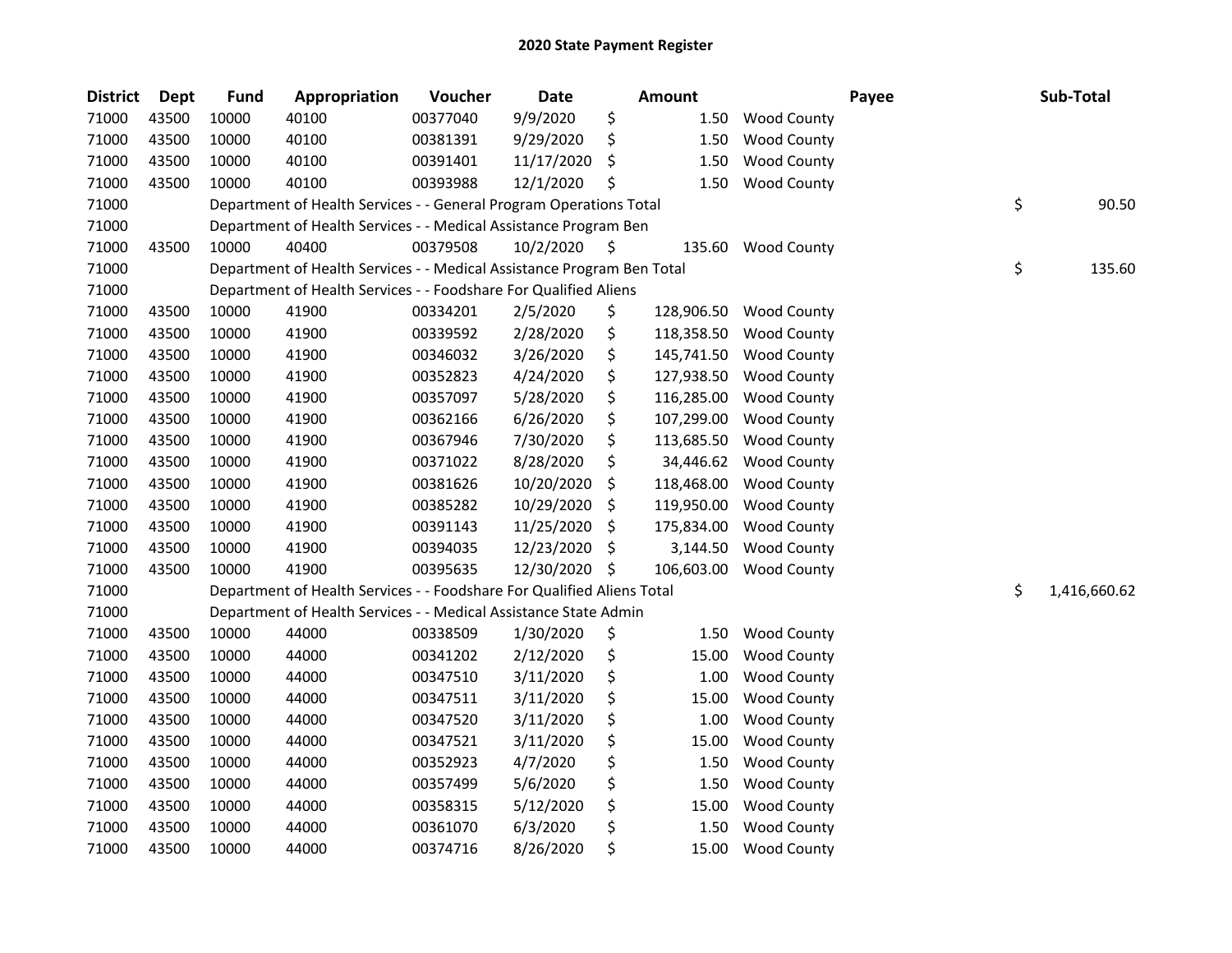| <b>District</b> | <b>Dept</b> | <b>Fund</b> | Appropriation                                                          | Voucher  | <b>Date</b> | <b>Amount</b>    |                    | Payee | Sub-Total          |
|-----------------|-------------|-------------|------------------------------------------------------------------------|----------|-------------|------------------|--------------------|-------|--------------------|
| 71000           | 43500       | 10000       | 44000                                                                  | 00374756 | 8/26/2020   | \$<br>1.50       | Wood County        |       |                    |
| 71000           | 43500       | 10000       | 44000                                                                  | 00377040 | 9/9/2020    | \$<br>1.50       | <b>Wood County</b> |       |                    |
| 71000           | 43500       | 10000       | 44000                                                                  | 00381391 | 9/29/2020   | \$<br>1.50       | <b>Wood County</b> |       |                    |
| 71000           | 43500       | 10000       | 44000                                                                  | 00391401 | 11/17/2020  | \$<br>1.50       | <b>Wood County</b> |       |                    |
| 71000           | 43500       | 10000       | 44000                                                                  | 00393988 | 12/1/2020   | \$<br>1.50       | <b>Wood County</b> |       |                    |
| 71000           |             |             | Department of Health Services - - Medical Assistance State Admin Total |          |             |                  |                    |       | \$<br>90.50        |
| 71000           |             |             | Department of Health Services - - Federal Supplemental Funding F       |          |             |                  |                    |       |                    |
| 71000           | 43500       | 10000       | 44400                                                                  | 00334201 | 2/5/2020    | \$<br>128,906.50 | <b>Wood County</b> |       |                    |
| 71000           | 43500       | 10000       | 44400                                                                  | 00339592 | 2/28/2020   | \$<br>118,358.50 | <b>Wood County</b> |       |                    |
| 71000           | 43500       | 10000       | 44400                                                                  | 00346032 | 3/26/2020   | \$<br>145,741.50 | <b>Wood County</b> |       |                    |
| 71000           | 43500       | 10000       | 44400                                                                  | 00352823 | 4/24/2020   | \$<br>127,938.50 | <b>Wood County</b> |       |                    |
| 71000           | 43500       | 10000       | 44400                                                                  | 00357097 | 5/28/2020   | \$<br>116,285.00 | <b>Wood County</b> |       |                    |
| 71000           | 43500       | 10000       | 44400                                                                  | 00362166 | 6/26/2020   | \$<br>107,299.00 | <b>Wood County</b> |       |                    |
| 71000           | 43500       | 10000       | 44400                                                                  | 00367946 | 7/30/2020   | \$<br>113,685.50 | <b>Wood County</b> |       |                    |
| 71000           | 43500       | 10000       | 44400                                                                  | 00371022 | 8/28/2020   | \$<br>207,281.38 | <b>Wood County</b> |       |                    |
| 71000           | 43500       | 10000       | 44400                                                                  | 00381626 | 10/20/2020  | \$<br>118,468.00 | <b>Wood County</b> |       |                    |
| 71000           | 43500       | 10000       | 44400                                                                  | 00381630 | 10/9/2020   | \$<br>44,108.00  | <b>Wood County</b> |       |                    |
| 71000           | 43500       | 10000       | 44400                                                                  | 00385282 | 10/29/2020  | \$<br>119,950.00 | <b>Wood County</b> |       |                    |
| 71000           | 43500       | 10000       | 44400                                                                  | 00386148 | 10/30/2020  | \$<br>11,415.00  | <b>Wood County</b> |       |                    |
| 71000           | 43500       | 10000       | 44400                                                                  | 00391064 | 11/25/2020  | \$<br>4,500.00   | <b>Wood County</b> |       |                    |
| 71000           | 43500       | 10000       | 44400                                                                  | 00391143 | 11/25/2020  | \$<br>175,834.00 | <b>Wood County</b> |       |                    |
| 71000           | 43500       | 10000       | 44400                                                                  | 00392526 | 12/4/2020   | \$<br>28,637.00  | Wood County        |       |                    |
| 71000           | 43500       | 10000       | 44400                                                                  | 00394035 | 12/23/2020  | \$<br>3,144.50   | <b>Wood County</b> |       |                    |
| 71000           | 43500       | 10000       | 44400                                                                  | 00395635 | 12/30/2020  | \$<br>106,603.00 | <b>Wood County</b> |       |                    |
| 71000           |             |             | Department of Health Services - - Federal Supplemental Funding F Total |          |             |                  |                    |       | \$<br>1,678,155.38 |
| 71000           |             |             | Department of Health Services - - Interagency And Intra-Agency A       |          |             |                  |                    |       |                    |
| 71000           | 43500       | 10000       | 46800                                                                  | 00339697 | 2/4/2020    | \$<br>187,175.82 | <b>Wood County</b> |       |                    |
| 71000           | 43500       | 10000       | 46800                                                                  | 00381957 | 10/1/2020   | \$<br>436,283.00 | <b>Wood County</b> |       |                    |
| 71000           |             |             | Department of Health Services - - Interagency And Intra-Agency A Total |          |             |                  |                    |       | \$<br>623,458.82   |
| 71000           |             |             | Department of Health Services - - Nursing Facility Resident Prot       |          |             |                  |                    |       |                    |
| 71000           | 43500       | 10000       | 62100                                                                  | 00367847 | 7/15/2020   | \$<br>274.24     | <b>Wood County</b> |       |                    |
| 71000           |             |             | Department of Health Services - - Nursing Facility Resident Prot Total |          |             |                  |                    |       | \$<br>274.24       |
| 71000           |             |             | Department of Health Services - - General Aids                         |          |             |                  |                    |       |                    |
| 71000           | 43500       | 10000       | 97500                                                                  | 00340222 | 2/26/2020   | \$<br>4.50       | <b>Wood County</b> |       |                    |
| 71000           |             |             | Department of Health Services - - General Aids Total                   |          |             |                  |                    |       | \$<br>4.50         |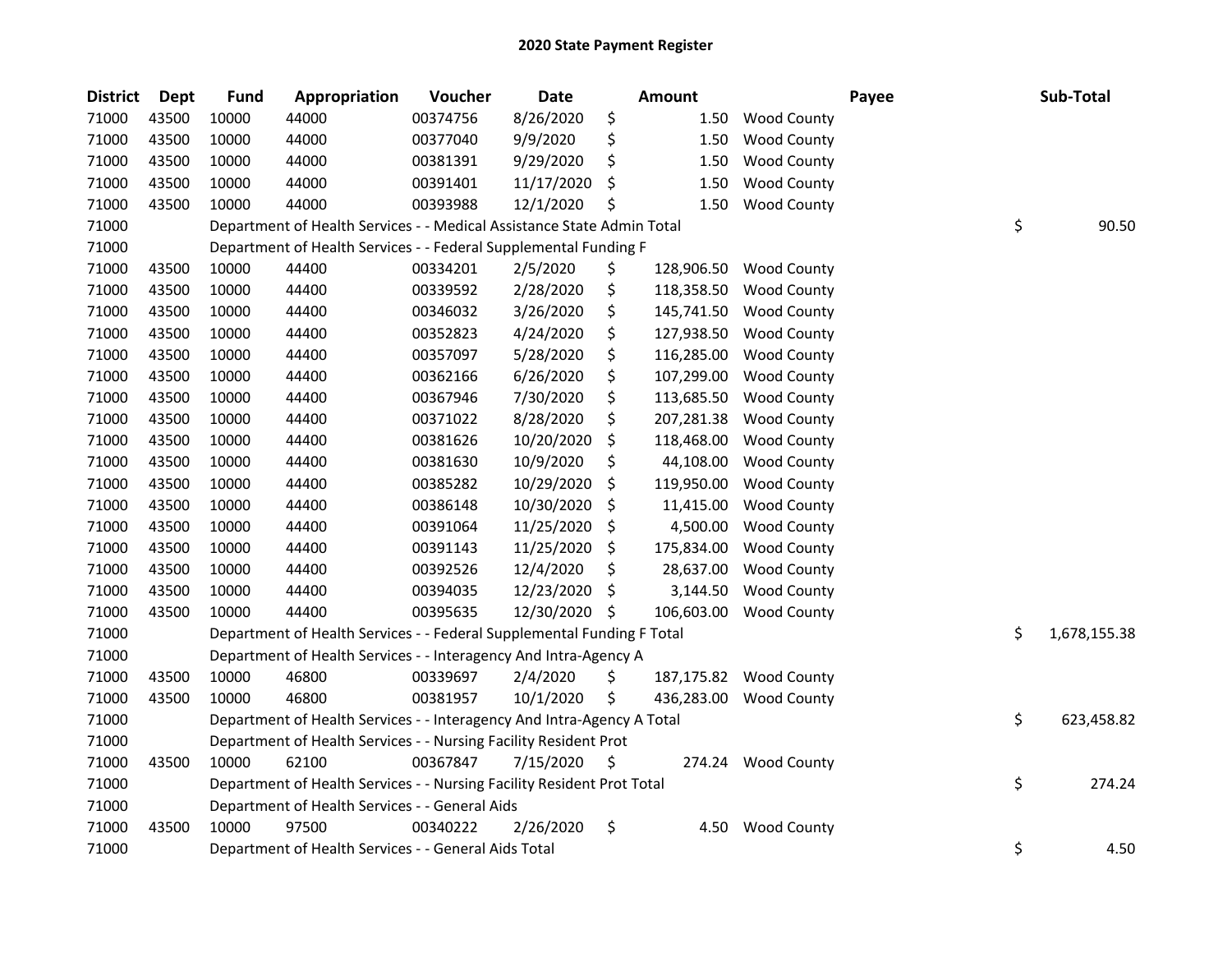| <b>District</b> | <b>Dept</b> | <b>Fund</b> | Appropriation                                                          | Voucher  | <b>Date</b> | <b>Amount</b>    |                    | Payee | Sub-Total    |
|-----------------|-------------|-------------|------------------------------------------------------------------------|----------|-------------|------------------|--------------------|-------|--------------|
| 71000           |             |             | Dept of Children and Families - - Fees For Administrative Servic       |          |             |                  |                    |       |              |
| 71000           | 43700       | 10000       | 23100                                                                  | 00065148 | 1/27/2020   | \$<br>155.00     | <b>Wood County</b> |       |              |
| 71000           | 43700       | 10000       | 23100                                                                  | 00069759 | 5/1/2020    | \$<br>165.00     | <b>Wood County</b> |       |              |
| 71000           | 43700       | 10000       | 23100                                                                  | 00073041 | 7/23/2020   | \$<br>55.00      | <b>Wood County</b> |       |              |
| 71000           | 43700       | 10000       | 23100                                                                  | 00076560 | 10/22/2020  | \$<br>25.00      | <b>Wood County</b> |       |              |
| 71000           |             |             | Dept of Children and Families - - Fees For Administrative Servic Total |          |             |                  |                    |       | \$<br>400.00 |
| 71000           |             |             | Dept of Children and Families - - Child Care Block Grant - Ops         |          |             |                  |                    |       |              |
| 71000           | 43700       | 10000       | 24500                                                                  | 00065028 | 1/24/2020   | \$<br>10.75      | <b>Wood County</b> |       |              |
| 71000           |             |             | Dept of Children and Families - - Child Care Block Grant - Ops Total   |          |             |                  |                    |       | \$<br>10.75  |
| 71000           |             |             | Dept of Children and Families - - General Aids                         |          |             |                  |                    |       |              |
| 71000           | 43700       | 10000       | 99000                                                                  | 00064546 | 1/6/2020    | \$<br>57,994.46  | <b>Wood County</b> |       |              |
| 71000           | 43700       | 10000       | 99000                                                                  | 00064561 | 1/6/2020    | \$<br>21,369.26  | <b>Wood County</b> |       |              |
| 71000           | 43700       | 10000       | 99000                                                                  | 00065398 | 1/30/2020   | \$<br>193,749.57 | <b>Wood County</b> |       |              |
| 71000           | 43700       | 10000       | 99000                                                                  | 00065459 | 1/30/2020   | \$<br>18,752.74  | <b>Wood County</b> |       |              |
| 71000           | 43700       | 10000       | 99000                                                                  | 00065696 | 2/5/2020    | \$<br>74,833.71  | <b>Wood County</b> |       |              |
| 71000           | 43700       | 10000       | 99000                                                                  | 00066635 | 3/2/2020    | \$<br>3,174.00   | <b>Wood County</b> |       |              |
| 71000           | 43700       | 10000       | 99000                                                                  | 00066775 | 3/3/2020    | \$<br>10,619.12  | <b>Wood County</b> |       |              |
| 71000           | 43700       | 10000       | 99000                                                                  | 00066887 | 3/5/2020    | \$<br>614,805.69 | <b>Wood County</b> |       |              |
| 71000           | 43700       | 10000       | 99000                                                                  | 00066966 | 3/5/2020    | \$<br>1,292.23   | <b>Wood County</b> |       |              |
| 71000           | 43700       | 10000       | 99000                                                                  | 00067863 | 3/31/2020   | \$<br>4,709.00   | <b>Wood County</b> |       |              |
| 71000           | 43700       | 10000       | 99000                                                                  | 00068323 | 4/6/2020    | \$<br>503,212.41 | <b>Wood County</b> |       |              |
| 71000           | 43700       | 10000       | 99000                                                                  | 00068729 | 4/10/2020   | \$<br>4,364.52   | <b>Wood County</b> |       |              |
| 71000           | 43700       | 10000       | 99000                                                                  | 00068761 | 4/10/2020   | \$<br>24,391.00  | <b>Wood County</b> |       |              |
| 71000           | 43700       | 10000       | 99000                                                                  | 00069161 | 4/21/2020   | \$<br>873.00     | <b>Wood County</b> |       |              |
| 71000           | 43700       | 10000       | 99000                                                                  | 00069419 | 4/30/2020   | \$<br>273,342.43 | <b>Wood County</b> |       |              |
| 71000           | 43700       | 10000       | 99000                                                                  | 00069651 | 4/30/2020   | \$<br>4,691.00   | <b>Wood County</b> |       |              |
| 71000           | 43700       | 10000       | 99000                                                                  | 00069947 | 5/5/2020    | \$<br>216,780.58 | <b>Wood County</b> |       |              |
| 71000           | 43700       | 10000       | 99000                                                                  | 00070087 | 5/8/2020    | \$<br>16,400.00  | <b>Wood County</b> |       |              |
| 71000           | 43700       | 10000       | 99000                                                                  | 00070744 | 6/1/2020    | \$<br>3,663.00   | <b>Wood County</b> |       |              |
| 71000           | 43700       | 10000       | 99000                                                                  | 00070907 | 6/5/2020    | \$<br>61,411.67  | <b>Wood County</b> |       |              |
| 71000           | 43700       | 10000       | 99000                                                                  | 00072066 | 6/30/2020   | \$<br>2,767.00   | <b>Wood County</b> |       |              |
| 71000           | 43700       | 10000       | 99000                                                                  | 00072097 | 7/1/2020    | \$<br>2,464.00   | <b>Wood County</b> |       |              |
| 71000           | 43700       | 10000       | 99000                                                                  | 00072362 | 7/6/2020    | \$<br>86,654.83  | <b>Wood County</b> |       |              |
| 71000           | 43700       | 10000       | 99000                                                                  | 00073369 | 7/30/2020   | \$<br>200,721.54 | <b>Wood County</b> |       |              |
| 71000           | 43700       | 10000       | 99000                                                                  | 00073604 | 8/5/2020    | \$<br>112,503.84 | <b>Wood County</b> |       |              |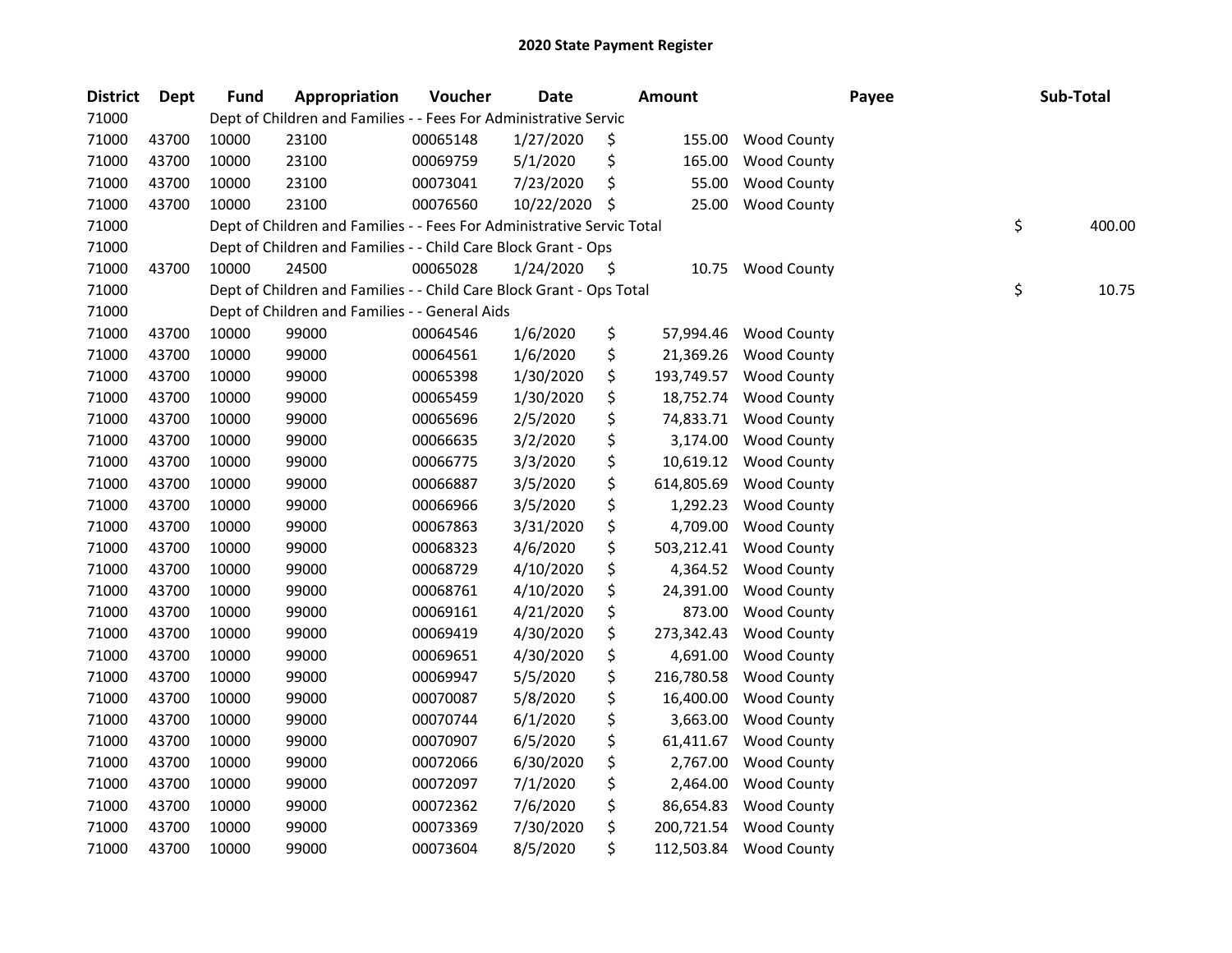| <b>District</b> | <b>Dept</b> | <b>Fund</b> | Appropriation                                              | Voucher  | <b>Date</b> | Amount             |                    | Payee | Sub-Total          |
|-----------------|-------------|-------------|------------------------------------------------------------|----------|-------------|--------------------|--------------------|-------|--------------------|
| 71000           | 43700       | 10000       | 99000                                                      | 00073757 | 8/7/2020    | \$<br>3,044.00     | <b>Wood County</b> |       |                    |
| 71000           | 43700       | 10000       | 99000                                                      | 00073920 | 8/12/2020   | \$<br>55,008.00    | <b>Wood County</b> |       |                    |
| 71000           | 43700       | 10000       | 99000                                                      | 00074557 | 9/2/2020    | \$<br>3,662.00     | <b>Wood County</b> |       |                    |
| 71000           | 43700       | 10000       | 99000                                                      | 00074714 | 9/8/2020    | \$<br>99,630.57    | <b>Wood County</b> |       |                    |
| 71000           | 43700       | 10000       | 99000                                                      | 00074819 | 9/10/2020   | \$<br>1,842,514.00 | <b>Wood County</b> |       |                    |
| 71000           | 43700       | 10000       | 99000                                                      | 00075168 | 9/17/2020   | \$<br>132,885.00   | <b>Wood County</b> |       |                    |
| 71000           | 43700       | 10000       | 99000                                                      | 00075169 | 9/17/2020   | \$<br>4,012.00     | <b>Wood County</b> |       |                    |
| 71000           | 43700       | 10000       | 99000                                                      | 00075254 | 9/18/2020   | \$<br>55,225.18    | <b>Wood County</b> |       |                    |
| 71000           | 43700       | 10000       | 99000                                                      | 00075871 | 10/2/2020   | \$<br>14,572.00    | <b>Wood County</b> |       |                    |
| 71000           | 43700       | 10000       | 99000                                                      | 00075950 | 10/5/2020   | \$<br>97,754.30    | <b>Wood County</b> |       |                    |
| 71000           | 43700       | 10000       | 99000                                                      | 00076842 | 10/30/2020  | \$<br>204,443.77   | <b>Wood County</b> |       |                    |
| 71000           | 43700       | 10000       | 99000                                                      | 00076966 | 11/3/2020   | \$<br>17,190.00    | <b>Wood County</b> |       |                    |
| 71000           | 43700       | 10000       | 99000                                                      | 00077070 | 11/5/2020   | \$<br>132,288.52   | <b>Wood County</b> |       |                    |
| 71000           | 43700       | 10000       | 99000                                                      | 00077192 | 11/6/2020   | \$<br>16,814.00    | <b>Wood County</b> |       |                    |
| 71000           | 43700       | 10000       | 99000                                                      | 00077297 | 11/10/2020  | \$<br>11,599.00    | <b>Wood County</b> |       |                    |
| 71000           | 43700       | 10000       | 99000                                                      | 00078068 | 12/1/2020   | \$<br>4,835.00     | <b>Wood County</b> |       |                    |
| 71000           | 43700       | 10000       | 99000                                                      | 00078200 | 12/4/2020   | \$<br>18,810.00    | <b>Wood County</b> |       |                    |
| 71000           | 43700       | 10000       | 99000                                                      | 00078290 | 12/7/2020   | \$<br>92,658.93    | <b>Wood County</b> |       |                    |
| 71000           | 43700       | 10000       | 99000                                                      | 00078968 | 12/31/2020  | \$<br>6,052.00     | <b>Wood County</b> |       |                    |
| 71000           |             |             | Dept of Children and Families - - General Aids Total       |          |             |                    |                    |       | \$<br>5,328,538.87 |
| 71000           |             |             | Dept of Workforce Development - - Auxiliary Services       |          |             |                    |                    |       |                    |
| 71000           | 44500       | 10000       | 13000                                                      | 00304277 | 11/3/2020   | \$<br>30.00        | <b>Wood County</b> |       |                    |
| 71000           | 44500       | 10000       | 13000                                                      | 00307408 | 12/2/2020   | \$<br>70.00        | <b>Wood County</b> |       |                    |
| 71000           |             |             | Dept of Workforce Development - - Auxiliary Services Total |          |             |                    |                    |       | \$<br>100.00       |
| 71000           |             |             | Dept of Workforce Development - - Ui Admin Fed             |          |             |                    |                    |       |                    |
| 71000           | 44500       | 10000       | 15100                                                      | 00267652 | 1/14/2020   | \$<br>70.00        | <b>Wood County</b> |       |                    |
| 71000           | 44500       | 10000       | 15100                                                      | 00270893 | 2/4/2020    | \$<br>45.00        | <b>Wood County</b> |       |                    |
| 71000           | 44500       | 10000       | 15100                                                      | 00274532 | 2/27/2020   | \$<br>75.00        | <b>Wood County</b> |       |                    |
| 71000           | 44500       | 10000       | 15100                                                      | 00275623 | 3/3/2020    | \$<br>20.00        | <b>Wood County</b> |       |                    |
| 71000           | 44500       | 10000       | 15100                                                      | 00280607 | 4/2/2020    | \$<br>45.00        | <b>Wood County</b> |       |                    |
| 71000           | 44500       | 10000       | 15100                                                      | 00284501 | 5/4/2020    | \$<br>45.00        | <b>Wood County</b> |       |                    |
| 71000           | 44500       | 10000       | 15100                                                      | 00287350 | 6/2/2020    | \$<br>20.00        | <b>Wood County</b> |       |                    |
| 71000           | 44500       | 10000       | 15100                                                      | 00290171 | 7/2/2020    | \$<br>35.00        | <b>Wood County</b> |       |                    |
| 71000           | 44500       | 10000       | 15100                                                      | 00293609 | 8/4/2020    | \$<br>20.00        | <b>Wood County</b> |       |                    |
| 71000           | 44500       | 10000       | 15100                                                      | 00296645 | 9/2/2020    | \$<br>25.00        | <b>Wood County</b> |       |                    |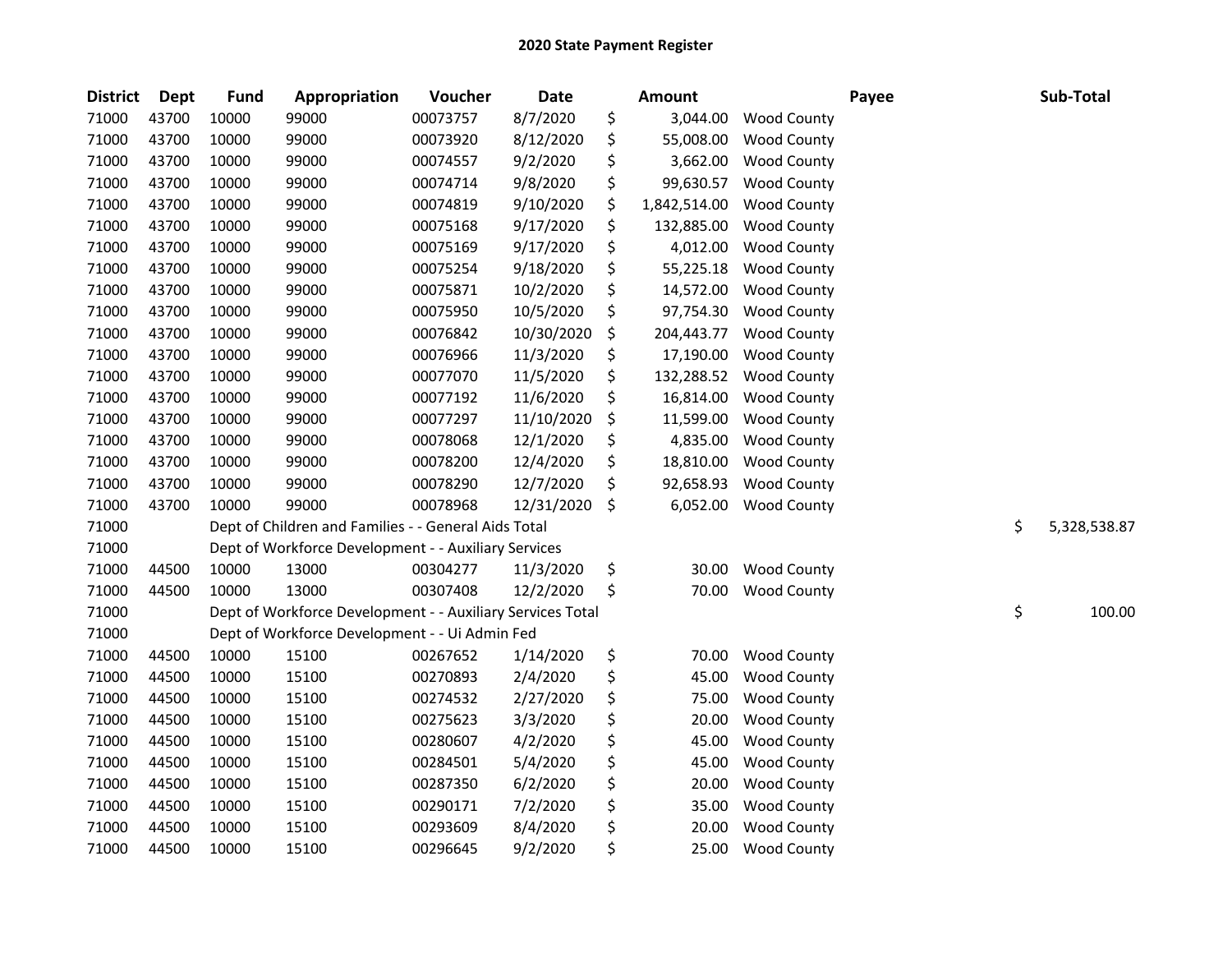| <b>District</b> | Dept  | <b>Fund</b> | Appropriation                                                         | Voucher  | <b>Date</b> | <b>Amount</b>   |                       | Payee | Sub-Total        |
|-----------------|-------|-------------|-----------------------------------------------------------------------|----------|-------------|-----------------|-----------------------|-------|------------------|
| 71000           | 44500 | 10000       | 15100                                                                 | 00300316 | 10/2/2020   | \$<br>40.00     | Wood County           |       |                  |
| 71000           |       |             | Dept of Workforce Development - - Ui Admin Fed Total                  |          |             |                 |                       |       | \$<br>440.00     |
| 71000           |       |             | Dept of Workforce Development - - Wc Ops Uninsured Emplyr Admin       |          |             |                 |                       |       |                  |
| 71000           | 44500 | 22700       | 17700                                                                 | 00282386 | 4/16/2020   | \$<br>85.00     | <b>Wood County</b>    |       |                  |
| 71000           | 44500 | 22700       | 17700                                                                 | 00288379 | 6/15/2020   | \$<br>55.00     | <b>Wood County</b>    |       |                  |
| 71000           | 44500 | 22700       | 17700                                                                 | 00296496 | 9/1/2020    | \$<br>15.00     | <b>Wood County</b>    |       |                  |
| 71000           |       |             | Dept of Workforce Development - - Wc Ops Uninsured Emplyr Admin Total |          |             |                 |                       |       | \$<br>155.00     |
| 71000           |       |             | Department of Justice - - Officer Training Reimbursement              |          |             |                 |                       |       |                  |
| 71000           | 45500 | 10000       | 20200                                                                 | 00079046 | 1/28/2020   | \$              | 1,542.50 Wood County  |       |                  |
| 71000           |       |             | Department of Justice - - Officer Training Reimbursement Total        |          |             |                 |                       |       | \$<br>1,542.50   |
| 71000           |       |             | Department of Justice - - Crime Laboratories, Dna                     |          |             |                 |                       |       |                  |
| 71000           | 45500 | 10000       | 22100                                                                 | 00085897 | 7/16/2020   | \$              | 3,700.00 Wood County  |       |                  |
| 71000           |       |             | Department of Justice - - Crime Laboratories, Dna Total               |          |             |                 |                       |       | \$<br>3,700.00   |
| 71000           |       |             | Department of Justice - - Law Enforcement Train, Local                |          |             |                 |                       |       |                  |
| 71000           | 45500 | 10000       | 23100                                                                 | 00077609 | 1/6/2020    | \$<br>2,227.50  | <b>Wood County</b>    |       |                  |
| 71000           | 45500 | 10000       | 23100                                                                 | 00080969 | 6/8/2020    | \$<br>5,465.46  | <b>Wood County</b>    |       |                  |
| 71000           | 45500 | 10000       | 23100                                                                 | 00082946 | 7/16/2020   | \$<br>2,911.60  | <b>Wood County</b>    |       |                  |
| 71000           | 45500 | 10000       | 23100                                                                 | 00092093 | 12/11/2020  | \$<br>10,880.00 | <b>Wood County</b>    |       |                  |
| 71000           |       |             | Department of Justice - - Law Enforcement Train, Local Total          |          |             |                 |                       |       | \$<br>21,484.56  |
| 71000           |       |             | Department of Justice - - Federal Aid, Local Assistance               |          |             |                 |                       |       |                  |
| 71000           | 45500 | 10000       | 25100                                                                 | 00079270 | 2/3/2020    | \$<br>26,040.35 | <b>Wood County</b>    |       |                  |
| 71000           | 45500 | 10000       | 25100                                                                 | 00086905 | 8/6/2020    | \$<br>4,355.00  | <b>Wood County</b>    |       |                  |
| 71000           |       |             | Department of Justice - - Federal Aid, Local Assistance Total         |          |             |                 |                       |       | \$<br>30,395.35  |
| 71000           |       |             | Department of Justice - - County-Tribal Programs, Local               |          |             |                 |                       |       |                  |
| 71000           | 45500 | 10000       | 26300                                                                 | 00078414 | 1/15/2020   | \$              | 17,037.00 Wood County |       |                  |
| 71000           |       |             | Department of Justice - - County-Tribal Programs, Local Total         |          |             |                 |                       |       | \$<br>17,037.00  |
| 71000           |       |             | Department of Justice - - Alt Prosecut Justice Info Fees              |          |             |                 |                       |       |                  |
| 71000           | 45500 | 10000       | 27900                                                                 | 00082110 | 4/6/2020    | \$              | 8,387.12 Wood County  |       |                  |
| 71000           | 45500 | 10000       | 27900                                                                 | 00083623 | 5/14/2020   | \$<br>44,885.90 | <b>Wood County</b>    |       |                  |
| 71000           | 45500 | 10000       | 27900                                                                 | 00086565 | 7/31/2020   | \$<br>47,091.77 | <b>Wood County</b>    |       |                  |
| 71000           | 45500 | 10000       | 27900                                                                 | 00090173 | 12/21/2020  | \$<br>44,790.34 | <b>Wood County</b>    |       |                  |
| 71000           |       |             | Department of Justice - - Alt Prosecut Justice Info Fees Total        |          |             |                 |                       |       | \$<br>145,155.13 |
| 71000           |       |             | Department of Justice - - Crime Victim Witness Assist                 |          |             |                 |                       |       |                  |
| 71000           | 45500 | 10000       | 53200                                                                 | 00080525 | 2/26/2020   | \$<br>34,718.63 | <b>Wood County</b>    |       |                  |
| 71000           | 45500 | 10000       | 53200                                                                 | 00086071 | 7/17/2020   | \$              | 29,246.34 Wood County |       |                  |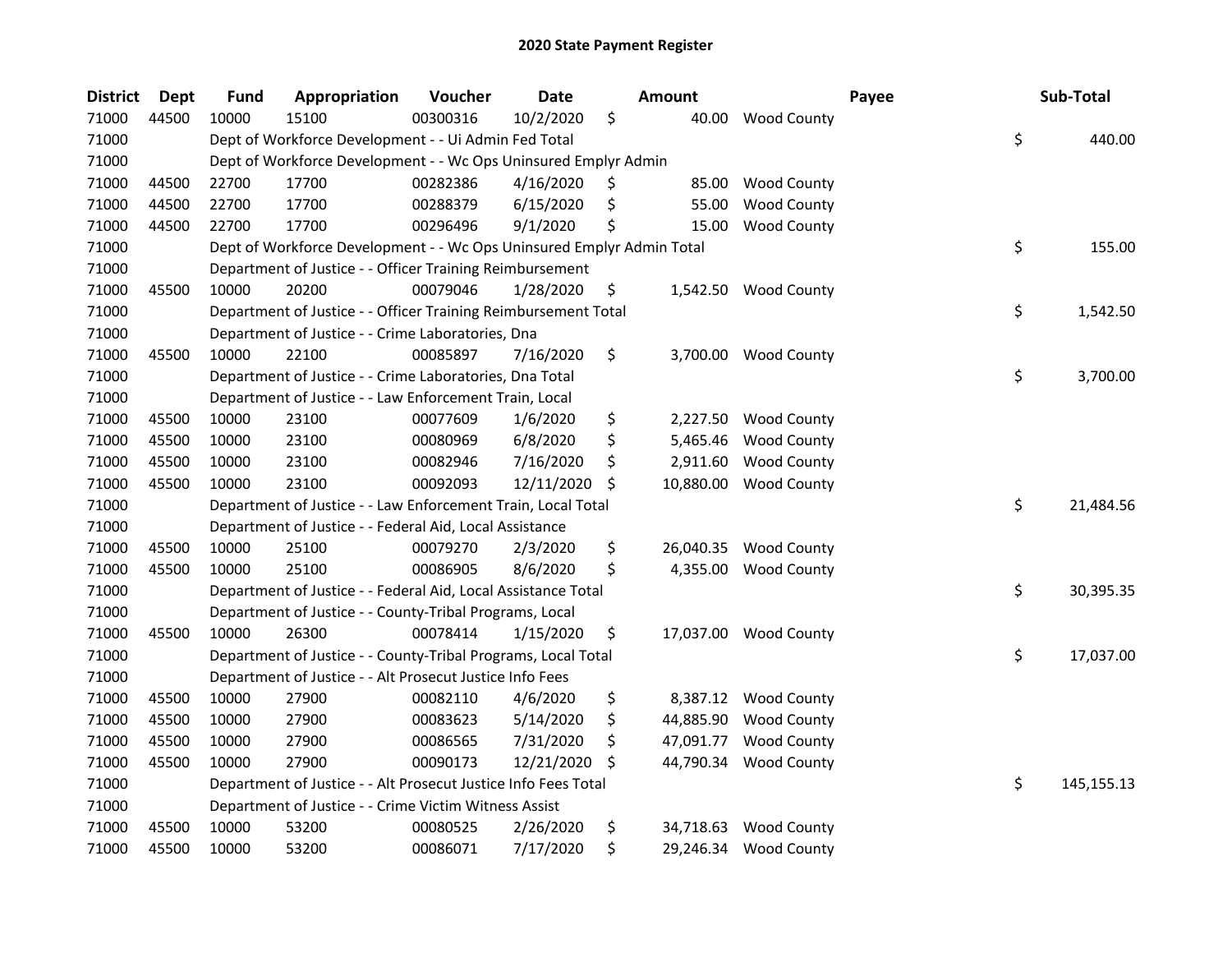| <b>District</b> | Dept  | <b>Fund</b> | Appropriation                                                          | Voucher  | <b>Date</b> |     | <b>Amount</b> |                       | Payee | Sub-Total    |
|-----------------|-------|-------------|------------------------------------------------------------------------|----------|-------------|-----|---------------|-----------------------|-------|--------------|
| 71000           |       |             | Department of Justice - - Crime Victim Witness Assist Total            |          |             |     |               |                       | \$    | 63,964.97    |
| 71000           |       |             | Department of Military Affairs - - Disaster Recovery Aid               |          |             |     |               |                       |       |              |
| 71000           | 46500 | 10000       | 30500                                                                  | 00077887 | 5/21/2020   | \$  |               | 3,881.25 Wood County  |       |              |
| 71000           |       |             | Department of Military Affairs - - Disaster Recovery Aid Total         |          |             |     |               |                       | \$    | 3,881.25     |
| 71000           |       |             | Department of Military Affairs - - Local Emer Planning Grants          |          |             |     |               |                       |       |              |
| 71000           | 46500 | 10000       | 33700                                                                  | 00073347 | 2/3/2020    | \$  |               | 25,854.48 Wood County |       |              |
| 71000           |       |             | Department of Military Affairs - - Local Emer Planning Grants Total    |          |             |     |               |                       | \$    | 25,854.48    |
| 71000           |       |             | Department of Military Affairs - - Federal Aid, Local Assistance       |          |             |     |               |                       |       |              |
| 71000           | 46500 | 10000       | 34200                                                                  | 00077887 | 5/21/2020   | \$  |               | 46,676.66 Wood County |       |              |
| 71000           | 46500 | 10000       | 34200                                                                  | 00083146 | 9/18/2020   | \$  | 2,294.93      | <b>Wood County</b>    |       |              |
| 71000           |       |             | Department of Military Affairs - - Federal Aid, Local Assistance Total |          |             |     |               |                       | \$    | 48,971.59    |
| 71000           |       |             | Department of Military Affairs - - Next Generation 911                 |          |             |     |               |                       |       |              |
| 71000           | 46500 | 23900       | 36800                                                                  | 00086510 | 12/9/2020   | \$  | 525.00        | <b>Wood County</b>    |       |              |
| 71000           |       |             | Department of Military Affairs - - Next Generation 911 Total           |          |             |     |               |                       | \$    | 525.00       |
| 71000           |       |             | Department of Veterans Affairs - - County Grants                       |          |             |     |               |                       |       |              |
| 71000           | 48500 | 58200       | 26700                                                                  | 00077500 | 2/24/2020   | \$  | 13,000.00     | <b>Wood County</b>    |       |              |
| 71000           |       |             | Department of Veterans Affairs - - County Grants Total                 |          |             |     |               |                       | \$    | 13,000.00    |
| 71000           |       |             | Department of Administration - - Gifts, Grants And Bequests            |          |             |     |               |                       |       |              |
| 71000           | 50500 | 10000       | 13100                                                                  | 00123763 | 7/9/2020    | \$  | 82.00         | <b>Wood County</b>    |       |              |
| 71000           |       |             | Department of Administration - - Gifts, Grants And Bequests Total      |          |             |     |               |                       | \$    | 82.00        |
| 71000           |       |             | Department of Administration - - Federal Aid                           |          |             |     |               |                       |       |              |
| 71000           | 50500 | 10000       | 14200                                                                  | 00126795 | 8/12/2020   | \$  | 286,203.10    | <b>Wood County</b>    |       |              |
| 71000           | 50500 | 10000       | 14200                                                                  | 00135439 | 12/10/2020  | \$  | 943,180.27    | <b>Wood County</b>    |       |              |
| 71000           | 50500 | 10000       | 14200                                                                  | 00136661 | 12/17/2020  | -\$ |               | 25,039.24 Wood County |       |              |
| 71000           |       |             | Department of Administration - - Federal Aid Total                     |          |             |     |               |                       | \$    | 1,254,422.61 |
| 71000           |       |             | Department of Administration - - Federal Aid, Local Assistance         |          |             |     |               |                       |       |              |
| 71000           | 50500 | 10000       | 15500                                                                  | 00115851 | 1/15/2020   | \$  | 11,010.76     | <b>Wood County</b>    |       |              |
| 71000           | 50500 | 10000       | 15500                                                                  | 00117633 | 2/18/2020   | \$  | 5,631.80      | <b>Wood County</b>    |       |              |
| 71000           | 50500 | 10000       | 15500                                                                  | 00118372 | 3/2/2020    | \$  | 8,340.24      | <b>Wood County</b>    |       |              |
| 71000           | 50500 | 10000       | 15500                                                                  | 00120978 | 4/15/2020   | \$  | 7,191.49      | <b>Wood County</b>    |       |              |
| 71000           | 50500 | 10000       | 15500                                                                  | 00122610 | 5/15/2020   | \$  | 6,761.67      | <b>Wood County</b>    |       |              |
| 71000           | 50500 | 10000       | 15500                                                                  | 00123912 | 6/16/2020   | \$  | 3,899.07      | <b>Wood County</b>    |       |              |
| 71000           | 50500 | 10000       | 15500                                                                  | 00125566 | 7/15/2020   | \$  | 2,807.66      | <b>Wood County</b>    |       |              |
| 71000           | 50500 | 10000       | 15500                                                                  | 00127216 | 8/17/2020   | \$  | 3,306.71      | <b>Wood County</b>    |       |              |
| 71000           | 50500 | 10000       | 15500                                                                  | 00128723 | 9/15/2020   | \$  | 2,937.96      | <b>Wood County</b>    |       |              |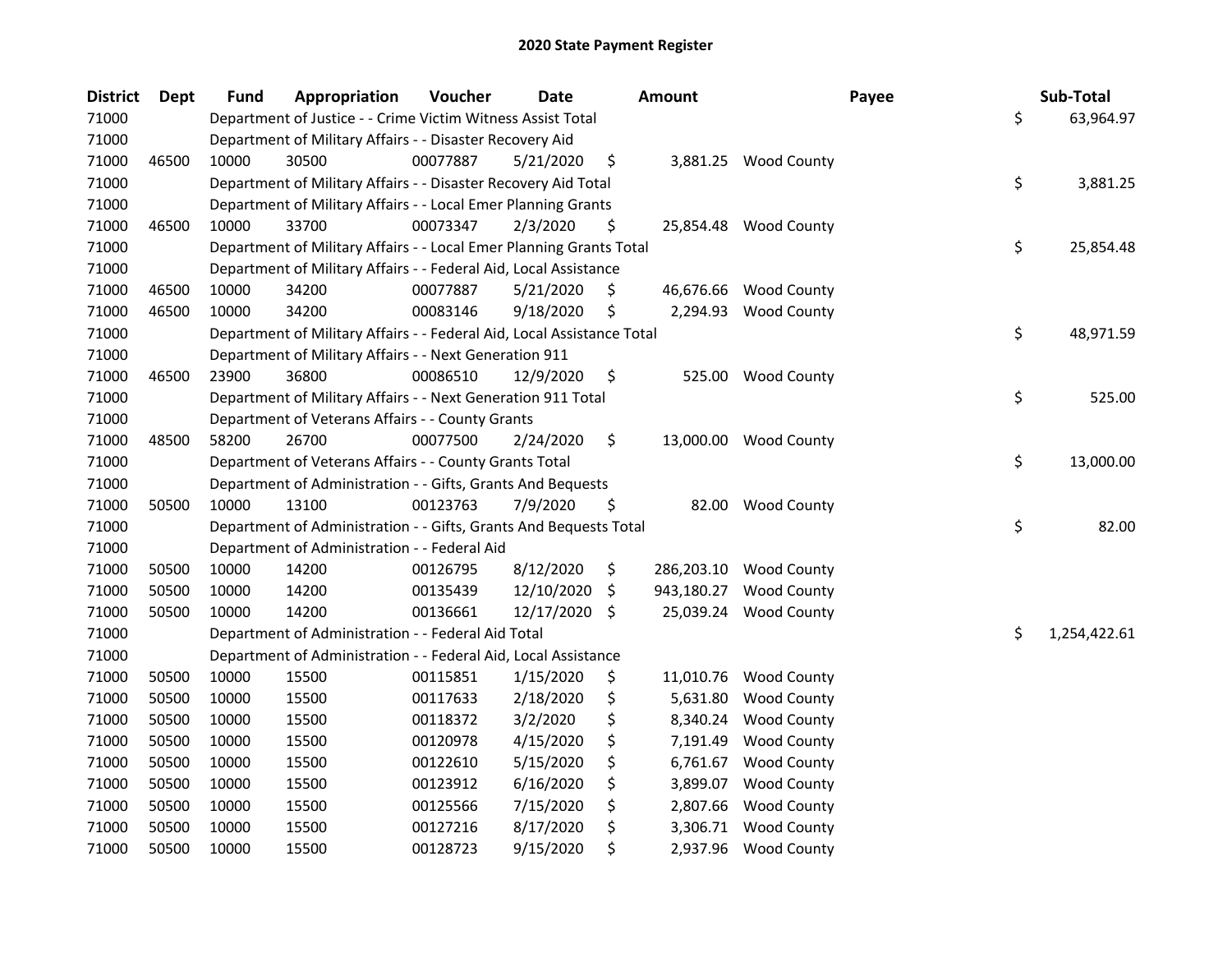| <b>District</b> | <b>Dept</b> | <b>Fund</b> | Appropriation                                                                                     | Voucher  | <b>Date</b> |    | <b>Amount</b> |                      | Payee | Sub-Total       |
|-----------------|-------------|-------------|---------------------------------------------------------------------------------------------------|----------|-------------|----|---------------|----------------------|-------|-----------------|
| 71000           | 50500       | 10000       | 15500                                                                                             | 00129632 | 9/29/2020   | \$ | 4,131.09      | <b>Wood County</b>   |       |                 |
| 71000           | 50500       | 10000       | 15500                                                                                             | 00132892 | 11/17/2020  | \$ | 3,015.01      | <b>Wood County</b>   |       |                 |
| 71000           | 50500       | 10000       | 15500                                                                                             | 00133632 | 12/1/2020   | \$ | 2,757.90      | <b>Wood County</b>   |       |                 |
| 71000           |             |             | Department of Administration - - Federal Aid, Local Assistance Total                              |          |             |    |               |                      |       | \$<br>61,791.36 |
| 71000           |             |             | Department of Administration - - Low-Income Assistance Grants                                     |          |             |    |               |                      |       |                 |
| 71000           | 50500       | 23500       | 37100                                                                                             | 00115851 | 1/15/2020   | \$ | 9,441.98      | <b>Wood County</b>   |       |                 |
| 71000           | 50500       | 23500       | 37100                                                                                             | 00117633 | 2/18/2020   | \$ | 929.64        | <b>Wood County</b>   |       |                 |
| 71000           | 50500       | 23500       | 37100                                                                                             | 00118372 | 3/2/2020    | \$ | 4,064.68      | <b>Wood County</b>   |       |                 |
| 71000           | 50500       | 23500       | 37100                                                                                             | 00120978 | 4/15/2020   | \$ | 4,225.68      | <b>Wood County</b>   |       |                 |
| 71000           | 50500       | 23500       | 37100                                                                                             | 00122610 | 5/15/2020   | \$ | 2,934.44      | <b>Wood County</b>   |       |                 |
| 71000           | 50500       | 23500       | 37100                                                                                             | 00123912 | 6/16/2020   | \$ | 2,533.12      | <b>Wood County</b>   |       |                 |
| 71000           | 50500       | 23500       | 37100                                                                                             | 00125566 | 7/15/2020   | \$ | 6,067.57      | <b>Wood County</b>   |       |                 |
| 71000           | 50500       | 23500       | 37100                                                                                             | 00127216 | 8/17/2020   | \$ | 14,330.00     | <b>Wood County</b>   |       |                 |
| 71000           | 50500       | 23500       | 37100                                                                                             | 00128723 | 9/15/2020   | \$ | 14,161.48     | <b>Wood County</b>   |       |                 |
| 71000           | 50500       | 23500       | 37100                                                                                             | 00129632 | 9/29/2020   | \$ | 11,447.03     | <b>Wood County</b>   |       |                 |
| 71000           | 50500       | 23500       | 37100                                                                                             | 00132892 | 11/17/2020  | S  | 8,151.70      | <b>Wood County</b>   |       |                 |
| 71000           | 50500       | 23500       | 37100                                                                                             | 00133632 | 12/1/2020   | \$ | 7,456.53      | <b>Wood County</b>   |       |                 |
| 71000           | 50500       | 23500       | 37100                                                                                             | 00136737 | 12/15/2020  | \$ | 11,995.05     | <b>Wood County</b>   |       |                 |
| 71000           |             |             | Department of Administration - - Low-Income Assistance Grants Total                               |          |             |    |               |                      |       | \$<br>97,738.90 |
| 71000           |             |             | Department of Administration - - Land Information Program; Loca                                   |          |             |    |               |                      |       |                 |
| 71000           | 50500       | 26900       | 17300                                                                                             | 00117389 | 2/13/2020   | \$ | 1,000.00      | <b>Wood County</b>   |       |                 |
| 71000           | 50500       | 26900       | 17300                                                                                             | 00119457 | 4/3/2020    | \$ | 14,864.00     | <b>Wood County</b>   |       |                 |
| 71000           | 50500       | 26900       | 17300                                                                                             | 00122457 | 5/14/2020   | \$ | 20,000.00     | <b>Wood County</b>   |       |                 |
| 71000           |             |             | Department of Administration - - Land Information Program; Loca Total                             |          |             |    |               |                      |       | \$<br>35,864.00 |
| 71000           |             |             | Elections Commission - - 2018 Hava Election Security                                              |          |             |    |               |                      |       |                 |
| 71000           | 51000       | 22000       | 18200                                                                                             | 00004250 | 8/18/2020   | \$ | 52,712.90     | <b>Wood County</b>   |       |                 |
| 71000           | 51000       | 22000       | 18200                                                                                             | 00004942 | 12/9/2020   | \$ | 10,000.00     | <b>Wood County</b>   |       |                 |
| 71000           |             |             | Elections Commission - - 2018 Hava Election Security Total                                        |          |             |    |               |                      |       | \$<br>62,712.90 |
| 71000           |             |             | Public Defender Board - - Trial Representation                                                    |          |             |    |               |                      |       |                 |
| 71000           | 55000       | 10000       | 10300                                                                                             | 00244140 | 5/15/2020   | \$ | 20.05         | <b>Wood County</b>   |       |                 |
| 71000           | 55000       | 10000       | 10300                                                                                             | 00263024 | 10/2/2020   | \$ | 34.00         | <b>Wood County</b>   |       |                 |
| 71000           |             |             | Public Defender Board - - Trial Representation Total                                              |          |             |    |               |                      |       | \$<br>54.05     |
| 71000           |             |             | Public Defender Board - - Transcript, Discovery and Records Provided to the Public Defender Board |          |             |    |               |                      |       |                 |
| 71000           | 55000       | 10000       | 10600                                                                                             | 00234924 | 2/14/2020   | \$ | 91.20         | <b>Wood County</b>   |       |                 |
| 71000           | 55000       | 10000       | 10600                                                                                             | 00234925 | 2/14/2020   | \$ |               | 1,279.60 Wood County |       |                 |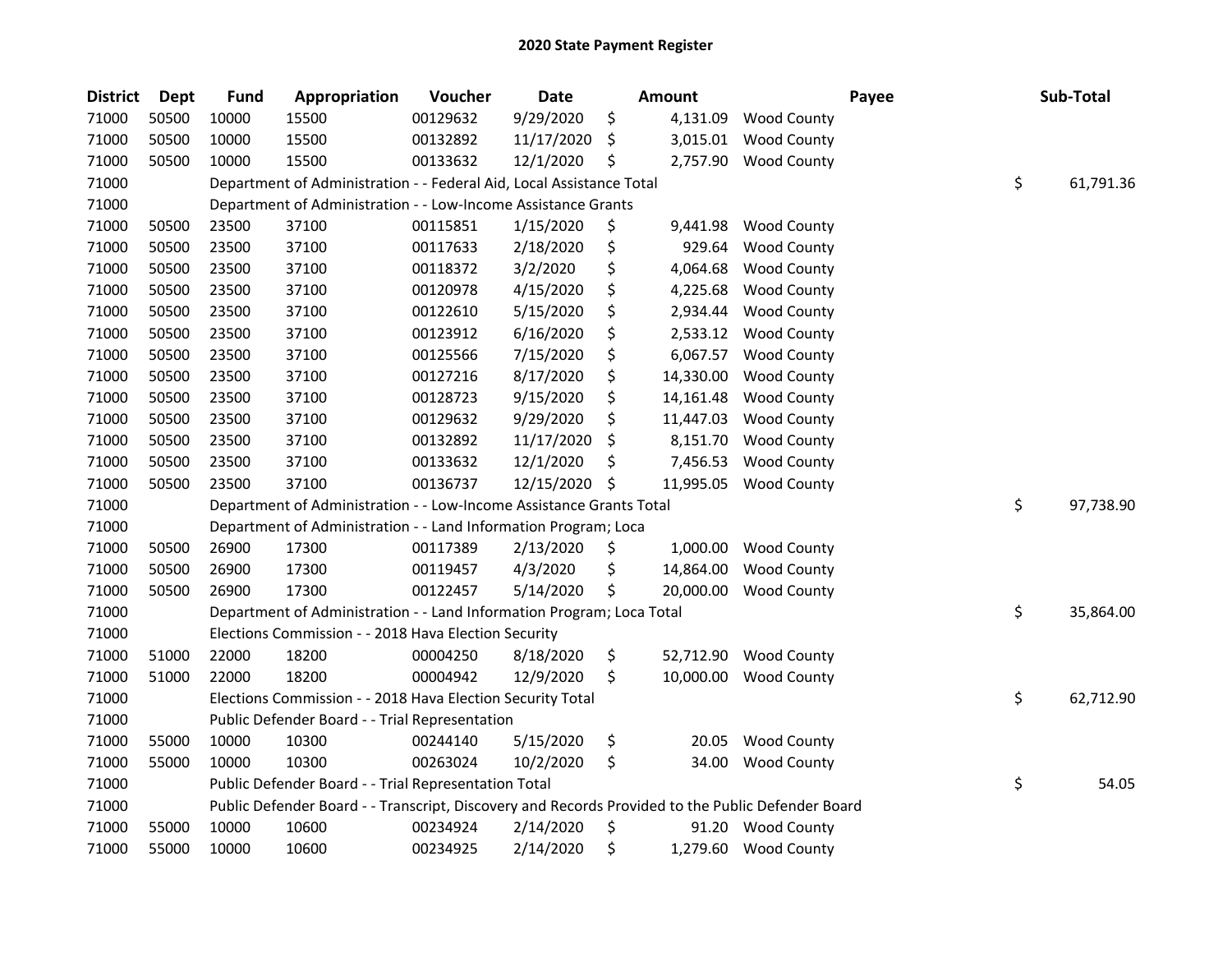| <b>District</b> | <b>Dept</b> | <b>Fund</b> | Appropriation                                                    | Voucher  | <b>Date</b> |     | <b>Amount</b> | Payee                                                                                                   | Sub-Total          |
|-----------------|-------------|-------------|------------------------------------------------------------------|----------|-------------|-----|---------------|---------------------------------------------------------------------------------------------------------|--------------------|
| 71000           | 55000       | 10000       | 10600                                                            | 00238170 | 3/13/2020   | \$  | 88.80         | <b>Wood County</b>                                                                                      |                    |
| 71000           | 55000       | 10000       | 10600                                                            | 00238227 | 3/13/2020   | \$  | 91.60         | <b>Wood County</b>                                                                                      |                    |
| 71000           | 55000       | 10000       | 10600                                                            | 00241328 | 4/1/2020    | \$  | 33.95         | <b>Wood County</b>                                                                                      |                    |
| 71000           | 55000       | 10000       | 10600                                                            | 00247472 | 5/13/2020   | \$  | 1,949.00      | <b>Wood County</b>                                                                                      |                    |
| 71000           | 55000       | 10000       | 10600                                                            | 00250185 | 6/8/2020    | \$  | 90.00         | <b>Wood County</b>                                                                                      |                    |
| 71000           | 55000       | 10000       | 10600                                                            | 00253198 | 6/23/2020   | \$  | 91.00         | <b>Wood County</b>                                                                                      |                    |
| 71000           | 55000       | 10000       | 10600                                                            | 00253343 | 6/26/2020   | \$  | 2.40          | <b>Wood County</b>                                                                                      |                    |
| 71000           | 55000       | 10000       | 10600                                                            | 00253344 | 6/26/2020   | \$  | 89.80         | <b>Wood County</b>                                                                                      |                    |
| 71000           | 55000       | 10000       | 10600                                                            | 00255994 | 7/15/2020   | \$  | 1,481.00      | <b>Wood County</b>                                                                                      |                    |
| 71000           | 55000       | 10000       | 10600                                                            | 00256001 | 7/15/2020   | \$  | 128.00        | <b>Wood County</b>                                                                                      |                    |
| 71000           | 55000       | 10000       | 10600                                                            | 00260416 | 9/2/2020    | \$  | 89.80         | <b>Wood County</b>                                                                                      |                    |
| 71000           | 55000       | 10000       | 10600                                                            | 00265246 | 10/23/2020  | \$  | 9.60          | <b>Wood County</b>                                                                                      |                    |
| 71000           | 55000       | 10000       | 10600                                                            | 00265247 | 10/23/2020  | \$, | 1,637.40      | <b>Wood County</b>                                                                                      |                    |
| 71000           | 55000       | 10000       | 10600                                                            | 00269493 | 12/1/2020   | \$  | 62.40         | <b>Wood County</b>                                                                                      |                    |
| 71000           | 55000       | 10000       | 10600                                                            | 00270923 | 12/15/2020  | \$  | 11.40         | <b>Wood County</b>                                                                                      |                    |
| 71000           |             |             |                                                                  |          |             |     |               | Public Defender Board - - Transcript, Discovery and Records Provided to the Public Defender Board Total | \$<br>7,226.95     |
| 71000           |             |             | Department of Revenue - - Warrants and Satisfactions             |          |             |     |               |                                                                                                         |                    |
| 71000           | 56600       | 10000       | 10100                                                            | 00156575 | 2/7/2020    | \$  | 695.00        | <b>Wood County</b>                                                                                      |                    |
| 71000           | 56600       | 10000       | 10100                                                            | 00177639 | 8/12/2020   | \$  | 760.00        | <b>Wood County</b>                                                                                      |                    |
| 71000           |             |             | Department of Revenue - - Warrants and Satisfactions Total       |          |             |     |               |                                                                                                         | \$<br>1,455.00     |
| 71000           |             |             | Circuit Courts - - Circuit Court Costs                           |          |             |     |               |                                                                                                         |                    |
| 71000           | 62500       | 10000       | 10500                                                            | 00001806 | 1/17/2020   | \$  | 122,245.00    | <b>Wood County</b>                                                                                      |                    |
| 71000           | 62500       | 10000       | 10500                                                            | 00002000 | 7/17/2020   | \$  | 211,474.00    | <b>Wood County</b>                                                                                      |                    |
| 71000           |             |             | Circuit Courts - - Circuit Court Costs Total                     |          |             |     |               |                                                                                                         | \$<br>333,719.00   |
| 71000           |             |             | Supreme Court - - Court Information Systems                      |          |             |     |               |                                                                                                         |                    |
| 71000           | 68000       | 10000       | 22500                                                            | 00010215 | 7/3/2020    | \$  | 465.66        | <b>Wood County</b>                                                                                      |                    |
| 71000           |             |             | Supreme Court - - Court Information Systems Total                |          |             |     |               |                                                                                                         | \$<br>465.66       |
| 71000           |             |             | Shared Revenue and Tax Relief - - County And Municipal Aid       |          |             |     |               |                                                                                                         |                    |
| 71000           | 83500       | 10000       | 10500                                                            | 00069346 | 7/27/2020   | \$  | 428,083.74    | <b>Wood County</b>                                                                                      |                    |
| 71000           | 83500       | 10000       | 10500                                                            | 00073317 | 11/16/2020  | \$, | 2,425,807.87  | <b>Wood County</b>                                                                                      |                    |
| 71000           |             |             | Shared Revenue and Tax Relief - - County And Municipal Aid Total |          |             |     |               |                                                                                                         | \$<br>2,853,891.61 |
| 71000           |             |             | Shared Revenue and Tax Relief - - Exempt Computer Aid            |          |             |     |               |                                                                                                         |                    |
| 71000           | 83500       | 10000       | 10900                                                            | 00064643 | 7/27/2020   | \$  |               | 220,567.48 Wood County                                                                                  |                    |
| 71000           |             |             | Shared Revenue and Tax Relief - - Exempt Computer Aid Total      |          |             |     |               |                                                                                                         | \$<br>220,567.48   |
| 71000           |             |             | Shared Revenue and Tax Relief - - Utility Aid                    |          |             |     |               |                                                                                                         |                    |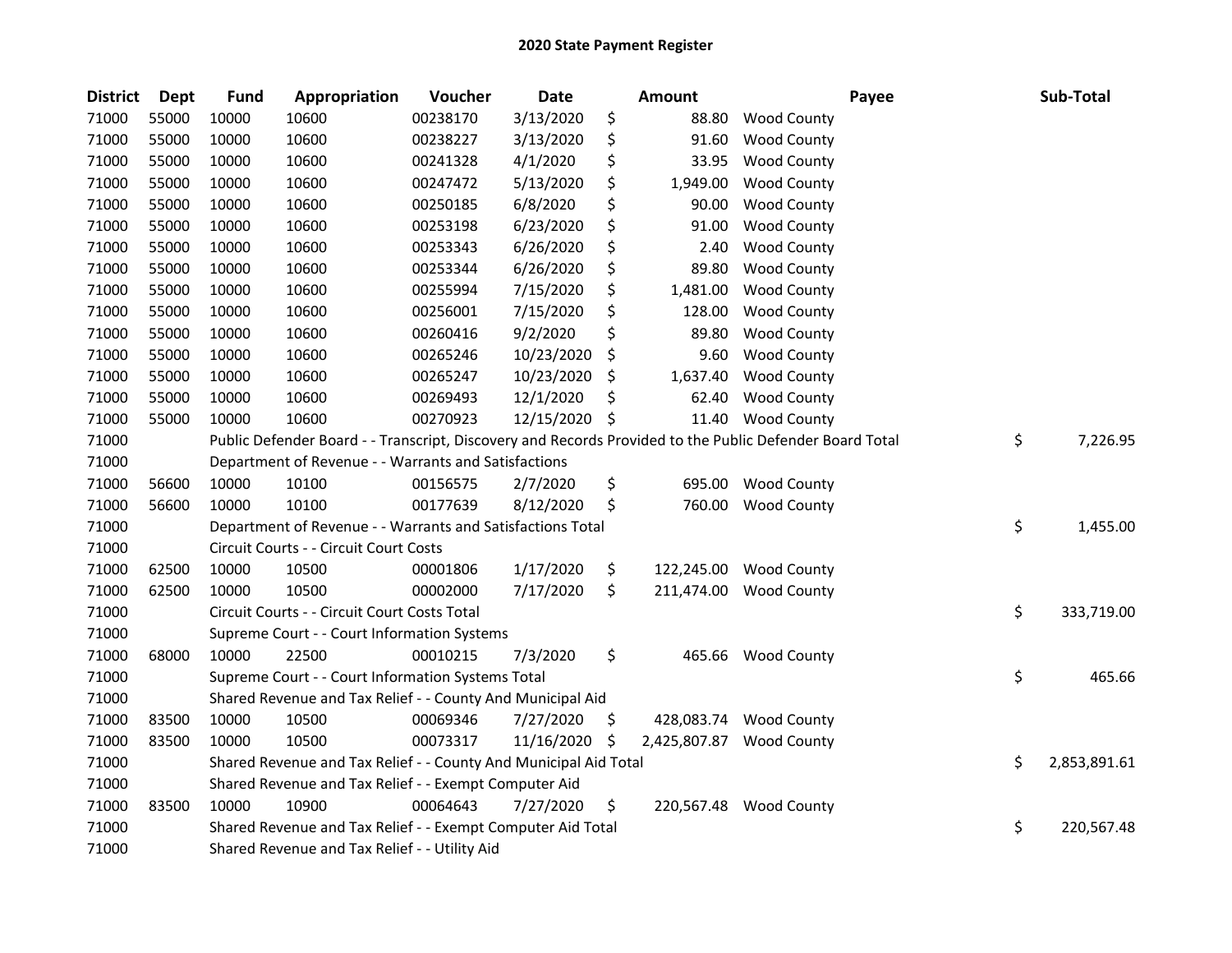| <b>District</b>    | Dept  | <b>Fund</b> | Appropriation                                                         | Voucher  | Date       |    | <b>Amount</b> |                    | Payee |     | Sub-Total     |
|--------------------|-------|-------------|-----------------------------------------------------------------------|----------|------------|----|---------------|--------------------|-------|-----|---------------|
| 71000              | 83500 | 10000       | 11000                                                                 | 00069346 | 7/27/2020  | S. | 32,241.79     | Wood County        |       |     |               |
| 71000              | 83500 | 10000       | 11000                                                                 | 00073317 | 11/16/2020 | S. | 217,267.80    | <b>Wood County</b> |       |     |               |
| 71000              |       |             | Shared Revenue and Tax Relief - - Utility Aid Total                   |          |            |    |               |                    |       | \$. | 249,509.59    |
| 71000              |       |             | Shared Revenue and Tax Relief - - Personal Property Aid               |          |            |    |               |                    |       |     |               |
| 71000              | 83500 | 10000       | 11100                                                                 | 00060006 | 5/4/2020   | S. | 272,398.42    | Wood County        |       |     |               |
| 71000              |       |             | Shared Revenue and Tax Relief - - Personal Property Aid Total         |          |            |    |               |                    |       | \$. | 272,398.42    |
| 71000              |       |             | Shared Revenue and Tax Relief - - School Lvy Tx/First Dollar Cr       |          |            |    |               |                    |       |     |               |
| 71000              | 83500 | 10000       | 30200                                                                 | 00064050 | 7/27/2020  | S. | 1,551,071.66  | Wood County        |       |     |               |
| 71000              | 83500 | 10000       | 30200                                                                 | 00067443 | 7/27/2020  | S. | 7,136,051.22  | Wood County        |       |     |               |
| 71000              |       |             | Shared Revenue and Tax Relief - - School Lvy Tx/First Dollar Cr Total |          |            |    |               |                    |       | Ś.  | 8,687,122.88  |
| 71000              |       |             | Shared Revenue and Tax Relief - - Lottery & Gaming Credit             |          |            |    |               |                    |       |     |               |
| 71000              | 83500 | 52100       | 36300                                                                 | 00055772 | 3/23/2020  | S. | 2,976,661.26  | Wood County        |       |     |               |
| 71000              |       |             | Shared Revenue and Tax Relief - - Lottery & Gaming Credit Total       |          |            |    |               |                    |       |     | 2,976,661.26  |
| <b>71000 Total</b> |       |             |                                                                       |          |            |    |               |                    |       |     | 41,189,860.49 |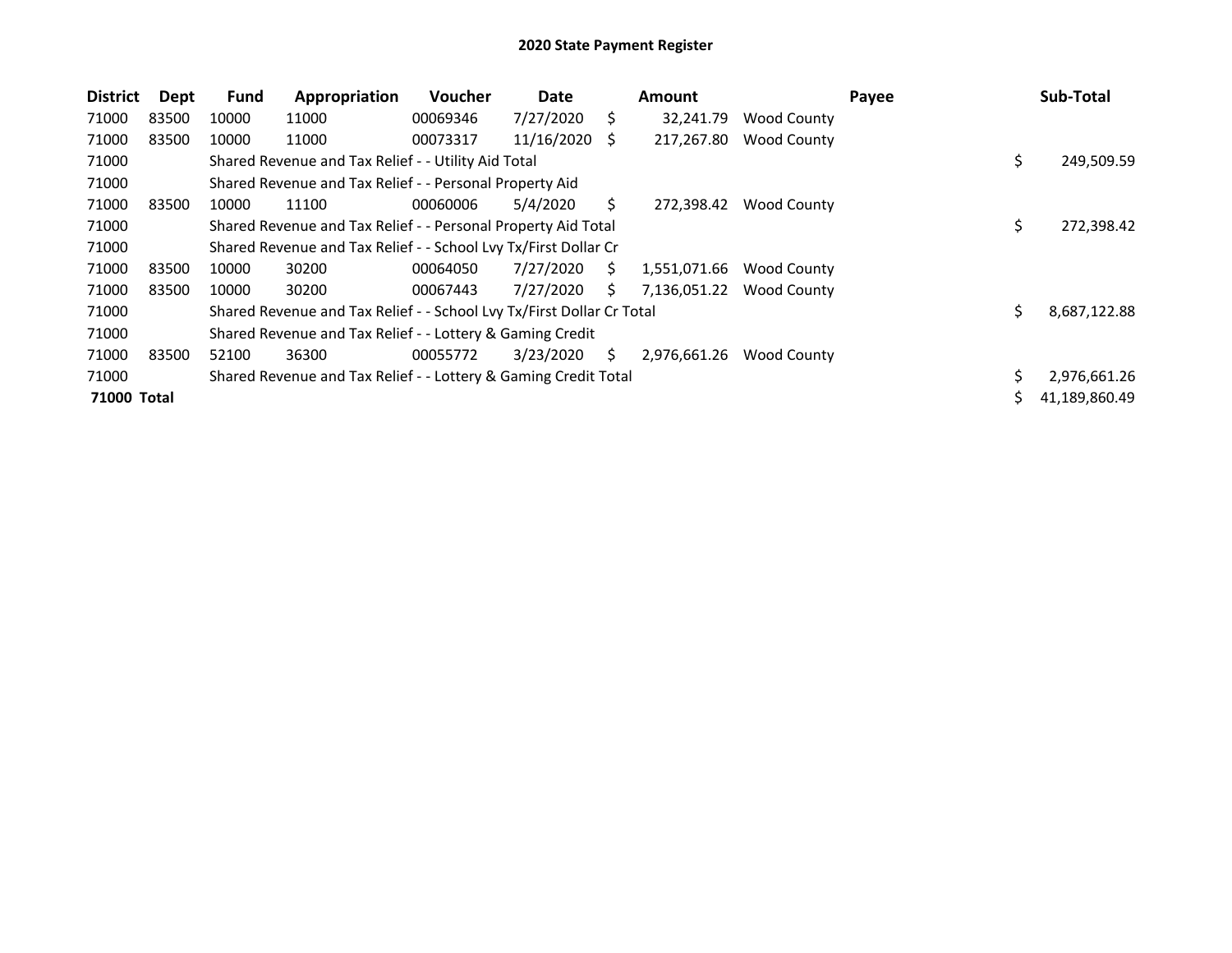| <b>District</b> | Dept  | <b>Fund</b> | Appropriation                                                      | Voucher  | Date          |     | <b>Amount</b> | Payee                    | Sub-Total        |
|-----------------|-------|-------------|--------------------------------------------------------------------|----------|---------------|-----|---------------|--------------------------|------------------|
| 71002           |       |             | Dept of Safety & Prof Services - - Fire Dues Distribution          |          |               |     |               |                          |                  |
| 71002           | 16500 | 10000       | 22500                                                              | 00037364 | 7/20/2020     | \$  |               | 2,781.88 Arpin, Town of  |                  |
| 71002           |       |             | Dept of Safety & Prof Services - - Fire Dues Distribution Total    |          |               |     |               |                          | \$<br>2,781.88   |
| 71002           |       |             | Dept of Natural Resources - - Aids In Lieu Of Taxes - Gener        |          |               |     |               |                          |                  |
| 71002           | 37000 | 10000       | 50300                                                              | 00382251 | 1/13/2020     | \$  |               | 2,156.17 Arpin, Town of  |                  |
| 71002           |       |             | Dept of Natural Resources - - Aids In Lieu Of Taxes - Gener Total  |          |               |     |               |                          | \$<br>2,156.17   |
| 71002           |       |             | Dept of Natural Resources - - Resaids - Cnty Forst, Cl & Mfl       |          |               |     |               |                          |                  |
| 71002           | 37000 | 21200       | 57100                                                              | 00418001 | 6/18/2020     | \$  |               | 275.15 Arpin, Town of    |                  |
| 71002           |       |             | Dept of Natural Resources - - Resaids - Cnty Forst, Cl & Mfl Total |          |               |     |               |                          | \$<br>275.15     |
| 71002           |       |             | WI Dept of Transportation - - Trns Aids To Mnc.-Sf                 |          |               |     |               |                          |                  |
| 71002           | 39500 | 21100       | 19100                                                              | 00477311 | 1/6/2020      | \$  |               | 28,546.65 Arpin, Town of |                  |
| 71002           | 39500 | 21100       | 19100                                                              | 00507166 | 4/6/2020      | \$  | 28,546.65     | Arpin, Town of           |                  |
| 71002           | 39500 | 21100       | 19100                                                              | 00544158 | 7/6/2020      | \$  | 28,546.65     | Arpin, Town of           |                  |
| 71002           | 39500 | 21100       | 19100                                                              | 00586984 | 10/5/2020     | \$  | 28,546.65     | Arpin, Town of           |                  |
| 71002           |       |             | WI Dept of Transportation - - Trns Aids To Mnc.-Sf Total           |          |               |     |               |                          | \$<br>114,186.60 |
| 71002           |       |             | Department of Administration - - Federal Aid                       |          |               |     |               |                          |                  |
| 71002           | 50500 | 10000       | 14200                                                              | 00135422 | 12/10/2020 \$ |     |               | 7,147.41 Arpin, Town of  |                  |
| 71002           |       |             | Department of Administration - - Federal Aid Total                 |          |               |     |               |                          | \$<br>7,147.41   |
| 71002           |       |             | Elections Commission - - 2018 Hava Election Security               |          |               |     |               |                          |                  |
| 71002           | 51000 | 22000       | 18200                                                              | 00003647 | 6/30/2020     | \$  |               | 769.80 Arpin, Town of    |                  |
| 71002           |       |             | Elections Commission - - 2018 Hava Election Security Total         |          |               |     |               |                          | \$<br>769.80     |
| 71002           |       |             | Shared Revenue and Tax Relief - - County And Municipal Aid         |          |               |     |               |                          |                  |
| 71002           | 83500 | 10000       | 10500                                                              | 00069312 | 7/27/2020     | \$. |               | 12,712.89 Arpin, Town of |                  |
| 71002           | 83500 | 10000       | 10500                                                              | 00073283 | 11/16/2020    | -\$ |               | 72,039.73 Arpin, Town of |                  |
| 71002           |       |             | Shared Revenue and Tax Relief - - County And Municipal Aid Total   |          |               |     |               |                          | \$<br>84,752.62  |
| 71002           |       |             | Shared Revenue and Tax Relief - - Exempt Computer Aid              |          |               |     |               |                          |                  |
| 71002           | 83500 | 10000       | 10900                                                              | 00066344 | 7/27/2020     | \$. | 1.03          | Arpin, Town of           |                  |
| 71002           |       |             | Shared Revenue and Tax Relief - - Exempt Computer Aid Total        |          |               |     |               |                          | \$<br>1.03       |
| 71002           |       |             | Shared Revenue and Tax Relief - - Utility Aid                      |          |               |     |               |                          |                  |
| 71002           | 83500 | 10000       | 11000                                                              | 00069312 | 7/27/2020     | \$  | 1,304.97      | Arpin, Town of           |                  |
| 71002           | 83500 | 10000       | 11000                                                              | 00073283 | 11/16/2020    | \$. |               | 7,560.62 Arpin, Town of  |                  |
| 71002           |       |             | Shared Revenue and Tax Relief - - Utility Aid Total                |          |               |     |               |                          | \$<br>8,865.59   |
| 71002           |       |             | Shared Revenue and Tax Relief - - Personal Property Aid            |          |               |     |               |                          |                  |
| 71002           | 83500 | 10000       | 11100                                                              | 00061774 | 5/4/2020      | \$  | 501.66        | Arpin, Town of           |                  |
| 71002           |       |             | Shared Revenue and Tax Relief - - Personal Property Aid Total      |          |               |     |               |                          | \$<br>501.66     |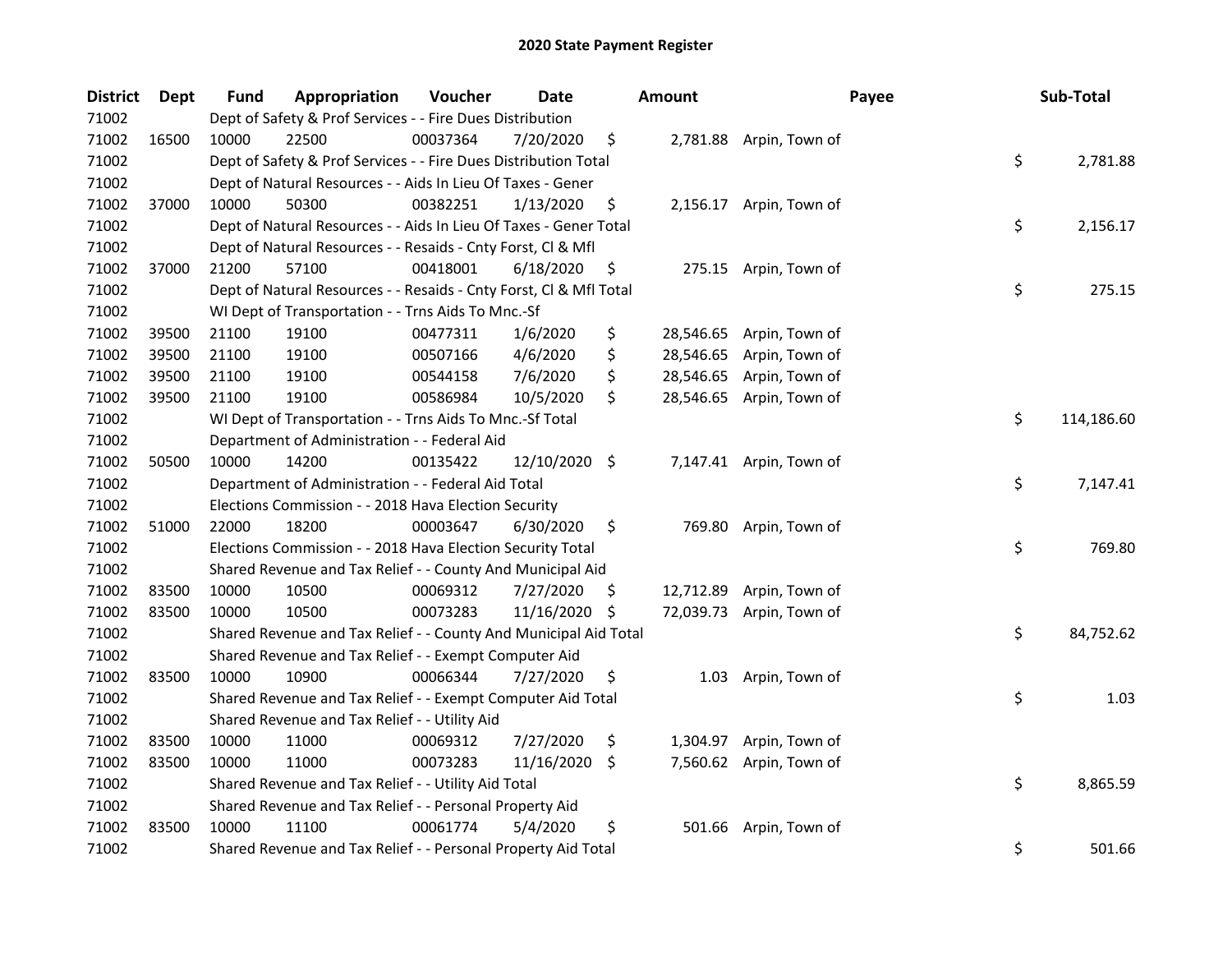| District Dept | <b>Fund Appropriation</b> | Voucher | Date | Amount | Payee | Sub-Total  |
|---------------|---------------------------|---------|------|--------|-------|------------|
| 71002 Total   |                           |         |      |        |       | 221,437.91 |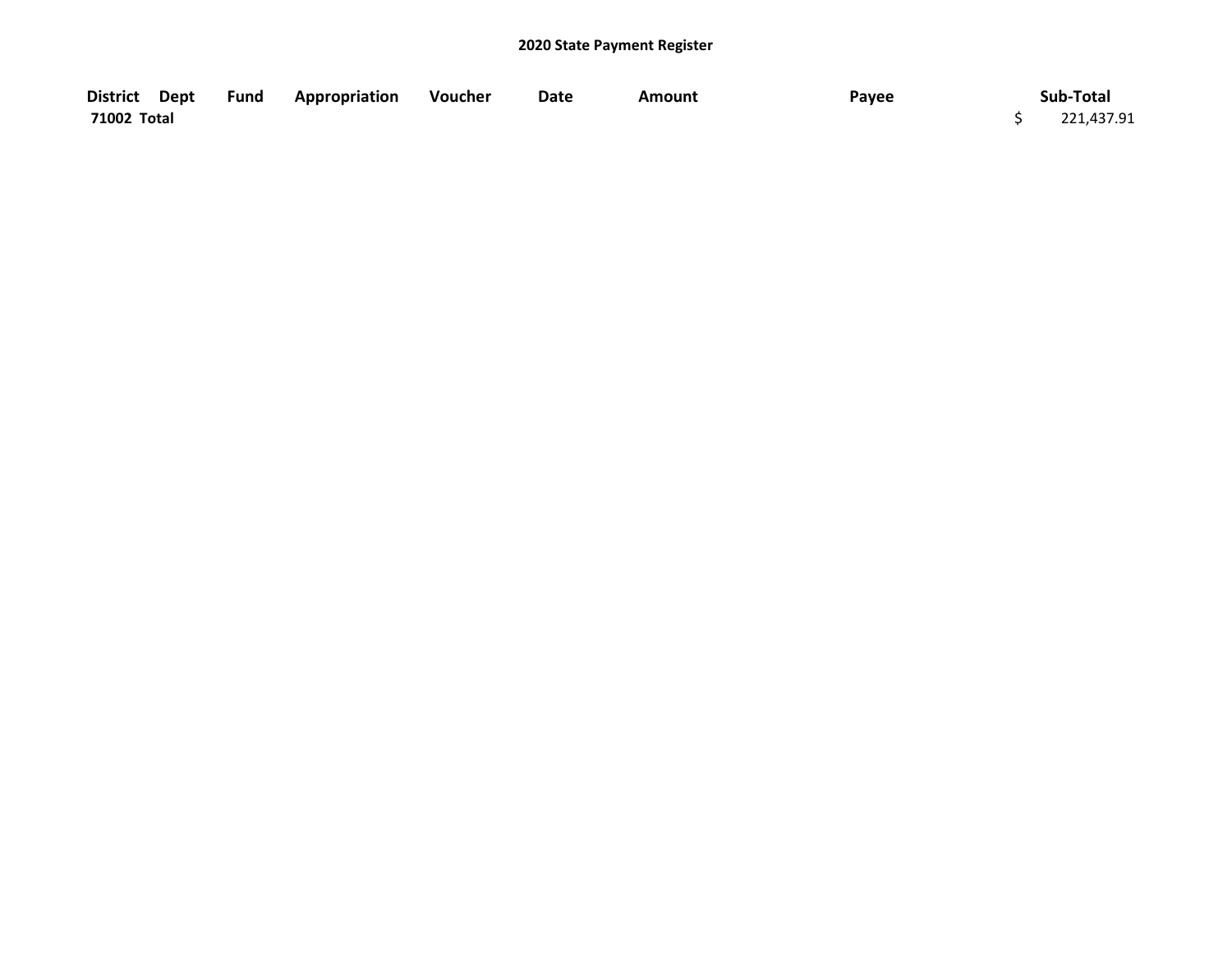| <b>District</b> | Dept  | Fund  | Appropriation                                                      | Voucher  | Date          |     | <b>Amount</b> | Payee                        | Sub-Total        |
|-----------------|-------|-------|--------------------------------------------------------------------|----------|---------------|-----|---------------|------------------------------|------------------|
| 71004           |       |       | Dept of Safety & Prof Services - - Fire Dues Distribution          |          |               |     |               |                              |                  |
| 71004           | 16500 | 10000 | 22500                                                              | 00037365 | 7/17/2020     | \$  |               | 3,124.14 Town of Auburndale  |                  |
| 71004           |       |       | Dept of Safety & Prof Services - - Fire Dues Distribution Total    |          |               |     |               |                              | \$<br>3,124.14   |
| 71004           |       |       | Dept of Natural Resources - - Resaids - Cnty Forst, Cl & Mfl       |          |               |     |               |                              |                  |
| 71004           | 37000 | 21200 | 57100                                                              | 00418002 | 6/18/2020     | \$  |               | 84.20 Town of Auburndale     |                  |
| 71004           |       |       | Dept of Natural Resources - - Resaids - Cnty Forst, CI & Mfl Total |          |               |     |               |                              | \$<br>84.20      |
| 71004           |       |       | Dept of Natural Resources - - Aids In Lieu Of Taxes - Sum S        |          |               |     |               |                              |                  |
| 71004           | 37000 | 21200 | 57900                                                              | 00405281 | 4/21/2020     | \$  |               | 19.36 Town of Auburndale     |                  |
| 71004           |       |       | Dept of Natural Resources - - Aids In Lieu Of Taxes - Sum S Total  |          |               |     |               |                              | \$<br>19.36      |
| 71004           |       |       | Dept of Natural Resources - - Fin Asst For Responsible Units       |          |               |     |               |                              |                  |
| 71004           | 37000 | 27400 | 67000                                                              | 00413031 | 5/29/2020     | \$  |               | 633.03 Town of Auburndale    |                  |
| 71004           |       |       | Dept of Natural Resources - - Fin Asst For Responsible Units Total |          |               |     |               |                              | \$<br>633.03     |
| 71004           |       |       | WI Dept of Transportation - - Trns Aids To Mnc.-Sf                 |          |               |     |               |                              |                  |
| 71004           | 39500 | 21100 | 19100                                                              | 00477312 | 1/6/2020      | \$  |               | 32,534.64 Town of Auburndale |                  |
| 71004           | 39500 | 21100 | 19100                                                              | 00507167 | 4/6/2020      | \$  |               | 32,534.64 Town of Auburndale |                  |
| 71004           | 39500 | 21100 | 19100                                                              | 00544159 | 7/6/2020      | \$  |               | 32,534.64 Town of Auburndale |                  |
| 71004           | 39500 | 21100 | 19100                                                              | 00586985 | 10/5/2020     | \$  |               | 32,534.64 Town of Auburndale |                  |
| 71004           |       |       | WI Dept of Transportation - - Trns Aids To Mnc.-Sf Total           |          |               |     |               |                              | \$<br>130,138.56 |
| 71004           |       |       | Elections Commission - - 2018 Hava Election Security               |          |               |     |               |                              |                  |
| 71004           | 51000 | 22000 | 18200                                                              | 00004533 | 9/8/2020      | \$  |               | 733.50 Town of Auburndale    |                  |
| 71004           |       |       | Elections Commission - - 2018 Hava Election Security Total         |          |               |     |               |                              | \$<br>733.50     |
| 71004           |       |       | Shared Revenue and Tax Relief - - County And Municipal Aid         |          |               |     |               |                              |                  |
| 71004           | 83500 | 10000 | 10500                                                              | 00069313 | 7/27/2020     | \$. |               | 6,721.14 Town of Auburndale  |                  |
| 71004           | 83500 | 10000 | 10500                                                              | 00073284 | 11/16/2020 \$ |     |               | 38,086.43 Town of Auburndale |                  |
| 71004           |       |       | Shared Revenue and Tax Relief - - County And Municipal Aid Total   |          |               |     |               |                              | \$<br>44,807.57  |
| 71004           |       |       | Shared Revenue and Tax Relief - - Exempt Computer Aid              |          |               |     |               |                              |                  |
| 71004           | 83500 | 10000 | 10900                                                              | 00066345 | 7/27/2020     | \$  | 55.08         | Town of Auburndale           |                  |
| 71004           |       |       | Shared Revenue and Tax Relief - - Exempt Computer Aid Total        |          |               |     |               |                              | \$<br>55.08      |
| 71004           |       |       | Shared Revenue and Tax Relief - - Utility Aid                      |          |               |     |               |                              |                  |
| 71004           | 83500 | 10000 | 11000                                                              | 00069313 | 7/27/2020     | \$  | 39.90         | Town of Auburndale           |                  |
| 71004           | 83500 | 10000 | 11000                                                              | 00073284 | 11/16/2020    | \$  |               | 382.31 Town of Auburndale    |                  |
| 71004           |       |       | Shared Revenue and Tax Relief - - Utility Aid Total                |          |               |     |               |                              | \$<br>422.21     |
| 71004           |       |       | Shared Revenue and Tax Relief - - Personal Property Aid            |          |               |     |               |                              |                  |
| 71004           | 83500 | 10000 | 11100                                                              | 00061775 | 5/4/2020      | \$  |               | 110.03 Town of Auburndale    |                  |
| 71004           |       |       | Shared Revenue and Tax Relief - - Personal Property Aid Total      |          |               |     |               |                              | \$<br>110.03     |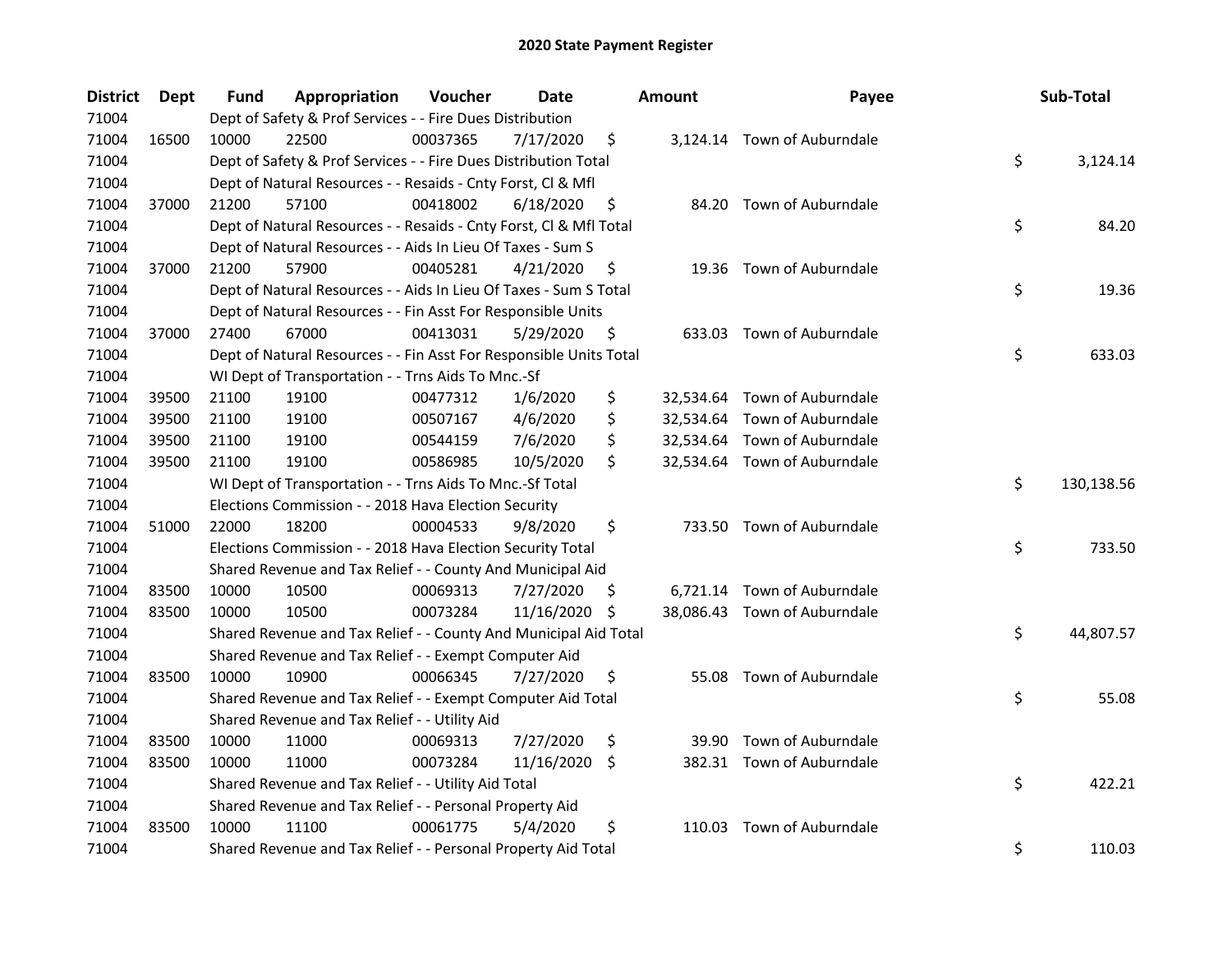| <b>District</b> | <b>Dept</b> | <b>Fund</b> | Appropriation                                                       | <b>Voucher</b> | Date     |   | Amount | <b>Pavee</b>              | Sub-Total  |
|-----------------|-------------|-------------|---------------------------------------------------------------------|----------------|----------|---|--------|---------------------------|------------|
| 71004           |             |             | Shared Revenue and Tax Relief - - Payments For Municipal Svcs       |                |          |   |        |                           |            |
| 71004           | 83500       | 10000       | 50100                                                               | 00054954       | 2/3/2020 | S |        | 117.46 Town of Auburndale |            |
| 71004           |             |             | Shared Revenue and Tax Relief - - Payments For Municipal Svcs Total |                |          |   |        |                           | 117.46     |
| 71004 Total     |             |             |                                                                     |                |          |   |        |                           | 180,245.14 |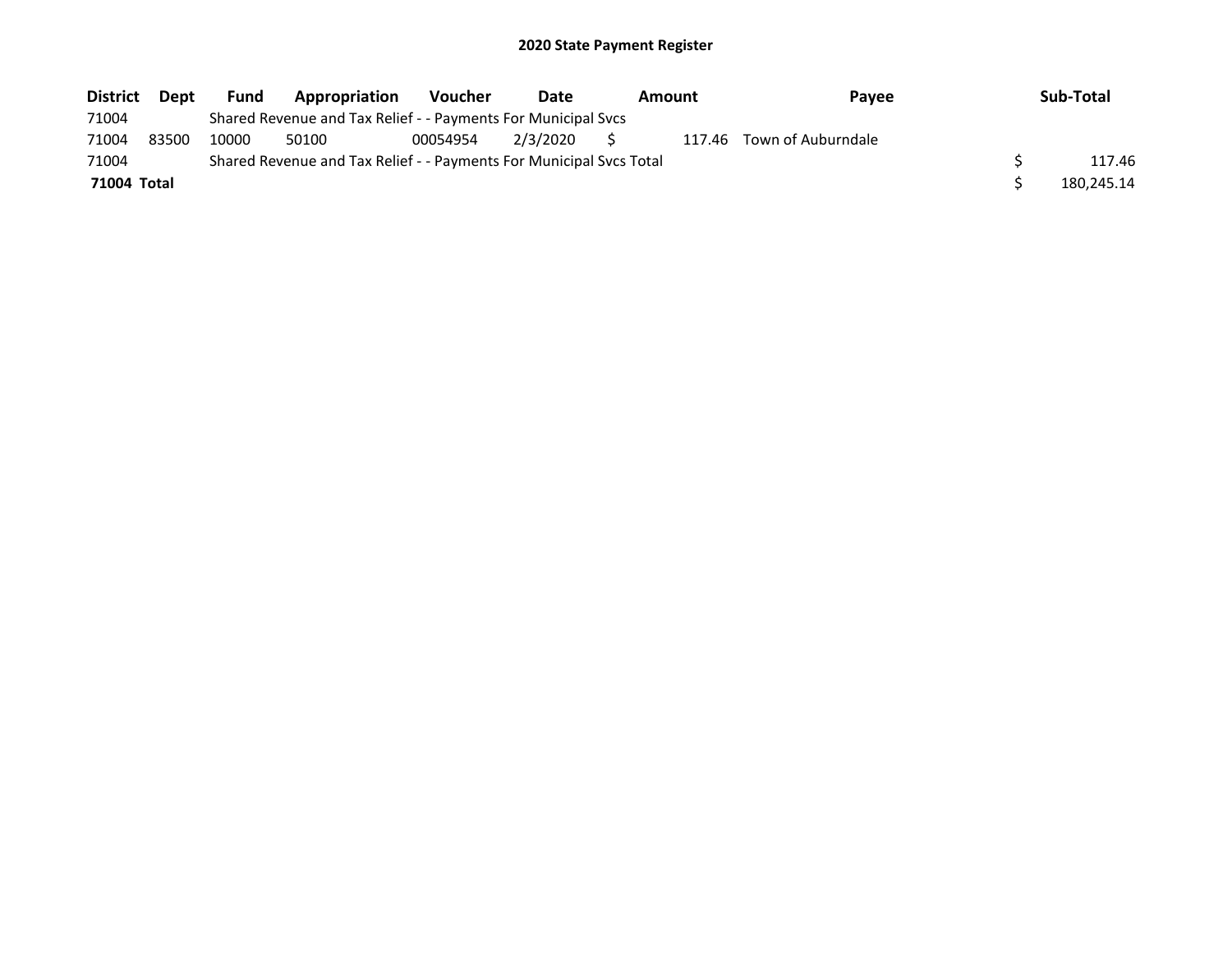| <b>District</b> | <b>Dept</b> | <b>Fund</b> | Appropriation                                                                 | Voucher  | Date       |     | <b>Amount</b> | Payee                     | Sub-Total       |
|-----------------|-------------|-------------|-------------------------------------------------------------------------------|----------|------------|-----|---------------|---------------------------|-----------------|
| 71006           |             |             | Dept of Safety & Prof Services - - Fire Dues Distribution                     |          |            |     |               |                           |                 |
| 71006           | 16500       | 10000       | 22500                                                                         | 00037366 | 7/20/2020  | \$  |               | 2,406.92 Town Of Cameron  |                 |
| 71006           |             |             | Dept of Safety & Prof Services - - Fire Dues Distribution Total               |          |            |     |               |                           | \$<br>2,406.92  |
| 71006           |             |             | Dept of Natural Resources - - Resaids - Cnty Forst, Cl & Mfl                  |          |            |     |               |                           |                 |
| 71006           | 37000       | 21200       | 57100                                                                         | 00418003 | 6/18/2020  | \$  |               | 15.58 Town Of Cameron     |                 |
| 71006           |             |             | Dept of Natural Resources - - Resaids - Cnty Forst, Cl & Mfl Total            |          |            |     |               |                           | \$<br>15.58     |
| 71006           |             |             | WI Dept of Transportation - - Trns Aids To Mnc.-Sf                            |          |            |     |               |                           |                 |
| 71006           | 39500       | 21100       | 19100                                                                         | 00477313 | 1/6/2020   | \$  |               | 7,634.34 Town Of Cameron  |                 |
| 71006           | 39500       | 21100       | 19100                                                                         | 00507168 | 4/6/2020   | \$  |               | 7,634.34 Town Of Cameron  |                 |
| 71006           | 39500       | 21100       | 19100                                                                         | 00544160 | 7/6/2020   | \$  |               | 7,634.34 Town Of Cameron  |                 |
| 71006           | 39500       | 21100       | 19100                                                                         | 00586986 | 10/5/2020  | \$  |               | 7,634.34 Town Of Cameron  |                 |
| 71006           |             |             | WI Dept of Transportation - - Trns Aids To Mnc.-Sf Total                      |          |            |     |               |                           | \$<br>30,537.36 |
| 71006           |             |             | Department of Administration - - Federal Aid                                  |          |            |     |               |                           |                 |
| 71006           | 50500       | 10000       | 14200                                                                         | 00130307 | 10/2/2020  | \$  | 124.20        | Town Of Cameron           |                 |
| 71006           | 50500       | 10000       | 14200                                                                         | 00135423 | 12/10/2020 | \$. | 7,642.15      | Town Of Cameron           |                 |
| 71006           |             |             | Department of Administration - - Federal Aid Total                            |          |            |     |               |                           | \$<br>7,766.35  |
| 71006           |             |             | Elections Commission - - 2018 Hava Election Security                          |          |            |     |               |                           |                 |
| 71006           | 51000       | 22000       | 18200                                                                         | 00004542 | 9/9/2020   | \$  | 541.00        | <b>Town Of Cameron</b>    |                 |
| 71006           |             |             | Elections Commission - - 2018 Hava Election Security Total                    |          |            |     |               |                           | \$<br>541.00    |
| 71006           |             |             | Shared Revenue and Tax Relief - - County And Municipal Aid                    |          |            |     |               |                           |                 |
| 71006           | 83500       | 10000       | 10500                                                                         | 00069314 | 7/27/2020  | \$. |               | 1,986.89 Town Of Cameron  |                 |
| 71006           | 83500       | 10000       | 10500                                                                         | 00073285 | 11/16/2020 | S   |               | 11,361.83 Town Of Cameron |                 |
| 71006           |             |             | Shared Revenue and Tax Relief - - County And Municipal Aid Total              |          |            |     |               |                           | \$<br>13,348.72 |
| 71006           |             |             | Shared Revenue and Tax Relief - - Exempt Computer Aid                         |          |            |     |               |                           |                 |
| 71006           | 83500       | 10000       | 10900                                                                         | 00066346 | 7/27/2020  | \$  |               | 90.42 Town Of Cameron     |                 |
| 71006           |             |             | Shared Revenue and Tax Relief - - Exempt Computer Aid Total                   |          |            |     |               |                           | \$<br>90.42     |
| 71006           |             |             | Shared Revenue and Tax Relief - - Personal Property Aid                       |          |            |     |               |                           |                 |
| 71006           | 83500       | 10000       | 11100                                                                         | 00061776 | 5/4/2020   | \$  |               | 5,068.55 Town Of Cameron  |                 |
| 71006           |             |             | Shared Revenue and Tax Relief - - Personal Property Aid Total                 |          |            |     |               |                           | \$<br>5,068.55  |
| 71006           |             |             | Shared Revenue and Tax Relief - - State Aid; Video Service Provider Fee       |          |            |     |               |                           |                 |
| 71006           | 83500       | 10000       | 11200                                                                         | 00064563 | 7/27/2020  | \$, | 422.46        | Town Of Cameron           |                 |
| 71006           |             |             | Shared Revenue and Tax Relief - - State Aid; Video Service Provider Fee Total |          |            |     |               |                           | \$<br>422.46    |
| 71006 Total     |             |             |                                                                               |          |            |     |               |                           | \$<br>60,197.36 |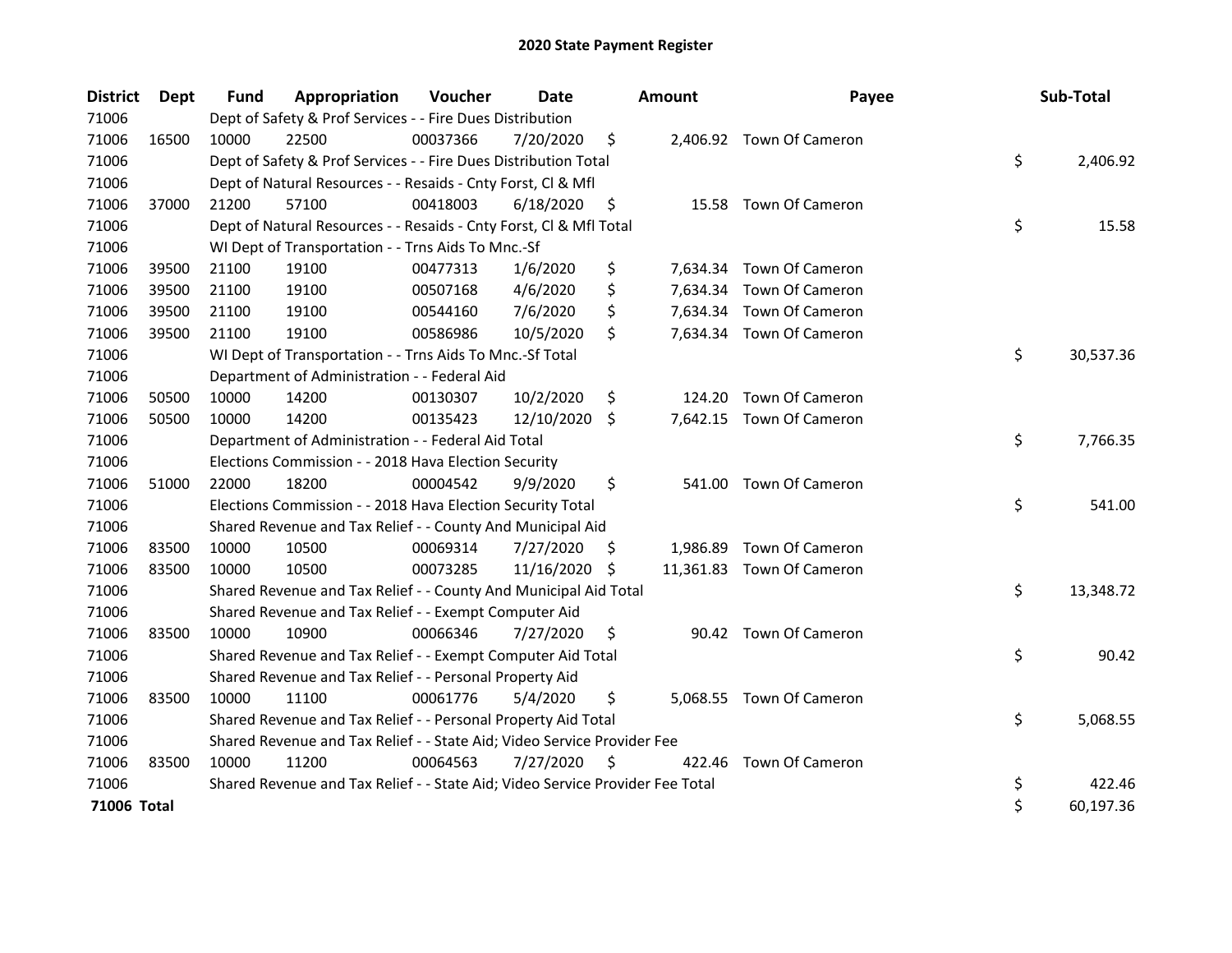| <b>District</b> | Dept  | Fund  | Appropriation                                                        | Voucher  | Date       |     | <b>Amount</b> |                        | Payee | Sub-Total        |
|-----------------|-------|-------|----------------------------------------------------------------------|----------|------------|-----|---------------|------------------------|-------|------------------|
| 71008           |       |       | Dept of Safety & Prof Services - - Fire Dues Distribution            |          |            |     |               |                        |       |                  |
| 71008           | 16500 | 10000 | 22500                                                                | 00037367 | 7/20/2020  | \$  |               | 1,654.33 Town Of Cary  |       |                  |
| 71008           |       |       | Dept of Safety & Prof Services - - Fire Dues Distribution Total      |          |            |     |               |                        |       | \$<br>1,654.33   |
| 71008           |       |       | Dept of Natural Resources - - Resaids - Cnty Forst, Cl & Mfl         |          |            |     |               |                        |       |                  |
| 71008           | 37000 | 21200 | 57100                                                                | 00418004 | 6/18/2020  | \$  |               | 1,727.25 Town Of Cary  |       |                  |
| 71008           |       |       | Dept of Natural Resources - - Resaids - Cnty Forst, Cl & Mfl Total   |          |            |     |               |                        |       | \$<br>1,727.25   |
| 71008           |       |       | WI Dept of Transportation - - Trns Aids To Mnc.-Sf                   |          |            |     |               |                        |       |                  |
| 71008           | 39500 | 21100 | 19100                                                                | 00477314 | 1/6/2020   | \$  |               | 18,731.59 Town Of Cary |       |                  |
| 71008           | 39500 | 21100 | 19100                                                                | 00507169 | 4/6/2020   | \$  |               | 18,731.59 Town Of Cary |       |                  |
| 71008           | 39500 | 21100 | 19100                                                                | 00544161 | 7/6/2020   | \$  |               | 18,731.59 Town Of Cary |       |                  |
| 71008           | 39500 | 21100 | 19100                                                                | 00586987 | 10/5/2020  | \$  |               | 18,731.60 Town Of Cary |       |                  |
| 71008           |       |       | WI Dept of Transportation - - Trns Aids To Mnc.-Sf Total             |          |            |     |               |                        |       | \$<br>74,926.37  |
| 71008           |       |       | WI Dept of Transportation - - Supplemental Transportation Aids       |          |            |     |               |                        |       |                  |
| 71008           | 39500 | 21100 | 19600                                                                | 00477598 | 1/6/2020   | \$  |               | 13,222.30 Town Of Cary |       |                  |
| 71008           |       |       | WI Dept of Transportation - - Supplemental Transportation Aids Total |          |            |     |               |                        |       | \$<br>13,222.30  |
| 71008           |       |       | Department of Administration - - Federal Aid                         |          |            |     |               |                        |       |                  |
| 71008           | 50500 | 10000 | 14200                                                                | 00130308 | 10/2/2020  | \$  |               | 184.94 Town Of Cary    |       |                  |
| 71008           |       |       | Department of Administration - - Federal Aid Total                   |          |            |     |               |                        |       | \$<br>184.94     |
| 71008           |       |       | Elections Commission - - 2018 Hava Election Security                 |          |            |     |               |                        |       |                  |
| 71008           | 51000 | 22000 | 18200                                                                | 00004311 | 8/27/2020  | \$  |               | 493.70 Town Of Cary    |       |                  |
| 71008           |       |       | Elections Commission - - 2018 Hava Election Security Total           |          |            |     |               |                        |       | \$<br>493.70     |
| 71008           |       |       | Shared Revenue and Tax Relief - - County And Municipal Aid           |          |            |     |               |                        |       |                  |
| 71008           | 83500 | 10000 | 10500                                                                | 00069315 | 7/27/2020  | \$. |               | 2,968.13 Town Of Cary  |       |                  |
| 71008           | 83500 | 10000 | 10500                                                                | 00073286 | 11/16/2020 | S   |               | 16,819.37 Town Of Cary |       |                  |
| 71008           |       |       | Shared Revenue and Tax Relief - - County And Municipal Aid Total     |          |            |     |               |                        |       | \$<br>19,787.50  |
| 71008           |       |       | Shared Revenue and Tax Relief - - Exempt Computer Aid                |          |            |     |               |                        |       |                  |
| 71008           | 83500 | 10000 | 10900                                                                | 00066347 | 7/27/2020  | \$  | 2.08          | Town Of Cary           |       |                  |
| 71008           |       |       | Shared Revenue and Tax Relief - - Exempt Computer Aid Total          |          |            |     |               |                        |       | \$<br>2.08       |
| 71008           |       |       | Shared Revenue and Tax Relief - - Personal Property Aid              |          |            |     |               |                        |       |                  |
| 71008           | 83500 | 10000 | 11100                                                                | 00061777 | 5/4/2020   | \$  |               | 324.17 Town Of Cary    |       |                  |
| 71008           |       |       | Shared Revenue and Tax Relief - - Personal Property Aid Total        |          |            |     |               |                        |       | \$<br>324.17     |
| 71008 Total     |       |       |                                                                      |          |            |     |               |                        |       | \$<br>112,322.64 |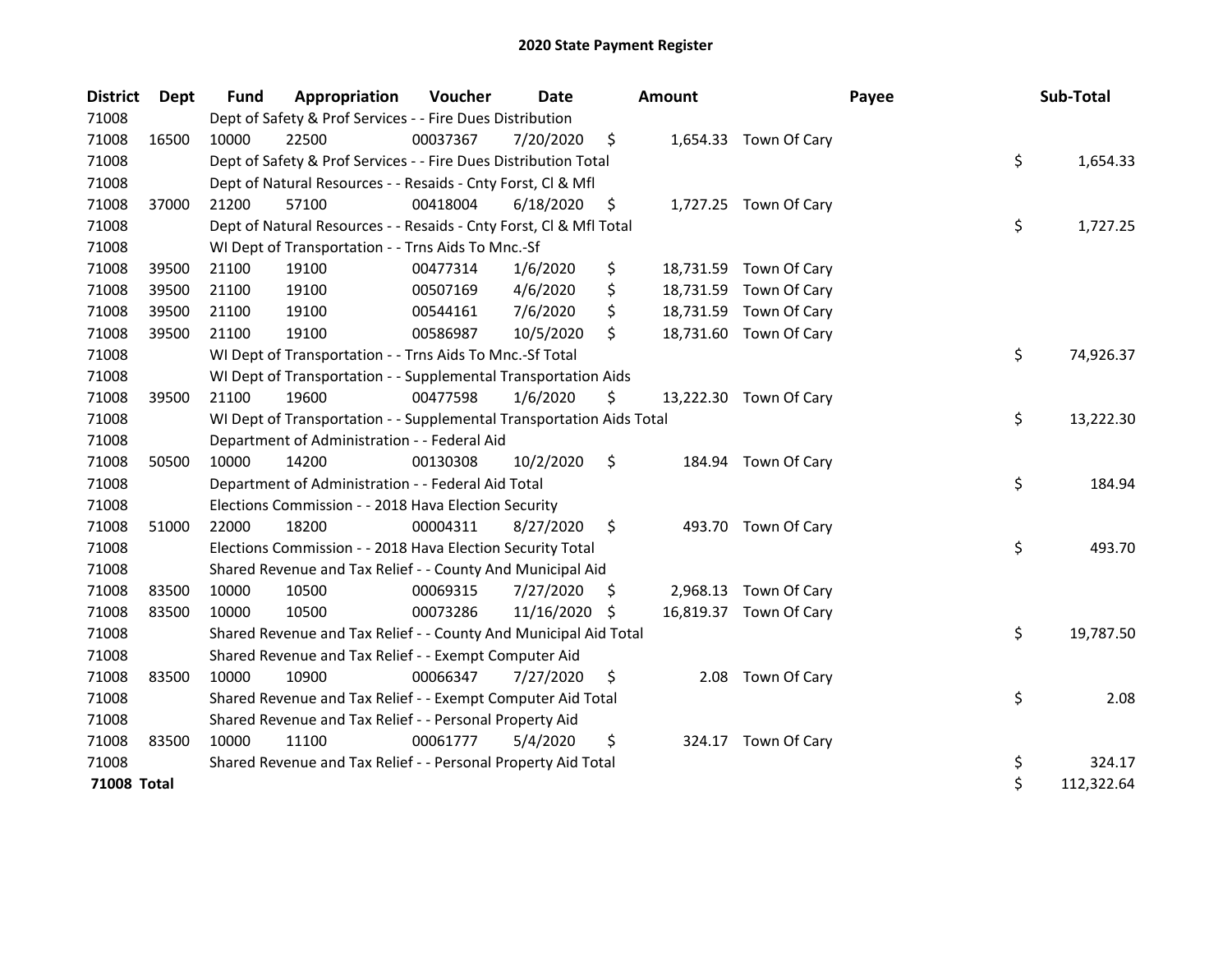| <b>District</b> | <b>Dept</b> | <b>Fund</b> | Appropriation                                                        | Voucher  | Date       |    | <b>Amount</b> | Payee                     | Sub-Total       |
|-----------------|-------------|-------------|----------------------------------------------------------------------|----------|------------|----|---------------|---------------------------|-----------------|
| 71010           |             |             | Dept of Safety & Prof Services - - Fire Dues Distribution            |          |            |    |               |                           |                 |
| 71010           | 16500       | 10000       | 22500                                                                | 00037368 | 7/20/2020  | \$ |               | 1,133.36 Town Of Cranmoor |                 |
| 71010           |             |             | Dept of Safety & Prof Services - - Fire Dues Distribution Total      |          |            |    |               |                           | \$<br>1,133.36  |
| 71010           |             |             | Dept of Natural Resources - - Resaids - Cnty Forst, Cl & Mfl         |          |            |    |               |                           |                 |
| 71010           | 37000       | 21200       | 57100                                                                | 00418005 | 6/18/2020  | S  |               | 1,161.54 Town Of Cranmoor |                 |
| 71010           |             |             | Dept of Natural Resources - - Resaids - Cnty Forst, Cl & Mfl Total   |          |            |    |               |                           | \$<br>1,161.54  |
| 71010           |             |             | Dept of Natural Resources - - Fin Asst For Responsible Units         |          |            |    |               |                           |                 |
| 71010           | 37000       | 27400       | 67000                                                                | 00412816 | 5/29/2020  | \$ | 677.40        | Town Of Cranmoor          |                 |
| 71010           |             |             | Dept of Natural Resources - - Fin Asst For Responsible Units Total   |          |            |    |               |                           | \$<br>677.40    |
| 71010           |             |             | WI Dept of Transportation - - Trns Aids To Mnc.-Sf                   |          |            |    |               |                           |                 |
| 71010           | 39500       | 21100       | 19100                                                                | 00477315 | 1/6/2020   | \$ |               | 5,174.30 Town Of Cranmoor |                 |
| 71010           | 39500       | 21100       | 19100                                                                | 00507170 | 4/6/2020   | \$ | 5,174.30      | Town Of Cranmoor          |                 |
| 71010           | 39500       | 21100       | 19100                                                                | 00544162 | 7/6/2020   | \$ |               | 5,174.30 Town Of Cranmoor |                 |
| 71010           | 39500       | 21100       | 19100                                                                | 00586988 | 10/5/2020  | \$ |               | 5,174.32 Town Of Cranmoor |                 |
| 71010           |             |             | WI Dept of Transportation - - Trns Aids To Mnc.-Sf Total             |          |            |    |               |                           | \$<br>20,697.22 |
| 71010           |             |             | WI Dept of Transportation - - Supplemental Transportation Aids       |          |            |    |               |                           |                 |
| 71010           | 39500       | 21100       | 19600                                                                | 00477599 | 1/6/2020   | \$ | 3.652.45      | <b>Town Of Cranmoor</b>   |                 |
| 71010           |             |             | WI Dept of Transportation - - Supplemental Transportation Aids Total |          |            |    |               |                           | \$<br>3,652.45  |
| 71010           |             |             | Shared Revenue and Tax Relief - - County And Municipal Aid           |          |            |    |               |                           |                 |
| 71010           | 83500       | 10000       | 10500                                                                | 00069316 | 7/27/2020  | \$ |               | 964.06 Town Of Cranmoor   |                 |
| 71010           | 83500       | 10000       | 10500                                                                | 00073287 | 11/16/2020 | -S |               | 5,463.01 Town Of Cranmoor |                 |
| 71010           |             |             | Shared Revenue and Tax Relief - - County And Municipal Aid Total     |          |            |    |               |                           | \$<br>6,427.07  |
| 71010           |             |             | Shared Revenue and Tax Relief - - Exempt Computer Aid                |          |            |    |               |                           |                 |
| 71010           | 83500       | 10000       | 10900                                                                | 00066348 | 7/27/2020  | \$ | 1.03          | Town Of Cranmoor          |                 |
| 71010           |             |             | Shared Revenue and Tax Relief - - Exempt Computer Aid Total          |          |            |    |               |                           | \$<br>1.03      |
| 71010           |             |             | Shared Revenue and Tax Relief - - Utility Aid                        |          |            |    |               |                           |                 |
| 71010           | 83500       | 10000       | 11000                                                                | 00069316 | 7/27/2020  | \$ | 0.45          | Town Of Cranmoor          |                 |
| 71010           | 83500       | 10000       | 11000                                                                | 00073287 | 11/16/2020 | \$ | 13.07         | <b>Town Of Cranmoor</b>   |                 |
| 71010           |             |             | Shared Revenue and Tax Relief - - Utility Aid Total                  |          |            |    |               |                           | \$<br>13.52     |
| 71010 Total     |             |             |                                                                      |          |            |    |               |                           | \$<br>33,763.59 |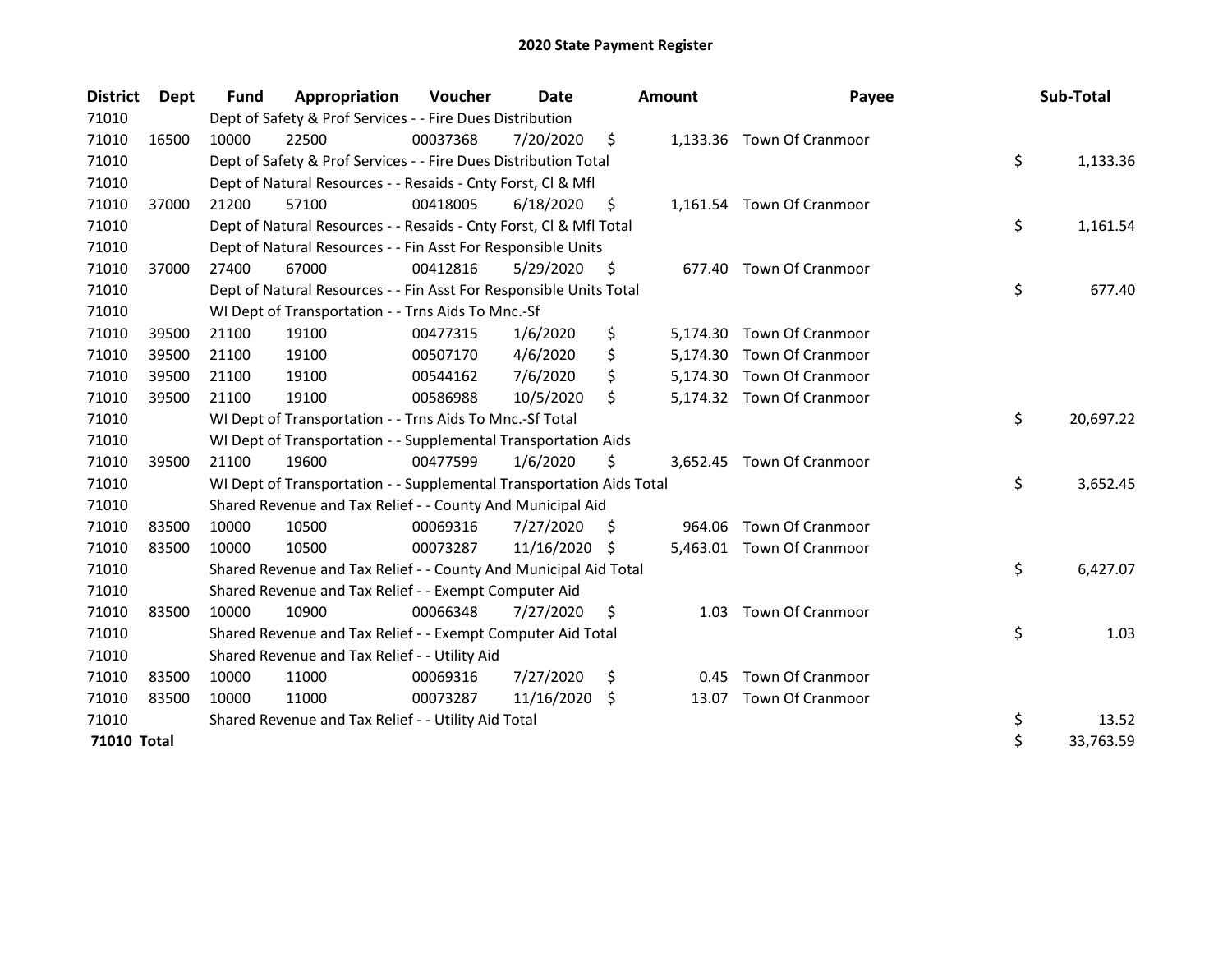| <b>District</b> | Dept  | Fund  | Appropriation                                                       | Voucher  | Date          |     | <b>Amount</b> | Payee                    | Sub-Total       |
|-----------------|-------|-------|---------------------------------------------------------------------|----------|---------------|-----|---------------|--------------------------|-----------------|
| 71012           |       |       | Dept of Safety & Prof Services - - Fire Dues Distribution           |          |               |     |               |                          |                 |
| 71012           | 16500 | 10000 | 22500                                                               | 00037369 | 7/20/2020     | \$  |               | 1,192.03 Town Of Dexter  |                 |
| 71012           |       |       | Dept of Safety & Prof Services - - Fire Dues Distribution Total     |          |               |     |               |                          | \$<br>1,192.03  |
| 71012           |       |       | Dept of Natural Resources - - Aids In Lieu Of Taxes - Gener         |          |               |     |               |                          |                 |
| 71012           | 37000 | 10000 | 50300                                                               | 00403983 | 4/21/2020     | \$  |               | 3,845.18 Town Of Dexter  |                 |
| 71012           |       |       | Dept of Natural Resources - - Aids In Lieu Of Taxes - Gener Total   |          |               |     |               |                          | \$<br>3,845.18  |
| 71012           |       |       | Dept of Natural Resources - - Resaids - Cnty Forst, Cl & Mfl        |          |               |     |               |                          |                 |
| 71012           | 37000 | 21200 | 57100                                                               | 00418006 | 6/18/2020     | S   |               | 2,659.55 Town Of Dexter  |                 |
| 71012           |       |       | Dept of Natural Resources - - Resaids - Cnty Forst, Cl & Mfl Total  |          |               |     |               |                          | \$<br>2,659.55  |
| 71012           |       |       | Dept of Natural Resources - - Aids In Lieu Of Taxes - Sum S         |          |               |     |               |                          |                 |
| 71012           | 37000 | 21200 | 57900                                                               | 00403984 | 4/21/2020     | \$. |               | 384.52 Town Of Dexter    |                 |
| 71012           |       |       | Dept of Natural Resources - - Aids In Lieu Of Taxes - Sum S Total   |          |               |     |               |                          | \$<br>384.52    |
| 71012           |       |       | WI Dept of Transportation - - Trns Aids To Mnc.-Sf                  |          |               |     |               |                          |                 |
| 71012           | 39500 | 21100 | 19100                                                               | 00477316 | 1/6/2020      | \$  |               | 13,652.46 Town Of Dexter |                 |
| 71012           | 39500 | 21100 | 19100                                                               | 00507171 | 4/6/2020      | \$  |               | 13,652.46 Town Of Dexter |                 |
| 71012           | 39500 | 21100 | 19100                                                               | 00544163 | 7/6/2020      | \$  |               | 13,652.46 Town Of Dexter |                 |
| 71012           | 39500 | 21100 | 19100                                                               | 00586989 | 10/5/2020     | \$  |               | 13,652.46 Town Of Dexter |                 |
| 71012           |       |       | WI Dept of Transportation - - Trns Aids To Mnc.-Sf Total            |          |               |     |               |                          | \$<br>54,609.84 |
| 71012           |       |       | Shared Revenue and Tax Relief - - County And Municipal Aid          |          |               |     |               |                          |                 |
| 71012           | 83500 | 10000 | 10500                                                               | 00069317 | 7/27/2020     | \$. | 3,348.47      | Town Of Dexter           |                 |
| 71012           | 83500 | 10000 | 10500                                                               | 00073288 | 11/16/2020 \$ |     |               | 18,974.63 Town Of Dexter |                 |
| 71012           |       |       | Shared Revenue and Tax Relief - - County And Municipal Aid Total    |          |               |     |               |                          | \$<br>22,323.10 |
| 71012           |       |       | Shared Revenue and Tax Relief - - Exempt Computer Aid               |          |               |     |               |                          |                 |
| 71012           | 83500 | 10000 | 10900                                                               | 00066349 | 7/27/2020     | \$. | 1.03          | Town Of Dexter           |                 |
| 71012           |       |       | Shared Revenue and Tax Relief - - Exempt Computer Aid Total         |          |               |     |               |                          | \$<br>1.03      |
| 71012           |       |       | Shared Revenue and Tax Relief - - Personal Property Aid             |          |               |     |               |                          |                 |
| 71012           | 83500 | 10000 | 11100                                                               | 00061778 | 5/4/2020      | \$  | 488.18        | Town Of Dexter           |                 |
| 71012           |       |       | Shared Revenue and Tax Relief - - Personal Property Aid Total       |          |               |     |               |                          | \$<br>488.18    |
| 71012           |       |       | Shared Revenue and Tax Relief - - Payments For Municipal Svcs       |          |               |     |               |                          |                 |
| 71012           | 83500 | 10000 | 50100                                                               | 00054673 | 2/3/2020      | \$. |               | 50.27 Town Of Dexter     |                 |
| 71012           |       |       | Shared Revenue and Tax Relief - - Payments For Municipal Svcs Total |          |               |     |               |                          | \$<br>50.27     |
| 71012 Total     |       |       |                                                                     |          |               |     |               |                          | \$<br>85,553.70 |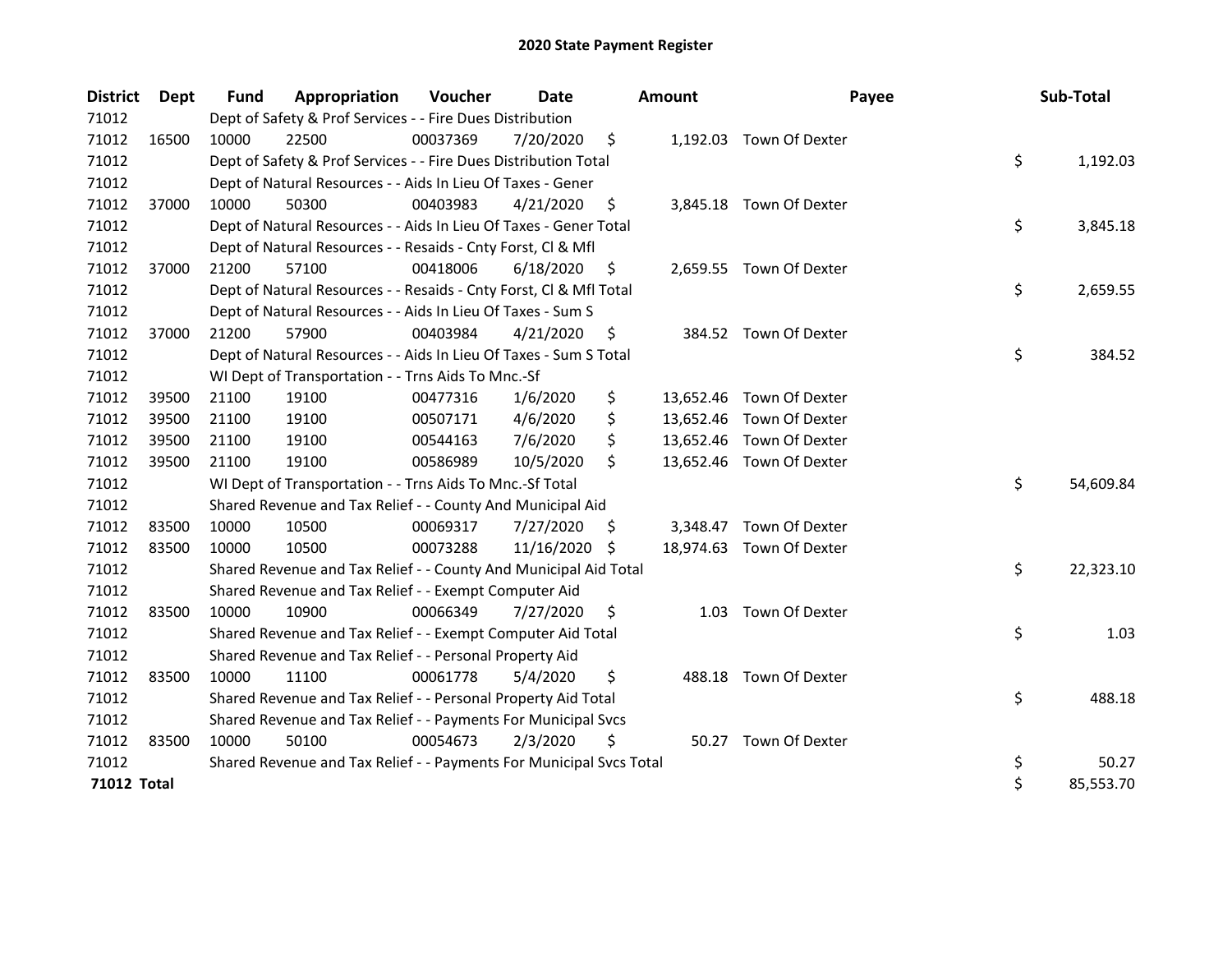| <b>District</b> | Dept  | <b>Fund</b> | Appropriation                                                      | Voucher  | Date          |    | <b>Amount</b> | Payee                          | Sub-Total        |
|-----------------|-------|-------------|--------------------------------------------------------------------|----------|---------------|----|---------------|--------------------------------|------------------|
| 71014           |       |             | Dept of Safety & Prof Services - - Fire Dues Distribution          |          |               |    |               |                                |                  |
| 71014           | 16500 | 10000       | 22500                                                              | 00037370 | 7/20/2020     | \$ |               | 26,368.04 Town Of Grand Rapids |                  |
| 71014           |       |             | Dept of Safety & Prof Services - - Fire Dues Distribution Total    |          |               |    |               |                                | \$<br>26,368.04  |
| 71014           |       |             | Dept of Natural Resources - - Resaids - Cnty Forst, Cl & Mfl       |          |               |    |               |                                |                  |
| 71014           | 37000 | 21200       | 57100                                                              | 00418007 | 6/18/2020     | \$ |               | 270.59 Town Of Grand Rapids    |                  |
| 71014           |       |             | Dept of Natural Resources - - Resaids - Cnty Forst, Cl & Mfl Total |          |               |    |               |                                | \$<br>270.59     |
| 71014           |       |             | Dept of Natural Resources - - Aids In Lieu Of Taxes - Sum S        |          |               |    |               |                                |                  |
| 71014           | 37000 | 21200       | 57900                                                              | 00404785 | 4/21/2020     | \$ |               | 126.10 Town Of Grand Rapids    |                  |
| 71014           |       |             | Dept of Natural Resources - - Aids In Lieu Of Taxes - Sum S Total  |          |               |    |               |                                | \$<br>126.10     |
| 71014           |       |             | Dept of Natural Resources - - Rec & Resource Aids, Fed             |          |               |    |               |                                |                  |
| 71014           | 37000 | 21200       | 58300                                                              | 00391922 | 3/3/2020      | \$ |               | 3,289.00 Town Of Grand Rapids  |                  |
| 71014           |       |             | Dept of Natural Resources - - Rec & Resource Aids, Fed Total       |          |               |    |               |                                | \$<br>3,289.00   |
| 71014           |       |             | Dept of Natural Resources - - Fin Asst For Responsible Units       |          |               |    |               |                                |                  |
| 71014           | 37000 | 27400       | 67000                                                              | 00413335 | 5/29/2020     | Ş  |               | 11,339.84 Town Of Grand Rapids |                  |
| 71014           |       |             | Dept of Natural Resources - - Fin Asst For Responsible Units Total |          |               |    |               |                                | \$<br>11,339.84  |
| 71014           |       |             | Dept of Natural Resources - - Recycling Consolidation Grants       |          |               |    |               |                                |                  |
| 71014           | 37000 | 27400       | 67300                                                              | 00413335 | 5/29/2020     | \$ |               | 1,967.72 Town Of Grand Rapids  |                  |
| 71014           |       |             | Dept of Natural Resources - - Recycling Consolidation Grants Total |          |               |    |               |                                | \$<br>1,967.72   |
| 71014           |       |             | WI Dept of Transportation - - Hwy Sfty Loc Aid Ffd                 |          |               |    |               |                                |                  |
| 71014           | 39500 | 21100       | 18500                                                              | 00604665 | 10/23/2020 \$ |    | 3,894.00      | Town Of Grand Rapids           |                  |
| 71014           |       |             | WI Dept of Transportation - - Hwy Sfty Loc Aid Ffd Total           |          |               |    |               |                                | \$<br>3,894.00   |
| 71014           |       |             | WI Dept of Transportation - - Trns Aids To Mnc.-Sf                 |          |               |    |               |                                |                  |
| 71014           | 39500 | 21100       | 19100                                                              | 00477317 | 1/6/2020      | \$ |               | 61,541.19 Town Of Grand Rapids |                  |
| 71014           | 39500 | 21100       | 19100                                                              | 00507172 | 4/6/2020      | \$ |               | 61,541.19 Town Of Grand Rapids |                  |
| 71014           | 39500 | 21100       | 19100                                                              | 00544164 | 7/6/2020      | \$ | 61,541.19     | Town Of Grand Rapids           |                  |
| 71014           | 39500 | 21100       | 19100                                                              | 00586990 | 10/5/2020     | \$ |               | 61,541.19 Town Of Grand Rapids |                  |
| 71014           |       |             | WI Dept of Transportation - - Trns Aids To Mnc.-Sf Total           |          |               |    |               |                                | \$<br>246,164.76 |
| 71014           |       |             | Department of Justice - - Law Enforcement Train, Local             |          |               |    |               |                                |                  |
| 71014           | 45500 | 10000       | 23100                                                              | 00091447 | 12/4/2020     | \$ |               | 1,120.00 Town Of Grand Rapids  |                  |
| 71014           |       |             | Department of Justice - - Law Enforcement Train, Local Total       |          |               |    |               |                                | \$<br>1,120.00   |
| 71014           |       |             | Department of Military Affairs - - Disaster Recovery Aid           |          |               |    |               |                                |                  |
| 71014           | 46500 | 10000       | 30500                                                              | 00083220 | 9/18/2020     | \$ |               | 1,877.86 Town Of Grand Rapids  |                  |
| 71014           |       |             | Department of Military Affairs - - Disaster Recovery Aid Total     |          |               |    |               |                                | \$<br>1,877.86   |
| 71014           |       |             | Department of Military Affairs - - Federal Aid, Local Assistance   |          |               |    |               |                                |                  |
| 71014           | 46500 | 10000       | 34200                                                              | 00083220 | 9/18/2020     | \$ |               | 11,267.13 Town Of Grand Rapids |                  |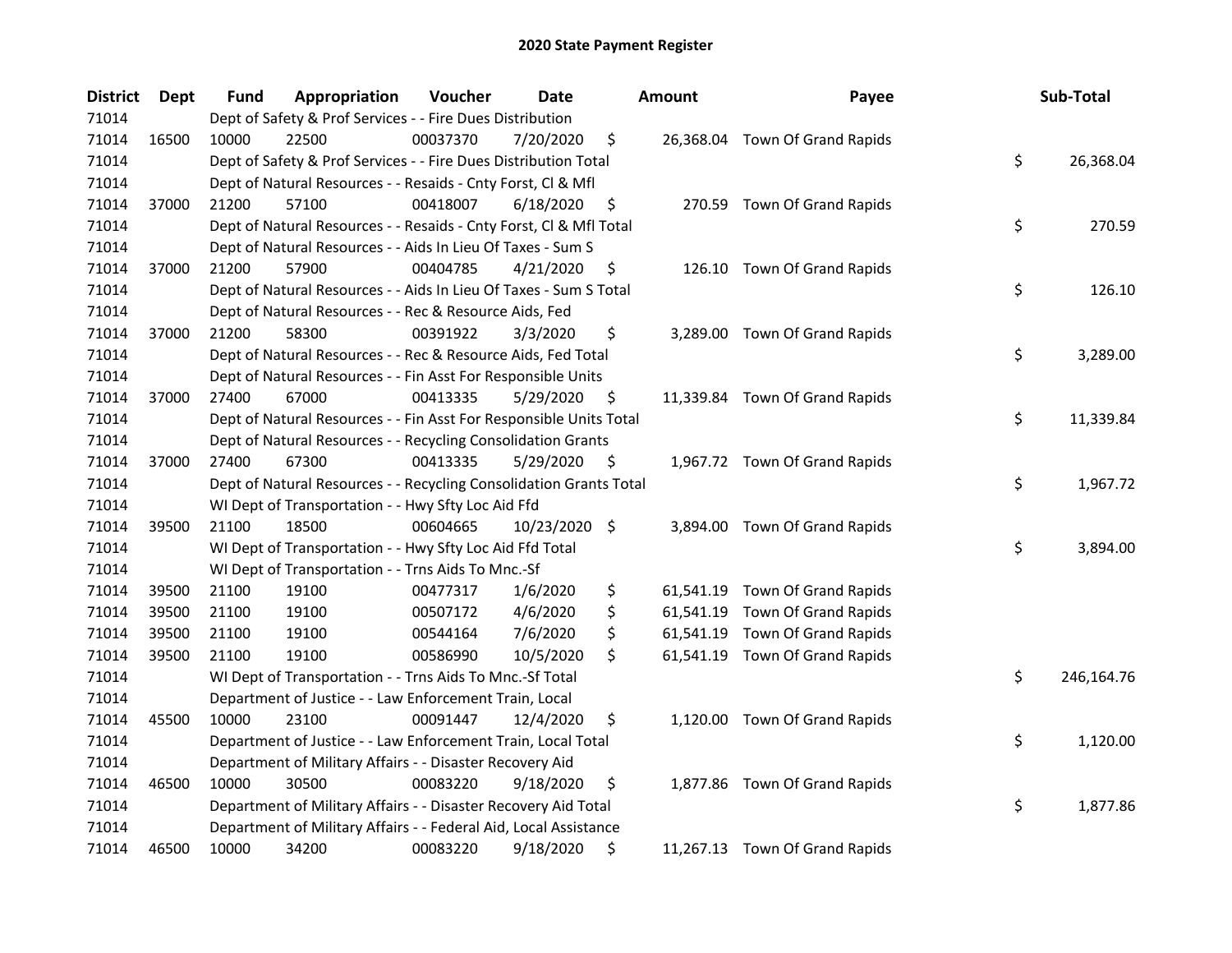| <b>District</b> | Dept  | <b>Fund</b> | Appropriation                                                                                     | Voucher  | <b>Date</b>   |                     | <b>Amount</b> | Payee                                                                                                   | Sub-Total        |
|-----------------|-------|-------------|---------------------------------------------------------------------------------------------------|----------|---------------|---------------------|---------------|---------------------------------------------------------------------------------------------------------|------------------|
| 71014           |       |             | Department of Military Affairs - - Federal Aid, Local Assistance Total                            |          |               |                     |               |                                                                                                         | \$<br>11,267.13  |
| 71014           |       |             | Department of Administration - - Federal Aid                                                      |          |               |                     |               |                                                                                                         |                  |
| 71014           | 50500 | 10000       | 14200                                                                                             | 00130309 | 10/2/2020     | \$                  |               | 20,717.88 Town Of Grand Rapids                                                                          |                  |
| 71014           | 50500 | 10000       | 14200                                                                                             | 00135424 | 12/10/2020    | \$                  |               | 106,026.12 Town Of Grand Rapids                                                                         |                  |
| 71014           | 50500 | 10000       | 14200                                                                                             | 00136656 | 12/17/2020    | Ŝ.                  |               | 13,451.61 Town Of Grand Rapids                                                                          |                  |
| 71014           |       |             | Department of Administration - - Federal Aid Total                                                |          |               |                     |               |                                                                                                         | \$<br>140,195.61 |
| 71014           |       |             | Elections Commission - - 2018 Hava Election Security                                              |          |               |                     |               |                                                                                                         |                  |
| 71014           | 51000 | 22000       | 18200                                                                                             | 00003942 | 7/27/2020     | \$                  |               | 5,716.50 Town Of Grand Rapids                                                                           |                  |
| 71014           |       |             | Elections Commission - - 2018 Hava Election Security Total                                        |          |               |                     |               |                                                                                                         | \$<br>5,716.50   |
| 71014           |       |             | Public Defender Board - - Transcript, Discovery and Records Provided to the Public Defender Board |          |               |                     |               |                                                                                                         |                  |
| 71014           | 55000 | 10000       | 10600                                                                                             | 00228577 | 1/3/2020      | \$                  |               | 5.00 Town Of Grand Rapids                                                                               |                  |
| 71014           | 55000 | 10000       | 10600                                                                                             | 00250076 | 6/8/2020      | \$                  |               | 10.00 Town Of Grand Rapids                                                                              |                  |
| 71014           | 55000 | 10000       | 10600                                                                                             | 00253298 | 6/26/2020     | \$                  |               | 5.00 Town Of Grand Rapids                                                                               |                  |
| 71014           |       |             |                                                                                                   |          |               |                     |               | Public Defender Board - - Transcript, Discovery and Records Provided to the Public Defender Board Total | \$<br>20.00      |
| 71014           |       |             | Shared Revenue and Tax Relief - - County And Municipal Aid                                        |          |               |                     |               |                                                                                                         |                  |
| 71014           | 83500 | 10000       | 10500                                                                                             | 00069318 | 7/27/2020     | \$.                 |               | 35,592.41 Town Of Grand Rapids                                                                          |                  |
| 71014           | 83500 | 10000       | 10500                                                                                             | 00073289 | 11/16/2020 \$ |                     |               | 201,690.35 Town Of Grand Rapids                                                                         |                  |
| 71014           |       |             | Shared Revenue and Tax Relief - - County And Municipal Aid Total                                  |          |               |                     |               |                                                                                                         | \$<br>237,282.76 |
| 71014           |       |             | Shared Revenue and Tax Relief - - Exempt Computer Aid                                             |          |               |                     |               |                                                                                                         |                  |
| 71014           | 83500 | 10000       | 10900                                                                                             | 00066350 | 7/27/2020     | \$                  |               | 454.15 Town Of Grand Rapids                                                                             |                  |
| 71014           |       |             | Shared Revenue and Tax Relief - - Exempt Computer Aid Total                                       |          |               |                     |               |                                                                                                         | \$<br>454.15     |
| 71014           |       |             | Shared Revenue and Tax Relief - - Utility Aid                                                     |          |               |                     |               |                                                                                                         |                  |
| 71014           | 83500 | 10000       | 11000                                                                                             | 00069318 | 7/27/2020     | \$                  |               | 1,260.92 Town Of Grand Rapids                                                                           |                  |
| 71014           | 83500 | 10000       | 11000                                                                                             | 00073289 | 11/16/2020    | $\ddot{\mathsf{S}}$ |               | 2,013.43 Town Of Grand Rapids                                                                           |                  |
| 71014           |       |             | Shared Revenue and Tax Relief - - Utility Aid Total                                               |          |               |                     |               |                                                                                                         | \$<br>3,274.35   |
| 71014           |       |             | Shared Revenue and Tax Relief - - Personal Property Aid                                           |          |               |                     |               |                                                                                                         |                  |
| 71014           | 83500 | 10000       | 11100                                                                                             | 00061779 | 5/4/2020      | \$                  |               | 6,373.09 Town Of Grand Rapids                                                                           |                  |
| 71014           |       |             | Shared Revenue and Tax Relief - - Personal Property Aid Total                                     |          |               |                     |               |                                                                                                         | \$<br>6,373.09   |
| 71014           |       |             | Shared Revenue and Tax Relief - - State Aid; Video Service Provider Fee                           |          |               |                     |               |                                                                                                         |                  |
| 71014           | 83500 | 10000       | 11200                                                                                             | 00064564 | 7/27/2020     | S                   |               | 14,525.42 Town Of Grand Rapids                                                                          |                  |
| 71014           |       |             | Shared Revenue and Tax Relief - - State Aid; Video Service Provider Fee Total                     |          |               |                     |               |                                                                                                         | \$<br>14,525.42  |
| 71014           |       |             | Shared Revenue and Tax Relief - - Payments For Municipal Svcs                                     |          |               |                     |               |                                                                                                         |                  |
| 71014           | 83500 | 10000       | 50100                                                                                             | 00054851 | 2/3/2020      | \$                  |               | 2,533.30 Town Of Grand Rapids                                                                           |                  |
| 71014           |       |             | Shared Revenue and Tax Relief - - Payments For Municipal Svcs Total                               |          |               |                     |               |                                                                                                         | \$<br>2,533.30   |
| 71014           |       |             | Shared Revenue and Tax Relief - - Lottery & Gaming Credit                                         |          |               |                     |               |                                                                                                         |                  |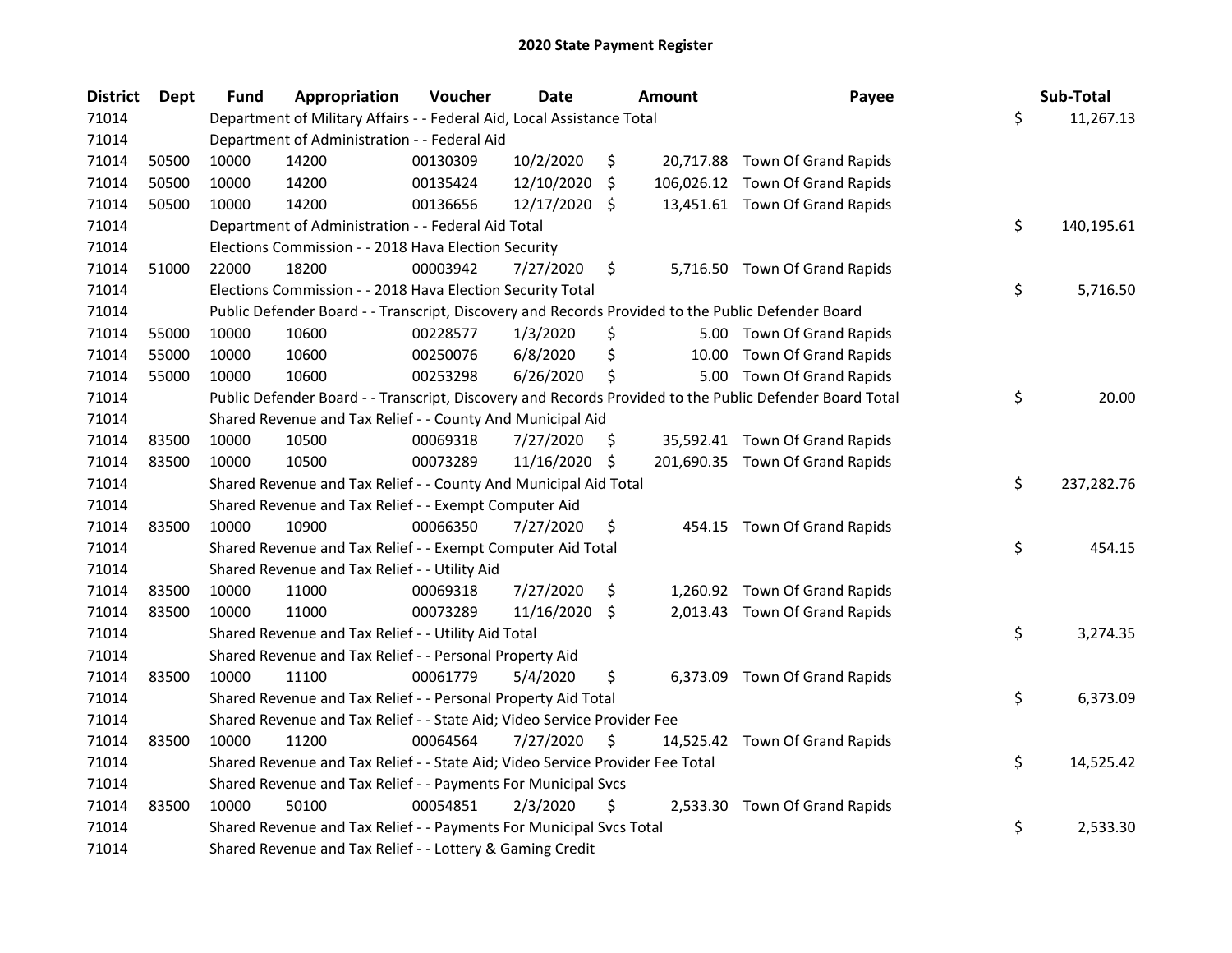| District Dept      |       | Fund  | Appropriation                                                   | <b>Voucher</b> | Date         | Amount | <b>Pavee</b>                  | Sub-Total  |
|--------------------|-------|-------|-----------------------------------------------------------------|----------------|--------------|--------|-------------------------------|------------|
| 71014              | 83500 | 52100 | 36300                                                           | 00055614       | 3/23/2020 \$ |        | 4,322.01 Town Of Grand Rapids |            |
| 71014              |       |       | Shared Revenue and Tax Relief - - Lottery & Gaming Credit Total |                |              |        |                               | 4.322.01   |
| <b>71014 Total</b> |       |       |                                                                 |                |              |        |                               | 722.382.23 |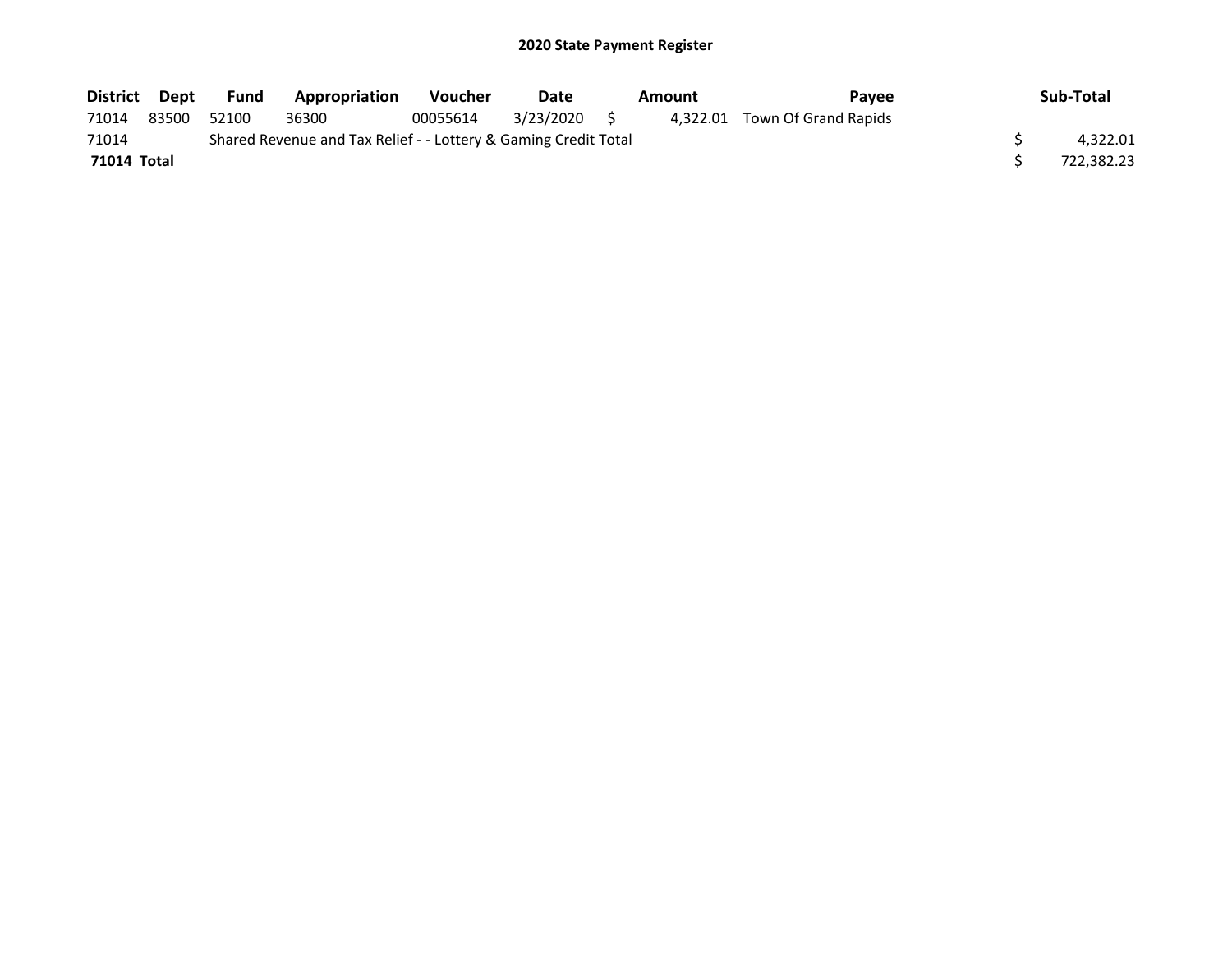| <b>District</b> | Dept  | <b>Fund</b> | Appropriation                                                      | Voucher  | Date       |     | <b>Amount</b> | Payee                    | Sub-Total        |
|-----------------|-------|-------------|--------------------------------------------------------------------|----------|------------|-----|---------------|--------------------------|------------------|
| 71016           |       |             | Dept of Safety & Prof Services - - Fire Dues Distribution          |          |            |     |               |                          |                  |
| 71016           | 16500 | 10000       | 22500                                                              | 00037371 | 7/20/2020  | \$  |               | 2,252.00 Town Of Hansen  |                  |
| 71016           |       |             | Dept of Safety & Prof Services - - Fire Dues Distribution Total    |          |            |     |               |                          | \$<br>2,252.00   |
| 71016           |       |             | Dept of Natural Resources - - Resaids - Cnty Forst, Cl & Mfl       |          |            |     |               |                          |                  |
| 71016           | 37000 | 21200       | 57100                                                              | 00418008 | 6/18/2020  | \$  |               | 426.11 Town Of Hansen    |                  |
| 71016           |       |             | Dept of Natural Resources - - Resaids - Cnty Forst, Cl & Mfl Total |          |            |     |               |                          | \$<br>426.11     |
| 71016           |       |             | WI Dept of Transportation - - Trns Aids To Mnc.-Sf                 |          |            |     |               |                          |                  |
| 71016           | 39500 | 21100       | 19100                                                              | 00477318 | 1/6/2020   | \$  |               | 29,578.14 Town Of Hansen |                  |
| 71016           | 39500 | 21100       | 19100                                                              | 00507173 | 4/6/2020   | \$  |               | 29,578.14 Town Of Hansen |                  |
| 71016           | 39500 | 21100       | 19100                                                              | 00544165 | 7/6/2020   | \$  |               | 29,578.14 Town Of Hansen |                  |
| 71016           | 39500 | 21100       | 19100                                                              | 00586991 | 10/5/2020  | Ś.  |               | 29,578.14 Town Of Hansen |                  |
| 71016           |       |             | WI Dept of Transportation - - Trns Aids To Mnc.-Sf Total           |          |            |     |               |                          | \$<br>118,312.56 |
| 71016           |       |             | Department of Administration - - Federal Aid                       |          |            |     |               |                          |                  |
| 71016           | 50500 | 10000       | 14200                                                              | 00130310 | 10/2/2020  | \$  |               | 1,085.81 Town Of Hansen  |                  |
| 71016           | 50500 | 10000       | 14200                                                              | 00135425 | 12/10/2020 | \$  | 9,694.53      | Town Of Hansen           |                  |
| 71016           |       |             | Department of Administration - - Federal Aid Total                 |          |            |     |               |                          | \$<br>10,780.34  |
| 71016           |       |             | Elections Commission - - 2018 Hava Election Security               |          |            |     |               |                          |                  |
| 71016           | 51000 | 22000       | 18200                                                              | 00004531 | 9/9/2020   | \$  | 688.40        | Town Of Hansen           |                  |
| 71016           |       |             | Elections Commission - - 2018 Hava Election Security Total         |          |            |     |               |                          | \$<br>688.40     |
| 71016           |       |             | Shared Revenue and Tax Relief - - County And Municipal Aid         |          |            |     |               |                          |                  |
| 71016           | 83500 | 10000       | 10500                                                              | 00069319 | 7/27/2020  | \$. |               | 7,899.25 Town Of Hansen  |                  |
| 71016           | 83500 | 10000       | 10500                                                              | 00073290 | 11/16/2020 | S.  |               | 44,762.41 Town Of Hansen |                  |
| 71016           |       |             | Shared Revenue and Tax Relief - - County And Municipal Aid Total   |          |            |     |               |                          | \$<br>52,661.66  |
| 71016           |       |             | Shared Revenue and Tax Relief - - Exempt Computer Aid              |          |            |     |               |                          |                  |
| 71016           | 83500 | 10000       | 10900                                                              | 00066351 | 7/27/2020  | \$  | 31.18         | Town Of Hansen           |                  |
| 71016           |       |             | Shared Revenue and Tax Relief - - Exempt Computer Aid Total        |          |            |     |               |                          | \$<br>31.18      |
| 71016           |       |             | Shared Revenue and Tax Relief - - Personal Property Aid            |          |            |     |               |                          |                  |
| 71016           | 83500 | 10000       | 11100                                                              | 00061780 | 5/4/2020   | \$  |               | 479.22 Town Of Hansen    |                  |
| 71016           |       |             | Shared Revenue and Tax Relief - - Personal Property Aid Total      |          |            |     |               |                          | \$<br>479.22     |
| 71016 Total     |       |             |                                                                    |          |            |     |               |                          | \$<br>185,631.47 |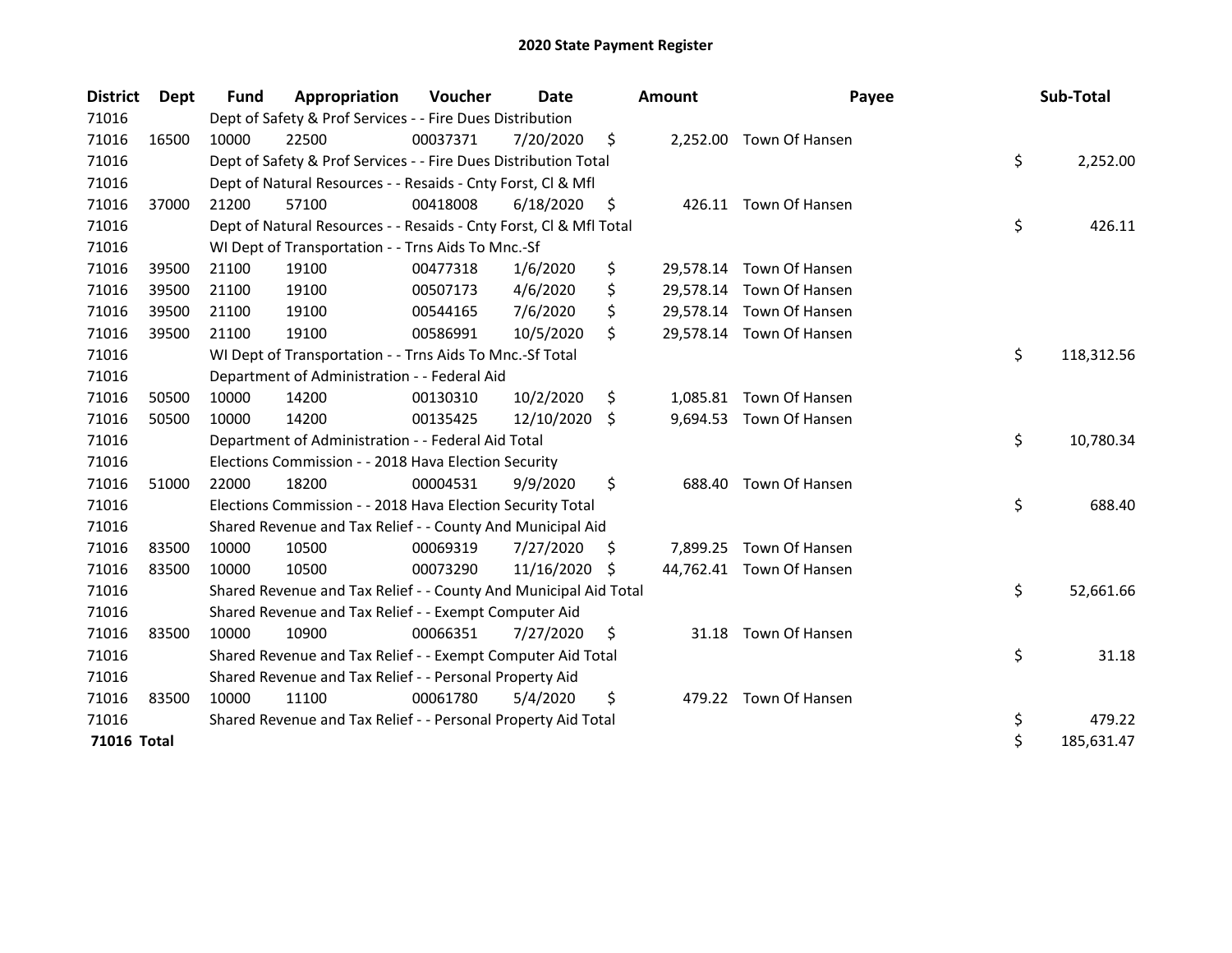| <b>District</b> | <b>Dept</b> | <b>Fund</b> | Appropriation                                                      | Voucher  | Date       |    | <b>Amount</b> | Payee          | Sub-Total       |
|-----------------|-------------|-------------|--------------------------------------------------------------------|----------|------------|----|---------------|----------------|-----------------|
| 71018           |             |             | Dept of Safety & Prof Services - - Fire Dues Distribution          |          |            |    |               |                |                 |
| 71018           | 16500       | 10000       | 22500                                                              | 00037372 | 7/20/2020  | \$ | 758.98        | Hiles, Town of |                 |
| 71018           |             |             | Dept of Safety & Prof Services - - Fire Dues Distribution Total    |          |            |    |               |                | \$<br>758.98    |
| 71018           |             |             | Dept of Natural Resources - - Aids In Lieu Of Taxes - Gener        |          |            |    |               |                |                 |
| 71018           | 37000       | 10000       | 50300                                                              | 00404388 | 4/21/2020  | \$ | 32.00         | Hiles, Town of |                 |
| 71018           |             |             | Dept of Natural Resources - - Aids In Lieu Of Taxes - Gener Total  |          |            |    |               |                | \$<br>32.00     |
| 71018           |             |             | Dept of Natural Resources - - Resaids - Cnty Forst, Cl & Mfl       |          |            |    |               |                |                 |
| 71018           | 37000       | 21200       | 57100                                                              | 00418009 | 6/18/2020  | \$ | 3,425.22      | Hiles, Town of |                 |
| 71018           |             |             | Dept of Natural Resources - - Resaids - Cnty Forst, Cl & Mfl Total |          |            |    |               |                | \$<br>3,425.22  |
| 71018           |             |             | Dept of Natural Resources - - Aids In Lieu Of Taxes - Sum S        |          |            |    |               |                |                 |
| 71018           | 37000       | 21200       | 57900                                                              | 00404387 | 4/21/2020  | \$ | 284.80        | Hiles, Town of |                 |
| 71018           |             |             | Dept of Natural Resources - - Aids In Lieu Of Taxes - Sum S Total  |          |            |    |               |                | \$<br>284.80    |
| 71018           |             |             | WI Dept of Transportation - - Trns Aids To Mnc.-Sf                 |          |            |    |               |                |                 |
| 71018           | 39500       | 21100       | 19100                                                              | 00477319 | 1/6/2020   | \$ | 10,006.11     | Hiles, Town of |                 |
| 71018           | 39500       | 21100       | 19100                                                              | 00507174 | 4/6/2020   | \$ | 10,006.11     | Hiles, Town of |                 |
| 71018           | 39500       | 21100       | 19100                                                              | 00544166 | 7/6/2020   | \$ | 10,006.11     | Hiles, Town of |                 |
| 71018           | 39500       | 21100       | 19100                                                              | 00586992 | 10/5/2020  | \$ | 10,006.11     | Hiles, Town of |                 |
| 71018           |             |             | WI Dept of Transportation - - Trns Aids To Mnc.-Sf Total           |          |            |    |               |                | \$<br>40,024.44 |
| 71018           |             |             | Shared Revenue and Tax Relief - - County And Municipal Aid         |          |            |    |               |                |                 |
| 71018           | 83500       | 10000       | 10500                                                              | 00069320 | 7/27/2020  | S  | 1,603.34      | Hiles, Town of |                 |
| 71018           | 83500       | 10000       | 10500                                                              | 00073291 | 11/16/2020 | S  | 9,085.61      | Hiles, Town of |                 |
| 71018           |             |             | Shared Revenue and Tax Relief - - County And Municipal Aid Total   |          |            |    |               |                | \$<br>10,688.95 |
| 71018           |             |             | Shared Revenue and Tax Relief - - Personal Property Aid            |          |            |    |               |                |                 |
| 71018           | 83500       | 10000       | 11100                                                              | 00061781 | 5/4/2020   | \$ | 35.83         | Hiles, Town of |                 |
| 71018           |             |             | Shared Revenue and Tax Relief - - Personal Property Aid Total      |          |            |    |               |                | \$<br>35.83     |
| 71018 Total     |             |             |                                                                    |          |            |    |               |                | \$<br>55,250.22 |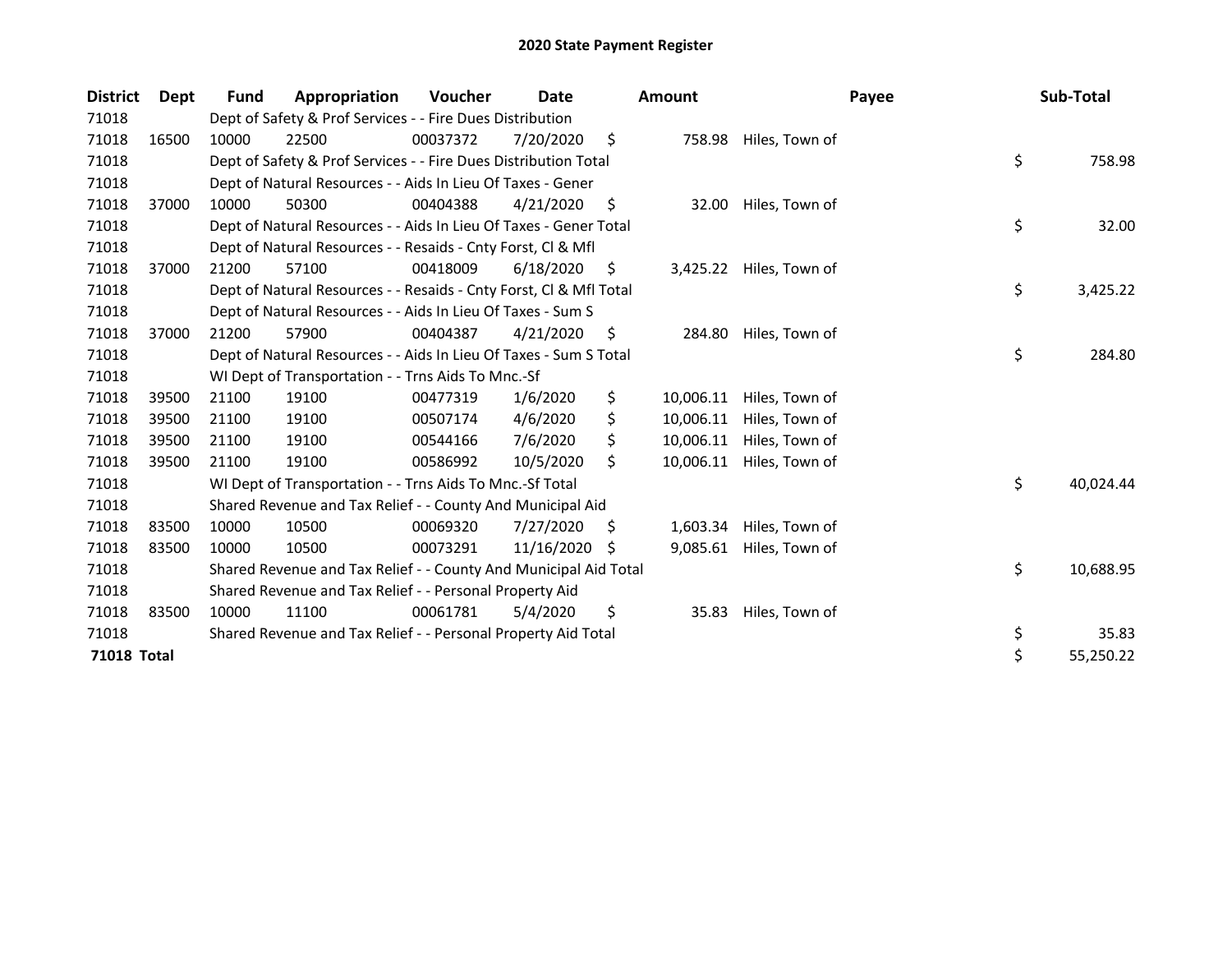| <b>District</b> | Dept  | <b>Fund</b> | Appropriation                                                      | Voucher  | <b>Date</b> |     | <b>Amount</b> | Payee                     | Sub-Total        |
|-----------------|-------|-------------|--------------------------------------------------------------------|----------|-------------|-----|---------------|---------------------------|------------------|
| 71020           |       |             | Dept of Safety & Prof Services - - Fire Dues Distribution          |          |             |     |               |                           |                  |
| 71020           | 16500 | 10000       | 22500                                                              | 00037373 | 7/20/2020   | \$  |               | 6,277.81 Town of Lincoln  |                  |
| 71020           |       |             | Dept of Safety & Prof Services - - Fire Dues Distribution Total    |          |             |     |               |                           | \$<br>6,277.81   |
| 71020           |       |             | Dept of Natural Resources - - Resaids - Cnty Forst, Cl & Mfl       |          |             |     |               |                           |                  |
| 71020           | 37000 | 21200       | 57100                                                              | 00418010 | 6/18/2020   | \$  |               | 54.24 Town of Lincoln     |                  |
| 71020           |       |             | Dept of Natural Resources - - Resaids - Cnty Forst, Cl & Mfl Total |          |             |     |               |                           | \$<br>54.24      |
| 71020           |       |             | WI Dept of Transportation - - Trns Aids To Mnc.-Sf                 |          |             |     |               |                           |                  |
| 71020           | 39500 | 21100       | 19100                                                              | 00477320 | 1/6/2020    | \$  | 31,588.56     | Town of Lincoln           |                  |
| 71020           | 39500 | 21100       | 19100                                                              | 00507175 | 4/6/2020    | \$  |               | 31,588.56 Town of Lincoln |                  |
| 71020           | 39500 | 21100       | 19100                                                              | 00544167 | 7/6/2020    | \$  |               | 31,588.56 Town of Lincoln |                  |
| 71020           | 39500 | 21100       | 19100                                                              | 00586993 | 10/5/2020   | \$  |               | 31,588.56 Town of Lincoln |                  |
| 71020           |       |             | WI Dept of Transportation - - Trns Aids To Mnc.-Sf Total           |          |             |     |               |                           | \$<br>126,354.24 |
| 71020           |       |             | Department of Administration - - Federal Aid                       |          |             |     |               |                           |                  |
| 71020           | 50500 | 10000       | 14200                                                              | 00130311 | 10/2/2020   | \$  | 2,271.85      | Town of Lincoln           |                  |
| 71020           | 50500 | 10000       | 14200                                                              | 00132335 | 11/6/2020   | \$  | 957.00        | Town of Lincoln           |                  |
| 71020           | 50500 | 10000       | 14200                                                              | 00135426 | 12/10/2020  | S   | 22,669.15     | Town of Lincoln           |                  |
| 71020           | 50500 | 10000       | 14200                                                              | 00136657 | 12/17/2020  | \$  | 2,748.60      | Town of Lincoln           |                  |
| 71020           |       |             | Department of Administration - - Federal Aid Total                 |          |             |     |               |                           | \$<br>28,646.60  |
| 71020           |       |             | Shared Revenue and Tax Relief - - County And Municipal Aid         |          |             |     |               |                           |                  |
| 71020           | 83500 | 10000       | 10500                                                              | 00069321 | 7/27/2020   | \$. |               | 4,146.21 Town of Lincoln  |                  |
| 71020           | 83500 | 10000       | 10500                                                              | 00073292 | 11/16/2020  | \$  |               | 23,495.21 Town of Lincoln |                  |
| 71020           |       |             | Shared Revenue and Tax Relief - - County And Municipal Aid Total   |          |             |     |               |                           | \$<br>27,641.42  |
| 71020           |       |             | Shared Revenue and Tax Relief - - Exempt Computer Aid              |          |             |     |               |                           |                  |
| 71020           | 83500 | 10000       | 10900                                                              | 00066352 | 7/27/2020   | \$  |               | 71.70 Town of Lincoln     |                  |
| 71020           |       |             | Shared Revenue and Tax Relief - - Exempt Computer Aid Total        |          |             |     |               |                           | \$<br>71.70      |
| 71020           |       |             | Shared Revenue and Tax Relief - - Utility Aid                      |          |             |     |               |                           |                  |
| 71020           | 83500 | 10000       | 11000                                                              | 00069321 | 7/27/2020   | \$  | 72.98         | Town of Lincoln           |                  |
| 71020           | 83500 | 10000       | 11000                                                              | 00073292 | 11/16/2020  | \$  | 499.87        | Town of Lincoln           |                  |
| 71020           |       |             | Shared Revenue and Tax Relief - - Utility Aid Total                |          |             |     |               |                           | \$<br>572.85     |
| 71020           |       |             | Shared Revenue and Tax Relief - - Personal Property Aid            |          |             |     |               |                           |                  |
| 71020           | 83500 | 10000       | 11100                                                              | 00061782 | 5/4/2020    | \$  | 622.83        | Town of Lincoln           |                  |
| 71020           |       |             | Shared Revenue and Tax Relief - - Personal Property Aid Total      |          |             |     |               |                           | \$<br>622.83     |
| 71020 Total     |       |             |                                                                    |          |             |     |               |                           | \$<br>190,241.69 |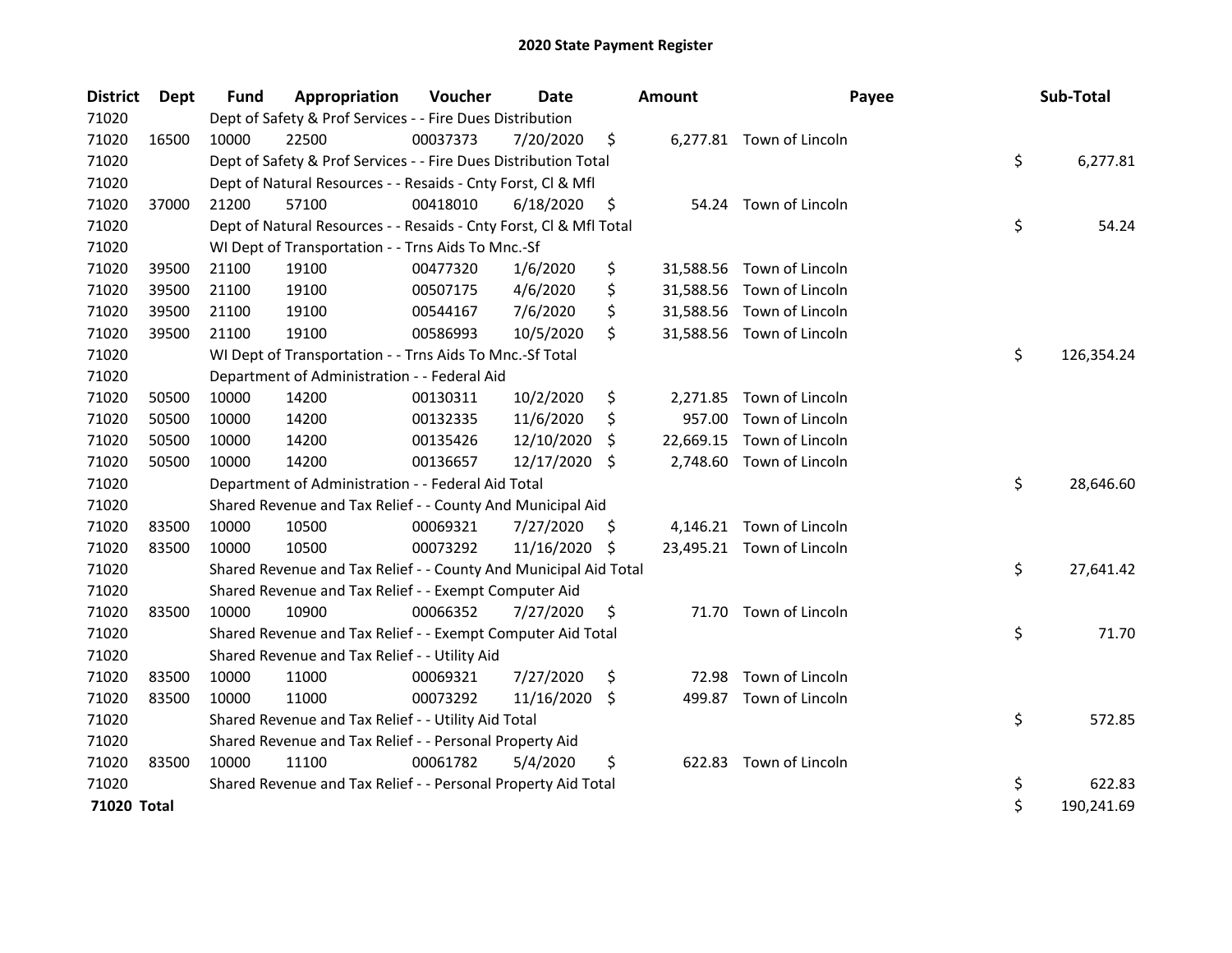| <b>District</b> | Dept  | <b>Fund</b> | Appropriation                                                      | Voucher  | <b>Date</b> |     | <b>Amount</b> | Payee                        | Sub-Total        |
|-----------------|-------|-------------|--------------------------------------------------------------------|----------|-------------|-----|---------------|------------------------------|------------------|
| 71022           |       |             | Dept of Safety & Prof Services - - Fire Dues Distribution          |          |             |     |               |                              |                  |
| 71022           | 16500 | 10000       | 22500                                                              | 00037374 | 7/20/2020   | \$  |               | 3,097.55 Town Of Marshfield  |                  |
| 71022           |       |             | Dept of Safety & Prof Services - - Fire Dues Distribution Total    |          |             |     |               |                              | \$<br>3,097.55   |
| 71022           |       |             | Dept of Natural Resources - - Resaids - Cnty Forst, Cl & Mfl       |          |             |     |               |                              |                  |
| 71022           | 37000 | 21200       | 57100                                                              | 00418011 | 6/18/2020   | \$  | 20.60         | <b>Town Of Marshfield</b>    |                  |
| 71022           |       |             | Dept of Natural Resources - - Resaids - Cnty Forst, Cl & Mfl Total |          |             |     |               |                              | \$<br>20.60      |
| 71022           |       |             | WI Dept of Transportation - - Trns Aids To Mnc.-Sf                 |          |             |     |               |                              |                  |
| 71022           | 39500 | 21100       | 19100                                                              | 00477321 | 1/6/2020    | \$  |               | 16,227.90 Town Of Marshfield |                  |
| 71022           | 39500 | 21100       | 19100                                                              | 00507176 | 4/6/2020    | \$  |               | 16,227.90 Town Of Marshfield |                  |
| 71022           | 39500 | 21100       | 19100                                                              | 00544168 | 7/6/2020    | \$  |               | 16,227.90 Town Of Marshfield |                  |
| 71022           | 39500 | 21100       | 19100                                                              | 00586994 | 10/5/2020   | \$  |               | 16,227.90 Town Of Marshfield |                  |
| 71022           |       |             | WI Dept of Transportation - - Trns Aids To Mnc.-Sf Total           |          |             |     |               |                              | \$<br>64,911.60  |
| 71022           |       |             | WI Dept of Transportation - - Loc Rd Imp Prg St Fd                 |          |             |     |               |                              |                  |
| 71022           | 39500 | 21100       | 27800                                                              | 00521285 | 5/1/2020    | \$  |               | 17,172.68 Town Of Marshfield |                  |
| 71022           |       |             | WI Dept of Transportation - - Loc Rd Imp Prg St Fd Total           |          |             |     |               |                              | \$<br>17,172.68  |
| 71022           |       |             | Department of Administration - - Federal Aid                       |          |             |     |               |                              |                  |
| 71022           | 50500 | 10000       | 14200                                                              | 00130312 | 10/2/2020   | \$  | 443.74        | Town Of Marshfield           |                  |
| 71022           | 50500 | 10000       | 14200                                                              | 00135427 | 12/10/2020  | S.  | 287.19        | Town Of Marshfield           |                  |
| 71022           |       |             | Department of Administration - - Federal Aid Total                 |          |             |     |               |                              | \$<br>730.93     |
| 71022           |       |             | Elections Commission - - 2018 Hava Election Security               |          |             |     |               |                              |                  |
| 71022           | 51000 | 22000       | 18200                                                              | 00003510 | 6/30/2020   | \$  |               | 736.80 Town Of Marshfield    |                  |
| 71022           |       |             | Elections Commission - - 2018 Hava Election Security Total         |          |             |     |               |                              | \$<br>736.80     |
| 71022           |       |             | Shared Revenue and Tax Relief - - County And Municipal Aid         |          |             |     |               |                              |                  |
| 71022           | 83500 | 10000       | 10500                                                              | 00069322 | 7/27/2020   | \$. | 3,213.74      | Town Of Marshfield           |                  |
| 71022           | 83500 | 10000       | 10500                                                              | 00073293 | 11/16/2020  | \$  |               | 18,211.18 Town Of Marshfield |                  |
| 71022           |       |             | Shared Revenue and Tax Relief - - County And Municipal Aid Total   |          |             |     |               |                              | \$<br>21,424.92  |
| 71022           |       |             | Shared Revenue and Tax Relief - - Exempt Computer Aid              |          |             |     |               |                              |                  |
| 71022           | 83500 | 10000       | 10900                                                              | 00066353 | 7/27/2020   | \$  |               | 302.43 Town Of Marshfield    |                  |
| 71022           |       |             | Shared Revenue and Tax Relief - - Exempt Computer Aid Total        |          |             |     |               |                              | \$<br>302.43     |
| 71022           |       |             | Shared Revenue and Tax Relief - - Personal Property Aid            |          |             |     |               |                              |                  |
| 71022           | 83500 | 10000       | 11100                                                              | 00061783 | 5/4/2020    | \$  |               | 1,533.43 Town Of Marshfield  |                  |
| 71022           |       |             | Shared Revenue and Tax Relief - - Personal Property Aid Total      |          |             |     |               |                              | \$<br>1,533.43   |
| 71022 Total     |       |             |                                                                    |          |             |     |               |                              | \$<br>109,930.94 |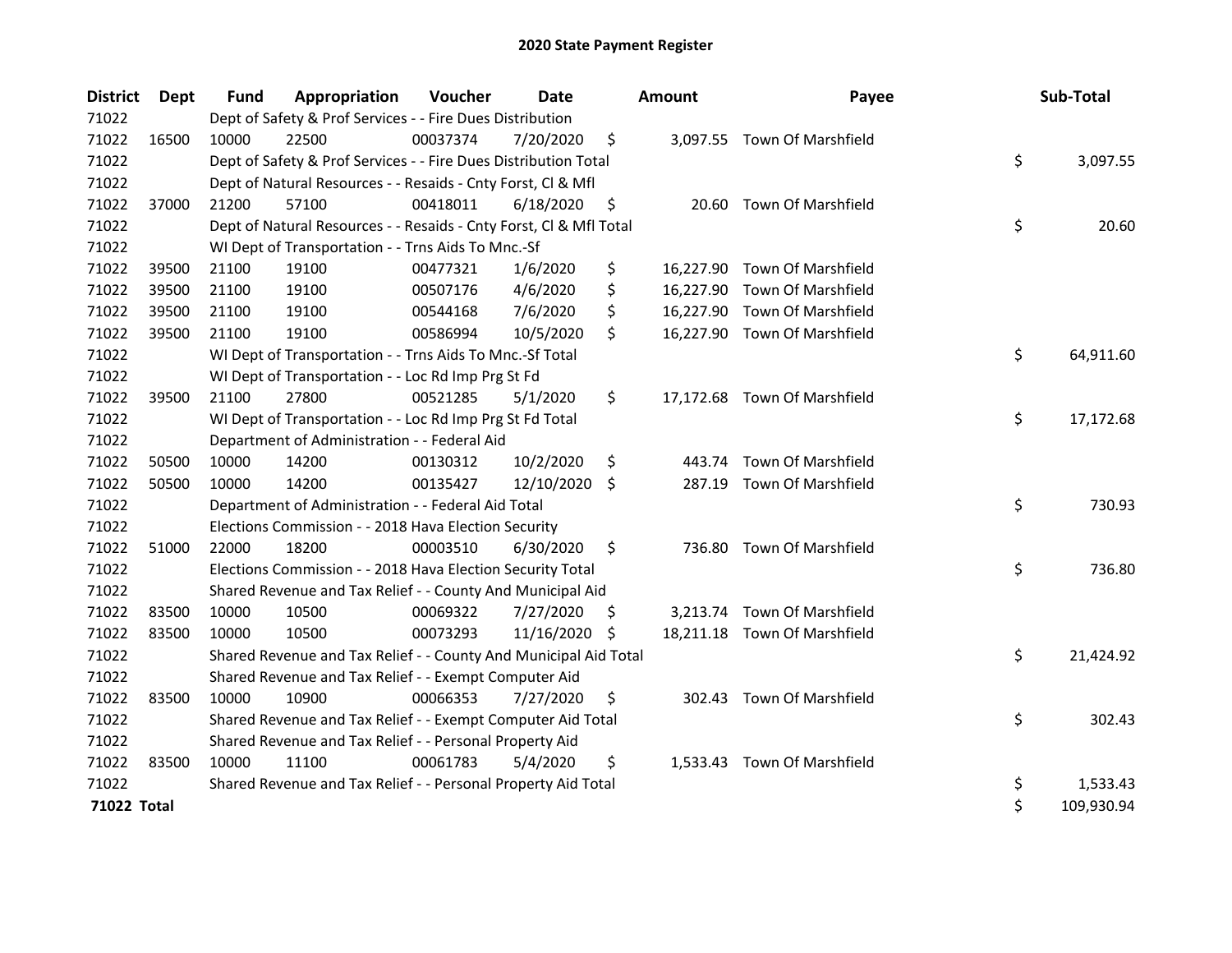| <b>District</b> | <b>Dept</b> | Fund  | Appropriation                                                          | Voucher  | <b>Date</b> |     | <b>Amount</b> | Payee                       | Sub-Total        |
|-----------------|-------------|-------|------------------------------------------------------------------------|----------|-------------|-----|---------------|-----------------------------|------------------|
| 71024           |             |       | Dept of Safety & Prof Services - - Fire Dues Distribution              |          |             |     |               |                             |                  |
| 71024           | 16500       | 10000 | 22500                                                                  | 00037375 | 7/20/2020   | \$  |               | 1,707.51 Town Of Milladore  |                  |
| 71024           |             |       | Dept of Safety & Prof Services - - Fire Dues Distribution Total        |          |             |     |               |                             | \$<br>1,707.51   |
| 71024           |             |       | Dept of Natural Resources - - Aids In Lieu Of Taxes - Gener            |          |             |     |               |                             |                  |
| 71024           | 37000       | 10000 | 50300                                                                  | 00382238 | 1/13/2020   | \$  |               | 5,051.00 Town Of Milladore  |                  |
| 71024           | 37000       | 10000 | 50300                                                                  | 00404530 | 4/21/2020   | \$  |               | 519.91 Town Of Milladore    |                  |
| 71024           |             |       | Dept of Natural Resources - - Aids In Lieu Of Taxes - Gener Total      |          |             |     |               |                             | \$<br>5,570.91   |
| 71024           |             |       | Dept of Natural Resources - - Resaids - Cnty Forst, CI & Mfl           |          |             |     |               |                             |                  |
| 71024           | 37000       | 21200 | 57100                                                                  | 00418012 | 6/18/2020   | \$  |               | 126.64 Town Of Milladore    |                  |
| 71024           |             |       | Dept of Natural Resources - - Resaids - Cnty Forst, Cl & Mfl Total     |          |             |     |               |                             | \$<br>126.64     |
| 71024           |             |       | Dept of Natural Resources - - Aids In Lieu Of Taxes - Sum S            |          |             |     |               |                             |                  |
| 71024           | 37000       | 21200 | 57900                                                                  | 00404531 | 4/21/2020   | \$  |               | 2,178.43 Town Of Milladore  |                  |
| 71024           |             |       | Dept of Natural Resources - - Aids In Lieu Of Taxes - Sum S Total      |          |             |     |               |                             | \$<br>2,178.43   |
| 71024           |             |       | Dept of Natural Resources - - Fin Asst For Responsible Units           |          |             |     |               |                             |                  |
| 71024           | 37000       | 27400 | 67000                                                                  | 00412517 | 5/29/2020   | \$. |               | 2,034.15 Town Of Milladore  |                  |
| 71024           |             |       | Dept of Natural Resources - - Fin Asst For Responsible Units Total     |          |             |     |               |                             | \$<br>2,034.15   |
| 71024           |             |       | Dept of Natural Resources - - Recycling Consolidation Grants           |          |             |     |               |                             |                  |
| 71024           | 37000       | 27400 | 67300                                                                  | 00412517 | 5/29/2020   | \$  |               | 172.90 Town Of Milladore    |                  |
| 71024           |             |       | Dept of Natural Resources - - Recycling Consolidation Grants Total     |          |             |     |               |                             | \$<br>172.90     |
| 71024           |             |       | WI Dept of Transportation - - Trns Aids To Mnc.-Sf                     |          |             |     |               |                             |                  |
| 71024           | 39500       | 21100 | 19100                                                                  | 00477322 | 1/6/2020    | \$  |               | 29,525.58 Town Of Milladore |                  |
| 71024           | 39500       | 21100 | 19100                                                                  | 00507177 | 4/6/2020    | \$  |               | 29,525.58 Town Of Milladore |                  |
| 71024           | 39500       | 21100 | 19100                                                                  | 00544169 | 7/6/2020    | \$  |               | 29,525.58 Town Of Milladore |                  |
| 71024           | 39500       | 21100 | 19100                                                                  | 00586995 | 10/5/2020   | \$  |               | 29,525.58 Town Of Milladore |                  |
| 71024           |             |       | WI Dept of Transportation - - Trns Aids To Mnc.-Sf Total               |          |             |     |               |                             | \$<br>118,102.32 |
| 71024           |             |       | Department of Military Affairs - - Disaster Recovery Aid               |          |             |     |               |                             |                  |
| 71024           | 46500       | 10000 | 30500                                                                  | 00073829 | 2/11/2020   | \$  |               | 446.60 Town Of Milladore    |                  |
| 71024           |             |       | Department of Military Affairs - - Disaster Recovery Aid Total         |          |             |     |               |                             | \$<br>446.60     |
| 71024           |             |       | Department of Military Affairs - - Federal Aid, Local Assistance       |          |             |     |               |                             |                  |
| 71024           | 46500       | 10000 | 34200                                                                  | 00073829 | 2/11/2020   | \$. |               | 2,679.58 Town Of Milladore  |                  |
| 71024           |             |       | Department of Military Affairs - - Federal Aid, Local Assistance Total |          |             |     |               |                             | \$<br>2,679.58   |
| 71024           |             |       | Elections Commission - - 2018 Hava Election Security                   |          |             |     |               |                             |                  |
| 71024           | 51000       | 22000 | 18200                                                                  | 00003638 | 6/30/2020   | \$  |               | 642.20 Town Of Milladore    |                  |
| 71024           |             |       | Elections Commission - - 2018 Hava Election Security Total             |          |             |     |               |                             | \$<br>642.20     |
| 71024           |             |       | Shared Revenue and Tax Relief - - County And Municipal Aid             |          |             |     |               |                             |                  |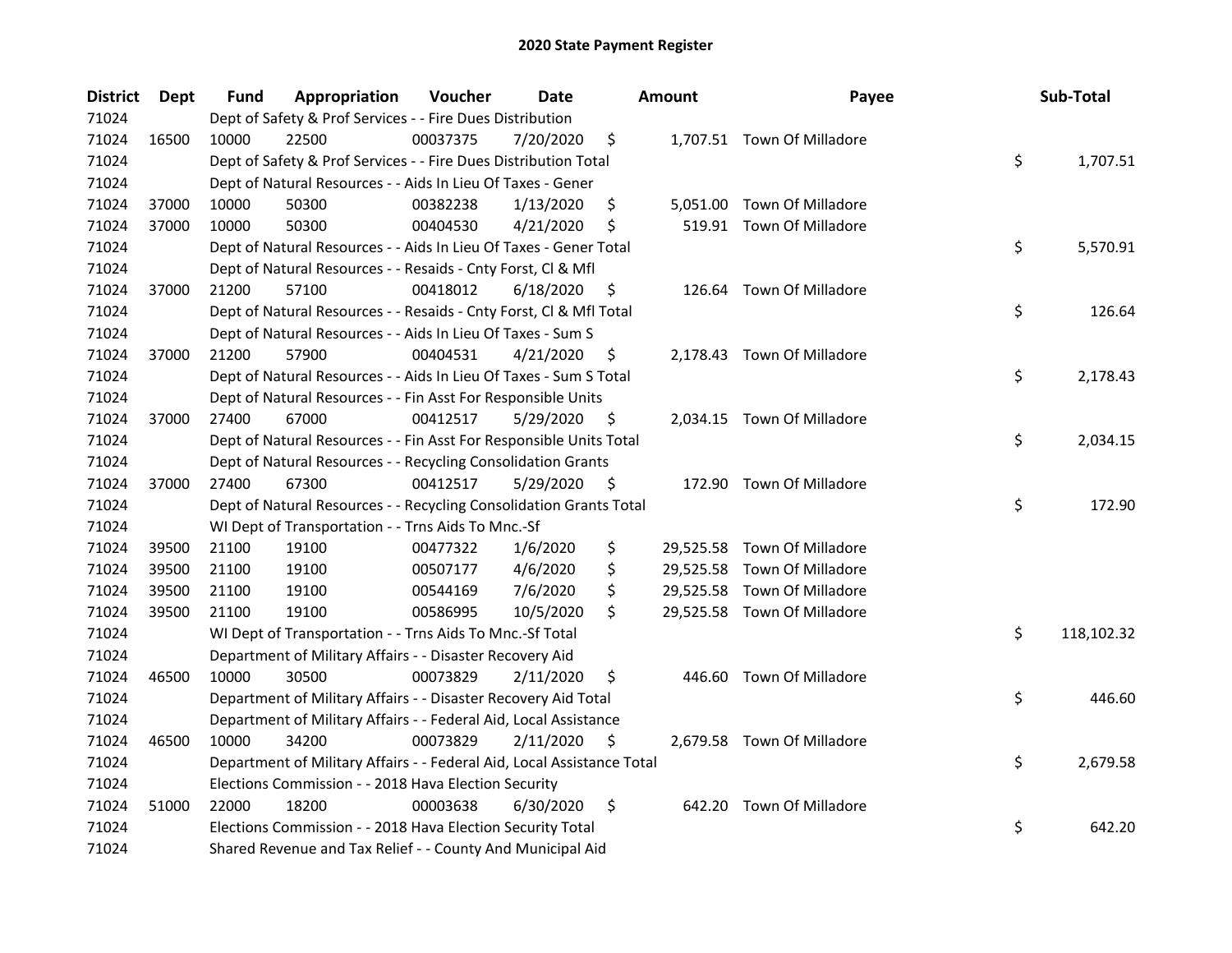| <b>District</b> | Dept  | <b>Fund</b> | Appropriation                                                    | <b>Voucher</b> | Date       |    | <b>Amount</b> | Payee             | Sub-Total        |
|-----------------|-------|-------------|------------------------------------------------------------------|----------------|------------|----|---------------|-------------------|------------------|
| 71024           | 83500 | 10000       | 10500                                                            | 00069323       | 7/27/2020  | Ś. | 5.944.82      | Town Of Milladore |                  |
| 71024           | 83500 | 10000       | 10500                                                            | 00073294       | 11/16/2020 | -S | 33,687.33     | Town Of Milladore |                  |
| 71024           |       |             | Shared Revenue and Tax Relief - - County And Municipal Aid Total |                |            |    |               |                   | \$<br>39,632.15  |
| 71024           |       |             | Shared Revenue and Tax Relief - - Exempt Computer Aid            |                |            |    |               |                   |                  |
| 71024           | 83500 | 10000       | 10900                                                            | 00066354       | 7/27/2020  | S. | 38.45         | Town Of Milladore |                  |
| 71024           |       |             | Shared Revenue and Tax Relief - - Exempt Computer Aid Total      |                |            |    |               |                   | \$<br>38.45      |
| 71024           |       |             | Shared Revenue and Tax Relief - - Utility Aid                    |                |            |    |               |                   |                  |
| 71024           | 83500 | 10000       | 11000                                                            | 00069323       | 7/27/2020  | Ś. | 945.09        | Town Of Milladore |                  |
| 71024           | 83500 | 10000       | 11000                                                            | 00073294       | 11/16/2020 | -S | 5,485.32      | Town Of Milladore |                  |
| 71024           |       |             | Shared Revenue and Tax Relief - - Utility Aid Total              |                |            |    |               |                   | \$<br>6,430.41   |
| 71024           |       |             | Shared Revenue and Tax Relief - - Personal Property Aid          |                |            |    |               |                   |                  |
| 71024           | 83500 | 10000       | 11100                                                            | 00061784       | 5/4/2020   | S  | 302.94        | Town Of Milladore |                  |
| 71024           |       |             | Shared Revenue and Tax Relief - - Personal Property Aid Total    |                |            |    |               |                   | \$<br>302.94     |
| 71024 Total     |       |             |                                                                  |                |            |    |               |                   | \$<br>180,065.19 |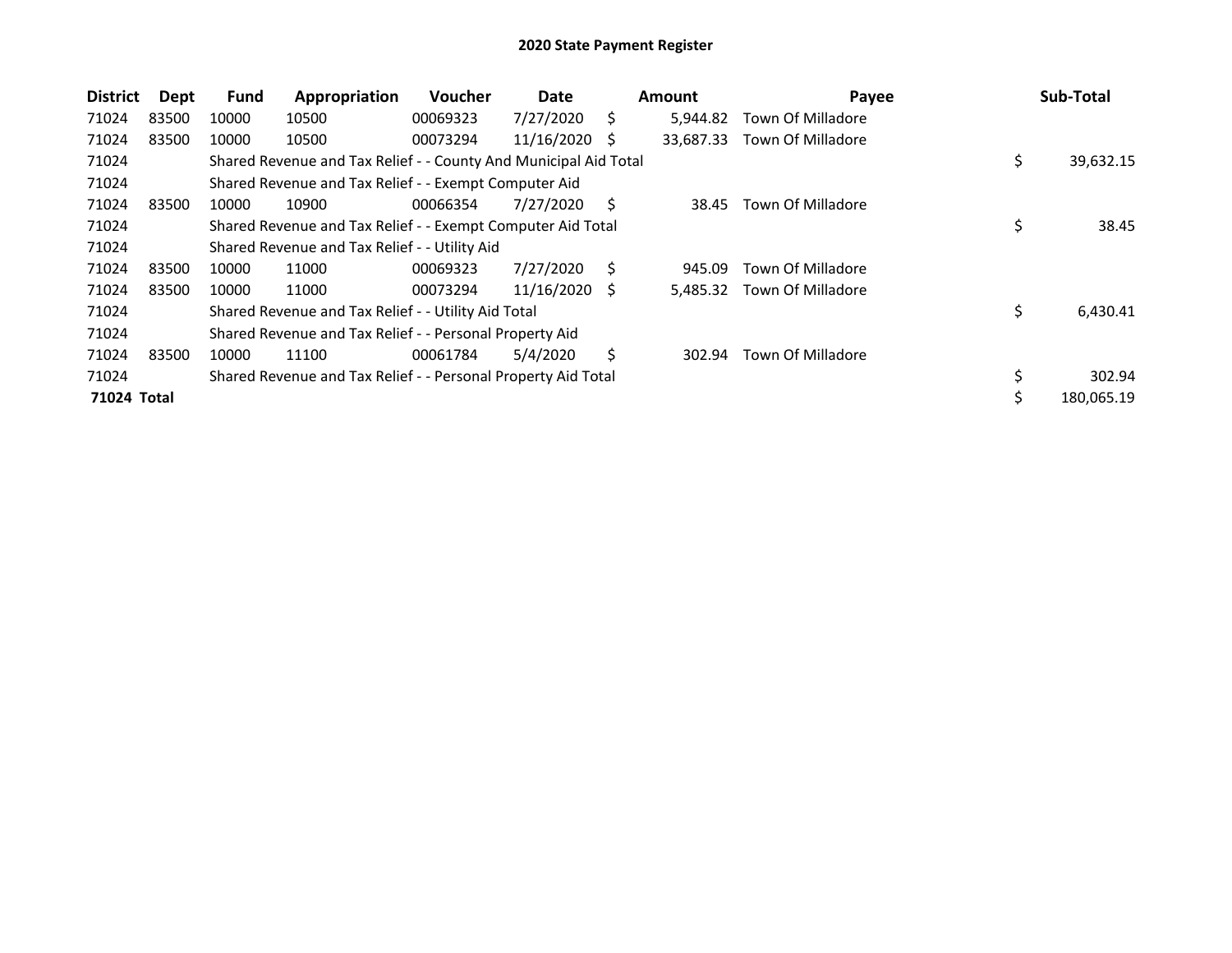| <b>District</b> | <b>Dept</b> | Fund  | Appropriation                                                      | Voucher  | Date       |     | <b>Amount</b> | Payee                          | Sub-Total        |
|-----------------|-------------|-------|--------------------------------------------------------------------|----------|------------|-----|---------------|--------------------------------|------------------|
| 71026           |             |       | Dept of Safety & Prof Services - - Fire Dues Distribution          |          |            |     |               |                                |                  |
| 71026           | 16500       | 10000 | 22500                                                              | 00037376 | 7/20/2020  | \$  |               | 3,404.12 Town Of Port Edwards  |                  |
| 71026           |             |       | Dept of Safety & Prof Services - - Fire Dues Distribution Total    |          |            |     |               |                                | \$<br>3,404.12   |
| 71026           |             |       | Dept of Natural Resources - - Resaids - Cnty Forst, Cl & Mfl       |          |            |     |               |                                |                  |
| 71026           | 37000       | 21200 | 57100                                                              | 00418013 | 6/18/2020  | \$  |               | 2,287.03 Town Of Port Edwards  |                  |
| 71026           |             |       | Dept of Natural Resources - - Resaids - Cnty Forst, Cl & Mfl Total |          |            |     |               |                                | \$<br>2,287.03   |
| 71026           |             |       | Dept of Natural Resources - - Fin Asst For Responsible Units       |          |            |     |               |                                |                  |
| 71026           | 37000       | 27400 | 67000                                                              | 00412592 | 5/29/2020  | \$  |               | 3,945.68 Town Of Port Edwards  |                  |
| 71026           |             |       | Dept of Natural Resources - - Fin Asst For Responsible Units Total |          |            |     |               |                                | \$<br>3,945.68   |
| 71026           |             |       | WI Dept of Transportation - - Trns Aids To Mnc.-Sf                 |          |            |     |               |                                |                  |
| 71026           | 39500       | 21100 | 19100                                                              | 00477323 | 1/6/2020   | \$  |               | 26,529.66 Town Of Port Edwards |                  |
| 71026           | 39500       | 21100 | 19100                                                              | 00507178 | 4/6/2020   | \$  |               | 26,529.66 Town Of Port Edwards |                  |
| 71026           | 39500       | 21100 | 19100                                                              | 00544170 | 7/6/2020   | \$  |               | 26,529.66 Town Of Port Edwards |                  |
| 71026           | 39500       | 21100 | 19100                                                              | 00586996 | 10/5/2020  | \$  |               | 26,529.66 Town Of Port Edwards |                  |
| 71026           |             |       | WI Dept of Transportation - - Trns Aids To Mnc.-Sf Total           |          |            |     |               |                                | \$<br>106,118.64 |
| 71026           |             |       | Department of Administration - - Federal Aid                       |          |            |     |               |                                |                  |
| 71026           | 50500       | 10000 | 14200                                                              | 00130313 | 10/2/2020  | \$  | 1,764.40      | Town Of Port Edwards           |                  |
| 71026           | 50500       | 10000 | 14200                                                              | 00135428 | 12/10/2020 | \$  |               | 20,639.39 Town Of Port Edwards |                  |
| 71026           |             |       | Department of Administration - - Federal Aid Total                 |          |            |     |               |                                | \$<br>22,403.79  |
| 71026           |             |       | Elections Commission - - 2018 Hava Election Security               |          |            |     |               |                                |                  |
| 71026           | 51000       | 22000 | 18200                                                              | 00004586 | 9/18/2020  | \$  |               | 1,103.10 Town Of Port Edwards  |                  |
| 71026           |             |       | Elections Commission - - 2018 Hava Election Security Total         |          |            |     |               |                                | \$<br>1,103.10   |
| 71026           |             |       | Shared Revenue and Tax Relief - - County And Municipal Aid         |          |            |     |               |                                |                  |
| 71026           | 83500       | 10000 | 10500                                                              | 00069324 | 7/27/2020  | \$. |               | 6,795.12 Town Of Port Edwards  |                  |
| 71026           | 83500       | 10000 | 10500                                                              | 00073295 | 11/16/2020 | \$  |               | 38,505.67 Town Of Port Edwards |                  |
| 71026           |             |       | Shared Revenue and Tax Relief - - County And Municipal Aid Total   |          |            |     |               |                                | \$<br>45,300.79  |
| 71026           |             |       | Shared Revenue and Tax Relief - - Exempt Computer Aid              |          |            |     |               |                                |                  |
| 71026           | 83500       | 10000 | 10900                                                              | 00066355 | 7/27/2020  | \$  |               | 1,178.52 Town Of Port Edwards  |                  |
| 71026           |             |       | Shared Revenue and Tax Relief - - Exempt Computer Aid Total        |          |            |     |               |                                | \$<br>1,178.52   |
| 71026           |             |       | Shared Revenue and Tax Relief - - Utility Aid                      |          |            |     |               |                                |                  |
| 71026           | 83500       | 10000 | 11000                                                              | 00069324 | 7/27/2020  | \$  | 0.15          | Town Of Port Edwards           |                  |
| 71026           | 83500       | 10000 | 11000                                                              | 00073295 | 11/16/2020 | \$  | 4.36          | Town Of Port Edwards           |                  |
| 71026           |             |       | Shared Revenue and Tax Relief - - Utility Aid Total                |          |            |     |               |                                | \$<br>4.51       |
| 71026           |             |       | Shared Revenue and Tax Relief - - Personal Property Aid            |          |            |     |               |                                |                  |
| 71026           | 83500       | 10000 | 11100                                                              | 00061785 | 5/4/2020   | \$  |               | 727.67 Town Of Port Edwards    |                  |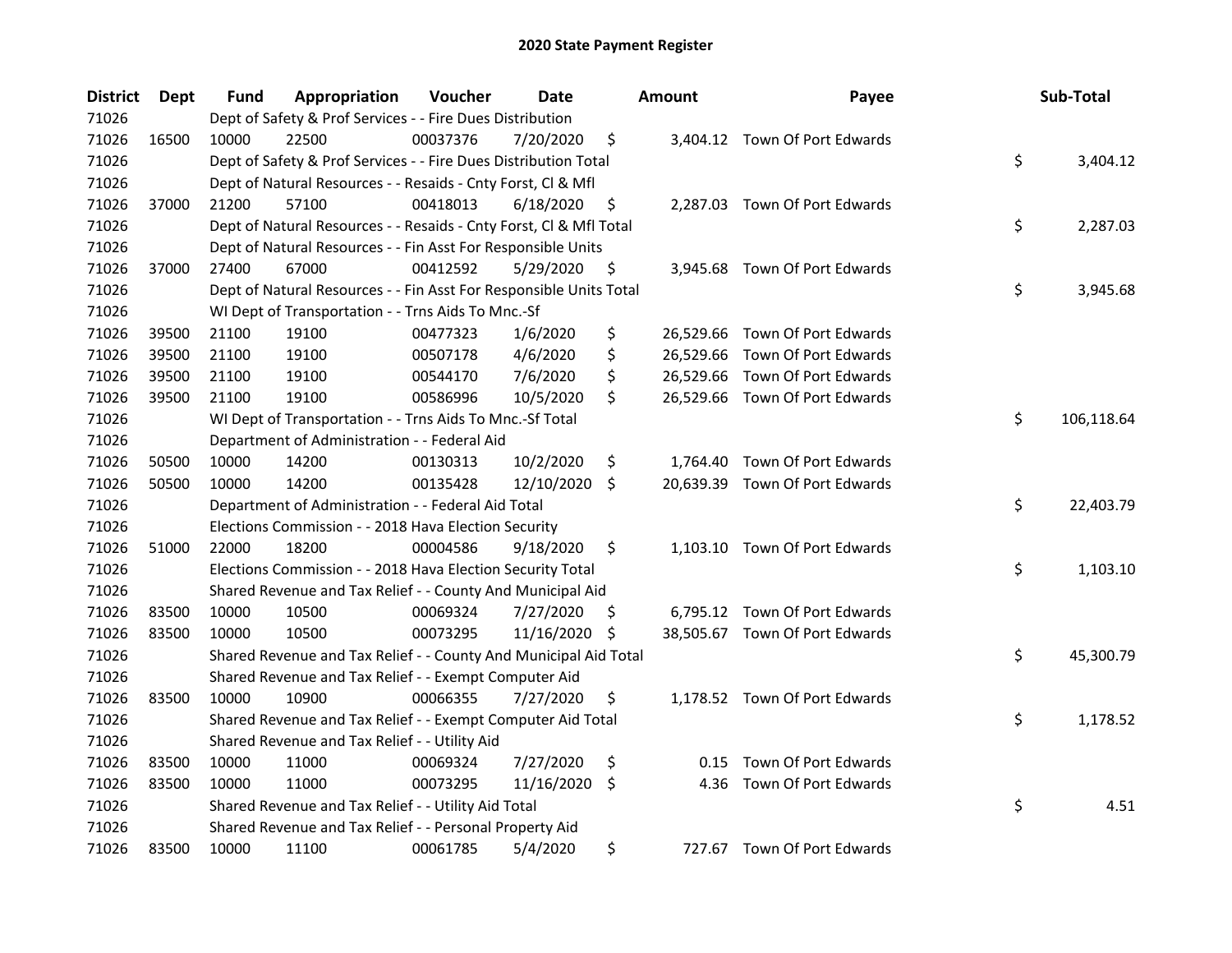| District Dept | Fund | Appropriation                                                 | <b>Voucher</b> | Date | Amount | Payee | Sub-Total  |
|---------------|------|---------------------------------------------------------------|----------------|------|--------|-------|------------|
| 71026         |      | Shared Revenue and Tax Relief - - Personal Property Aid Total |                |      |        |       | 727.67     |
| 71026 Total   |      |                                                               |                |      |        |       | 186.473.85 |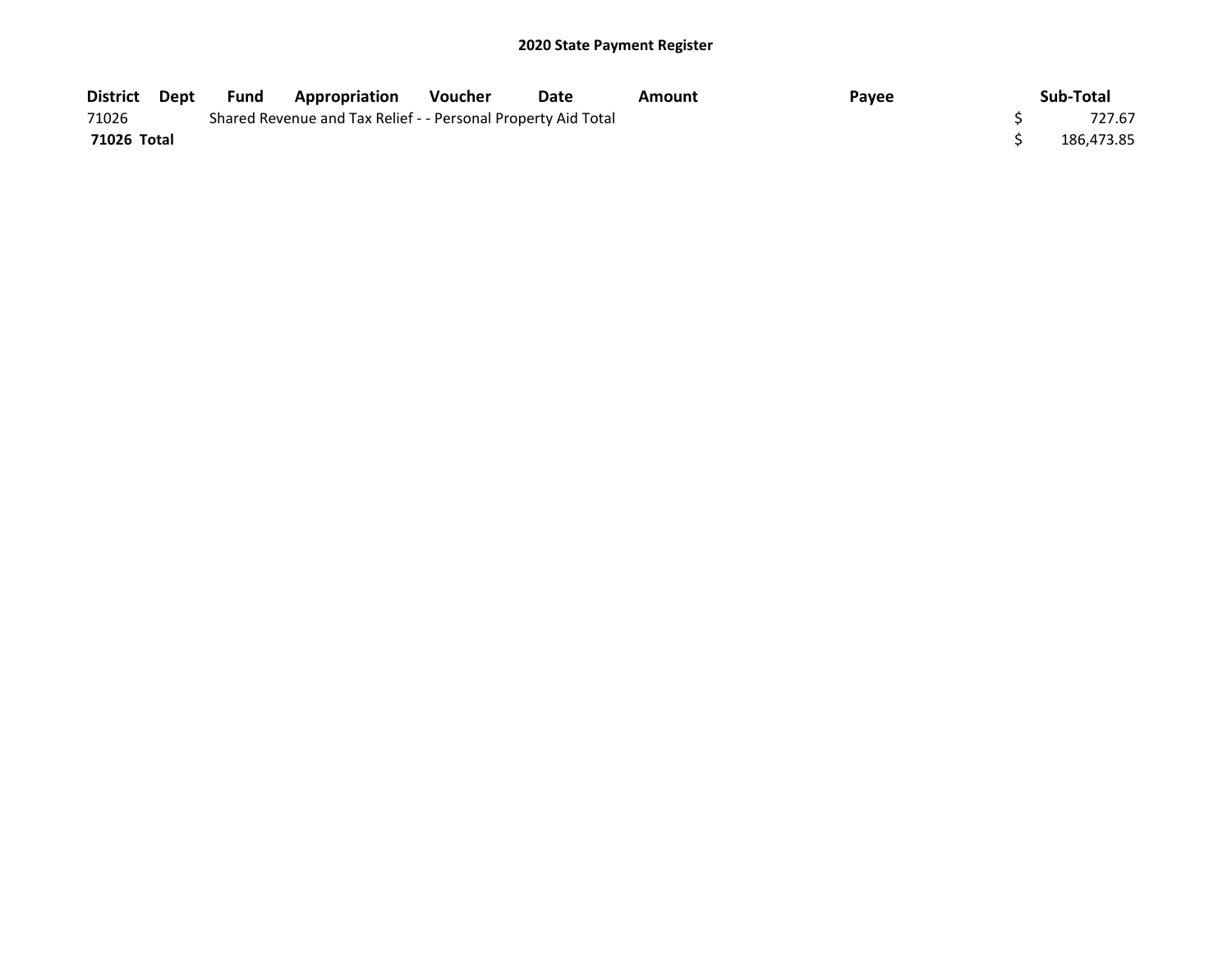| <b>District</b> | <b>Dept</b> | <b>Fund</b> | Appropriation                                                      | Voucher  | <b>Date</b>   |     | <b>Amount</b> | Payee                       | Sub-Total        |
|-----------------|-------------|-------------|--------------------------------------------------------------------|----------|---------------|-----|---------------|-----------------------------|------------------|
| 71028           |             |             | Dept of Safety & Prof Services - - Fire Dues Distribution          |          |               |     |               |                             |                  |
| 71028           | 16500       | 10000       | 22500                                                              | 00037377 | 7/20/2020     | \$  |               | 1,059.36 Town Of Remington  |                  |
| 71028           |             |             | Dept of Safety & Prof Services - - Fire Dues Distribution Total    |          |               |     |               |                             | \$<br>1,059.36   |
| 71028           |             |             | Dept of Natural Resources - - Aids In Lieu Of Taxes - Gener        |          |               |     |               |                             |                  |
| 71028           | 37000       | 10000       | 50300                                                              | 00382224 | 1/13/2020     | \$  |               | 7,917.18 Town Of Remington  |                  |
| 71028           | 37000       | 10000       | 50300                                                              | 00403896 | 4/21/2020     | \$  |               | 3,559.90 Town Of Remington  |                  |
| 71028           |             |             | Dept of Natural Resources - - Aids In Lieu Of Taxes - Gener Total  |          |               |     |               |                             | \$<br>11,477.08  |
| 71028           |             |             | Dept of Natural Resources - - Resaids - Cnty Forst, Cl & Mfl       |          |               |     |               |                             |                  |
| 71028           | 37000       | 21200       | 57100                                                              | 00418014 | 6/18/2020     | \$  |               | 2,591.15 Town Of Remington  |                  |
| 71028           |             |             | Dept of Natural Resources - - Resaids - Cnty Forst, Cl & Mfl Total |          |               |     |               |                             | \$<br>2,591.15   |
| 71028           |             |             | Dept of Natural Resources - - Aids In Lieu Of Taxes - Sum S        |          |               |     |               |                             |                  |
| 71028           | 37000       | 21200       | 57900                                                              | 00403897 | 4/21/2020     | \$  |               | 3,091.27 Town Of Remington  |                  |
| 71028           |             |             | Dept of Natural Resources - - Aids In Lieu Of Taxes - Sum S Total  |          |               |     |               |                             | \$<br>3,091.27   |
| 71028           |             |             | Dept of Natural Resources - - Resource Maint Develop Sp Frst       |          |               |     |               |                             |                  |
| 71028           | 37000       | 21200       | 77900                                                              | 00426735 | 8/21/2020     | \$  |               | 10,000.00 Town Of Remington |                  |
| 71028           |             |             | Dept of Natural Resources - - Resource Maint Develop Sp Frst Total |          |               |     |               |                             | \$<br>10,000.00  |
| 71028           |             |             | WI Dept of Transportation - - Trns Aids To Mnc.-Sf                 |          |               |     |               |                             |                  |
| 71028           | 39500       | 21100       | 19100                                                              | 00477324 | 1/6/2020      | \$  | 28,540.08     | Town Of Remington           |                  |
| 71028           | 39500       | 21100       | 19100                                                              | 00507179 | 4/6/2020      | \$  | 28,540.08     | Town Of Remington           |                  |
| 71028           | 39500       | 21100       | 19100                                                              | 00544171 | 7/6/2020      | \$  | 28,540.08     | Town Of Remington           |                  |
| 71028           | 39500       | 21100       | 19100                                                              | 00586997 | 10/5/2020     | \$  |               | 28,540.08 Town Of Remington |                  |
| 71028           |             |             | WI Dept of Transportation - - Trns Aids To Mnc.-Sf Total           |          |               |     |               |                             | \$<br>114,160.32 |
| 71028           |             |             | Department of Administration - - Federal Aid                       |          |               |     |               |                             |                  |
| 71028           | 50500       | 10000       | 14200                                                              | 00135429 | 12/10/2020    | \$  | 5,000.00      | Town Of Remington           |                  |
| 71028           | 50500       | 10000       | 14200                                                              | 00136658 | 12/17/2020    | \$  | 530.66        | Town Of Remington           |                  |
| 71028           |             |             | Department of Administration - - Federal Aid Total                 |          |               |     |               |                             | \$<br>5,530.66   |
| 71028           |             |             | Shared Revenue and Tax Relief - - County And Municipal Aid         |          |               |     |               |                             |                  |
| 71028           | 83500       | 10000       | 10500                                                              | 00069325 | 7/27/2020     | \$. |               | 2,680.19 Town Of Remington  |                  |
| 71028           | 83500       | 10000       | 10500                                                              | 00073296 | 11/16/2020    | \$. |               | 18,291.48 Town Of Remington |                  |
| 71028           |             |             | Shared Revenue and Tax Relief - - County And Municipal Aid Total   |          |               |     |               |                             | \$<br>20,971.67  |
| 71028           |             |             | Shared Revenue and Tax Relief - - Exempt Computer Aid              |          |               |     |               |                             |                  |
| 71028           | 83500       | 10000       | 10900                                                              | 00066356 | 7/27/2020     | \$  | 67.56         | Town Of Remington           |                  |
| 71028           |             |             | Shared Revenue and Tax Relief - - Exempt Computer Aid Total        |          |               |     |               |                             | \$<br>67.56      |
| 71028           |             |             | Shared Revenue and Tax Relief - - Utility Aid                      |          |               |     |               |                             |                  |
| 71028           | 83500       | 10000       | 11000                                                              | 00073296 | 11/16/2020 \$ |     |               | 314.41 Town Of Remington    |                  |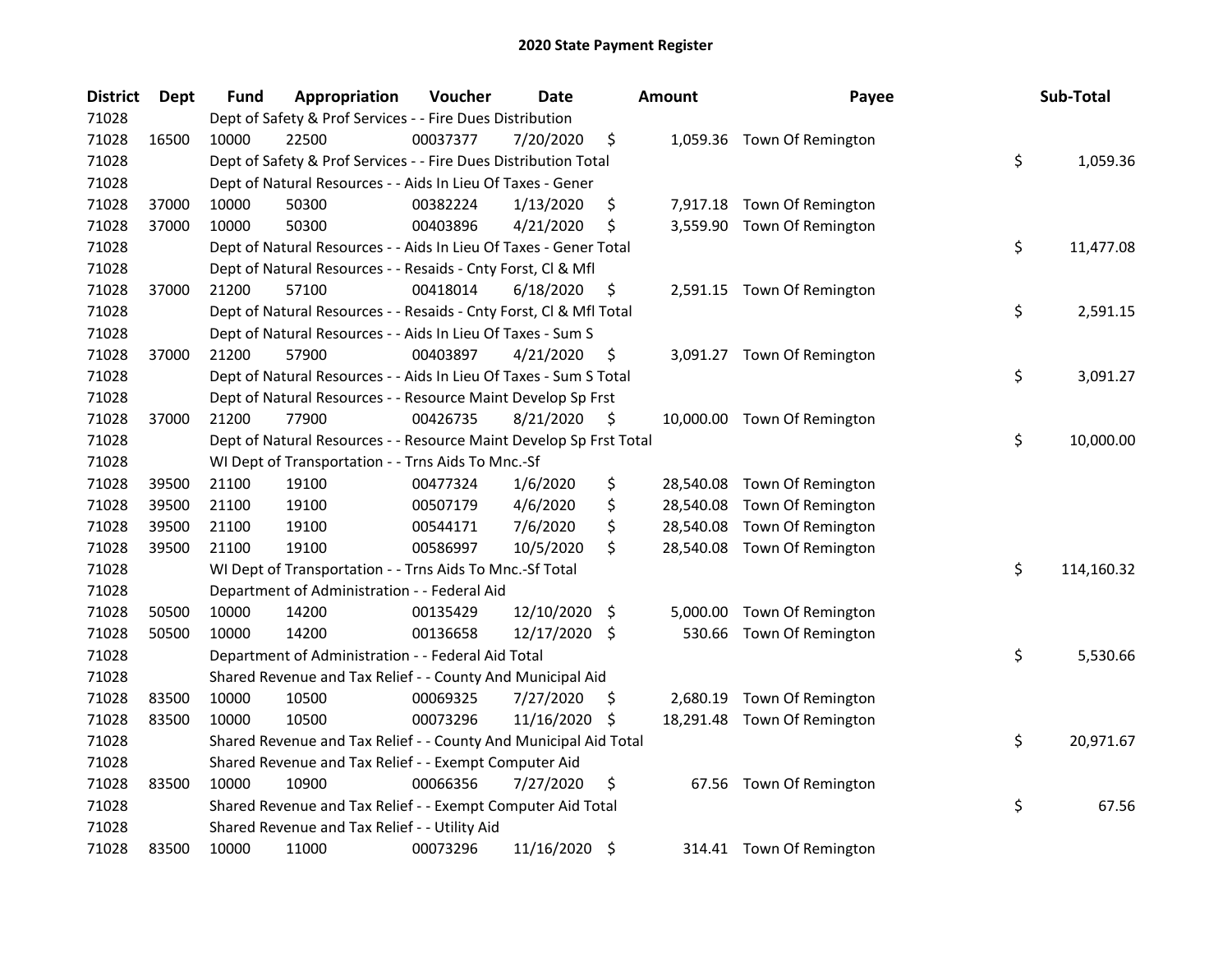| <b>District</b>    | Dept  | <b>Fund</b> | Appropriation                                                       | <b>Voucher</b> | Date     | <b>Amount</b> | Payee             | Sub-Total  |
|--------------------|-------|-------------|---------------------------------------------------------------------|----------------|----------|---------------|-------------------|------------|
| 71028              |       |             | Shared Revenue and Tax Relief - - Utility Aid Total                 |                |          |               |                   | 314.41     |
| 71028              |       |             | Shared Revenue and Tax Relief - - Personal Property Aid             |                |          |               |                   |            |
| 71028              | 83500 | 10000       | 11100                                                               | 00061786       | 5/4/2020 | 133.88        | Town Of Remington |            |
| 71028              |       |             | Shared Revenue and Tax Relief - - Personal Property Aid Total       |                |          |               |                   | 133.88     |
| 71028              |       |             | Shared Revenue and Tax Relief - - Payments For Municipal Svcs       |                |          |               |                   |            |
| 71028              | 83500 | 10000       | 50100                                                               | 00054663       | 2/3/2020 | 658.49        | Town Of Remington |            |
| 71028              |       |             | Shared Revenue and Tax Relief - - Payments For Municipal Svcs Total |                |          |               |                   | 658.49     |
| <b>71028 Total</b> |       |             |                                                                     |                |          |               |                   | 170,055.85 |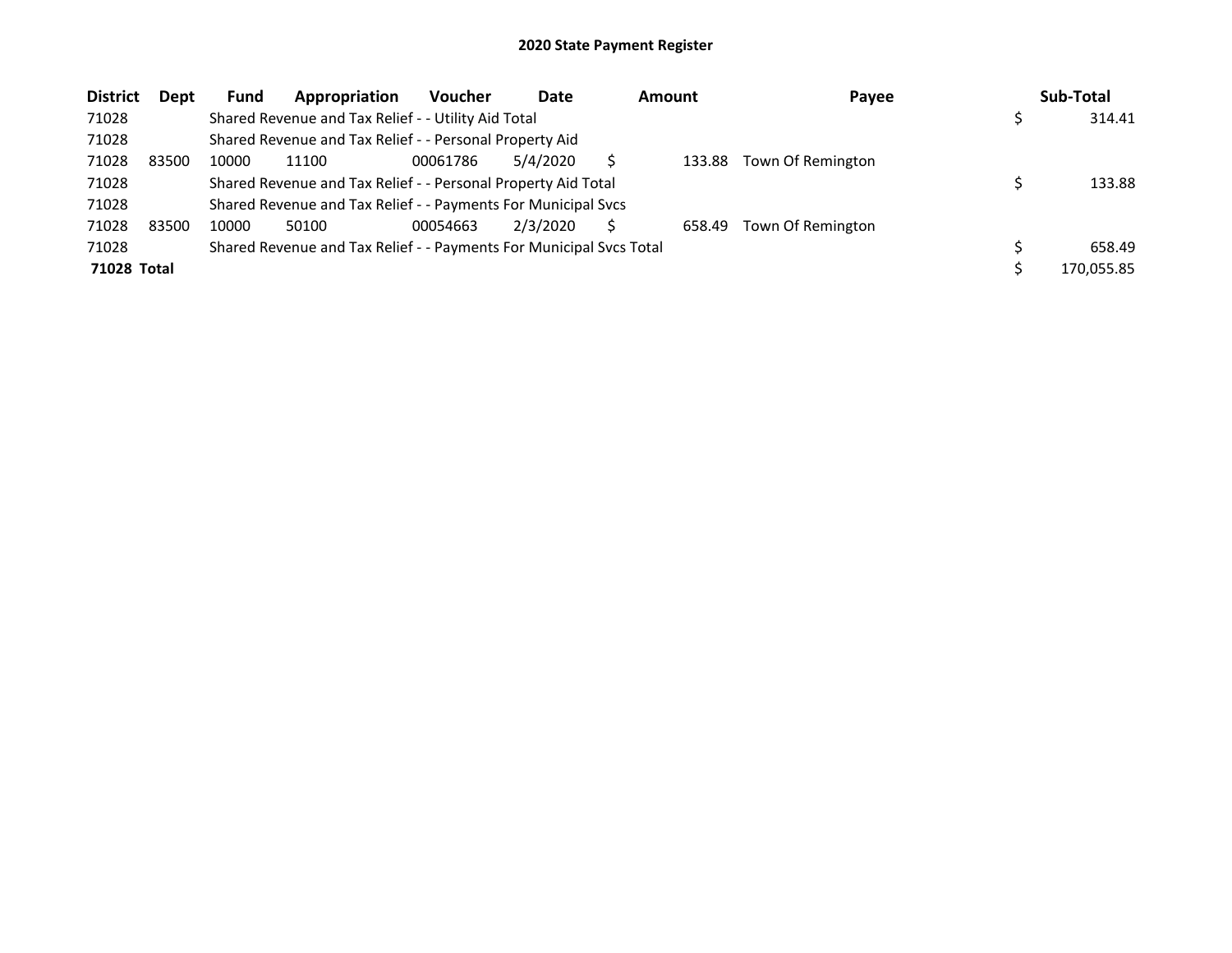| <b>District</b> | <b>Dept</b> | Fund  | Appropriation                                                      | <b>Voucher</b> | Date          |    | <b>Amount</b> | Payee                     | Sub-Total        |
|-----------------|-------------|-------|--------------------------------------------------------------------|----------------|---------------|----|---------------|---------------------------|------------------|
| 71030           |             |       | Dept of Safety & Prof Services - - Fire Dues Distribution          |                |               |    |               |                           |                  |
| 71030           | 16500       | 10000 | 22500                                                              | 00037378       | 7/20/2020     | \$ | 4,249.49      | Richfield, Town of        |                  |
| 71030           |             |       | Dept of Safety & Prof Services - - Fire Dues Distribution Total    |                |               |    |               |                           | \$<br>4,249.49   |
| 71030           |             |       | Dept of Natural Resources - - Resaids - Cnty Forst, CI & Mfl       |                |               |    |               |                           |                  |
| 71030           | 37000       | 21200 | 57100                                                              | 00418015       | 6/18/2020     | \$ |               | 472.71 Richfield, Town of |                  |
| 71030           |             |       | Dept of Natural Resources - - Resaids - Cnty Forst, Cl & Mfl Total |                |               |    |               |                           | \$<br>472.71     |
| 71030           |             |       | Dept of Natural Resources - - Rec & Resource Aids, Fed             |                |               |    |               |                           |                  |
| 71030           | 37000       | 21200 | 58300                                                              | 00408394       | 5/13/2020     | \$ | 2,335.43      | Richfield, Town of        |                  |
| 71030           |             |       | Dept of Natural Resources - - Rec & Resource Aids, Fed Total       |                |               |    |               |                           | \$<br>2,335.43   |
| 71030           |             |       | WI Dept of Transportation - - Trns Aids To Mnc.-Sf                 |                |               |    |               |                           |                  |
| 71030           | 39500       | 21100 | 19100                                                              | 00477325       | 1/6/2020      | \$ | 25,997.49     | Richfield, Town of        |                  |
| 71030           | 39500       | 21100 | 19100                                                              | 00507180       | 4/6/2020      | \$ | 25,997.49     | Richfield, Town of        |                  |
| 71030           | 39500       | 21100 | 19100                                                              | 00544172       | 7/6/2020      | \$ | 25,997.49     | Richfield, Town of        |                  |
| 71030           | 39500       | 21100 | 19100                                                              | 00586998       | 10/5/2020     | \$ | 25,997.49     | Richfield, Town of        |                  |
| 71030           |             |       | WI Dept of Transportation - - Trns Aids To Mnc.-Sf Total           |                |               |    |               |                           | \$<br>103,989.96 |
| 71030           |             |       | Department of Administration - - Federal Aid                       |                |               |    |               |                           |                  |
| 71030           | 50500       | 10000 | 14200                                                              | 00135430       | 12/10/2020 \$ |    | 6,865.93      | Richfield, Town of        |                  |
| 71030           |             |       | Department of Administration - - Federal Aid Total                 |                |               |    |               |                           | \$<br>6,865.93   |
| 71030           |             |       | Shared Revenue and Tax Relief - - County And Municipal Aid         |                |               |    |               |                           |                  |
| 71030           | 83500       | 10000 | 10500                                                              | 00069326       | 7/27/2020     | S  | 11,324.52     | Richfield, Town of        |                  |
| 71030           | 83500       | 10000 | 10500                                                              | 00073297       | 11/16/2020    | S  | 64,172.28     | Richfield, Town of        |                  |
| 71030           |             |       | Shared Revenue and Tax Relief - - County And Municipal Aid Total   |                |               |    |               |                           | \$<br>75,496.80  |
| 71030           |             |       | Shared Revenue and Tax Relief - - Exempt Computer Aid              |                |               |    |               |                           |                  |
| 71030           | 83500       | 10000 | 10900                                                              | 00066357       | 7/27/2020     | S  | 4.16          | Richfield, Town of        |                  |
| 71030           |             |       | Shared Revenue and Tax Relief - - Exempt Computer Aid Total        |                |               |    |               |                           | \$<br>4.16       |
| 71030           |             |       | Shared Revenue and Tax Relief - - Personal Property Aid            |                |               |    |               |                           |                  |
| 71030           | 83500       | 10000 | 11100                                                              | 00061787       | 5/4/2020      | \$ | 667.85        | Richfield, Town of        |                  |
| 71030           |             |       | Shared Revenue and Tax Relief - - Personal Property Aid Total      |                |               |    |               |                           | \$<br>667.85     |
| 71030 Total     |             |       |                                                                    |                |               |    |               |                           | \$<br>194,082.33 |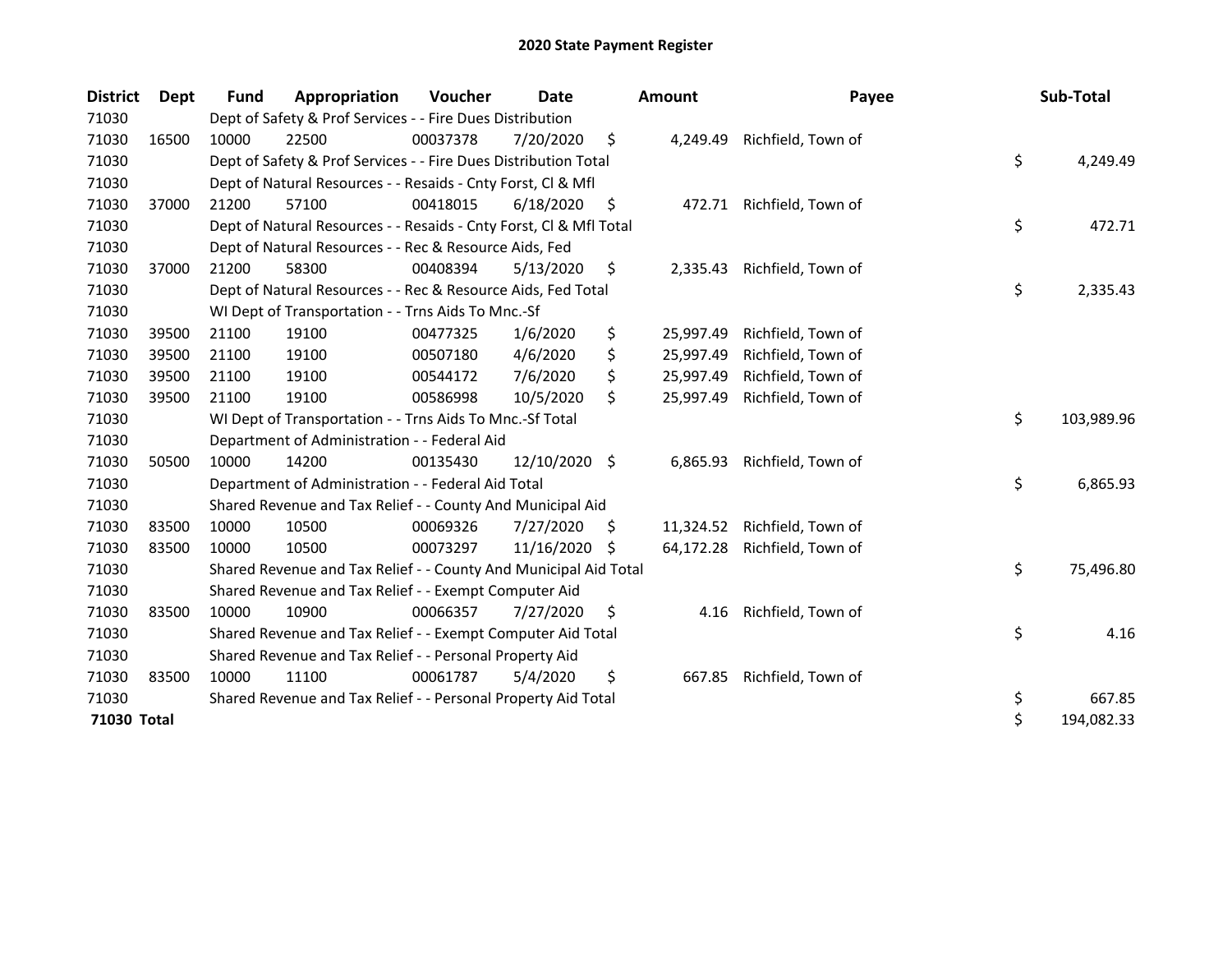| <b>District</b> | <b>Dept</b> | Fund  | Appropriation                                                          | Voucher  | Date       |     | Amount   |                        | Payee | Sub-Total        |
|-----------------|-------------|-------|------------------------------------------------------------------------|----------|------------|-----|----------|------------------------|-------|------------------|
| 71032           |             |       | Dept of Safety & Prof Services - - Fire Dues Distribution              |          |            |     |          |                        |       |                  |
| 71032           | 16500       | 10000 | 22500                                                                  | 00037379 | 7/20/2020  | \$  |          | 2,866.35 Town of Rock  |       |                  |
| 71032           |             |       | Dept of Safety & Prof Services - - Fire Dues Distribution Total        |          |            |     |          |                        |       | \$<br>2,866.35   |
| 71032           |             |       | Dept of Natural Resources - - Resaids - Cnty Forst, Cl & Mfl           |          |            |     |          |                        |       |                  |
| 71032           | 37000       | 21200 | 57100                                                                  | 00418016 | 6/18/2020  | \$  |          | 984.68 Town of Rock    |       |                  |
| 71032           |             |       | Dept of Natural Resources - - Resaids - Cnty Forst, Cl & Mfl Total     |          |            |     |          |                        |       | \$<br>984.68     |
| 71032           |             |       | WI Dept of Transportation - - Trns Aids To Mnc.-Sf                     |          |            |     |          |                        |       |                  |
| 71032           | 39500       | 21100 | 19100                                                                  | 00477326 | 1/6/2020   | \$  |          | 28,461.24 Town of Rock |       |                  |
| 71032           | 39500       | 21100 | 19100                                                                  | 00507181 | 4/6/2020   | \$  |          | 28,461.24 Town of Rock |       |                  |
| 71032           | 39500       | 21100 | 19100                                                                  | 00544173 | 7/6/2020   | \$  |          | 28,461.24 Town of Rock |       |                  |
| 71032           | 39500       | 21100 | 19100                                                                  | 00586999 | 10/5/2020  | \$  |          | 28,461.24 Town of Rock |       |                  |
| 71032           |             |       | WI Dept of Transportation - - Trns Aids To Mnc.-Sf Total               |          |            |     |          |                        |       | \$<br>113,844.96 |
| 71032           |             |       | Department of Military Affairs - - Disaster Recovery Aid               |          |            |     |          |                        |       |                  |
| 71032           | 46500       | 10000 | 30500                                                                  | 00077578 | 5/13/2020  | \$  |          | 1,429.42 Town of Rock  |       |                  |
| 71032           |             |       | Department of Military Affairs - - Disaster Recovery Aid Total         |          |            |     |          |                        |       | \$<br>1,429.42   |
| 71032           |             |       | Department of Military Affairs - - Federal Aid, Local Assistance       |          |            |     |          |                        |       |                  |
| 71032           | 46500       | 10000 | 34200                                                                  | 00077578 | 5/13/2020  | S   |          | 8,576.51 Town of Rock  |       |                  |
| 71032           |             |       | Department of Military Affairs - - Federal Aid, Local Assistance Total |          |            |     |          |                        |       | \$<br>8,576.51   |
| 71032           |             |       | Shared Revenue and Tax Relief - - County And Municipal Aid             |          |            |     |          |                        |       |                  |
| 71032           | 83500       | 10000 | 10500                                                                  | 00069327 | 7/27/2020  | S   | 3,515.36 | Town of Rock           |       |                  |
| 71032           | 83500       | 10000 | 10500                                                                  | 00073298 | 11/16/2020 | \$. |          | 19,920.39 Town of Rock |       |                  |
| 71032           |             |       | Shared Revenue and Tax Relief - - County And Municipal Aid Total       |          |            |     |          |                        |       | \$<br>23,435.75  |
| 71032           |             |       | Shared Revenue and Tax Relief - - Exempt Computer Aid                  |          |            |     |          |                        |       |                  |
| 71032           | 83500       | 10000 | 10900                                                                  | 00066358 | 7/27/2020  | \$. |          | 6.24 Town of Rock      |       |                  |
| 71032           |             |       | Shared Revenue and Tax Relief - - Exempt Computer Aid Total            |          |            |     |          |                        |       | \$<br>6.24       |
| 71032           |             |       | Shared Revenue and Tax Relief - - Personal Property Aid                |          |            |     |          |                        |       |                  |
| 71032           | 83500       | 10000 | 11100                                                                  | 00061788 | 5/4/2020   | \$  | 338.44   | Town of Rock           |       |                  |
| 71032           |             |       | Shared Revenue and Tax Relief - - Personal Property Aid Total          |          |            |     |          |                        |       | \$<br>338.44     |
| 71032           |             |       | Shared Revenue and Tax Relief - - Payments For Municipal Svcs          |          |            |     |          |                        |       |                  |
| 71032           | 83500       | 10000 | 50100                                                                  | 00054697 | 2/3/2020   | \$  |          | 97.28 Town of Rock     |       |                  |
| 71032           |             |       | Shared Revenue and Tax Relief - - Payments For Municipal Svcs Total    |          |            |     |          |                        |       | \$<br>97.28      |
| 71032 Total     |             |       |                                                                        |          |            |     |          |                        |       | \$<br>151,579.63 |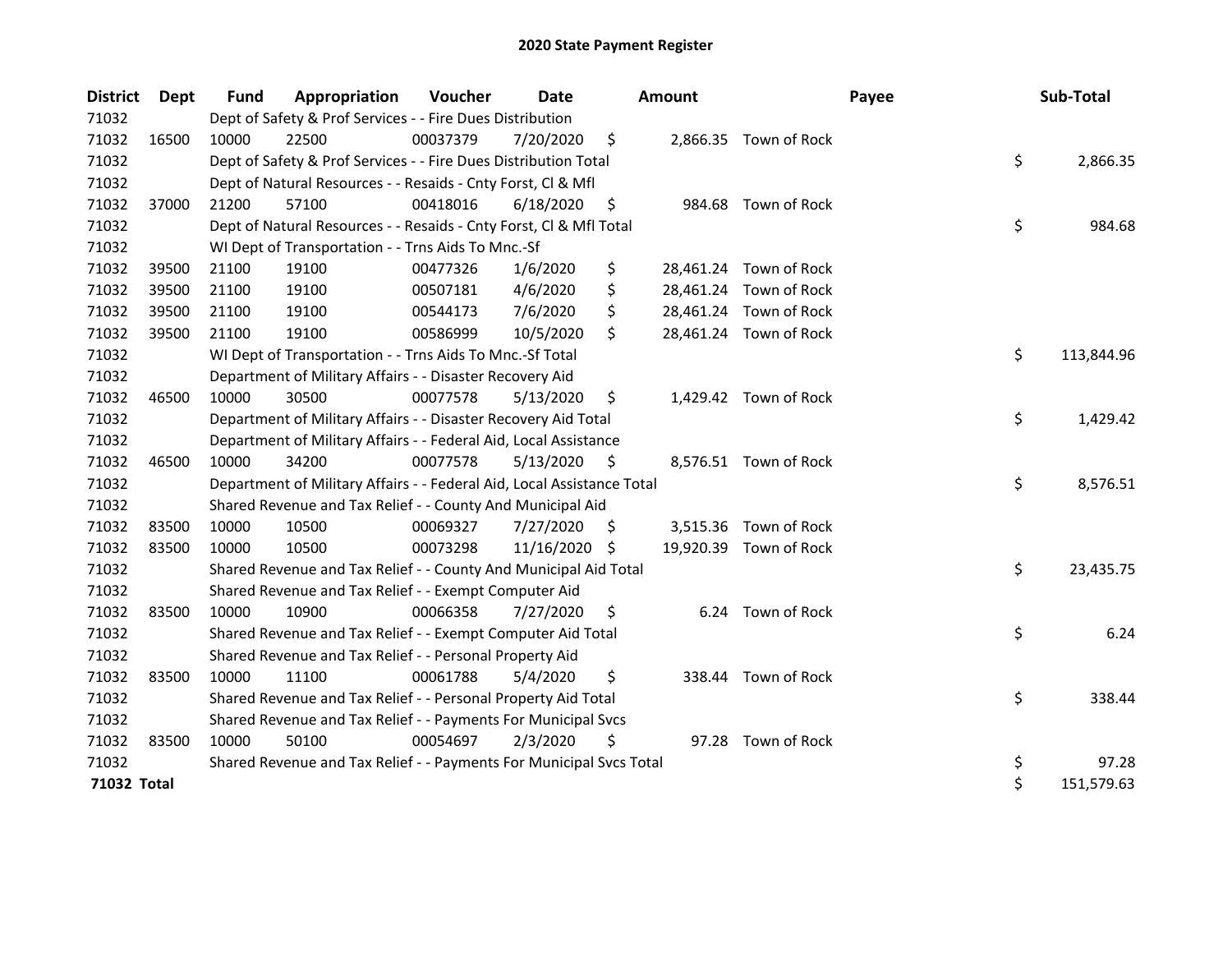| <b>District</b> | <b>Dept</b> | Fund  | Appropriation                                                      | Voucher  | <b>Date</b> |     | <b>Amount</b> | Payee                     | Sub-Total        |
|-----------------|-------------|-------|--------------------------------------------------------------------|----------|-------------|-----|---------------|---------------------------|------------------|
| 71034           |             |       | Dept of Safety & Prof Services - - Fire Dues Distribution          |          |             |     |               |                           |                  |
| 71034           | 16500       | 10000 | 22500                                                              | 00037380 | 7/20/2020   | \$  |               | 2,999.35 Town Of Rudolph  |                  |
| 71034           |             |       | Dept of Safety & Prof Services - - Fire Dues Distribution Total    |          |             |     |               |                           | \$<br>2,999.35   |
| 71034           |             |       | Dept of Natural Resources - - Aids In Lieu Of Taxes - Gener        |          |             |     |               |                           |                  |
| 71034           | 37000       | 10000 | 50300                                                              | 00382226 | 1/13/2020   | \$  |               | 4,471.44 Town Of Rudolph  |                  |
| 71034           |             |       | Dept of Natural Resources - - Aids In Lieu Of Taxes - Gener Total  |          |             |     |               |                           | \$<br>4,471.44   |
| 71034           |             |       | Dept of Natural Resources - - Resaids - Cnty Forst, Cl & Mfl       |          |             |     |               |                           |                  |
| 71034           | 37000       | 21200 | 57100                                                              | 00418017 | 6/18/2020   | \$  |               | 152.76 Town Of Rudolph    |                  |
| 71034           |             |       | Dept of Natural Resources - - Resaids - Cnty Forst, Cl & Mfl Total |          |             |     |               |                           | \$<br>152.76     |
| 71034           |             |       | Dept of Natural Resources - - Fin Asst For Responsible Units       |          |             |     |               |                           |                  |
| 71034           | 37000       | 27400 | 67000                                                              | 00412653 | 5/29/2020   | \$, |               | 838.23 Town Of Rudolph    |                  |
| 71034           |             |       | Dept of Natural Resources - - Fin Asst For Responsible Units Total |          |             |     |               |                           | \$<br>838.23     |
| 71034           |             |       | WI Dept of Transportation - - Trns Aids To Mnc.-Sf                 |          |             |     |               |                           |                  |
| 71034           | 39500       | 21100 | 19100                                                              | 00477327 | 1/6/2020    | \$  |               | 26,897.58 Town Of Rudolph |                  |
| 71034           | 39500       | 21100 | 19100                                                              | 00507182 | 4/6/2020    | \$  |               | 26,897.58 Town Of Rudolph |                  |
| 71034           | 39500       | 21100 | 19100                                                              | 00544174 | 7/6/2020    | \$  |               | 26,897.58 Town Of Rudolph |                  |
| 71034           | 39500       | 21100 | 19100                                                              | 00587000 | 10/5/2020   | \$  |               | 26,897.58 Town Of Rudolph |                  |
| 71034           |             |       | WI Dept of Transportation - - Trns Aids To Mnc.-Sf Total           |          |             |     |               |                           | \$<br>107,590.32 |
| 71034           |             |       | Department of Administration - - Federal Aid                       |          |             |     |               |                           |                  |
| 71034           | 50500       | 10000 | 14200                                                              | 00135431 | 12/10/2020  | \$  |               | 979.98 Town Of Rudolph    |                  |
| 71034           |             |       | Department of Administration - - Federal Aid Total                 |          |             |     |               |                           | \$<br>979.98     |
| 71034           |             |       | Elections Commission - - 2018 Hava Election Security               |          |             |     |               |                           |                  |
| 71034           | 51000       | 22000 | 18200                                                              | 00003046 | 1/8/2020    | \$  | 600.00        | Town Of Rudolph           |                  |
| 71034           | 51000       | 22000 | 18200                                                              | 00003644 | 6/30/2020   | \$  | 927.10        | Town Of Rudolph           |                  |
| 71034           |             |       | Elections Commission - - 2018 Hava Election Security Total         |          |             |     |               |                           | \$<br>1,527.10   |
| 71034           |             |       | Shared Revenue and Tax Relief - - County And Municipal Aid         |          |             |     |               |                           |                  |
| 71034           | 83500       | 10000 | 10500                                                              | 00069328 | 7/27/2020   | \$. |               | 8,561.84 Town Of Rudolph  |                  |
| 71034           | 83500       | 10000 | 10500                                                              | 00073299 | 11/16/2020  | \$, |               | 48,517.08 Town Of Rudolph |                  |
| 71034           |             |       | Shared Revenue and Tax Relief - - County And Municipal Aid Total   |          |             |     |               |                           | \$<br>57,078.92  |
| 71034           |             |       | Shared Revenue and Tax Relief - - Exempt Computer Aid              |          |             |     |               |                           |                  |
| 71034           | 83500       | 10000 | 10900                                                              | 00066359 | 7/27/2020   | \$  |               | 3.11 Town Of Rudolph      |                  |
| 71034           |             |       | Shared Revenue and Tax Relief - - Exempt Computer Aid Total        |          |             |     |               |                           | \$<br>3.11       |
| 71034           |             |       | Shared Revenue and Tax Relief - - Utility Aid                      |          |             |     |               |                           |                  |
| 71034           | 83500       | 10000 | 11000                                                              | 00069328 | 7/27/2020   | \$  |               | 118.02 Town Of Rudolph    |                  |
| 71034           | 83500       | 10000 | 11000                                                              | 00073299 | 11/16/2020  | \$  |               | 712.11 Town Of Rudolph    |                  |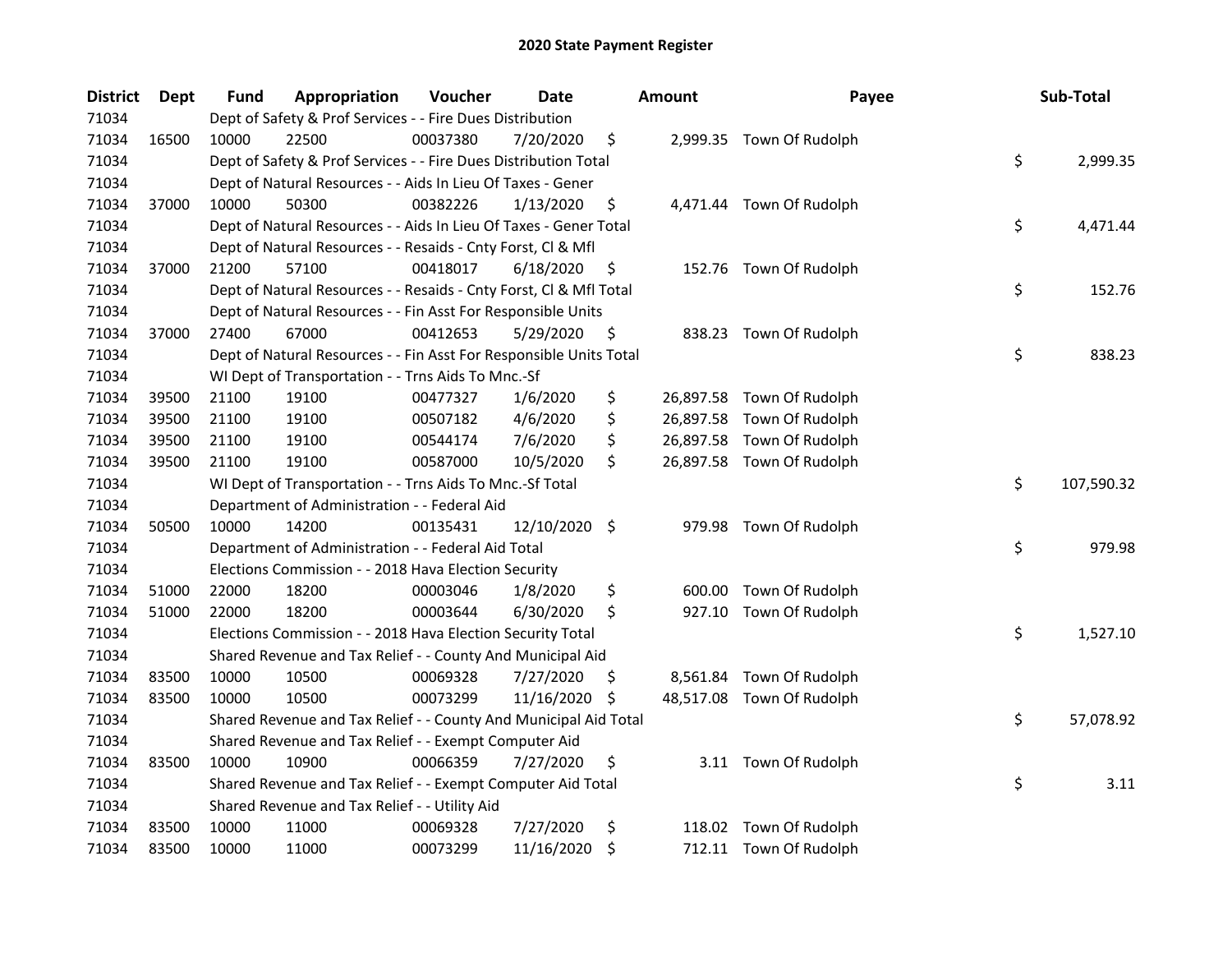| <b>District</b> | Dept  | Fund  | Appropriation                                                 | <b>Voucher</b> | Date     | Amount | Payee           | Sub-Total  |
|-----------------|-------|-------|---------------------------------------------------------------|----------------|----------|--------|-----------------|------------|
| 71034           |       |       | Shared Revenue and Tax Relief - - Utility Aid Total           |                |          |        |                 | 830.13     |
| 71034           |       |       | Shared Revenue and Tax Relief - - Personal Property Aid       |                |          |        |                 |            |
| 71034           | 83500 | 10000 | 11100                                                         | 00061789       | 5/4/2020 | 336.91 | Town Of Rudolph |            |
| 71034           |       |       | Shared Revenue and Tax Relief - - Personal Property Aid Total |                |          |        |                 | 336.91     |
| 71034 Total     |       |       |                                                               |                |          |        |                 | 176,808.25 |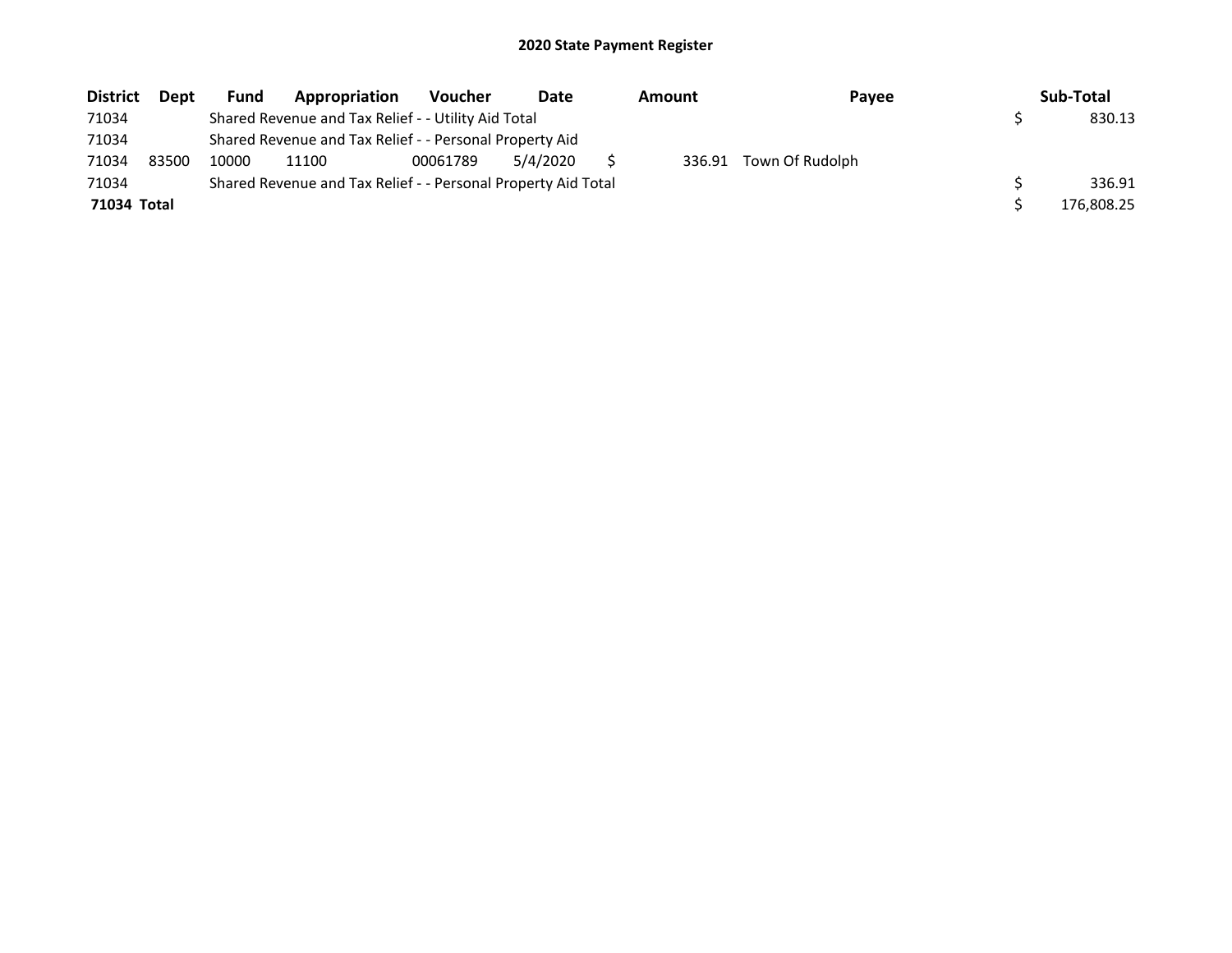| <b>District</b> | <b>Dept</b> | Fund  | Appropriation                                                          | Voucher  | <b>Date</b> | <b>Amount</b>   | Payee                      | Sub-Total        |
|-----------------|-------------|-------|------------------------------------------------------------------------|----------|-------------|-----------------|----------------------------|------------------|
| 71036           |             |       | Dept of Safety & Prof Services - - Fire Dues Distribution              |          |             |                 |                            |                  |
| 71036           | 16500       | 10000 | 22500                                                                  | 00037381 | 7/20/2020   | \$              | 14,338.67 Town Of Saratoga |                  |
| 71036           |             |       | Dept of Safety & Prof Services - - Fire Dues Distribution Total        |          |             |                 |                            | \$<br>14,338.67  |
| 71036           |             |       | Dept of Natural Resources - - Aids In Lieu Of Taxes - Gener            |          |             |                 |                            |                  |
| 71036           | 37000       | 10000 | 50300                                                                  | 00382234 | 1/13/2020   | \$              | 30,235.34 Town Of Saratoga |                  |
| 71036           | 37000       | 10000 | 50300                                                                  | 00382235 | 1/13/2020   | \$<br>792.77    | Town Of Saratoga           |                  |
| 71036           |             |       | Dept of Natural Resources - - Aids In Lieu Of Taxes - Gener Total      |          |             |                 |                            | \$<br>31,028.11  |
| 71036           |             |       | Dept of Natural Resources - - Resaids - Cnty Forst, Cl & Mfl           |          |             |                 |                            |                  |
| 71036           | 37000       | 21200 | 57100                                                                  | 00418018 | 6/18/2020   | \$              | 2,067.65 Town Of Saratoga  |                  |
| 71036           |             |       | Dept of Natural Resources - - Resaids - Cnty Forst, Cl & Mfl Total     |          |             |                 |                            | \$<br>2,067.65   |
| 71036           |             |       | Dept of Natural Resources - - Aids In Lieu Of Taxes - Sum S            |          |             |                 |                            |                  |
| 71036           | 37000       | 21200 | 57900                                                                  | 00404228 | 4/21/2020   | \$              | 20.00 Town Of Saratoga     |                  |
| 71036           |             |       | Dept of Natural Resources - - Aids In Lieu Of Taxes - Sum S Total      |          |             |                 |                            | \$<br>20.00      |
| 71036           |             |       | Dept of Natural Resources - - Fin Asst For Responsible Units           |          |             |                 |                            |                  |
| 71036           | 37000       | 27400 | 67000                                                                  | 00412723 | 5/29/2020   | \$<br>8,936.08  | Town Of Saratoga           |                  |
| 71036           |             |       | Dept of Natural Resources - - Fin Asst For Responsible Units Total     |          |             |                 |                            | \$<br>8,936.08   |
| 71036           |             |       | Dept of Natural Resources - - Recycling Consolidation Grants           |          |             |                 |                            |                  |
| 71036           | 37000       | 27400 | 67300                                                                  | 00412723 | 5/29/2020   | \$              | 1,325.87 Town Of Saratoga  |                  |
| 71036           |             |       | Dept of Natural Resources - - Recycling Consolidation Grants Total     |          |             |                 |                            | \$<br>1,325.87   |
| 71036           |             |       | WI Dept of Transportation - - Trns Aids To Mnc.-Sf                     |          |             |                 |                            |                  |
| 71036           | 39500       | 21100 | 19100                                                                  | 00477328 | 1/6/2020    | \$              | 61,574.04 Town Of Saratoga |                  |
| 71036           | 39500       | 21100 | 19100                                                                  | 00507183 | 4/6/2020    | \$              | 61,574.04 Town Of Saratoga |                  |
| 71036           | 39500       | 21100 | 19100                                                                  | 00544175 | 7/6/2020    | \$<br>61,574.04 | Town Of Saratoga           |                  |
| 71036           | 39500       | 21100 | 19100                                                                  | 00587001 | 10/5/2020   | \$              | 61,574.04 Town Of Saratoga |                  |
| 71036           |             |       | WI Dept of Transportation - - Trns Aids To Mnc.-Sf Total               |          |             |                 |                            | \$<br>246,296.16 |
| 71036           |             |       | Department of Military Affairs - - Disaster Recovery Aid               |          |             |                 |                            |                  |
| 71036           | 46500       | 10000 | 30500                                                                  | 00075268 | 3/13/2020   | \$<br>639.81    | Town Of Saratoga           |                  |
| 71036           | 46500       | 10000 | 30500                                                                  | 00077581 | 5/13/2020   | \$              | 907.42 Town Of Saratoga    |                  |
| 71036           |             |       | Department of Military Affairs - - Disaster Recovery Aid Total         |          |             |                 |                            | \$<br>1,547.23   |
| 71036           |             |       | Department of Military Affairs - - Federal Aid, Local Assistance       |          |             |                 |                            |                  |
| 71036           | 46500       | 10000 | 34200                                                                  | 00075268 | 3/13/2020   | \$<br>3,838.86  | Town Of Saratoga           |                  |
| 71036           | 46500       | 10000 | 34200                                                                  | 00077581 | 5/13/2020   | \$<br>5,444.54  | Town Of Saratoga           |                  |
| 71036           |             |       | Department of Military Affairs - - Federal Aid, Local Assistance Total |          |             |                 |                            | \$<br>9,283.40   |
| 71036           |             |       | Department of Administration - - Federal Aid                           |          |             |                 |                            |                  |
| 71036           | 50500       | 10000 | 14200                                                                  | 00130314 | 10/2/2020   | \$              | 1,057.03 Town Of Saratoga  |                  |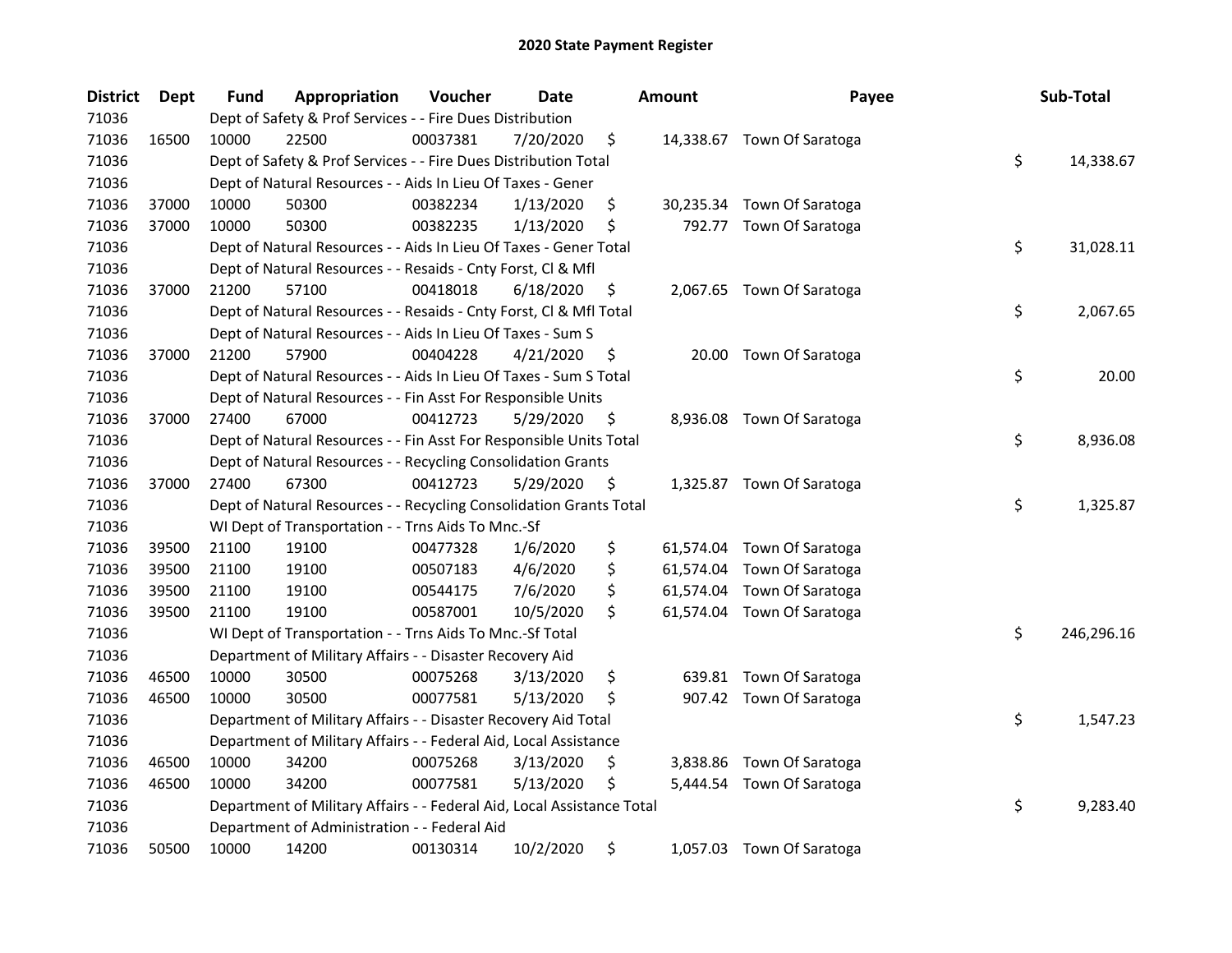| <b>District</b> | <b>Dept</b> | <b>Fund</b> | Appropriation                                                                 | Voucher  | Date          |     | <b>Amount</b> | Payee                       | Sub-Total        |
|-----------------|-------------|-------------|-------------------------------------------------------------------------------|----------|---------------|-----|---------------|-----------------------------|------------------|
| 71036           | 50500       | 10000       | 14200                                                                         | 00135432 | 12/10/2020 \$ |     | 32,711.36     | Town Of Saratoga            |                  |
| 71036           |             |             | Department of Administration - - Federal Aid Total                            |          |               |     |               |                             | \$<br>33,768.39  |
| 71036           |             |             | Elections Commission - - 2018 Hava Election Security                          |          |               |     |               |                             |                  |
| 71036           | 51000       | 22000       | 18200                                                                         | 00004625 | 9/18/2020     | \$  | 3,641.90      | Town Of Saratoga            |                  |
| 71036           |             |             | Elections Commission - - 2018 Hava Election Security Total                    |          |               |     |               |                             | \$<br>3,641.90   |
| 71036           |             |             | Shared Revenue and Tax Relief - - County And Municipal Aid                    |          |               |     |               |                             |                  |
| 71036           | 83500       | 10000       | 10500                                                                         | 00069329 | 7/27/2020     | S   | 25,487.93     | Town Of Saratoga            |                  |
| 71036           | 83500       | 10000       | 10500                                                                         | 00073300 | 11/16/2020    | S   |               | 144,431.63 Town Of Saratoga |                  |
| 71036           |             |             | Shared Revenue and Tax Relief - - County And Municipal Aid Total              |          |               |     |               |                             | \$<br>169,919.56 |
| 71036           |             |             | Shared Revenue and Tax Relief - - Exempt Computer Aid                         |          |               |     |               |                             |                  |
| 71036           | 83500       | 10000       | 10900                                                                         | 00066360 | 7/27/2020     | \$  | 134.07        | Town Of Saratoga            |                  |
| 71036           |             |             | Shared Revenue and Tax Relief - - Exempt Computer Aid Total                   |          |               |     |               |                             | \$<br>134.07     |
| 71036           |             |             | Shared Revenue and Tax Relief - - Utility Aid                                 |          |               |     |               |                             |                  |
| 71036           | 83500       | 10000       | 11000                                                                         | 00069329 | 7/27/2020     | \$  | 2,100.59      | Town Of Saratoga            |                  |
| 71036           | 83500       | 10000       | 11000                                                                         | 00073300 | 11/16/2020    | \$  |               | 13,999.91 Town Of Saratoga  |                  |
| 71036           |             |             | Shared Revenue and Tax Relief - - Utility Aid Total                           |          |               |     |               |                             | \$<br>16,100.50  |
| 71036           |             |             | Shared Revenue and Tax Relief - - Personal Property Aid                       |          |               |     |               |                             |                  |
| 71036           | 83500       | 10000       | 11100                                                                         | 00061790 | 5/4/2020      | \$  | 1,475.87      | Town Of Saratoga            |                  |
| 71036           |             |             | Shared Revenue and Tax Relief - - Personal Property Aid Total                 |          |               |     |               |                             | \$<br>1,475.87   |
| 71036           |             |             | Shared Revenue and Tax Relief - - State Aid; Video Service Provider Fee       |          |               |     |               |                             |                  |
| 71036           | 83500       | 10000       | 11200                                                                         | 00064565 | 7/27/2020     | S   | 8,800.79      | Town Of Saratoga            |                  |
| 71036           |             |             | Shared Revenue and Tax Relief - - State Aid; Video Service Provider Fee Total |          |               |     |               |                             | \$<br>8,800.79   |
| 71036           |             |             | Shared Revenue and Tax Relief - - Lottery & Gaming Credit                     |          |               |     |               |                             |                  |
| 71036           | 83500       | 52100       | 36300                                                                         | 00055615 | 3/23/2020     | \$. |               | 13,143.56 Town Of Saratoga  |                  |
| 71036           |             |             | Shared Revenue and Tax Relief - - Lottery & Gaming Credit Total               |          |               |     |               |                             | \$<br>13,143.56  |
| 71036 Total     |             |             |                                                                               |          |               |     |               |                             | \$<br>561,827.81 |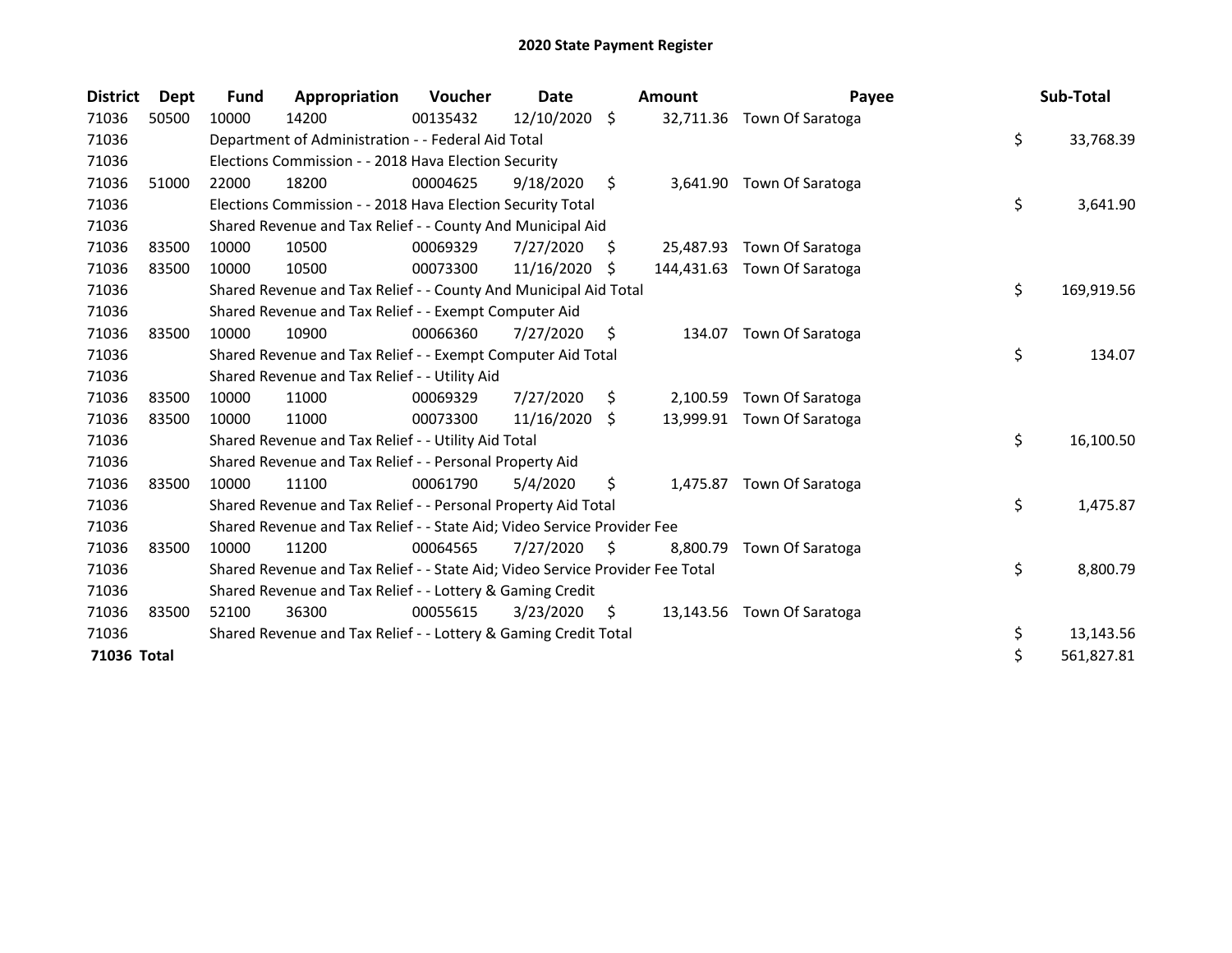| <b>District</b> | <b>Dept</b> | <b>Fund</b> | Appropriation                                                      | Voucher  | Date       |     | <b>Amount</b> | Payee                    | Sub-Total        |
|-----------------|-------------|-------------|--------------------------------------------------------------------|----------|------------|-----|---------------|--------------------------|------------------|
| 71038           |             |             | Dept of Safety & Prof Services - - Fire Dues Distribution          |          |            |     |               |                          |                  |
| 71038           | 16500       | 10000       | 22500                                                              | 00037382 | 7/20/2020  | \$  |               | 3,394.86 Town Of Seneca  |                  |
| 71038           |             |             | Dept of Safety & Prof Services - - Fire Dues Distribution Total    |          |            |     |               |                          | \$<br>3,394.86   |
| 71038           |             |             | Dept of Natural Resources - - Resaids - Cnty Forst, Cl & Mfl       |          |            |     |               |                          |                  |
| 71038           | 37000       | 21200       | 57100                                                              | 00418019 | 6/18/2020  | -\$ |               | 1,846.28 Town Of Seneca  |                  |
| 71038           |             |             | Dept of Natural Resources - - Resaids - Cnty Forst, Cl & Mfl Total |          |            |     |               |                          | \$<br>1,846.28   |
| 71038           |             |             | Dept of Natural Resources - - Fin Asst For Responsible Units       |          |            |     |               |                          |                  |
| 71038           | 37000       | 27400       | 67000                                                              | 00412766 | 5/29/2020  | \$  | 3,584.56      | Town Of Seneca           |                  |
| 71038           |             |             | Dept of Natural Resources - - Fin Asst For Responsible Units Total |          |            |     |               |                          | \$<br>3,584.56   |
| 71038           |             |             | WI Dept of Transportation - - Trns Aids To Mnc.-Sf                 |          |            |     |               |                          |                  |
| 71038           | 39500       | 21100       | 19100                                                              | 00477329 | 1/6/2020   | \$  |               | 25,333.92 Town Of Seneca |                  |
| 71038           | 39500       | 21100       | 19100                                                              | 00507184 | 4/6/2020   | \$  |               | 25,333.92 Town Of Seneca |                  |
| 71038           | 39500       | 21100       | 19100                                                              | 00544176 | 7/6/2020   | \$  |               | 25,333.92 Town Of Seneca |                  |
| 71038           | 39500       | 21100       | 19100                                                              | 00587002 | 10/5/2020  | \$  |               | 25,333.92 Town Of Seneca |                  |
| 71038           |             |             | WI Dept of Transportation - - Trns Aids To Mnc.-Sf Total           |          |            |     |               |                          | \$<br>101,335.68 |
| 71038           |             |             | Shared Revenue and Tax Relief - - County And Municipal Aid         |          |            |     |               |                          |                  |
| 71038           | 83500       | 10000       | 10500                                                              | 00069330 | 7/27/2020  | \$. | 4,299.75      | Town Of Seneca           |                  |
| 71038           | 83500       | 10000       | 10500                                                              | 00073301 | 11/16/2020 | -S  |               | 24,365.26 Town Of Seneca |                  |
| 71038           |             |             | Shared Revenue and Tax Relief - - County And Municipal Aid Total   |          |            |     |               |                          | \$<br>28,665.01  |
| 71038           |             |             | Shared Revenue and Tax Relief - - Exempt Computer Aid              |          |            |     |               |                          |                  |
| 71038           | 83500       | 10000       | 10900                                                              | 00066361 | 7/27/2020  | \$. |               | 47.81 Town Of Seneca     |                  |
| 71038           |             |             | Shared Revenue and Tax Relief - - Exempt Computer Aid Total        |          |            |     |               |                          | \$<br>47.81      |
| 71038           |             |             | Shared Revenue and Tax Relief - - Utility Aid                      |          |            |     |               |                          |                  |
| 71038           | 83500       | 10000       | 11000                                                              | 00069330 | 7/27/2020  | \$  | 3.60          | Town Of Seneca           |                  |
| 71038           | 83500       | 10000       | 11000                                                              | 00073301 | 11/16/2020 | \$  | 20.80         | Town Of Seneca           |                  |
| 71038           |             |             | Shared Revenue and Tax Relief - - Utility Aid Total                |          |            |     |               |                          | \$<br>24.40      |
| 71038           |             |             | Shared Revenue and Tax Relief - - Personal Property Aid            |          |            |     |               |                          |                  |
| 71038           | 83500       | 10000       | 11100                                                              | 00061791 | 5/4/2020   | \$  | 1,298.50      | Town Of Seneca           |                  |
| 71038           |             |             | Shared Revenue and Tax Relief - - Personal Property Aid Total      |          |            |     |               |                          | \$<br>1,298.50   |
| 71038 Total     |             |             |                                                                    |          |            |     |               |                          | \$<br>140,197.10 |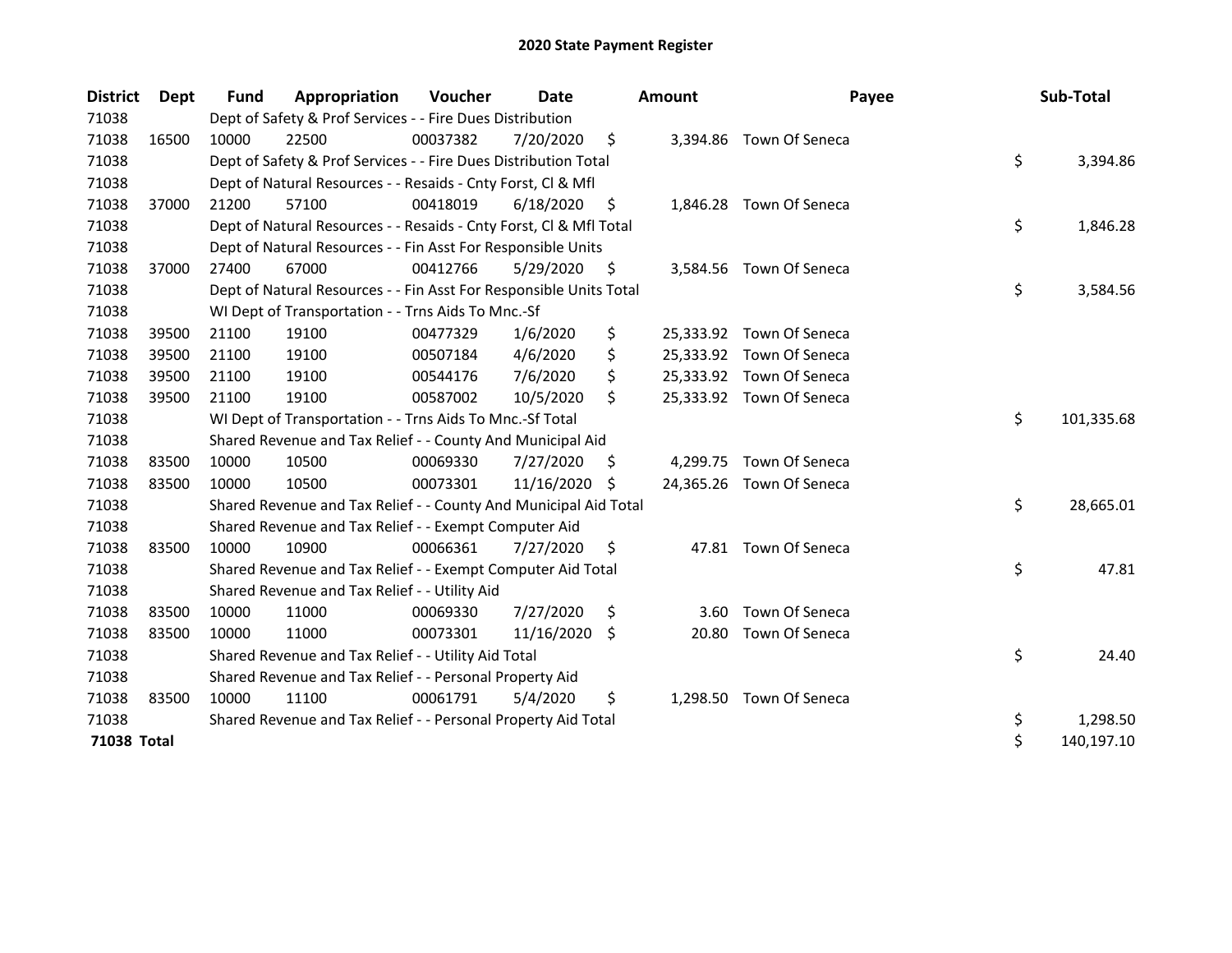| <b>District</b> | Dept  | Fund  | Appropriation                                                      | Voucher  | Date       |     | <b>Amount</b> | Payee                     | Sub-Total        |
|-----------------|-------|-------|--------------------------------------------------------------------|----------|------------|-----|---------------|---------------------------|------------------|
| 71040           |       |       | Dept of Safety & Prof Services - - Fire Dues Distribution          |          |            |     |               |                           |                  |
| 71040           | 16500 | 10000 | 22500                                                              | 00037383 | 7/20/2020  | \$  |               | 2,175.31 Sherry, Town of  |                  |
| 71040           |       |       | Dept of Safety & Prof Services - - Fire Dues Distribution Total    |          |            |     |               |                           | \$<br>2,175.31   |
| 71040           |       |       | Dept of Natural Resources - - Aids In Lieu Of Taxes - Gener        |          |            |     |               |                           |                  |
| 71040           | 37000 | 10000 | 50300                                                              | 00382246 | 1/13/2020  | \$  | 273.29        | Sherry, Town of           |                  |
| 71040           | 37000 | 10000 | 50300                                                              | 00404985 | 4/21/2020  | \$  | 330.98        | Sherry, Town of           |                  |
| 71040           |       |       | Dept of Natural Resources - - Aids In Lieu Of Taxes - Gener Total  |          |            |     |               |                           | \$<br>604.27     |
| 71040           |       |       | Dept of Natural Resources - - Resaids - Cnty Forst, Cl & Mfl       |          |            |     |               |                           |                  |
| 71040           | 37000 | 21200 | 57100                                                              | 00418020 | 6/18/2020  | \$  | 442.08        | Sherry, Town of           |                  |
| 71040           |       |       | Dept of Natural Resources - - Resaids - Cnty Forst, Cl & Mfl Total |          |            |     |               |                           | \$<br>442.08     |
| 71040           |       |       | Dept of Natural Resources - - Fin Asst For Responsible Units       |          |            |     |               |                           |                  |
| 71040           | 37000 | 27400 | 67000                                                              | 00412515 | 5/29/2020  | \$  |               | 2,118.16 Sherry, Town of  |                  |
| 71040           |       |       | Dept of Natural Resources - - Fin Asst For Responsible Units Total |          |            |     |               |                           | \$<br>2,118.16   |
| 71040           |       |       | Dept of Natural Resources - - Recycling Consolidation Grants       |          |            |     |               |                           |                  |
| 71040           | 37000 | 27400 | 67300                                                              | 00412515 | 5/29/2020  | \$. |               | 207.22 Sherry, Town of    |                  |
| 71040           |       |       | Dept of Natural Resources - - Recycling Consolidation Grants Total |          |            |     |               |                           | \$<br>207.22     |
| 71040           |       |       | WI Dept of Transportation - - Trns Aids To Mnc.-Sf                 |          |            |     |               |                           |                  |
| 71040           | 39500 | 21100 | 19100                                                              | 00477330 | 1/6/2020   | \$  | 27,285.21     | Sherry, Town of           |                  |
| 71040           | 39500 | 21100 | 19100                                                              | 00507185 | 4/6/2020   | \$  | 27,285.21     | Sherry, Town of           |                  |
| 71040           | 39500 | 21100 | 19100                                                              | 00544177 | 7/6/2020   | \$  | 27,285.21     | Sherry, Town of           |                  |
| 71040           | 39500 | 21100 | 19100                                                              | 00587003 | 10/5/2020  | \$  |               | 27,285.21 Sherry, Town of |                  |
| 71040           |       |       | WI Dept of Transportation - - Trns Aids To Mnc.-Sf Total           |          |            |     |               |                           | \$<br>109,140.84 |
| 71040           |       |       | Shared Revenue and Tax Relief - - County And Municipal Aid         |          |            |     |               |                           |                  |
| 71040           | 83500 | 10000 | 10500                                                              | 00069331 | 7/27/2020  | \$. |               | 5,812.62 Sherry, Town of  |                  |
| 71040           | 83500 | 10000 | 10500                                                              | 00073302 | 11/16/2020 | \$  | 32,938.17     | Sherry, Town of           |                  |
| 71040           |       |       | Shared Revenue and Tax Relief - - County And Municipal Aid Total   |          |            |     |               |                           | \$<br>38,750.79  |
| 71040           |       |       | Shared Revenue and Tax Relief - - Exempt Computer Aid              |          |            |     |               |                           |                  |
| 71040           | 83500 | 10000 | 10900                                                              | 00066362 | 7/27/2020  | \$  | 170.44        | Sherry, Town of           |                  |
| 71040           |       |       | Shared Revenue and Tax Relief - - Exempt Computer Aid Total        |          |            |     |               |                           | \$<br>170.44     |
| 71040           |       |       | Shared Revenue and Tax Relief - - Utility Aid                      |          |            |     |               |                           |                  |
| 71040           | 83500 | 10000 | 11000                                                              | 00069331 | 7/27/2020  | \$  |               | 2,068.62 Sherry, Town of  |                  |
| 71040           | 83500 | 10000 | 11000                                                              | 00073302 | 11/16/2020 | \$  |               | 25,093.52 Sherry, Town of |                  |
| 71040           |       |       | Shared Revenue and Tax Relief - - Utility Aid Total                |          |            |     |               |                           | \$<br>27,162.14  |
| 71040           |       |       | Shared Revenue and Tax Relief - - Personal Property Aid            |          |            |     |               |                           |                  |
| 71040           | 83500 | 10000 | 11100                                                              | 00061792 | 5/4/2020   | \$  |               | 36,845.11 Sherry, Town of |                  |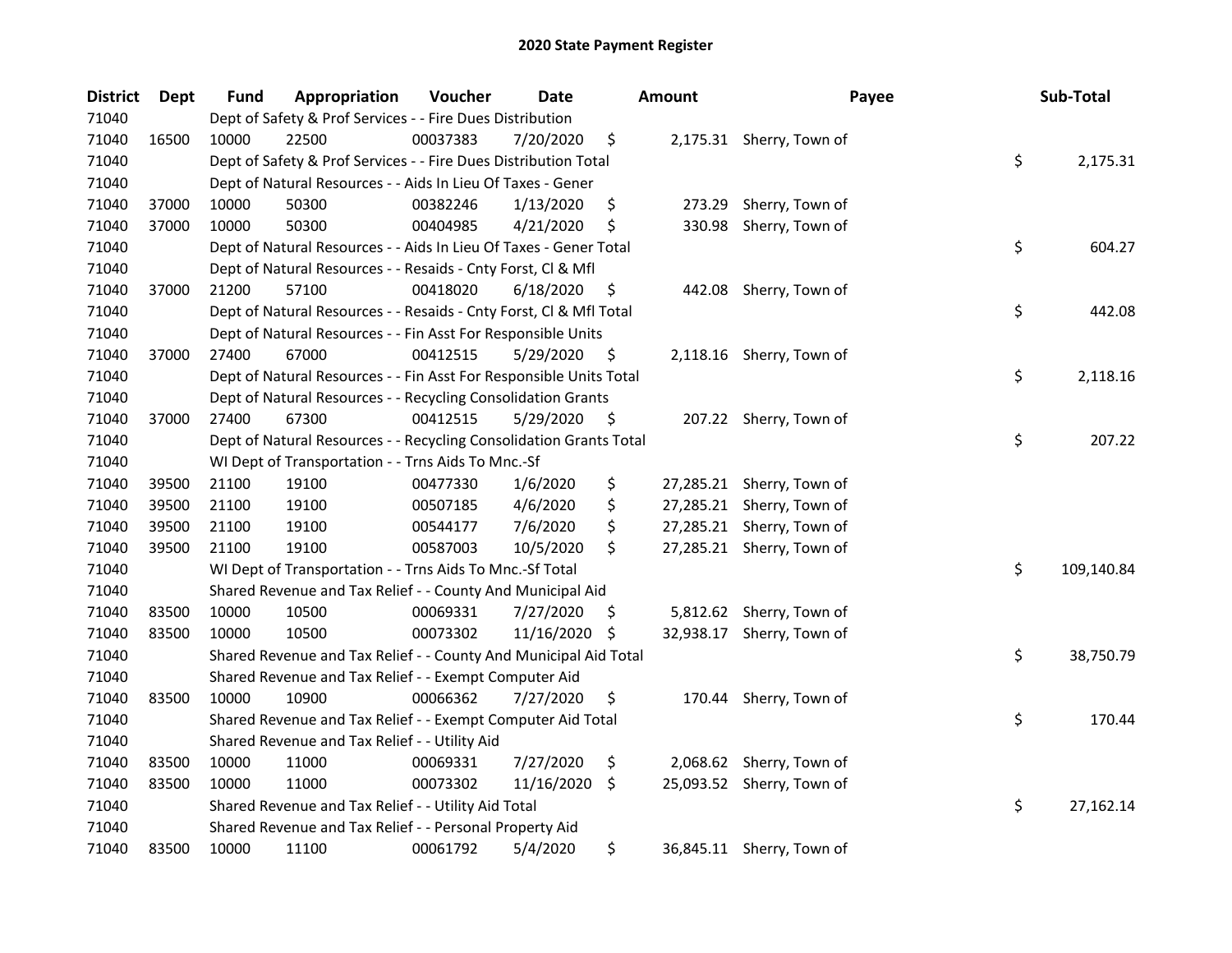| District Dept | Fund | <b>Appropriation</b>                                          | Voucher | Date | Amount | Payee | Sub-Total  |
|---------------|------|---------------------------------------------------------------|---------|------|--------|-------|------------|
| 71040         |      | Shared Revenue and Tax Relief - - Personal Property Aid Total |         |      |        |       | 36.845.11  |
| 71040 Total   |      |                                                               |         |      |        |       | 217,616.36 |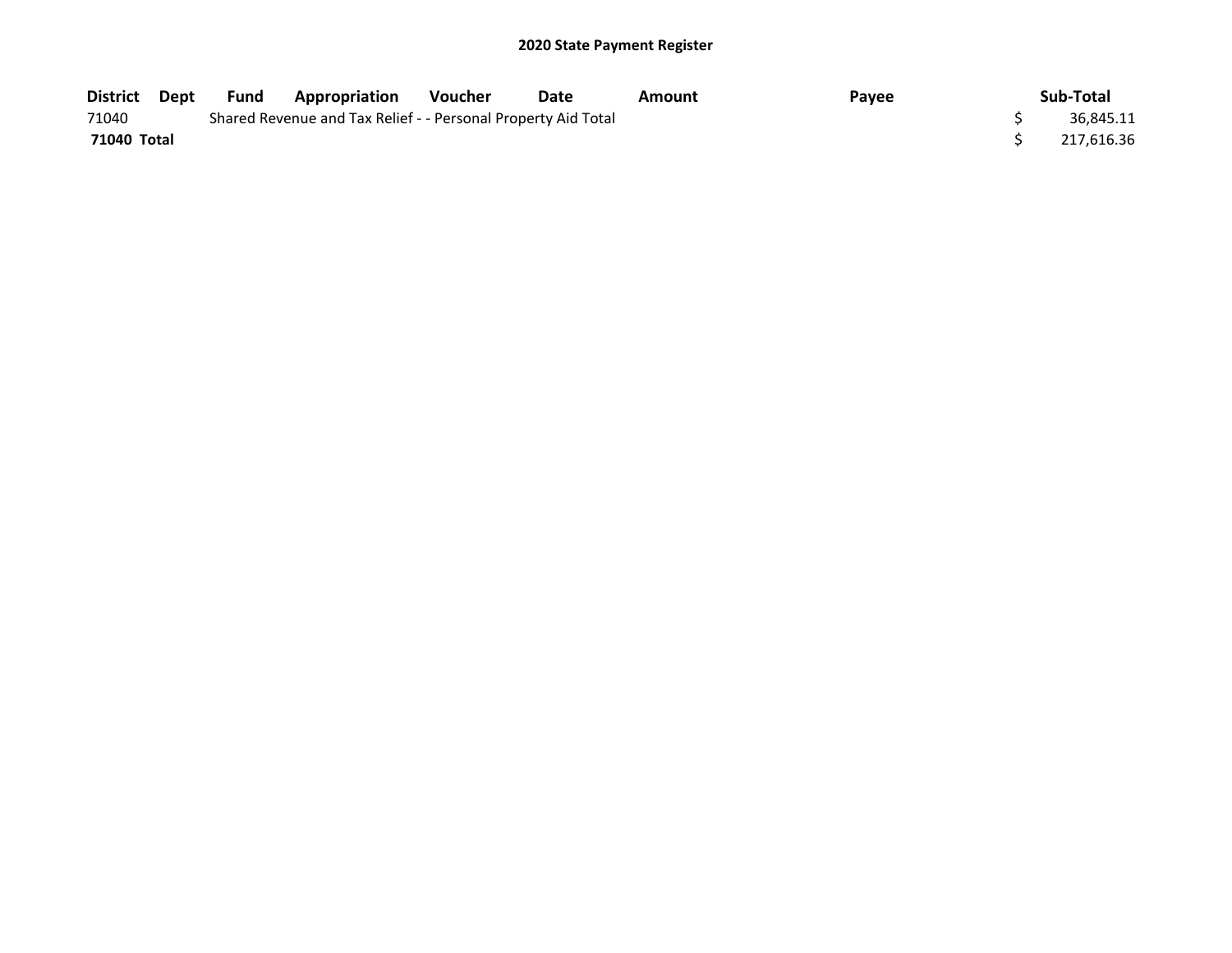| <b>District</b> | Dept  | Fund  | Appropriation                                                      | Voucher  | Date       |     | <b>Amount</b> |                          | Payee | Sub-Total        |
|-----------------|-------|-------|--------------------------------------------------------------------|----------|------------|-----|---------------|--------------------------|-------|------------------|
| 71042           |       |       | Dept of Safety & Prof Services - - Fire Dues Distribution          |          |            |     |               |                          |       |                  |
| 71042           | 16500 | 10000 | 22500                                                              | 00037384 | 7/20/2020  | \$  |               | 2,870.27 Sigel, Town of  |       |                  |
| 71042           |       |       | Dept of Safety & Prof Services - - Fire Dues Distribution Total    |          |            |     |               |                          |       | \$<br>2,870.27   |
| 71042           |       |       | Dept of Natural Resources - - Aids In Lieu Of Taxes - Gener        |          |            |     |               |                          |       |                  |
| 71042           | 37000 | 10000 | 50300                                                              | 00382247 | 1/13/2020  | \$  | 9,841.74      | Sigel, Town of           |       |                  |
| 71042           | 37000 | 10000 | 50300                                                              | 00404986 | 4/21/2020  | \$  | 47.56         | Sigel, Town of           |       |                  |
| 71042           |       |       | Dept of Natural Resources - - Aids In Lieu Of Taxes - Gener Total  |          |            |     |               |                          |       | \$<br>9,889.30   |
| 71042           |       |       | Dept of Natural Resources - - Resaids - Cnty Forst, Cl & Mfl       |          |            |     |               |                          |       |                  |
| 71042           | 37000 | 21200 | 57100                                                              | 00418021 | 6/18/2020  | \$  | 202.07        | Sigel, Town of           |       |                  |
| 71042           |       |       | Dept of Natural Resources - - Resaids - Cnty Forst, Cl & Mfl Total |          |            |     |               |                          |       | \$<br>202.07     |
| 71042           |       |       | Dept of Natural Resources - - Fin Asst For Responsible Units       |          |            |     |               |                          |       |                  |
| 71042           | 37000 | 27400 | 67000                                                              | 00412676 | 5/29/2020  | \$. | 3,211.89      | Sigel, Town of           |       |                  |
| 71042           |       |       | Dept of Natural Resources - - Fin Asst For Responsible Units Total |          |            |     |               |                          |       | \$<br>3,211.89   |
| 71042           |       |       | WI Dept of Transportation - - Trns Aids To Mnc.-Sf                 |          |            |     |               |                          |       |                  |
| 71042           | 39500 | 21100 | 19100                                                              | 00477331 | 1/6/2020   | \$  | 34,860.42     | Sigel, Town of           |       |                  |
| 71042           | 39500 | 21100 | 19100                                                              | 00507186 | 4/6/2020   | \$  | 34,860.42     | Sigel, Town of           |       |                  |
| 71042           | 39500 | 21100 | 19100                                                              | 00544178 | 7/6/2020   | \$  |               | 34,860.42 Sigel, Town of |       |                  |
| 71042           | 39500 | 21100 | 19100                                                              | 00587004 | 10/5/2020  | \$  |               | 34,860.42 Sigel, Town of |       |                  |
| 71042           |       |       | WI Dept of Transportation - - Trns Aids To Mnc.-Sf Total           |          |            |     |               |                          |       | \$<br>139,441.68 |
| 71042           |       |       | Elections Commission - - 2018 Hava Election Security               |          |            |     |               |                          |       |                  |
| 71042           | 51000 | 22000 | 18200                                                              | 00003805 | 7/9/2020   | \$  | 926.00        | Sigel, Town of           |       |                  |
| 71042           |       |       | Elections Commission - - 2018 Hava Election Security Total         |          |            |     |               |                          |       | \$<br>926.00     |
| 71042           |       |       | Shared Revenue and Tax Relief - - County And Municipal Aid         |          |            |     |               |                          |       |                  |
| 71042           | 83500 | 10000 | 10500                                                              | 00069332 | 7/27/2020  | \$. | 11,012.39     | Sigel, Town of           |       |                  |
| 71042           | 83500 | 10000 | 10500                                                              | 00073303 | 11/16/2020 | \$  | 62,403.53     | Sigel, Town of           |       |                  |
| 71042           |       |       | Shared Revenue and Tax Relief - - County And Municipal Aid Total   |          |            |     |               |                          |       | \$<br>73,415.92  |
| 71042           |       |       | Shared Revenue and Tax Relief - - Exempt Computer Aid              |          |            |     |               |                          |       |                  |
| 71042           | 83500 | 10000 | 10900                                                              | 00066363 | 7/27/2020  | \$  |               | 67.56 Sigel, Town of     |       |                  |
| 71042           |       |       | Shared Revenue and Tax Relief - - Exempt Computer Aid Total        |          |            |     |               |                          |       | \$<br>67.56      |
| 71042           |       |       | Shared Revenue and Tax Relief - - Utility Aid                      |          |            |     |               |                          |       |                  |
| 71042           | 83500 | 10000 | 11000                                                              | 00069332 | 7/27/2020  | \$  | 1,441.08      | Sigel, Town of           |       |                  |
| 71042           | 83500 | 10000 | 11000                                                              | 00073303 | 11/16/2020 | \$  | 8,196.43      | Sigel, Town of           |       |                  |
| 71042           |       |       | Shared Revenue and Tax Relief - - Utility Aid Total                |          |            |     |               |                          |       | \$<br>9,637.51   |
| 71042           |       |       | Shared Revenue and Tax Relief - - Personal Property Aid            |          |            |     |               |                          |       |                  |
| 71042           | 83500 | 10000 | 11100                                                              | 00061793 | 5/4/2020   | \$  |               | 4,636.20 Sigel, Town of  |       |                  |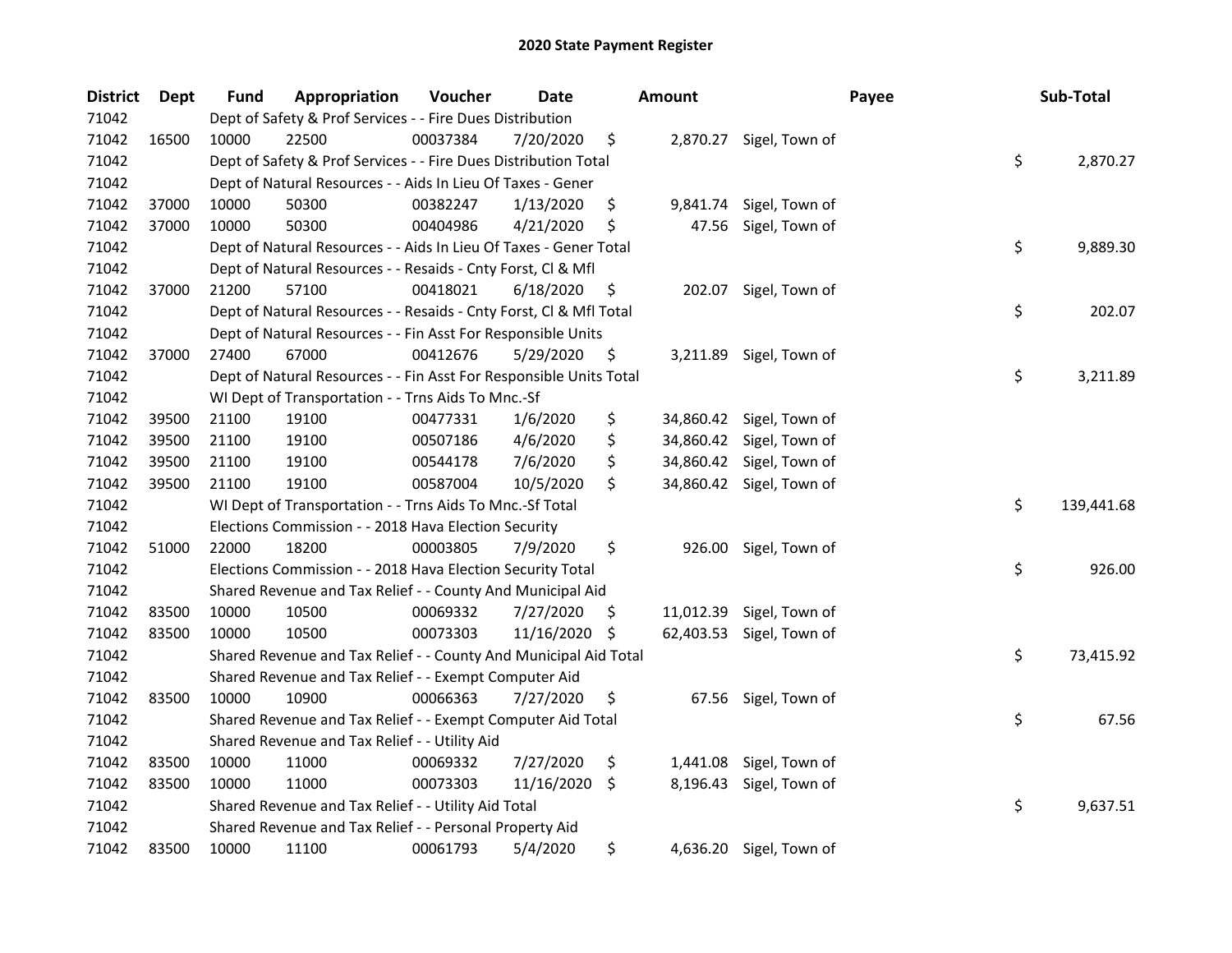| District Dept | Fund | Appropriation                                                 | <b>Voucher</b> | Date | Amount | Pavee | Sub-Total  |
|---------------|------|---------------------------------------------------------------|----------------|------|--------|-------|------------|
| 71042         |      | Shared Revenue and Tax Relief - - Personal Property Aid Total |                |      |        |       | 4,636.20   |
| 71042 Total   |      |                                                               |                |      |        |       | 244,298.40 |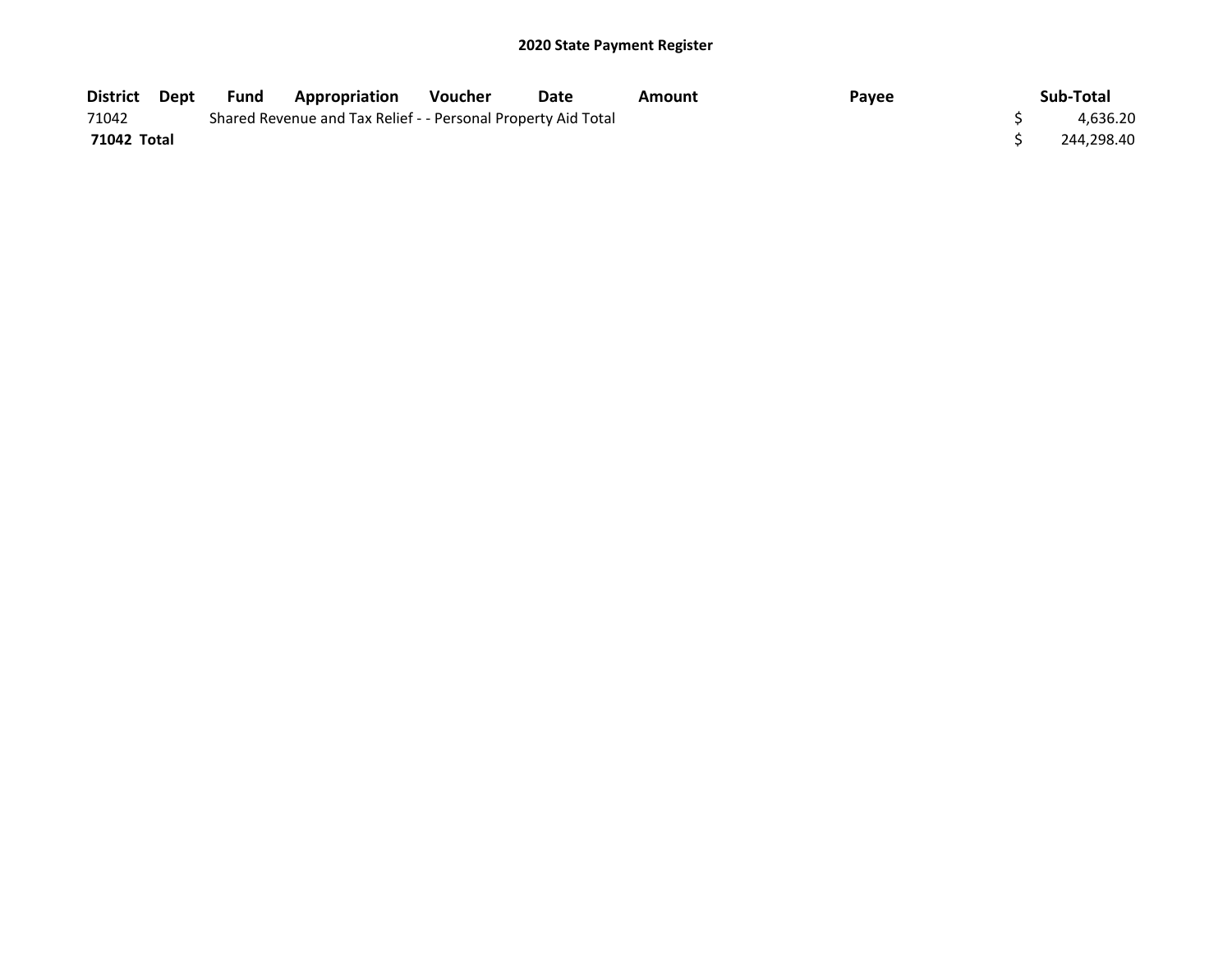| <b>District</b> | <b>Dept</b> | <b>Fund</b> | Appropriation                                                      | Voucher  | Date       |     | <b>Amount</b> | Payee                   | Sub-Total        |
|-----------------|-------------|-------------|--------------------------------------------------------------------|----------|------------|-----|---------------|-------------------------|------------------|
| 71044           |             |             | Dept of Safety & Prof Services - - Fire Dues Distribution          |          |            |     |               |                         |                  |
| 71044           | 16500       | 10000       | 22500                                                              | 00037385 | 7/20/2020  | \$  |               | 3,141.91 Wood, Town of  |                  |
| 71044           |             |             | Dept of Safety & Prof Services - - Fire Dues Distribution Total    |          |            |     |               |                         | \$<br>3,141.91   |
| 71044           |             |             | Dept of Natural Resources - - Resaids - Cnty Forst, Cl & Mfl       |          |            |     |               |                         |                  |
| 71044           | 37000       | 21200       | 57100                                                              | 00418022 | 6/18/2020  | \$  | 468.67        | Wood, Town of           |                  |
| 71044           |             |             | Dept of Natural Resources - - Resaids - Cnty Forst, Cl & Mfl Total |          |            |     |               |                         | \$<br>468.67     |
| 71044           |             |             | WI Dept of Transportation - - Trns Aids To Mnc.-Sf                 |          |            |     |               |                         |                  |
| 71044           | 39500       | 21100       | 19100                                                              | 00477332 | 1/6/2020   | \$  | 20,406.42     | Wood, Town of           |                  |
| 71044           | 39500       | 21100       | 19100                                                              | 00507187 | 4/6/2020   | \$  |               | 20,406.42 Wood, Town of |                  |
| 71044           | 39500       | 21100       | 19100                                                              | 00544179 | 7/6/2020   | \$  | 20,406.42     | Wood, Town of           |                  |
| 71044           | 39500       | 21100       | 19100                                                              | 00587005 | 10/5/2020  | \$  |               | 20,406.42 Wood, Town of |                  |
| 71044           |             |             | WI Dept of Transportation - - Trns Aids To Mnc.-Sf Total           |          |            |     |               |                         | \$<br>81,625.68  |
| 71044           |             |             | Elections Commission - - 2018 Hava Election Security               |          |            |     |               |                         |                  |
| 71044           | 51000       | 22000       | 18200                                                              | 00004027 | 8/3/2020   | \$  |               | 756.60 Wood, Town of    |                  |
| 71044           |             |             | Elections Commission - - 2018 Hava Election Security Total         |          |            |     |               |                         | \$<br>756.60     |
| 71044           |             |             | Shared Revenue and Tax Relief - - County And Municipal Aid         |          |            |     |               |                         |                  |
| 71044           | 83500       | 10000       | 10500                                                              | 00069333 | 7/27/2020  | \$. | 5,651.85      | Wood, Town of           |                  |
| 71044           | 83500       | 10000       | 10500                                                              | 00073304 | 11/16/2020 | S   | 32,027.18     | Wood, Town of           |                  |
| 71044           |             |             | Shared Revenue and Tax Relief - - County And Municipal Aid Total   |          |            |     |               |                         | \$<br>37,679.03  |
| 71044           |             |             | Shared Revenue and Tax Relief - - Exempt Computer Aid              |          |            |     |               |                         |                  |
| 71044           | 83500       | 10000       | 10900                                                              | 00066364 | 7/27/2020  | \$  | 16.63         | Wood, Town of           |                  |
| 71044           |             |             | Shared Revenue and Tax Relief - - Exempt Computer Aid Total        |          |            |     |               |                         | \$<br>16.63      |
| 71044           |             |             | Shared Revenue and Tax Relief - - Utility Aid                      |          |            |     |               |                         |                  |
| 71044           | 83500       | 10000       | 11000                                                              | 00069333 | 7/27/2020  | \$  | 850.57        | Wood, Town of           |                  |
| 71044           | 83500       | 10000       | 11000                                                              | 00073304 | 11/16/2020 | Ŝ.  | 4,936.95      | Wood, Town of           |                  |
| 71044           |             |             | Shared Revenue and Tax Relief - - Utility Aid Total                |          |            |     |               |                         | \$<br>5,787.52   |
| 71044           |             |             | Shared Revenue and Tax Relief - - Personal Property Aid            |          |            |     |               |                         |                  |
| 71044           | 83500       | 10000       | 11100                                                              | 00061794 | 5/4/2020   | \$  | 1,036.06      | Wood, Town of           |                  |
| 71044           |             |             | Shared Revenue and Tax Relief - - Personal Property Aid Total      |          |            |     |               |                         | \$<br>1,036.06   |
| 71044 Total     |             |             |                                                                    |          |            |     |               |                         | \$<br>130,512.10 |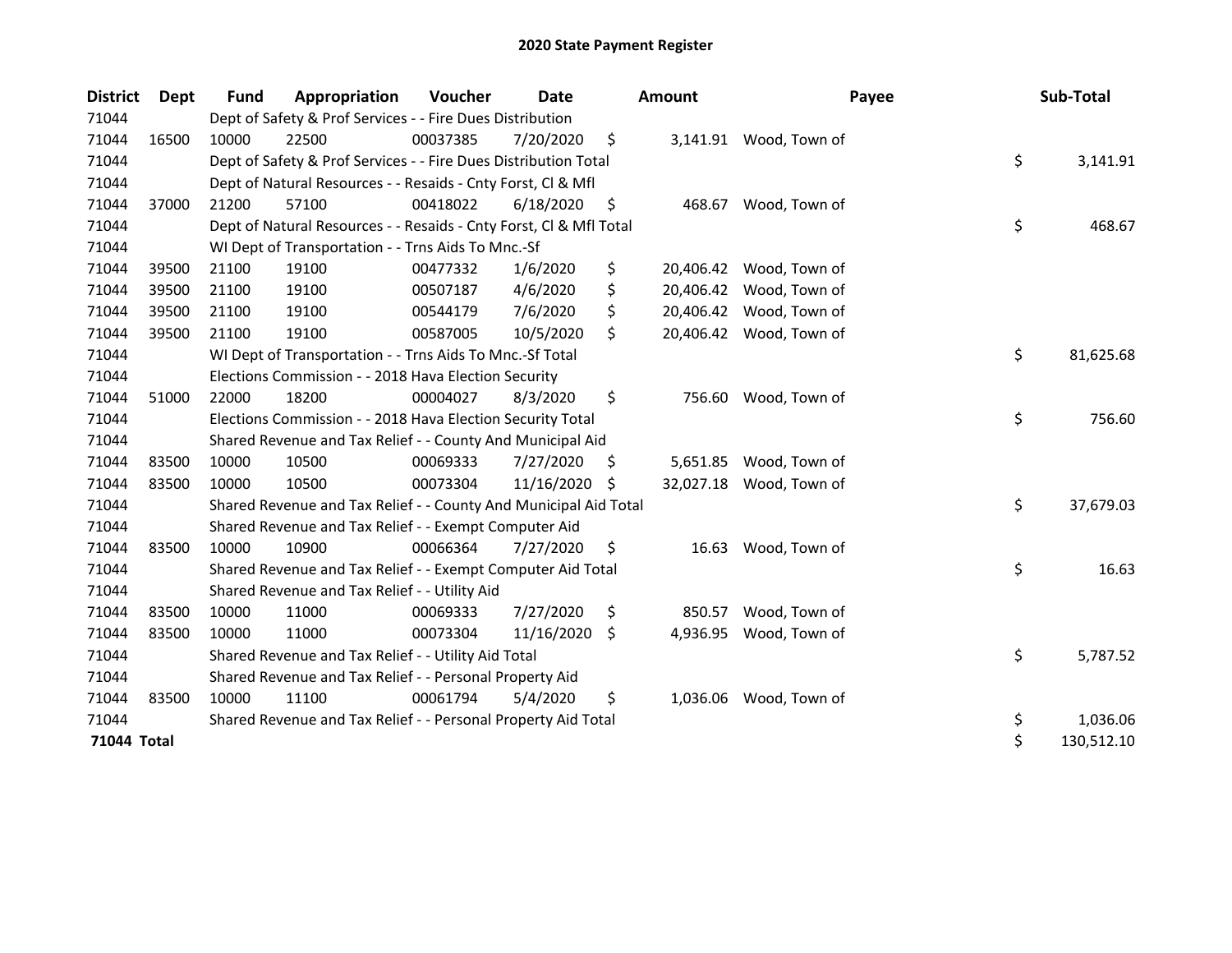| <b>District</b> | <b>Dept</b> | <b>Fund</b> | Appropriation                                                      | Voucher  | <b>Date</b> |    | <b>Amount</b> | Payee            | Sub-Total        |
|-----------------|-------------|-------------|--------------------------------------------------------------------|----------|-------------|----|---------------|------------------|------------------|
| 71100           |             |             | Dept of Safety & Prof Services - - Fire Dues Distribution          |          |             |    |               |                  |                  |
| 71100           | 16500       | 10000       | 22500                                                              | 00037386 | 7/20/2020   | \$ | 530.13        | Village Of Arpin |                  |
| 71100           |             |             | Dept of Safety & Prof Services - - Fire Dues Distribution Total    |          |             |    |               |                  | \$<br>530.13     |
| 71100           |             |             | Dept of Natural Resources - - Fin Asst For Responsible Units       |          |             |    |               |                  |                  |
| 71100           | 37000       | 27400       | 67000                                                              | 00412664 | 5/29/2020   | \$ | 1,142.46      | Village Of Arpin |                  |
| 71100           |             |             | Dept of Natural Resources - - Fin Asst For Responsible Units Total |          |             |    |               |                  | \$<br>1,142.46   |
| 71100           |             |             | WI Dept of Transportation - - Trns Aids To Mnc.-Sf                 |          |             |    |               |                  |                  |
| 71100           | 39500       | 21100       | 19100                                                              | 00477333 | 1/6/2020    | \$ | 2,110.41      | Village Of Arpin |                  |
| 71100           | 39500       | 21100       | 19100                                                              | 00507188 | 4/6/2020    | \$ | 2,110.41      | Village Of Arpin |                  |
| 71100           | 39500       | 21100       | 19100                                                              | 00544180 | 7/6/2020    | \$ | 2,110.41      | Village Of Arpin |                  |
| 71100           | 39500       | 21100       | 19100                                                              | 00587006 | 10/5/2020   | \$ | 2,110.41      | Village Of Arpin |                  |
| 71100           |             |             | WI Dept of Transportation - - Trns Aids To Mnc.-Sf Total           |          |             |    |               |                  | \$<br>8,441.64   |
| 71100           |             |             | Department of Administration - - Federal Aid                       |          |             |    |               |                  |                  |
| 71100           | 50500       | 10000       | 14200                                                              | 00135433 | 12/10/2020  | S. | 5,300.00      | Village Of Arpin |                  |
| 71100           | 50500       | 10000       | 14200                                                              | 00136659 | 12/17/2020  | Ŝ. | 562.51        | Village Of Arpin |                  |
| 71100           |             |             | Department of Administration - - Federal Aid Total                 |          |             |    |               |                  | \$<br>5,862.51   |
| 71100           |             |             | Shared Revenue and Tax Relief - - County And Municipal Aid         |          |             |    |               |                  |                  |
| 71100           | 83500       | 10000       | 10500                                                              | 00069334 | 7/27/2020   | S  | 12,695.92     | Village Of Arpin |                  |
| 71100           | 83500       | 10000       | 10500                                                              | 00073305 | 11/16/2020  | S  | 71,943.53     | Village Of Arpin |                  |
| 71100           |             |             | Shared Revenue and Tax Relief - - County And Municipal Aid Total   |          |             |    |               |                  | \$<br>84,639.45  |
| 71100           |             |             | Shared Revenue and Tax Relief - - Exempt Computer Aid              |          |             |    |               |                  |                  |
| 71100           | 83500       | 10000       | 10900                                                              | 00066365 | 7/27/2020   | \$ | 14.55         | Village Of Arpin |                  |
| 71100           |             |             | Shared Revenue and Tax Relief - - Exempt Computer Aid Total        |          |             |    |               |                  | \$<br>14.55      |
| 71100           |             |             | Shared Revenue and Tax Relief - - Personal Property Aid            |          |             |    |               |                  |                  |
| 71100           | 83500       | 10000       | 11100                                                              | 00061795 | 5/4/2020    | \$ | 358.33        | Village Of Arpin |                  |
| 71100           |             |             | Shared Revenue and Tax Relief - - Personal Property Aid Total      |          |             |    |               |                  | \$<br>358.33     |
| 71100 Total     |             |             |                                                                    |          |             |    |               |                  | \$<br>100,989.07 |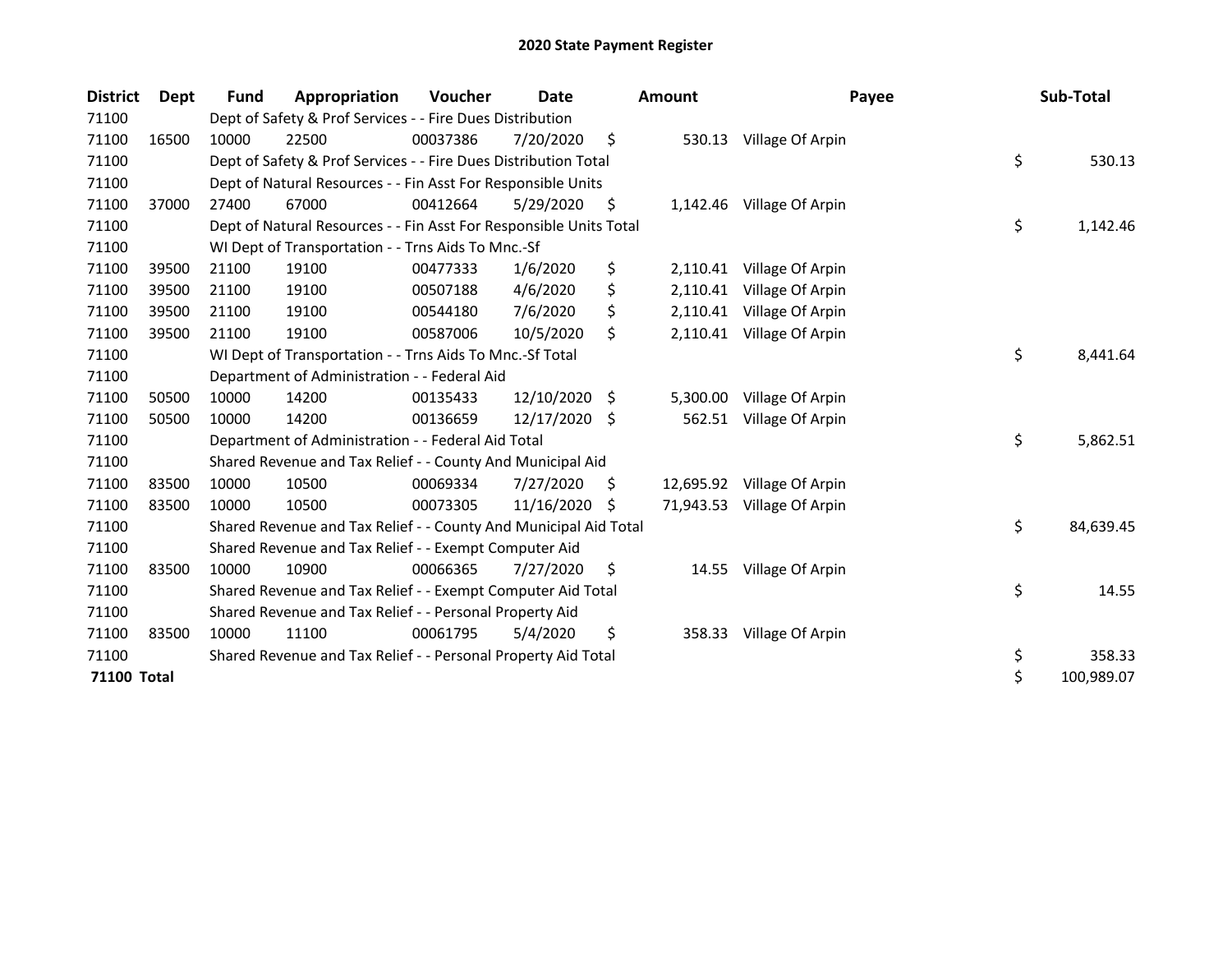| <b>District</b> | Dept  | Fund  | Appropriation                                                      | Voucher  | Date       |    | <b>Amount</b> | Payee                 | Sub-Total        |
|-----------------|-------|-------|--------------------------------------------------------------------|----------|------------|----|---------------|-----------------------|------------------|
| 71101           |       |       | Dept of Safety & Prof Services - - Fire Dues Distribution          |          |            |    |               |                       |                  |
| 71101           | 16500 | 10000 | 22500                                                              | 00037387 | 7/20/2020  | \$ | 1,811.17      | Village Of Auburndale |                  |
| 71101           |       |       | Dept of Safety & Prof Services - - Fire Dues Distribution Total    |          |            |    |               |                       | \$<br>1,811.17   |
| 71101           |       |       | Dept of Natural Resources - - Fin Asst For Responsible Units       |          |            |    |               |                       |                  |
| 71101           | 37000 | 27400 | 67000                                                              | 00413291 | 5/29/2020  | \$ | 2,421.19      | Village Of Auburndale |                  |
| 71101           |       |       | Dept of Natural Resources - - Fin Asst For Responsible Units Total |          |            |    |               |                       | \$<br>2,421.19   |
| 71101           |       |       | WI Dept of Transportation - - Trns Aids To Mnc.-Sf                 |          |            |    |               |                       |                  |
| 71101           | 39500 | 21100 | 19100                                                              | 00477334 | 1/6/2020   | \$ | 9,319.83      | Village Of Auburndale |                  |
| 71101           | 39500 | 21100 | 19100                                                              | 00507189 | 4/6/2020   | \$ | 9,319.83      | Village Of Auburndale |                  |
| 71101           | 39500 | 21100 | 19100                                                              | 00544181 | 7/6/2020   | \$ | 9,319.83      | Village Of Auburndale |                  |
| 71101           | 39500 | 21100 | 19100                                                              | 00587007 | 10/5/2020  | \$ | 9,319.84      | Village Of Auburndale |                  |
| 71101           |       |       | WI Dept of Transportation - - Trns Aids To Mnc.-Sf Total           |          |            |    |               |                       | \$<br>37,279.33  |
| 71101           |       |       | Elections Commission - - 2018 Hava Election Security               |          |            |    |               |                       |                  |
| 71101           | 51000 | 22000 | 18200                                                              | 00004502 | 9/9/2020   | \$ | 603.70        | Village Of Auburndale |                  |
| 71101           |       |       | Elections Commission - - 2018 Hava Election Security Total         |          |            |    |               |                       | \$<br>603.70     |
| 71101           |       |       | Shared Revenue and Tax Relief - - County And Municipal Aid         |          |            |    |               |                       |                  |
| 71101           | 83500 | 10000 | 10500                                                              | 00069335 | 7/27/2020  | \$ | 20,755.46     | Village Of Auburndale |                  |
| 71101           | 83500 | 10000 | 10500                                                              | 00073306 | 11/16/2020 | Ŝ. | 117,614.28    | Village Of Auburndale |                  |
| 71101           |       |       | Shared Revenue and Tax Relief - - County And Municipal Aid Total   |          |            |    |               |                       | \$<br>138,369.74 |
| 71101           |       |       | Shared Revenue and Tax Relief - - Exempt Computer Aid              |          |            |    |               |                       |                  |
| 71101           | 83500 | 10000 | 10900                                                              | 00066366 | 7/27/2020  | \$ | 651.62        | Village Of Auburndale |                  |
| 71101           |       |       | Shared Revenue and Tax Relief - - Exempt Computer Aid Total        |          |            |    |               |                       | \$<br>651.62     |
| 71101           |       |       | Shared Revenue and Tax Relief - - Personal Property Aid            |          |            |    |               |                       |                  |
| 71101           | 83500 | 10000 | 11100                                                              | 00061796 | 5/4/2020   | \$ | 227.99        | Village Of Auburndale |                  |
| 71101           | 83500 | 10000 | 11100                                                              | 00062707 | 5/4/2020   | \$ | 11,110.08     | Village Of Auburndale |                  |
| 71101           |       |       | Shared Revenue and Tax Relief - - Personal Property Aid Total      |          |            |    |               |                       | \$<br>11,338.07  |
| 71101 Total     |       |       |                                                                    |          |            |    |               |                       | \$<br>192,474.82 |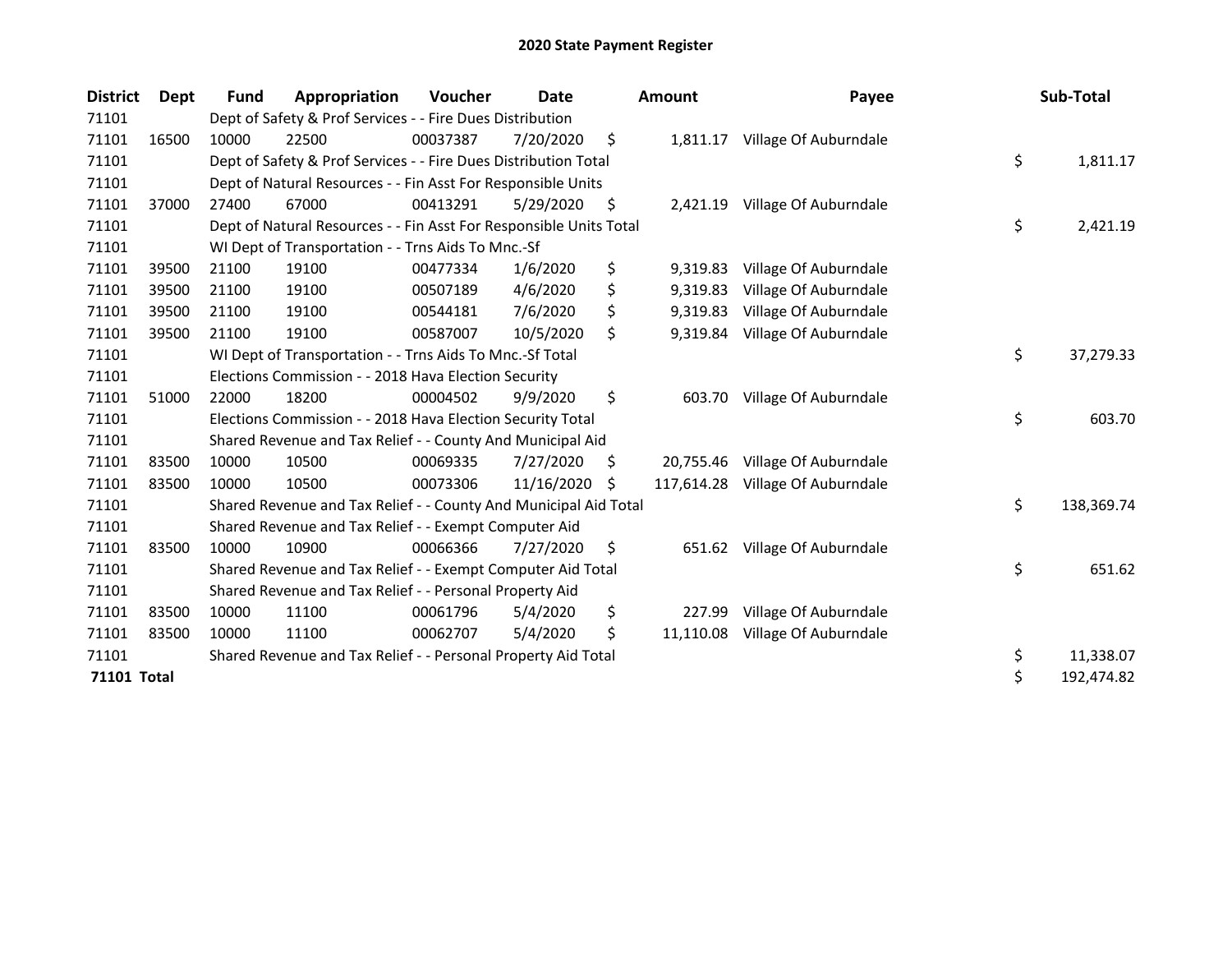| <b>District</b> | <b>Dept</b> | Fund  | Appropriation                                                          | Voucher  | Date       |     | <b>Amount</b> | Payee                       | Sub-Total        |
|-----------------|-------------|-------|------------------------------------------------------------------------|----------|------------|-----|---------------|-----------------------------|------------------|
| 71106           |             |       | Dept of Safety & Prof Services - - Fire Dues Distribution              |          |            |     |               |                             |                  |
| 71106           | 16500       | 10000 | 22500                                                                  | 00037388 | 7/20/2020  | \$  |               | 4,422.89 Village Of Biron   |                  |
| 71106           |             |       | Dept of Safety & Prof Services - - Fire Dues Distribution Total        |          |            |     |               |                             | \$<br>4,422.89   |
| 71106           |             |       | Dept of Natural Resources - - GPO - Federal Funds                      |          |            |     |               |                             |                  |
| 71106           | 37000       | 10000 | 94100                                                                  | 00425943 | 7/23/2020  | \$  |               | 45,000.00 Village Of Biron  |                  |
| 71106           |             |       | Dept of Natural Resources - - GPO - Federal Funds Total                |          |            |     |               |                             | \$<br>45,000.00  |
| 71106           |             |       | Dept of Natural Resources - - Resaids - Cnty Forst, Cl & Mfl           |          |            |     |               |                             |                  |
| 71106           | 37000       | 21200 | 57100                                                                  | 00418023 | 6/18/2020  | \$, | 4.40          | Village Of Biron            |                  |
| 71106           |             |       | Dept of Natural Resources - - Resaids - Cnty Forst, Cl & Mfl Total     |          |            |     |               |                             | \$<br>4.40       |
| 71106           |             |       | Dept of Natural Resources - - Fin Asst For Responsible Units           |          |            |     |               |                             |                  |
| 71106           | 37000       | 27400 | 67000                                                                  | 00413155 | 5/29/2020  | \$  |               | 3,305.37 Village Of Biron   |                  |
| 71106           |             |       | Dept of Natural Resources - - Fin Asst For Responsible Units Total     |          |            |     |               |                             | \$<br>3,305.37   |
| 71106           |             |       | Dept of Natural Resources - - Recycling Consolidation Grants           |          |            |     |               |                             |                  |
| 71106           | 37000       | 27400 | 67300                                                                  | 00413155 | 5/29/2020  | \$, |               | 207.98 Village Of Biron     |                  |
| 71106           |             |       | Dept of Natural Resources - - Recycling Consolidation Grants Total     |          |            |     |               |                             | \$<br>207.98     |
| 71106           |             |       | Dept of Natural Resources - - Land Acquisition                         |          |            |     |               |                             |                  |
| 71106           | 37000       | 36300 | <b>TA100</b>                                                           | 00425917 | 7/22/2020  | \$  | 154,764.22    | Village Of Biron            |                  |
| 71106           | 37000       | 36300 | TA100                                                                  | 00425951 | 7/21/2020  | \$  | 107,213.00    | Village Of Biron            |                  |
| 71106           | 37000       | 36300 | TA100                                                                  | 00449065 | 12/1/2020  | \$  |               | 271,571.18 Village Of Biron |                  |
| 71106           |             |       | Dept of Natural Resources - - Land Acquisition Total                   |          |            |     |               |                             | \$<br>533,548.40 |
| 71106           |             |       | WI Dept of Transportation - - Trns Aids To Mnc.-Sf                     |          |            |     |               |                             |                  |
| 71106           | 39500       | 21100 | 19100                                                                  | 00477335 | 1/6/2020   | \$  |               | 26,670.14 Village Of Biron  |                  |
| 71106           | 39500       | 21100 | 19100                                                                  | 00507190 | 4/6/2020   | \$  |               | 26,670.14 Village Of Biron  |                  |
| 71106           | 39500       | 21100 | 19100                                                                  | 00544182 | 7/6/2020   | \$  |               | 26,670.14 Village Of Biron  |                  |
| 71106           | 39500       | 21100 | 19100                                                                  | 00587008 | 10/5/2020  | \$  |               | 26,670.17 Village Of Biron  |                  |
| 71106           |             |       | WI Dept of Transportation - - Trns Aids To Mnc.-Sf Total               |          |            |     |               |                             | \$<br>106,680.59 |
| 71106           |             |       | Department of Military Affairs - - Disaster Recovery Aid               |          |            |     |               |                             |                  |
| 71106           | 46500       | 10000 | 30500                                                                  | 00074972 | 3/6/2020   | \$  |               | 6,053.81 Village Of Biron   |                  |
| 71106           |             |       | Department of Military Affairs - - Disaster Recovery Aid Total         |          |            |     |               |                             | \$<br>6,053.81   |
| 71106           |             |       | Department of Military Affairs - - Federal Aid, Local Assistance       |          |            |     |               |                             |                  |
| 71106           | 46500       | 10000 | 34200                                                                  | 00074972 | 3/6/2020   | \$  |               | 36,322.84 Village Of Biron  |                  |
| 71106           |             |       | Department of Military Affairs - - Federal Aid, Local Assistance Total |          |            |     |               |                             | \$<br>36,322.84  |
| 71106           |             |       | Department of Administration - - Federal Aid                           |          |            |     |               |                             |                  |
| 71106           | 50500       | 10000 | 14200                                                                  | 00130315 | 10/2/2020  | \$  |               | 3,320.22 Village Of Biron   |                  |
| 71106           | 50500       | 10000 | 14200                                                                  | 00135434 | 12/10/2020 | \$  |               | 10,057.78 Village Of Biron  |                  |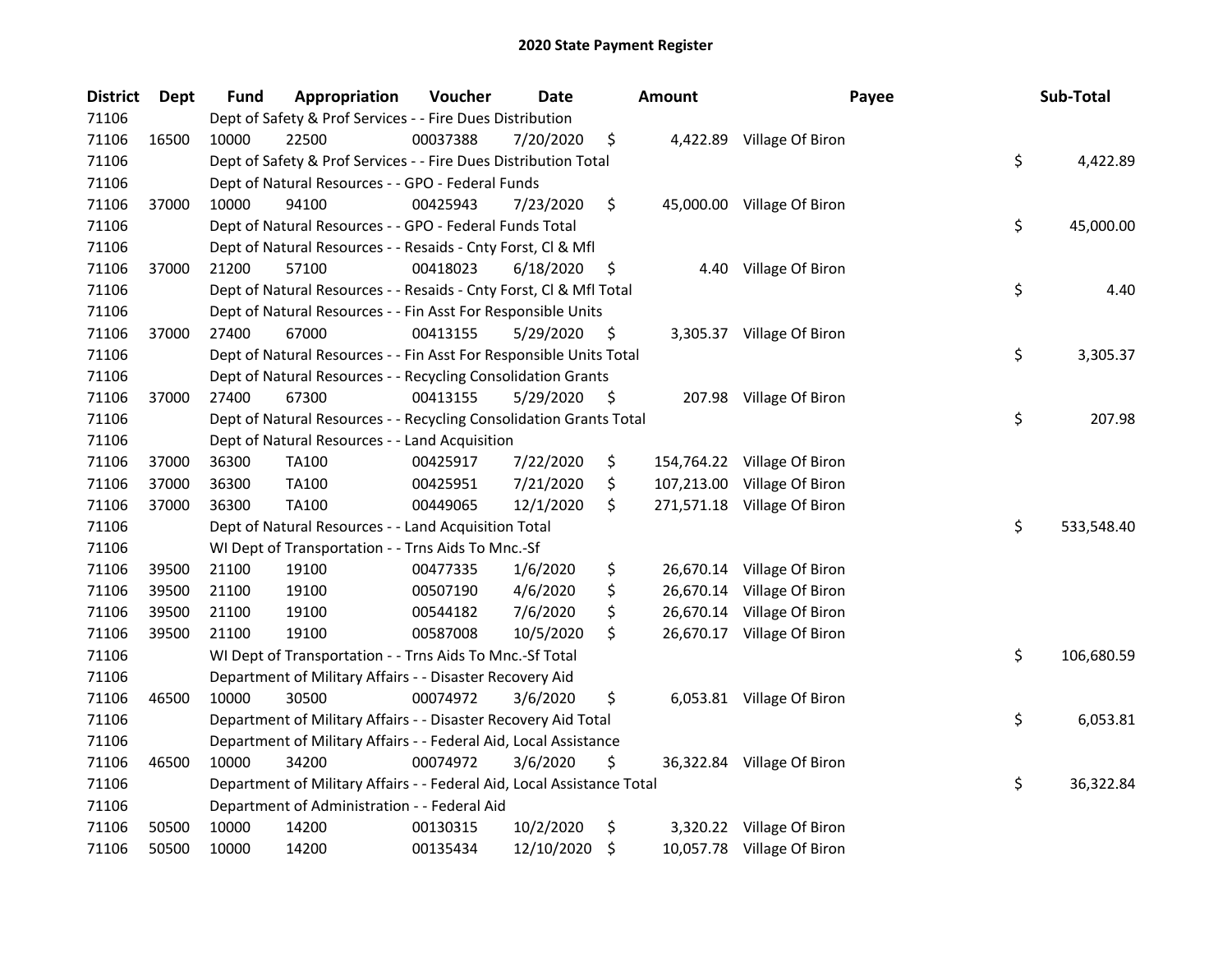| <b>District</b>    | <b>Dept</b> | <b>Fund</b> | Appropriation                                                                 | Voucher  | <b>Date</b> |     | <b>Amount</b> | Payee                      | Sub-Total        |
|--------------------|-------------|-------------|-------------------------------------------------------------------------------|----------|-------------|-----|---------------|----------------------------|------------------|
| 71106              |             |             | Department of Administration - - Federal Aid Total                            |          |             |     |               |                            | \$<br>13,378.00  |
| 71106              |             |             | Elections Commission - - 2018 Hava Election Security                          |          |             |     |               |                            |                  |
| 71106              | 51000       | 22000       | 18200                                                                         | 00003316 | 6/24/2020   | \$  |               | 750.00 Village Of Biron    |                  |
| 71106              |             |             | Elections Commission - - 2018 Hava Election Security Total                    |          |             |     |               |                            | \$<br>750.00     |
| 71106              |             |             | Shared Revenue and Tax Relief - - Expenditure Restraint Program               |          |             |     |               |                            |                  |
| 71106              | 83500       | 10000       | 10100                                                                         | 00069336 | 7/27/2020   | Ŝ.  | 32,607.74     | Village Of Biron           |                  |
| 71106              |             |             | Shared Revenue and Tax Relief - - Expenditure Restraint Program Total         |          |             |     |               |                            | \$<br>32,607.74  |
| 71106              |             |             | Shared Revenue and Tax Relief - - County And Municipal Aid                    |          |             |     |               |                            |                  |
| 71106              | 83500       | 10000       | 10500                                                                         | 00069336 | 7/27/2020   | S   | 1,625.35      | Village Of Biron           |                  |
| 71106              | 83500       | 10000       | 10500                                                                         | 00073307 | 11/16/2020  | -S  | 9,210.30      | Village Of Biron           |                  |
| 71106              |             |             | Shared Revenue and Tax Relief - - County And Municipal Aid Total              |          |             |     |               |                            | \$<br>10,835.65  |
| 71106              |             |             | Shared Revenue and Tax Relief - - Exempt Computer Aid                         |          |             |     |               |                            |                  |
| 71106              | 83500       | 10000       | 10900                                                                         | 00066367 | 7/27/2020   | \$  | 1,850.91      | Village Of Biron           |                  |
| 71106              | 83500       | 10000       | 10900                                                                         | 00067265 | 7/27/2020   | Ś   | 73.38         | Village Of Biron           |                  |
| 71106              |             |             | Shared Revenue and Tax Relief - - Exempt Computer Aid Total                   |          |             |     |               |                            | \$<br>1,924.29   |
| 71106              |             |             | Shared Revenue and Tax Relief - - Utility Aid                                 |          |             |     |               |                            |                  |
| 71106              | 83500       | 10000       | 11000                                                                         | 00069336 | 7/27/2020   | S   | 4,095.96      | Village Of Biron           |                  |
| 71106              | 83500       | 10000       | 11000                                                                         | 00073307 | 11/16/2020  | Ŝ.  | 21,259.99     | Village Of Biron           |                  |
| 71106              |             |             | Shared Revenue and Tax Relief - - Utility Aid Total                           |          |             |     |               |                            | \$<br>25,355.95  |
| 71106              |             |             | Shared Revenue and Tax Relief - - Personal Property Aid                       |          |             |     |               |                            |                  |
| 71106              | 83500       | 10000       | 11100                                                                         | 00061797 | 5/4/2020    | \$  |               | 9,243.51 Village Of Biron  |                  |
| 71106              | 83500       | 10000       | 11100                                                                         | 00062708 | 5/4/2020    | \$  |               | 42,576.71 Village Of Biron |                  |
| 71106              |             |             | Shared Revenue and Tax Relief - - Personal Property Aid Total                 |          |             |     |               |                            | \$<br>51,820.22  |
| 71106              |             |             | Shared Revenue and Tax Relief - - State Aid; Video Service Provider Fee       |          |             |     |               |                            |                  |
| 71106              | 83500       | 10000       | 11200                                                                         | 00064566 | 7/27/2020   | \$. | 1,467.95      | Village Of Biron           |                  |
| 71106              |             |             | Shared Revenue and Tax Relief - - State Aid; Video Service Provider Fee Total |          |             |     |               |                            | \$<br>1,467.95   |
| <b>71106 Total</b> |             |             |                                                                               |          |             |     |               |                            | \$<br>873,686.08 |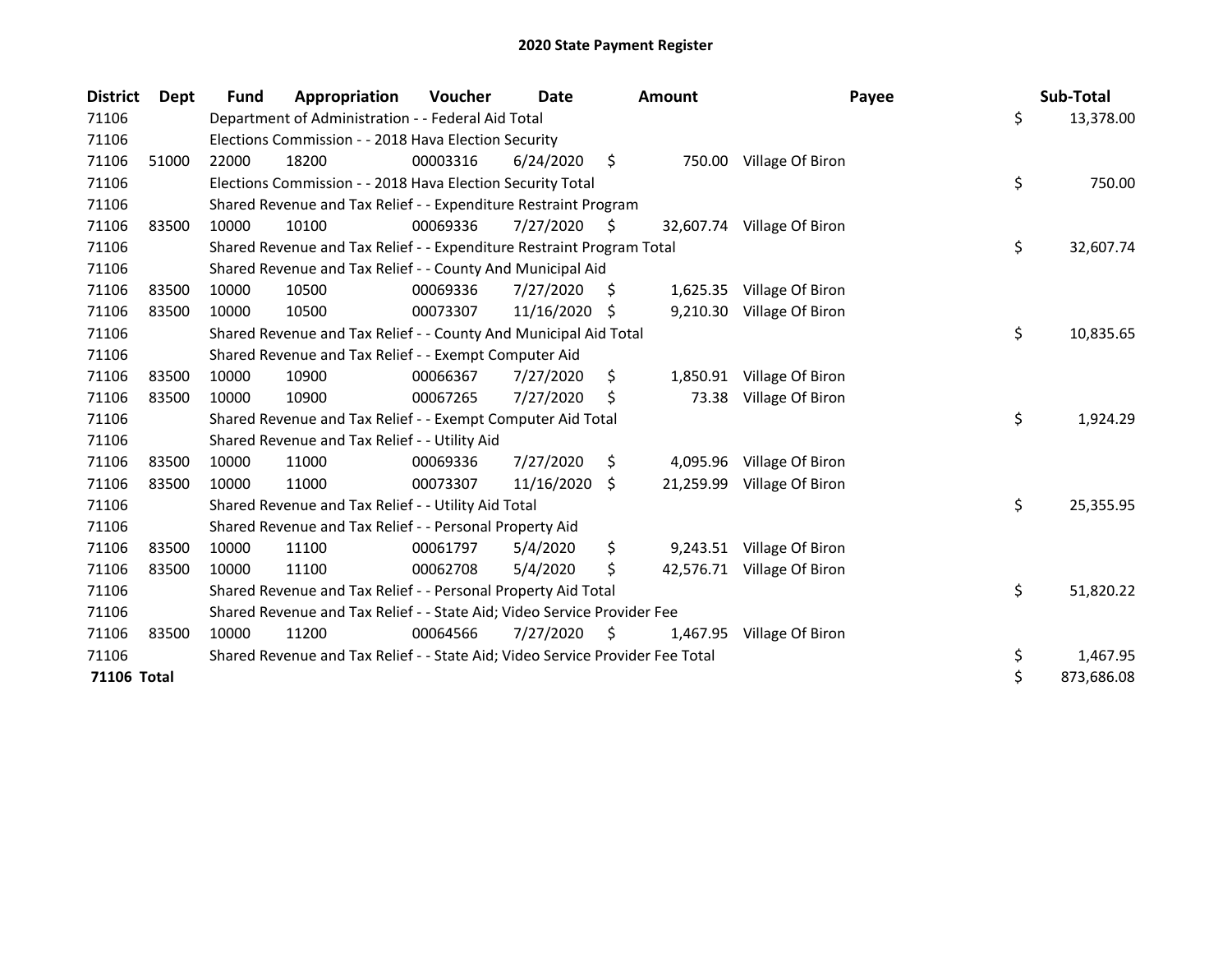| <b>District</b>    | <b>Dept</b> | <b>Fund</b> | Appropriation                                                      | Voucher  | <b>Date</b>   |     | <b>Amount</b> | Payee                       | Sub-Total        |
|--------------------|-------------|-------------|--------------------------------------------------------------------|----------|---------------|-----|---------------|-----------------------------|------------------|
| 71122              |             |             | Dept of Safety & Prof Services - - Fire Dues Distribution          |          |               |     |               |                             |                  |
| 71122              | 16500       | 10000       | 22500                                                              | 00037389 | 7/20/2020     | \$  |               | 2,675.54 Village Of Hewitt  |                  |
| 71122              |             |             | Dept of Safety & Prof Services - - Fire Dues Distribution Total    |          |               |     |               |                             | \$<br>2,675.54   |
| 71122              |             |             | Dept of Natural Resources - - GPO - Federal Funds                  |          |               |     |               |                             |                  |
| 71122              | 37000       | 10000       | 94100                                                              | 00447968 | 11/19/2020 \$ |     |               | 22,445.15 Village Of Hewitt |                  |
| 71122              |             |             | Dept of Natural Resources - - GPO - Federal Funds Total            |          |               |     |               |                             | \$<br>22,445.15  |
| 71122              |             |             | Dept of Natural Resources - - Fin Asst For Responsible Units       |          |               |     |               |                             |                  |
| 71122              | 37000       | 27400       | 67000                                                              | 00413404 | 5/29/2020     | \$  |               | 1,270.02 Village Of Hewitt  |                  |
| 71122              |             |             | Dept of Natural Resources - - Fin Asst For Responsible Units Total |          |               |     |               |                             | \$<br>1,270.02   |
| 71122              |             |             | WI Dept of Transportation - - Trns Aids To Mnc.-Sf                 |          |               |     |               |                             |                  |
| 71122              | 39500       | 21100       | 19100                                                              | 00477336 | 1/6/2020      | \$  | 3,922.29      | Village Of Hewitt           |                  |
| 71122              | 39500       | 21100       | 19100                                                              | 00507191 | 4/6/2020      | \$  | 3,922.29      | Village Of Hewitt           |                  |
| 71122              | 39500       | 21100       | 19100                                                              | 00544183 | 7/6/2020      | \$  | 3,922.29      | Village Of Hewitt           |                  |
| 71122              | 39500       | 21100       | 19100                                                              | 00587009 | 10/5/2020     | \$  |               | 3,922.29 Village Of Hewitt  |                  |
| 71122              |             |             | WI Dept of Transportation - - Trns Aids To Mnc.-Sf Total           |          |               |     |               |                             | \$<br>15,689.16  |
| 71122              |             |             | Department of Administration - - Federal Aid                       |          |               |     |               |                             |                  |
| 71122              | 50500       | 10000       | 14200                                                              | 00130316 | 10/2/2020     | \$  | 183.98        | Village Of Hewitt           |                  |
| 71122              | 50500       | 10000       | 14200                                                              | 00135435 | 12/10/2020 \$ |     |               | 2,250.89 Village Of Hewitt  |                  |
| 71122              |             |             | Department of Administration - - Federal Aid Total                 |          |               |     |               |                             | \$<br>2,434.87   |
| 71122              |             |             | Elections Commission - - 2018 Hava Election Security               |          |               |     |               |                             |                  |
| 71122              | 51000       | 22000       | 18200                                                              | 00003857 | 7/14/2020     | \$  |               | 780.80 Village Of Hewitt    |                  |
| 71122              |             |             | Elections Commission - - 2018 Hava Election Security Total         |          |               |     |               |                             | \$<br>780.80     |
| 71122              |             |             | Shared Revenue and Tax Relief - - County And Municipal Aid         |          |               |     |               |                             |                  |
| 71122              | 83500       | 10000       | 10500                                                              | 00069337 | 7/27/2020     | \$. |               | 9,463.11 Village Of Hewitt  |                  |
| 71122              | 83500       | 10000       | 10500                                                              | 00073308 | 11/16/2020    | S   |               | 53,624.32 Village Of Hewitt |                  |
| 71122              |             |             | Shared Revenue and Tax Relief - - County And Municipal Aid Total   |          |               |     |               |                             | \$<br>63,087.43  |
| 71122              |             |             | Shared Revenue and Tax Relief - - Exempt Computer Aid              |          |               |     |               |                             |                  |
| 71122              | 83500       | 10000       | 10900                                                              | 00066368 | 7/27/2020     | \$  |               | 19.75 Village Of Hewitt     |                  |
| 71122              |             |             | Shared Revenue and Tax Relief - - Exempt Computer Aid Total        |          |               |     |               |                             | \$<br>19.75      |
| 71122              |             |             | Shared Revenue and Tax Relief - - Personal Property Aid            |          |               |     |               |                             |                  |
| 71122              | 83500       | 10000       | 11100                                                              | 00061798 | 5/4/2020      | \$  | 541.60        | Village Of Hewitt           |                  |
| 71122              |             |             | Shared Revenue and Tax Relief - - Personal Property Aid Total      |          |               |     |               |                             | \$<br>541.60     |
| <b>71122 Total</b> |             |             |                                                                    |          |               |     |               |                             | \$<br>108,944.32 |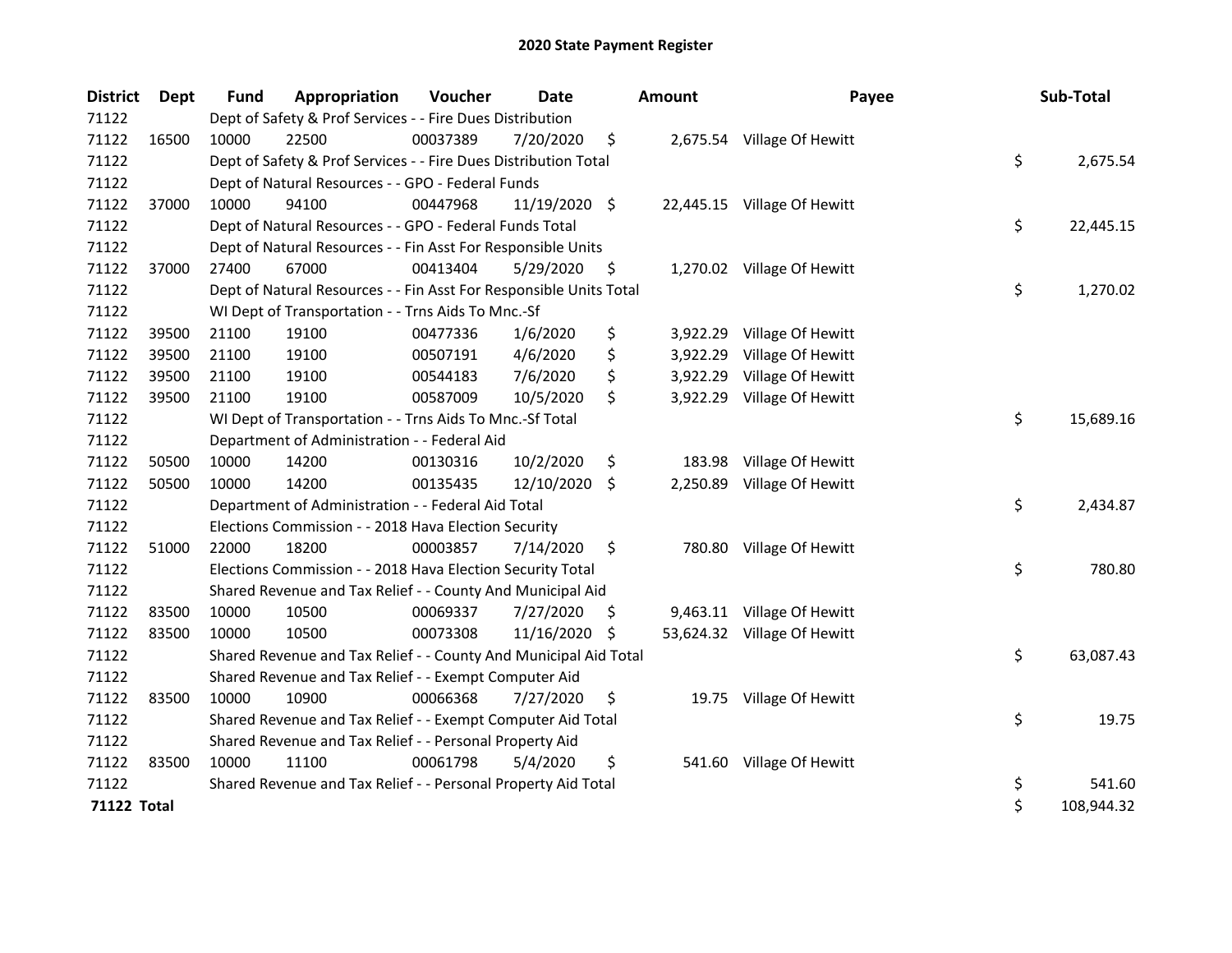| <b>District</b> | Dept  | Fund  | Appropriation                                                      | Voucher  | Date       |     | <b>Amount</b> | Payee                | Sub-Total       |
|-----------------|-------|-------|--------------------------------------------------------------------|----------|------------|-----|---------------|----------------------|-----------------|
| 71151           |       |       | Dept of Safety & Prof Services - - Fire Dues Distribution          |          |            |     |               |                      |                 |
| 71151           | 16500 | 10000 | 22500                                                              | 00037390 | 7/20/2020  | \$  | 560.42        | Village of Milladore |                 |
| 71151           |       |       | Dept of Safety & Prof Services - - Fire Dues Distribution Total    |          |            |     |               |                      | \$<br>560.42    |
| 71151           |       |       | Dept of Natural Resources - - Fin Asst For Responsible Units       |          |            |     |               |                      |                 |
| 71151           | 37000 | 27400 | 67000                                                              | 00413148 | 5/29/2020  | \$. | 755.04        | Village of Milladore |                 |
| 71151           |       |       | Dept of Natural Resources - - Fin Asst For Responsible Units Total |          |            |     |               |                      | \$<br>755.04    |
| 71151           |       |       | WI Dept of Transportation - - Trns Aids To Mnc.-Sf                 |          |            |     |               |                      |                 |
| 71151           | 39500 | 21100 | 19100                                                              | 00477337 | 1/6/2020   | \$  | 1,819.89      | Village of Milladore |                 |
| 71151           | 39500 | 21100 | 19100                                                              | 00507192 | 4/6/2020   | \$  | 1,819.89      | Village of Milladore |                 |
| 71151           | 39500 | 21100 | 19100                                                              | 00544184 | 7/6/2020   | \$  | 1,819.89      | Village of Milladore |                 |
| 71151           | 39500 | 21100 | 19100                                                              | 00587010 | 10/5/2020  | \$  | 1,819.89      | Village of Milladore |                 |
| 71151           |       |       | WI Dept of Transportation - - Trns Aids To Mnc.-Sf Total           |          |            |     |               |                      | \$<br>7,279.56  |
| 71151           |       |       | Shared Revenue and Tax Relief - - County And Municipal Aid         |          |            |     |               |                      |                 |
| 71151           | 83500 | 10000 | 10500                                                              | 00069338 | 7/27/2020  | S   | 10,746.80     | Village of Milladore |                 |
| 71151           | 83500 | 10000 | 10500                                                              | 00073309 | 11/16/2020 | - S | 60,898.55     | Village of Milladore |                 |
| 71151           |       |       | Shared Revenue and Tax Relief - - County And Municipal Aid Total   |          |            |     |               |                      | \$<br>71,645.35 |
| 71151           |       |       | Shared Revenue and Tax Relief - - Personal Property Aid            |          |            |     |               |                      |                 |
| 71151           | 83500 | 10000 | 11100                                                              | 00061799 | 5/4/2020   | \$  | 294.83        | Village of Milladore |                 |
| 71151           |       |       | Shared Revenue and Tax Relief - - Personal Property Aid Total      |          |            |     |               |                      | \$<br>294.83    |
| 71151 Total     |       |       |                                                                    |          |            |     |               |                      | \$<br>80,535.20 |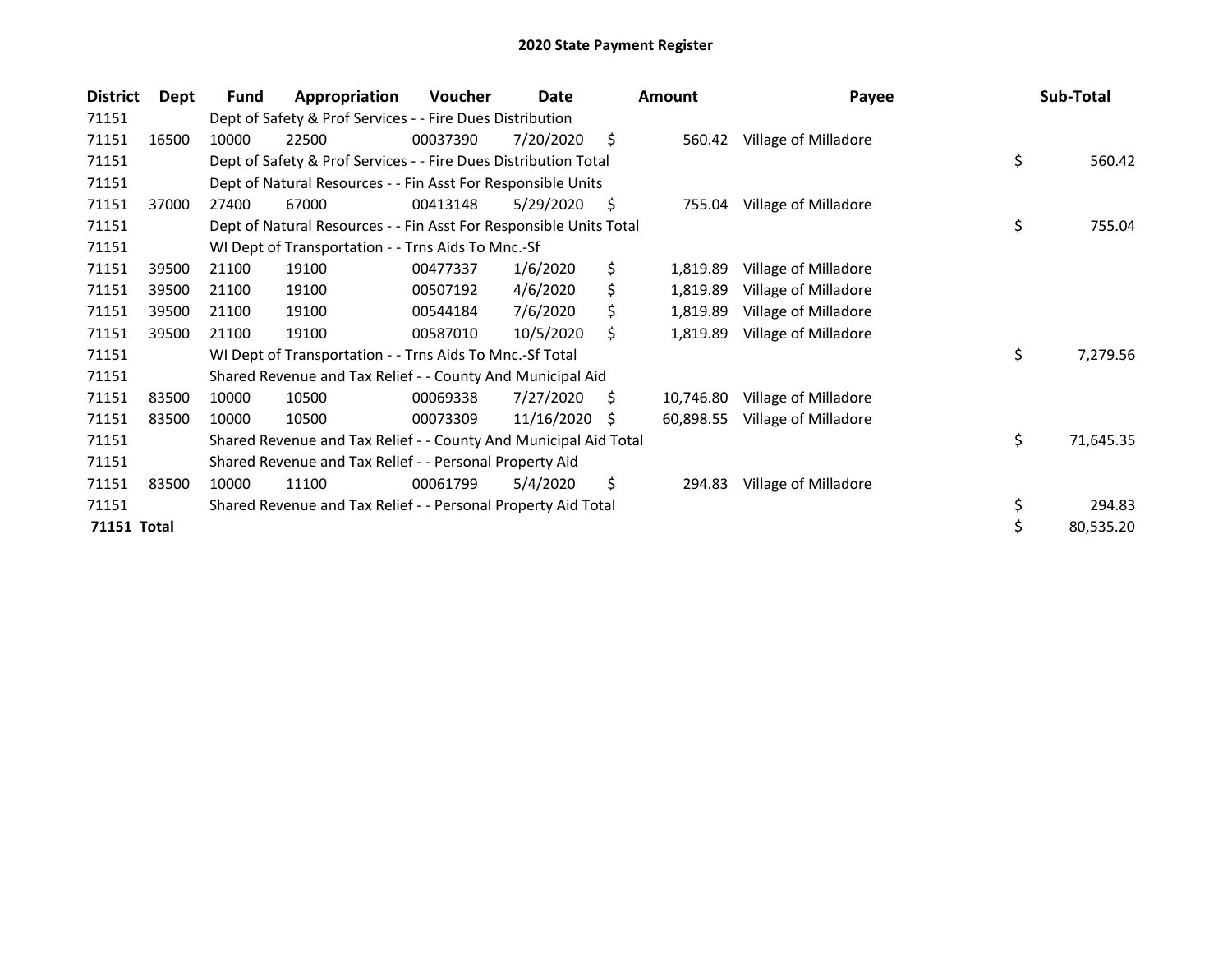| <b>District</b> | <b>Dept</b> | Fund  | Appropriation                                                          | Voucher  | <b>Date</b> |    | <b>Amount</b> | Payee                             | Sub-Total        |
|-----------------|-------------|-------|------------------------------------------------------------------------|----------|-------------|----|---------------|-----------------------------------|------------------|
| 71171           |             |       | Dept of Safety & Prof Services - - Fire Dues Distribution              |          |             |    |               |                                   |                  |
| 71171           | 16500       | 10000 | 22500                                                                  | 00037391 | 7/20/2020   | \$ |               | 4,605.37 Village Of Port Edwards  |                  |
| 71171           |             |       | Dept of Safety & Prof Services - - Fire Dues Distribution Total        |          |             |    |               |                                   | \$<br>4,605.37   |
| 71171           |             |       | Dept of Natural Resources - - Aids In Lieu Of Taxes - Gener            |          |             |    |               |                                   |                  |
| 71171           | 37000       | 10000 | 50300                                                                  | 00382250 | 1/13/2020   | \$ |               | 1,812.53 Village Of Port Edwards  |                  |
| 71171           |             |       | Dept of Natural Resources - - Aids In Lieu Of Taxes - Gener Total      |          |             |    |               |                                   | \$<br>1,812.53   |
| 71171           |             |       | Dept of Natural Resources - - Resaids - Cnty Forst, Cl & Mfl           |          |             |    |               |                                   |                  |
| 71171           | 37000       | 21200 | 57100                                                                  | 00418024 | 6/18/2020   | \$ |               | 103.09 Village Of Port Edwards    |                  |
| 71171           |             |       | Dept of Natural Resources - - Resaids - Cnty Forst, Cl & Mfl Total     |          |             |    |               |                                   | \$<br>103.09     |
| 71171           |             |       | Dept of Natural Resources - - Resaids - Urban Forestry Grant           |          |             |    |               |                                   |                  |
| 71171           | 37000       | 21200 | 58700                                                                  | 00449448 | 12/1/2020   | \$ |               | 24,975.00 Village Of Port Edwards |                  |
| 71171           |             |       | Dept of Natural Resources - - Resaids - Urban Forestry Grant Total     |          |             |    |               |                                   | \$<br>24,975.00  |
| 71171           |             |       | Dept of Natural Resources - - Fin Asst For Responsible Units           |          |             |    |               |                                   |                  |
| 71171           | 37000       | 27400 | 67000                                                                  | 00412754 | 5/29/2020   | \$ |               | 13,605.75 Village Of Port Edwards |                  |
| 71171           |             |       | Dept of Natural Resources - - Fin Asst For Responsible Units Total     |          |             |    |               |                                   | \$<br>13,605.75  |
| 71171           |             |       | WI Dept of Transportation - - Trns Aids To Mnc.-Sf                     |          |             |    |               |                                   |                  |
| 71171           | 39500       | 21100 | 19100                                                                  | 00477338 | 1/6/2020    | \$ |               | 38,804.11 Village Of Port Edwards |                  |
| 71171           | 39500       | 21100 | 19100                                                                  | 00507193 | 4/6/2020    | \$ |               | 38,804.11 Village Of Port Edwards |                  |
| 71171           | 39500       | 21100 | 19100                                                                  | 00544185 | 7/6/2020    | \$ |               | 38,804.11 Village Of Port Edwards |                  |
| 71171           | 39500       | 21100 | 19100                                                                  | 00587011 | 10/5/2020   | \$ |               | 38,804.12 Village Of Port Edwards |                  |
| 71171           |             |       | WI Dept of Transportation - - Trns Aids To Mnc.-Sf Total               |          |             |    |               |                                   | \$<br>155,216.45 |
| 71171           |             |       | Department of Justice - - Law Enforcement Train, Local                 |          |             |    |               |                                   |                  |
| 71171           | 45500       | 10000 | 23100                                                                  | 00091824 | 12/9/2020   | \$ |               | 160.00 Village Of Port Edwards    |                  |
| 71171           |             |       | Department of Justice - - Law Enforcement Train, Local Total           |          |             |    |               |                                   | \$<br>160.00     |
| 71171           |             |       | Department of Military Affairs - - Disaster Recovery Aid               |          |             |    |               |                                   |                  |
| 71171           | 46500       | 10000 | 30500                                                                  | 00075015 | 3/9/2020    | \$ |               | 7,783.81 Village Of Port Edwards  |                  |
| 71171           |             |       | Department of Military Affairs - - Disaster Recovery Aid Total         |          |             |    |               |                                   | \$<br>7,783.81   |
| 71171           |             |       | Department of Military Affairs - - Federal Aid, Local Assistance       |          |             |    |               |                                   |                  |
| 71171           | 46500       | 10000 | 34200                                                                  | 00075015 | 3/9/2020    | \$ |               | 46,702.87 Village Of Port Edwards |                  |
| 71171           |             |       | Department of Military Affairs - - Federal Aid, Local Assistance Total |          |             |    |               |                                   | \$<br>46,702.87  |
| 71171           |             |       | Department of Administration - - Federal Aid                           |          |             |    |               |                                   |                  |
| 71171           | 50500       | 10000 | 14200                                                                  | 00130317 | 10/2/2020   | \$ | 23,229.88     | Village Of Port Edwards           |                  |
| 71171           | 50500       | 10000 | 14200                                                                  | 00135436 | 12/10/2020  | \$ | 5,725.12      | Village Of Port Edwards           |                  |
| 71171           | 50500       | 10000 | 14200                                                                  | 00136660 | 12/17/2020  | -S | 385.45        | Village Of Port Edwards           |                  |
| 71171           |             |       | Department of Administration - - Federal Aid Total                     |          |             |    |               |                                   | \$<br>29,340.45  |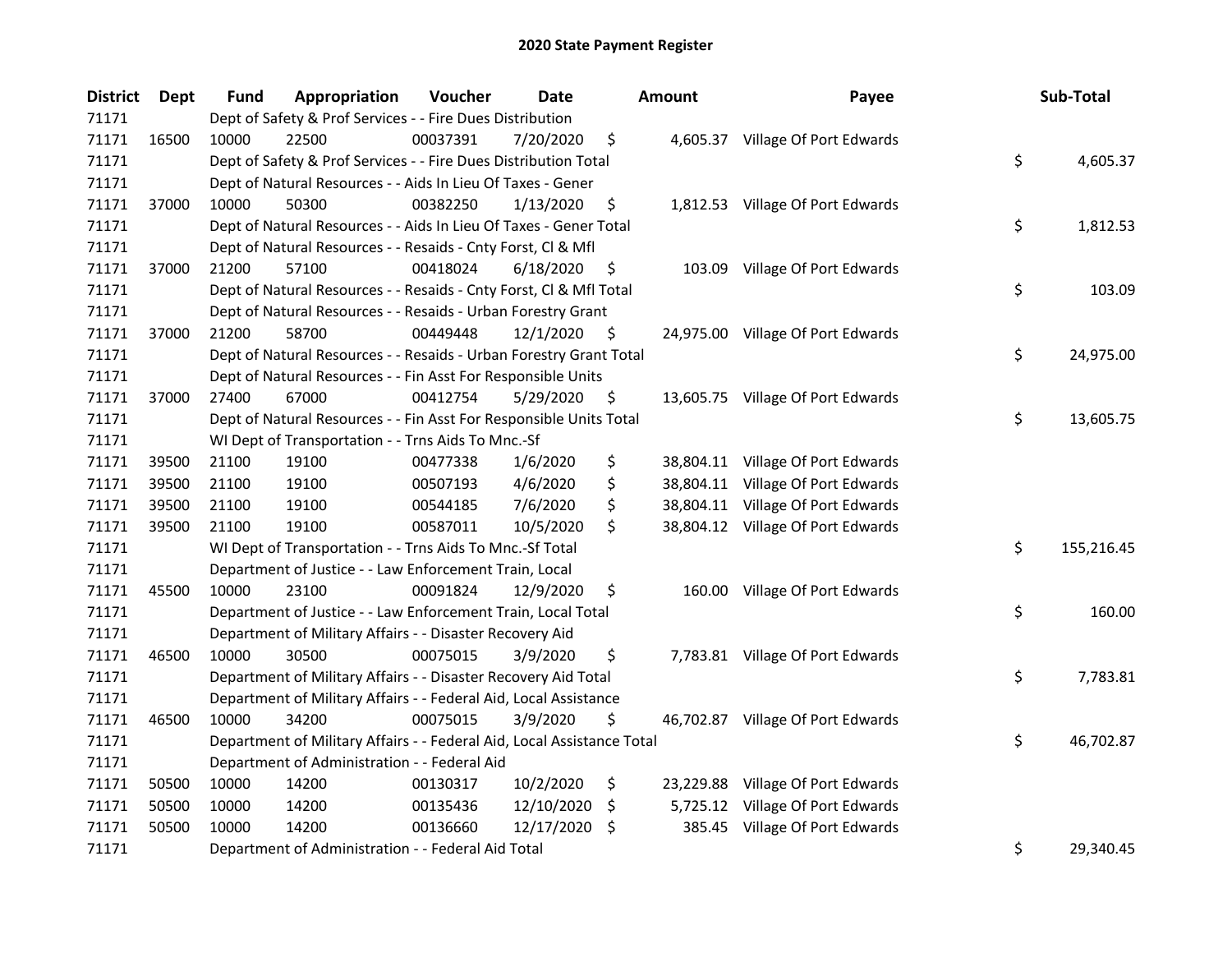| <b>District</b>    | Dept  | Fund  | Appropriation                                                                 | Voucher  | Date       |    | <b>Amount</b> | Payee                   | Sub-Total        |
|--------------------|-------|-------|-------------------------------------------------------------------------------|----------|------------|----|---------------|-------------------------|------------------|
| 71171              |       |       | Elections Commission - - 2018 Hava Election Security                          |          |            |    |               |                         |                  |
| 71171              | 51000 | 22000 | 18200                                                                         | 00003442 | 6/29/2020  | \$ | 1.388.00      | Village Of Port Edwards |                  |
| 71171              |       |       | Elections Commission - - 2018 Hava Election Security Total                    |          |            |    |               |                         | \$<br>1,388.00   |
| 71171              |       |       | Shared Revenue and Tax Relief - - County And Municipal Aid                    |          |            |    |               |                         |                  |
| 71171              | 83500 | 10000 | 10500                                                                         | 00069339 | 7/27/2020  | S  | 29,532.48     | Village Of Port Edwards |                  |
| 71171              | 83500 | 10000 | 10500                                                                         | 00073310 | 11/16/2020 | S  | 167,350.73    | Village Of Port Edwards |                  |
| 71171              |       |       | Shared Revenue and Tax Relief - - County And Municipal Aid Total              |          |            |    |               |                         | \$<br>196,883.21 |
| 71171              |       |       | Shared Revenue and Tax Relief - - Exempt Computer Aid                         |          |            |    |               |                         |                  |
| 71171              | 83500 | 10000 | 10900                                                                         | 00066369 | 7/27/2020  | \$ | 266.05        | Village Of Port Edwards |                  |
| 71171              | 83500 | 10000 | 10900                                                                         | 00067266 | 7/27/2020  | S  | 1,597.93      | Village Of Port Edwards |                  |
| 71171              |       |       | Shared Revenue and Tax Relief - - Exempt Computer Aid Total                   |          |            |    |               |                         | \$<br>1,863.98   |
| 71171              |       |       | Shared Revenue and Tax Relief - - Utility Aid                                 |          |            |    |               |                         |                  |
| 71171              | 83500 | 10000 | 11000                                                                         | 00069339 | 7/27/2020  | \$ | 4,790.28      | Village Of Port Edwards |                  |
| 71171              | 83500 | 10000 | 11000                                                                         | 00073310 | 11/16/2020 | Ŝ. | 27,742.67     | Village Of Port Edwards |                  |
| 71171              |       |       | Shared Revenue and Tax Relief - - Utility Aid Total                           |          |            |    |               |                         | \$<br>32,532.95  |
| 71171              |       |       | Shared Revenue and Tax Relief - - Personal Property Aid                       |          |            |    |               |                         |                  |
| 71171              | 83500 | 10000 | 11100                                                                         | 00061800 | 5/4/2020   | \$ | 1,700.42      | Village Of Port Edwards |                  |
| 71171              | 83500 | 10000 | 11100                                                                         | 00062709 | 5/4/2020   | \$ | 2,112.43      | Village Of Port Edwards |                  |
| 71171              |       |       | Shared Revenue and Tax Relief - - Personal Property Aid Total                 |          |            |    |               |                         | \$<br>3,812.85   |
| 71171              |       |       | Shared Revenue and Tax Relief - - State Aid; Video Service Provider Fee       |          |            |    |               |                         |                  |
| 71171              | 83500 | 10000 | 11200                                                                         | 00064567 | 7/27/2020  | S  | 3,078.95      | Village Of Port Edwards |                  |
| 71171              |       |       | Shared Revenue and Tax Relief - - State Aid; Video Service Provider Fee Total |          |            |    |               |                         | \$<br>3,078.95   |
| <b>71171 Total</b> |       |       |                                                                               |          |            |    |               |                         | \$<br>523,865.26 |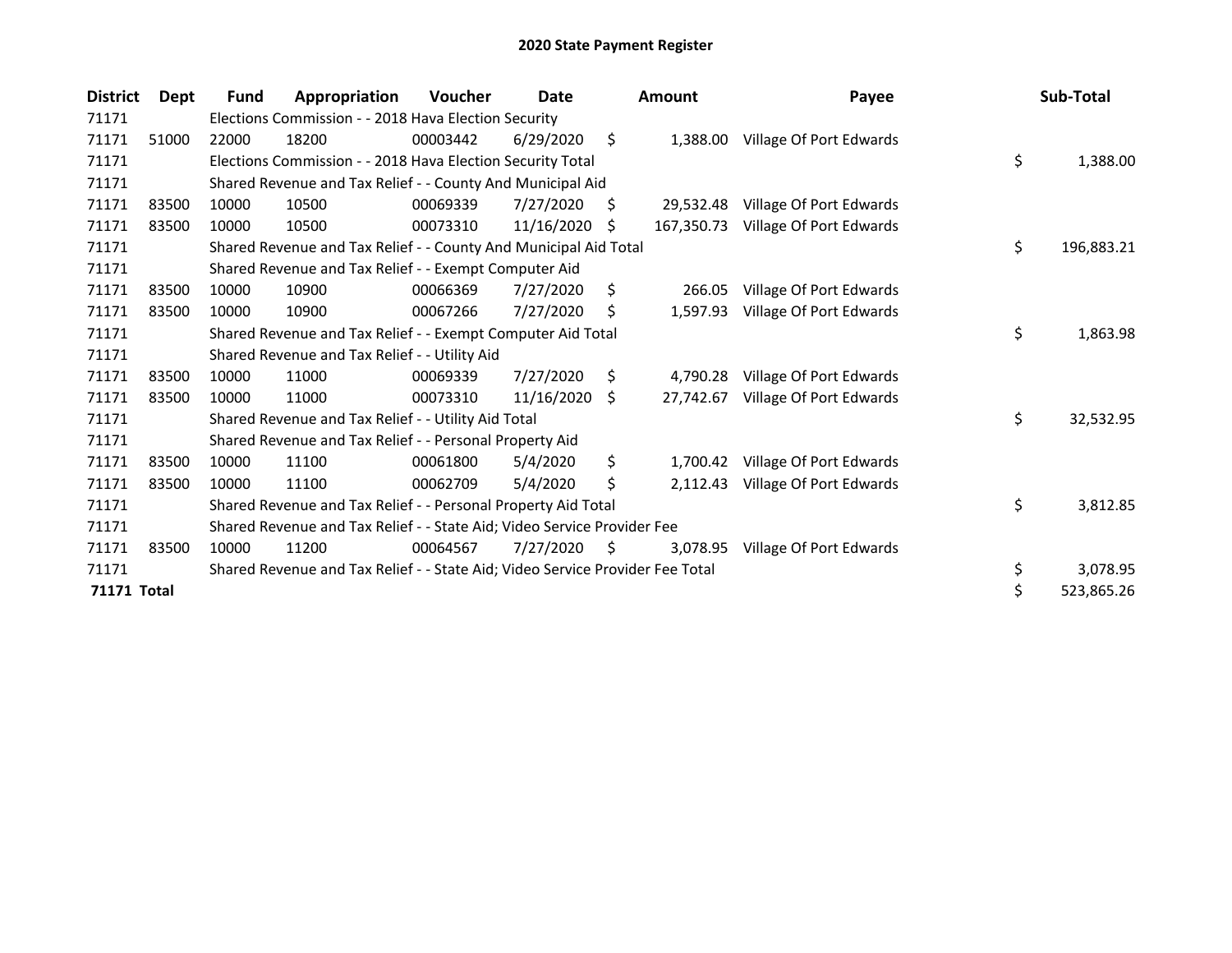| <b>District</b>    | Dept  | <b>Fund</b> | Appropriation                                                      | Voucher  | <b>Date</b> |     | <b>Amount</b> | Payee                        | Sub-Total        |
|--------------------|-------|-------------|--------------------------------------------------------------------|----------|-------------|-----|---------------|------------------------------|------------------|
| 71178              |       |             | Dept of Safety & Prof Services - - Fire Dues Distribution          |          |             |     |               |                              |                  |
| 71178              | 16500 | 10000       | 22500                                                              | 00037392 | 7/20/2020   | \$  |               | 1,430.38 Village Of Rudolph  |                  |
| 71178              |       |             | Dept of Safety & Prof Services - - Fire Dues Distribution Total    |          |             |     |               |                              | \$<br>1,430.38   |
| 71178              |       |             | Dept of Natural Resources - - Fin Asst For Responsible Units       |          |             |     |               |                              |                  |
| 71178              | 37000 | 27400       | 67000                                                              | 00412820 | 5/29/2020   | \$  |               | 1,482.35 Village Of Rudolph  |                  |
| 71178              |       |             | Dept of Natural Resources - - Fin Asst For Responsible Units Total |          |             |     |               |                              | \$<br>1,482.35   |
| 71178              |       |             | WI Dept of Transportation - - Trns Aids To Mnc.-Sf                 |          |             |     |               |                              |                  |
| 71178              | 39500 | 21100       | 19100                                                              | 00477339 | 1/6/2020    | \$  | 3,718.62      | Village Of Rudolph           |                  |
| 71178              | 39500 | 21100       | 19100                                                              | 00507194 | 4/6/2020    | \$  | 3,718.62      | Village Of Rudolph           |                  |
| 71178              | 39500 | 21100       | 19100                                                              | 00544186 | 7/6/2020    | \$  | 3,718.62      | Village Of Rudolph           |                  |
| 71178              | 39500 | 21100       | 19100                                                              | 00587012 | 10/5/2020   | \$  |               | 3,718.62 Village Of Rudolph  |                  |
| 71178              |       |             | WI Dept of Transportation - - Trns Aids To Mnc.-Sf Total           |          |             |     |               |                              | \$<br>14,874.48  |
| 71178              |       |             | Department of Administration - - Federal Aid                       |          |             |     |               |                              |                  |
| 71178              | 50500 | 10000       | 14200                                                              | 00135437 | 12/10/2020  | -\$ |               | 22,474.00 Village Of Rudolph |                  |
| 71178              |       |             | Department of Administration - - Federal Aid Total                 |          |             |     |               |                              | \$<br>22,474.00  |
| 71178              |       |             | Elections Commission - - 2018 Hava Election Security               |          |             |     |               |                              |                  |
| 71178              | 51000 | 22000       | 18200                                                              | 00003106 | 2/7/2020    | \$  | 1,200.00      | Village Of Rudolph           |                  |
| 71178              | 51000 | 22000       | 18200                                                              | 00004471 | 9/9/2020    | \$  | 495.90        | Village Of Rudolph           |                  |
| 71178              |       |             | Elections Commission - - 2018 Hava Election Security Total         |          |             |     |               |                              | \$<br>1,695.90   |
| 71178              |       |             | Shared Revenue and Tax Relief - - County And Municipal Aid         |          |             |     |               |                              |                  |
| 71178              | 83500 | 10000       | 10500                                                              | 00069340 | 7/27/2020   | \$. | 9,970.88      | Village Of Rudolph           |                  |
| 71178              | 83500 | 10000       | 10500                                                              | 00073311 | 11/16/2020  | \$  | 56,501.66     | Village Of Rudolph           |                  |
| 71178              |       |             | Shared Revenue and Tax Relief - - County And Municipal Aid Total   |          |             |     |               |                              | \$<br>66,472.54  |
| 71178              |       |             | Shared Revenue and Tax Relief - - Exempt Computer Aid              |          |             |     |               |                              |                  |
| 71178              | 83500 | 10000       | 10900                                                              | 00066370 | 7/27/2020   | \$  | 71.70         | Village Of Rudolph           |                  |
| 71178              |       |             | Shared Revenue and Tax Relief - - Exempt Computer Aid Total        |          |             |     |               |                              | \$<br>71.70      |
| 71178              |       |             | Shared Revenue and Tax Relief - - Utility Aid                      |          |             |     |               |                              |                  |
| 71178              | 83500 | 10000       | 11000                                                              | 00069340 | 7/27/2020   | \$  | 0.15          | Village Of Rudolph           |                  |
| 71178              | 83500 | 10000       | 11000                                                              | 00073311 | 11/16/2020  | \$  | 4.36          | Village Of Rudolph           |                  |
| 71178              |       |             | Shared Revenue and Tax Relief - - Utility Aid Total                |          |             |     |               |                              | \$<br>4.51       |
| 71178              |       |             | Shared Revenue and Tax Relief - - Personal Property Aid            |          |             |     |               |                              |                  |
| 71178              | 83500 | 10000       | 11100                                                              | 00061801 | 5/4/2020    | \$  | 147.00        | Village Of Rudolph           |                  |
| 71178              |       |             | Shared Revenue and Tax Relief - - Personal Property Aid Total      |          |             |     |               |                              | \$<br>147.00     |
| <b>71178 Total</b> |       |             |                                                                    |          |             |     |               |                              | \$<br>108,652.86 |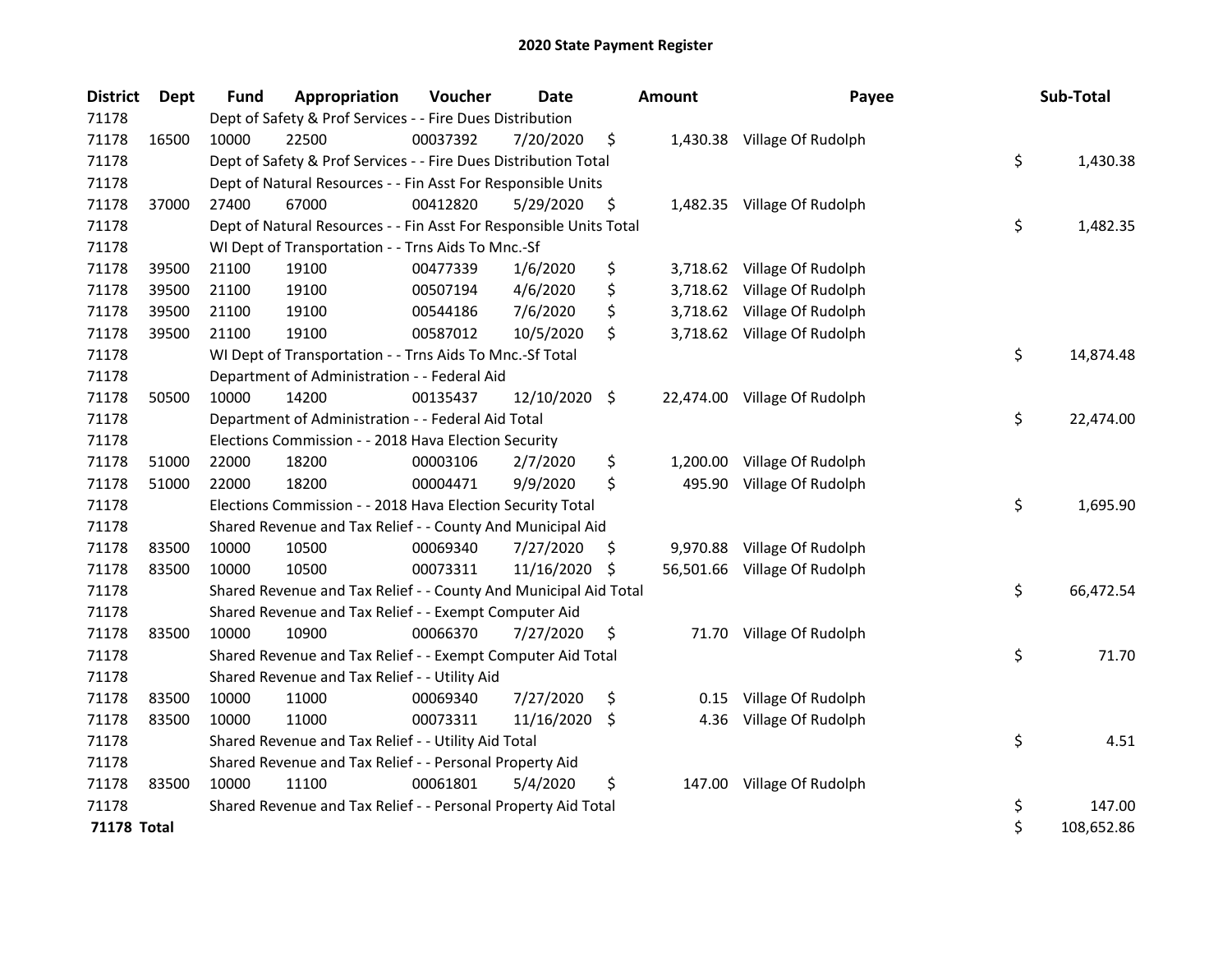| <b>District</b> | Dept  | <b>Fund</b> | Appropriation                                                      | Voucher  | Date          |     | <b>Amount</b> | Payee                        | Sub-Total        |
|-----------------|-------|-------------|--------------------------------------------------------------------|----------|---------------|-----|---------------|------------------------------|------------------|
| 71186           |       |             | Dept of Safety & Prof Services - - Fire Dues Distribution          |          |               |     |               |                              |                  |
| 71186           | 16500 | 10000       | 22500                                                              | 00037393 | 7/20/2020     | \$  |               | 1,364.39 Village Of Vesper   |                  |
| 71186           |       |             | Dept of Safety & Prof Services - - Fire Dues Distribution Total    |          |               |     |               |                              | \$<br>1,364.39   |
| 71186           |       |             | Dept of Natural Resources - - Fin Asst For Responsible Units       |          |               |     |               |                              |                  |
| 71186           | 37000 | 27400       | 67000                                                              | 00413223 | 5/29/2020     | \$  |               | 1,453.03 Village Of Vesper   |                  |
| 71186           |       |             | Dept of Natural Resources - - Fin Asst For Responsible Units Total |          |               |     |               |                              | \$<br>1,453.03   |
| 71186           |       |             | WI Dept of Transportation - - Trns Aids To Mnc.-Sf                 |          |               |     |               |                              |                  |
| 71186           | 39500 | 21100       | 19100                                                              | 00477340 | 1/6/2020      | \$  |               | 4,255.53 Village Of Vesper   |                  |
| 71186           | 39500 | 21100       | 19100                                                              | 00507195 | 4/6/2020      | \$  |               | 4,255.53 Village Of Vesper   |                  |
| 71186           | 39500 | 21100       | 19100                                                              | 00544187 | 7/6/2020      | \$  |               | 4,255.53 Village Of Vesper   |                  |
| 71186           | 39500 | 21100       | 19100                                                              | 00587013 | 10/5/2020     | \$  |               | 4,255.56 Village Of Vesper   |                  |
| 71186           |       |             | WI Dept of Transportation - - Trns Aids To Mnc.-Sf Total           |          |               |     |               |                              | \$<br>17,022.15  |
| 71186           |       |             | Department of Administration - - Federal Aid                       |          |               |     |               |                              |                  |
| 71186           | 50500 | 10000       | 14200                                                              | 00130318 | 10/5/2020     | \$  | 1,010.65      | Village Of Vesper            |                  |
| 71186           | 50500 | 10000       | 14200                                                              | 00135438 | 12/10/2020    | -\$ | 5,540.63      | Village Of Vesper            |                  |
| 71186           |       |             | Department of Administration - - Federal Aid Total                 |          |               |     |               |                              | \$<br>6,551.28   |
| 71186           |       |             | Elections Commission - - 2018 Hava Election Security               |          |               |     |               |                              |                  |
| 71186           | 51000 | 22000       | 18200                                                              | 00004569 | 9/15/2020     | \$  | 533.30        | Village Of Vesper            |                  |
| 71186           |       |             | Elections Commission - - 2018 Hava Election Security Total         |          |               |     |               |                              | \$<br>533.30     |
| 71186           |       |             | Shared Revenue and Tax Relief - - County And Municipal Aid         |          |               |     |               |                              |                  |
| 71186           | 83500 | 10000       | 10500                                                              | 00069341 | 7/27/2020     | \$  |               | 19,983.43 Village Of Vesper  |                  |
| 71186           | 83500 | 10000       | 10500                                                              | 00073312 | 11/16/2020    | \$  |               | 114,779.77 Village Of Vesper |                  |
| 71186           |       |             | Shared Revenue and Tax Relief - - County And Municipal Aid Total   |          |               |     |               |                              | \$<br>134,763.20 |
| 71186           |       |             | Shared Revenue and Tax Relief - - Exempt Computer Aid              |          |               |     |               |                              |                  |
| 71186           | 83500 | 10000       | 10900                                                              | 00066371 | 7/27/2020     | \$  | 207.85        | Village Of Vesper            |                  |
| 71186           | 83500 | 10000       | 10900                                                              | 00067267 | 7/27/2020     | \$  |               | 373.19 Village Of Vesper     |                  |
| 71186           |       |             | Shared Revenue and Tax Relief - - Exempt Computer Aid Total        |          |               |     |               |                              | \$<br>581.04     |
| 71186           |       |             | Shared Revenue and Tax Relief - - Utility Aid                      |          |               |     |               |                              |                  |
| 71186           | 83500 | 10000       | 11000                                                              | 00073312 | 11/16/2020 \$ |     |               | 323.65 Village Of Vesper     |                  |
| 71186           |       |             | Shared Revenue and Tax Relief - - Utility Aid Total                |          |               |     |               |                              | \$<br>323.65     |
| 71186           |       |             | Shared Revenue and Tax Relief - - Personal Property Aid            |          |               |     |               |                              |                  |
| 71186           | 83500 | 10000       | 11100                                                              | 00061802 | 5/4/2020      | \$  |               | 258.60 Village Of Vesper     |                  |
| 71186           |       |             | Shared Revenue and Tax Relief - - Personal Property Aid Total      |          |               |     |               |                              | \$<br>258.60     |
| 71186           |       |             | Shared Revenue and Tax Relief - - Lottery & Gaming Credit          |          |               |     |               |                              |                  |
| 71186           | 83500 | 52100       | 36300                                                              | 00055616 | 3/23/2020     | \$  |               | 273.63 Village Of Vesper     |                  |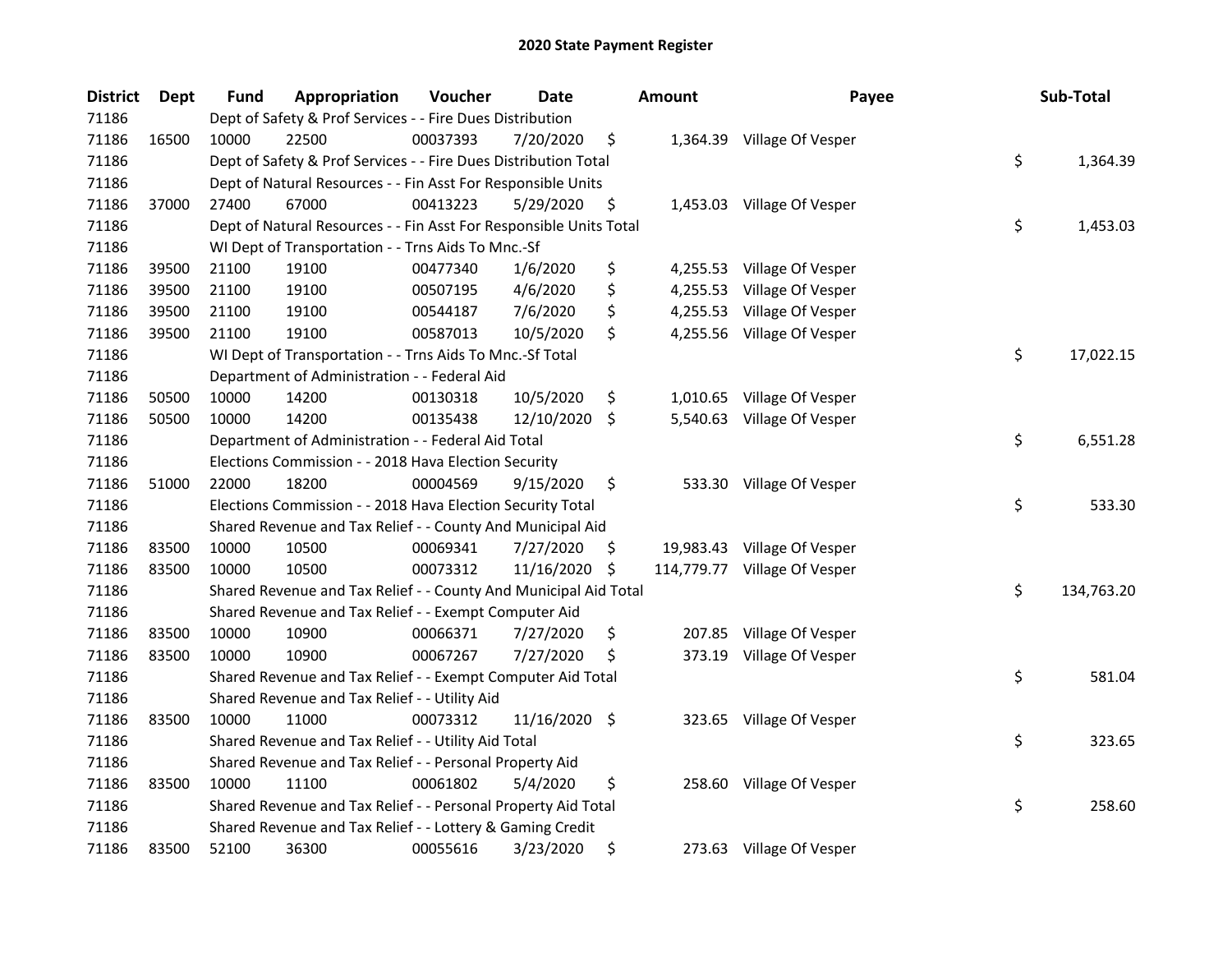| District Dept      | Fund | <b>Appropriation</b>                                            | Voucher | Date | Amount | Payee | Sub-Total  |
|--------------------|------|-----------------------------------------------------------------|---------|------|--------|-------|------------|
| 71186              |      | Shared Revenue and Tax Relief - - Lottery & Gaming Credit Total |         |      |        |       | 273.63     |
| <b>71186 Total</b> |      |                                                                 |         |      |        |       | 163.124.27 |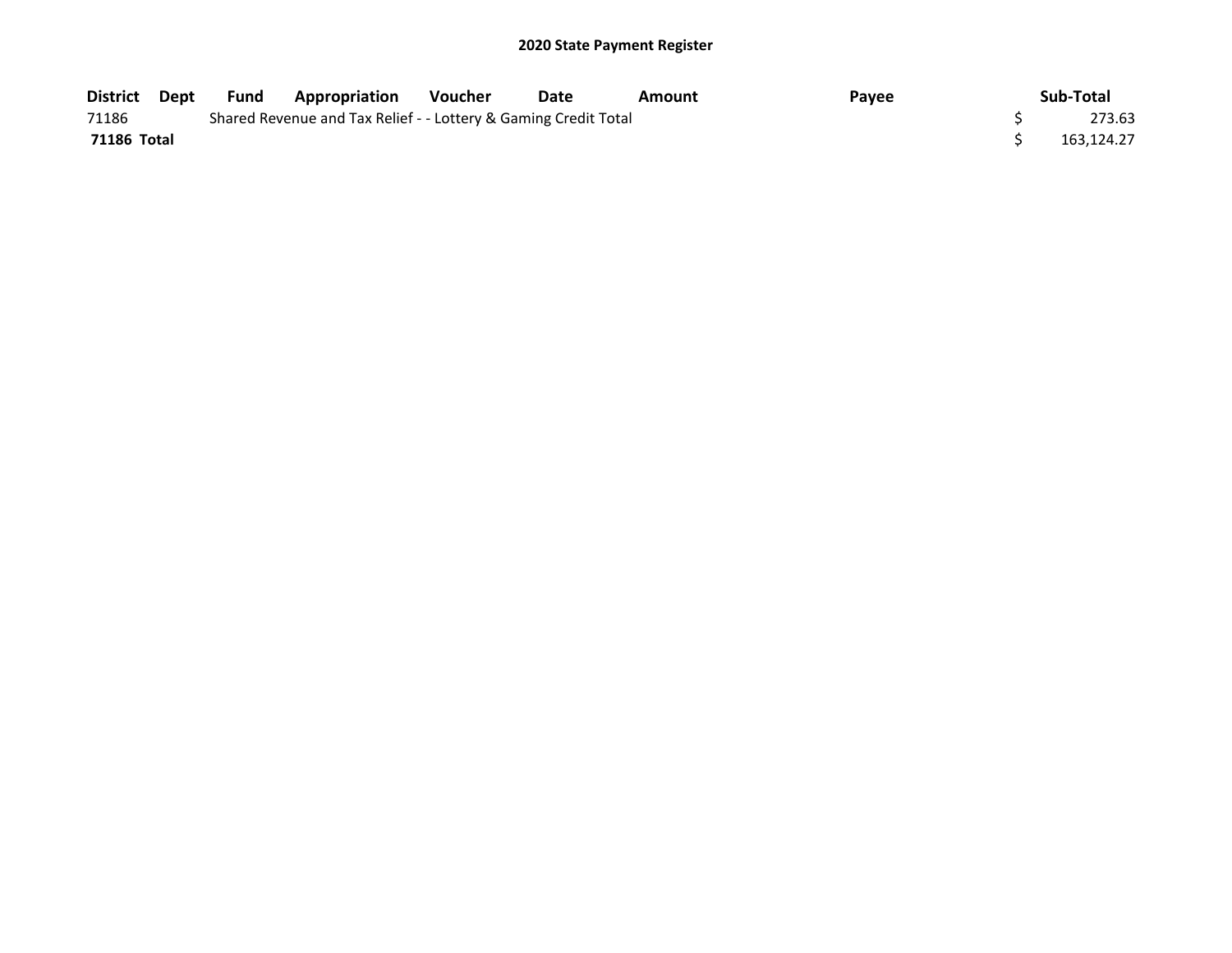| <b>District</b> | Dept  | <b>Fund</b> | Appropriation                                                                   | Voucher   | <b>Date</b>   | <b>Amount</b>    | Payee              | Sub-Total          |
|-----------------|-------|-------------|---------------------------------------------------------------------------------|-----------|---------------|------------------|--------------------|--------------------|
| 71251           |       |             | Dept of Safety & Prof Services - - Fire Dues Distribution                       |           |               |                  |                    |                    |
| 71251           | 16500 | 10000       | 22500                                                                           | 00037394  | 7/17/2020     | \$<br>72,481.17  | City of Marshfield |                    |
| 71251           |       |             | Dept of Safety & Prof Services - - Fire Dues Distribution Total                 |           |               |                  |                    | \$<br>72,481.17    |
| 71251           |       |             | WI Dept of Transportation - - Conn Hwy Aids St Fds                              |           |               |                  |                    |                    |
| 71251           | 39500 | 21100       | 16200                                                                           | 00477461  | 1/6/2020      | \$<br>49,885.72  | City of Marshfield |                    |
| 71251           | 39500 | 21100       | 16200                                                                           | 00507316  | 4/6/2020      | \$<br>49,885.72  | City of Marshfield |                    |
| 71251           | 39500 | 21100       | 16200                                                                           | 00544308  | 7/6/2020      | \$<br>49,885.72  | City of Marshfield |                    |
| 71251           | 39500 | 21100       | 16200                                                                           | 00587134  | 10/5/2020     | \$<br>49,885.74  | City of Marshfield |                    |
| 71251           |       |             | WI Dept of Transportation - - Conn Hwy Aids St Fds Total                        |           |               |                  |                    | \$<br>199,542.90   |
| 71251           |       |             | WI Dept of Transportation - - Tc, Trns Oper Aid Sf                              |           |               |                  |                    |                    |
| 71251           | 39500 | 21100       | 17700                                                                           | 00525240  | 5/12/2020     | \$<br>59,012.00  | City of Marshfield |                    |
| 71251           | 39500 | 21100       | 17700                                                                           | 00574263  | 8/27/2020     | \$<br>177,038.00 | City of Marshfield |                    |
| 71251           |       |             | WI Dept of Transportation - - Tc, Trns Oper Aid Sf Total                        |           |               |                  |                    | \$<br>236,050.00   |
| 71251           |       |             | WI Dept of Transportation - - Trnst/Trns-Rel Aid F                              |           |               |                  |                    |                    |
| 71251           | 39500 | 21100       | 18200                                                                           | 00479267  | 1/10/2020     | \$<br>18,123.20  | City of Marshfield |                    |
| 71251           | 39500 | 21100       | 18200                                                                           | 00499461  | 3/4/2020      | \$<br>64,947.55  | City of Marshfield |                    |
| 71251           | 39500 | 21100       | 18200                                                                           | 00531783  | 6/1/2020      | \$<br>110,443.64 | City of Marshfield |                    |
| 71251           | 39500 | 21100       | 18200                                                                           | 00556491  | 7/27/2020     | \$<br>64,513.00  | City of Marshfield |                    |
| 71251           | 39500 | 21100       | 18200                                                                           | 00579786  | 9/9/2020      | \$<br>163,078.03 | City of Marshfield |                    |
| 71251           |       |             | WI Dept of Transportation - - Trnst/Trns-Rel Aid F Total                        |           |               |                  |                    | \$<br>421,105.42   |
| 71251           |       |             | WI Dept of Transportation - - Trns Aids To Mnc.-Sf                              |           |               |                  |                    |                    |
| 71251           | 39500 | 21100       | 19100                                                                           | 00477341  | 1/6/2020      | \$<br>390,468.64 | City of Marshfield |                    |
| 71251           | 39500 | 21100       | 19100                                                                           | 00507196  | 4/6/2020      | \$<br>390,468.64 | City of Marshfield |                    |
| 71251           | 39500 | 21100       | 19100                                                                           | 00544188  | 7/6/2020      | \$<br>390,468.64 | City of Marshfield |                    |
| 71251           | 39500 | 21100       | 19100                                                                           | 00587014  | 10/5/2020     | \$<br>390,468.67 | City of Marshfield |                    |
| 71251           |       |             | WI Dept of Transportation - - Trns Aids To Mnc.-Sf Total                        |           |               |                  |                    | \$<br>1,561,874.59 |
| 71251           |       |             | Department of Health Services - - Prepaid Medical Transport Reimbursement       |           |               |                  |                    |                    |
| 71251           | 43500 | 10000       | 16300                                                                           | AMBULANCE | 11/16/2020 \$ | 62,689.57        | City of Marshfield |                    |
| 71251           |       |             | Department of Health Services - - Prepaid Medical Transport Reimbursement Total |           |               |                  |                    | \$<br>62,689.57    |
| 71251           |       |             | Department of Military Affairs - - Regional Emergency Response Tm               |           |               |                  |                    |                    |
| 71251           | 46500 | 10000       | 30600                                                                           | 00076128  | 4/6/2020      | \$<br>2,078.16   | City of Marshfield |                    |
| 71251           | 46500 | 10000       | 30600                                                                           | 00076184  | 4/6/2020      | \$<br>2,078.16   | City of Marshfield |                    |
| 71251           | 46500 | 10000       | 30600                                                                           | 00078690  | 6/16/2020     | \$<br>2,078.28   | City of Marshfield |                    |
| 71251           | 46500 | 10000       | 30600                                                                           | 00085230  | 11/9/2020     | \$<br>2,078.16   | City of Marshfield |                    |
| 71251           |       |             | Department of Military Affairs - - Regional Emergency Response Tm Total         |           |               |                  |                    | \$<br>8,312.76     |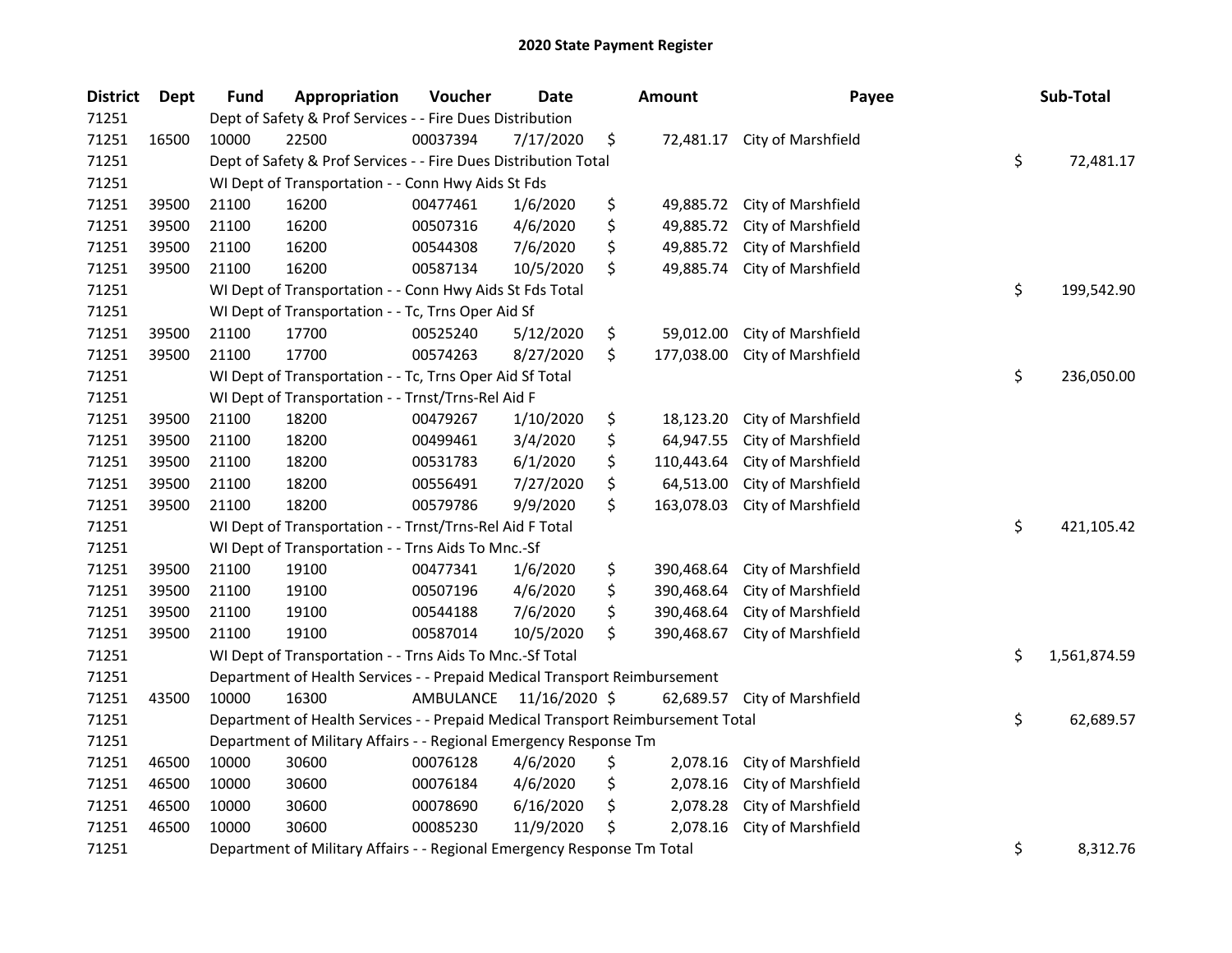| <b>District</b> | Dept  | <b>Fund</b> | Appropriation                                                                 | Voucher  | <b>Date</b>   |     | <b>Amount</b> | Payee                         | Sub-Total          |
|-----------------|-------|-------------|-------------------------------------------------------------------------------|----------|---------------|-----|---------------|-------------------------------|--------------------|
| 71251           |       |             | Department of Administration - - Federal Aid                                  |          |               |     |               |                               |                    |
| 71251           | 50500 | 10000       | 14200                                                                         | 00130306 | 10/1/2020     | \$  | 103,256.64    | City of Marshfield            |                    |
| 71251           | 50500 | 10000       | 14200                                                                         | 00132332 | 11/12/2020    | \$  | 17,014.35     | City of Marshfield            |                    |
| 71251           | 50500 | 10000       | 14200                                                                         | 00135418 | 12/9/2020     | \$  | 193,760.01    | City of Marshfield            |                    |
| 71251           | 50500 | 10000       | 14200                                                                         | 00136654 | 12/16/2020    | \$  | 19,974.65     | City of Marshfield            |                    |
| 71251           |       |             | Department of Administration - - Federal Aid Total                            |          |               |     |               |                               | \$<br>334,005.65   |
| 71251           |       |             | Elections Commission - - 2018 Hava Election Security                          |          |               |     |               |                               |                    |
| 71251           | 51000 | 22000       | 18200                                                                         | 00003530 | 6/29/2020     | \$  |               | 11,655.20 City of Marshfield  |                    |
| 71251           |       |             | Elections Commission - - 2018 Hava Election Security Total                    |          |               |     |               |                               | \$<br>11,655.20    |
| 71251           |       |             | Shared Revenue and Tax Relief - - Expenditure Restraint Program               |          |               |     |               |                               |                    |
| 71251           | 83500 | 10000       | 10100                                                                         | 00069342 | 7/27/2020     | \$. |               | 380,281.44 City of Marshfield |                    |
| 71251           |       |             | Shared Revenue and Tax Relief - - Expenditure Restraint Program Total         |          |               |     |               |                               | \$<br>380,281.44   |
| 71251           |       |             | Shared Revenue and Tax Relief - - County And Municipal Aid                    |          |               |     |               |                               |                    |
| 71251           | 83500 | 10000       | 10500                                                                         | 00069342 | 7/27/2020     | \$. | 653,303.27    | City of Marshfield            |                    |
| 71251           | 83500 | 10000       | 10500                                                                         | 00073313 | 11/16/2020    | \$  | 3,649,508.95  | City of Marshfield            |                    |
| 71251           |       |             | Shared Revenue and Tax Relief - - County And Municipal Aid Total              |          |               |     |               |                               | \$<br>4,302,812.22 |
| 71251           |       |             | Shared Revenue and Tax Relief - - Exempt Computer Aid                         |          |               |     |               |                               |                    |
| 71251           | 83500 | 10000       | 10900                                                                         | 00066372 | 7/27/2020     | \$  | 248,192.97    | City of Marshfield            |                    |
| 71251           | 83500 | 10000       | 10900                                                                         | 00067268 | 7/27/2020     | \$  | 352,297.62    | City of Marshfield            |                    |
| 71251           |       |             | Shared Revenue and Tax Relief - - Exempt Computer Aid Total                   |          |               |     |               |                               | \$<br>600,490.59   |
| 71251           |       |             | Shared Revenue and Tax Relief - - Utility Aid                                 |          |               |     |               |                               |                    |
| 71251           | 83500 | 10000       | 11000                                                                         | 00073313 | 11/16/2020 \$ |     |               | 26,012.78 City of Marshfield  |                    |
| 71251           |       |             | Shared Revenue and Tax Relief - - Utility Aid Total                           |          |               |     |               |                               | \$<br>26,012.78    |
| 71251           |       |             | Shared Revenue and Tax Relief - - Personal Property Aid                       |          |               |     |               |                               |                    |
| 71251           | 83500 | 10000       | 11100                                                                         | 00061803 | 5/4/2020      | \$  | 192,084.16    | City of Marshfield            |                    |
| 71251           | 83500 | 10000       | 11100                                                                         | 00062710 | 5/4/2020      | \$  | 65,691.46     | City of Marshfield            |                    |
| 71251           |       |             | Shared Revenue and Tax Relief - - Personal Property Aid Total                 |          |               |     |               |                               | \$<br>257,775.62   |
| 71251           |       |             | Shared Revenue and Tax Relief - - State Aid; Video Service Provider Fee       |          |               |     |               |                               |                    |
| 71251           | 83500 | 10000       | 11200                                                                         | 00064568 | 7/27/2020     | \$  | 24,810.07     | City of Marshfield            |                    |
| 71251           |       |             | Shared Revenue and Tax Relief - - State Aid; Video Service Provider Fee Total |          |               |     |               |                               | \$<br>24,810.07    |
| 71251           |       |             | Shared Revenue and Tax Relief - - Payments For Municipal Svcs                 |          |               |     |               |                               |                    |
| 71251           | 83500 | 10000       | 50100                                                                         | 00054976 | 2/3/2020      | \$  |               | 70,335.95 City of Marshfield  |                    |
| 71251           |       |             | Shared Revenue and Tax Relief - - Payments For Municipal Svcs Total           |          |               |     |               |                               | \$<br>70,335.95    |
| 71251           |       |             | Shared Revenue and Tax Relief - - Lottery & Gaming Credit                     |          |               |     |               |                               |                    |
| 71251           | 83500 | 52100       | 36300                                                                         | 00055617 | 3/23/2020     | \$  |               | 18,975.59 City of Marshfield  |                    |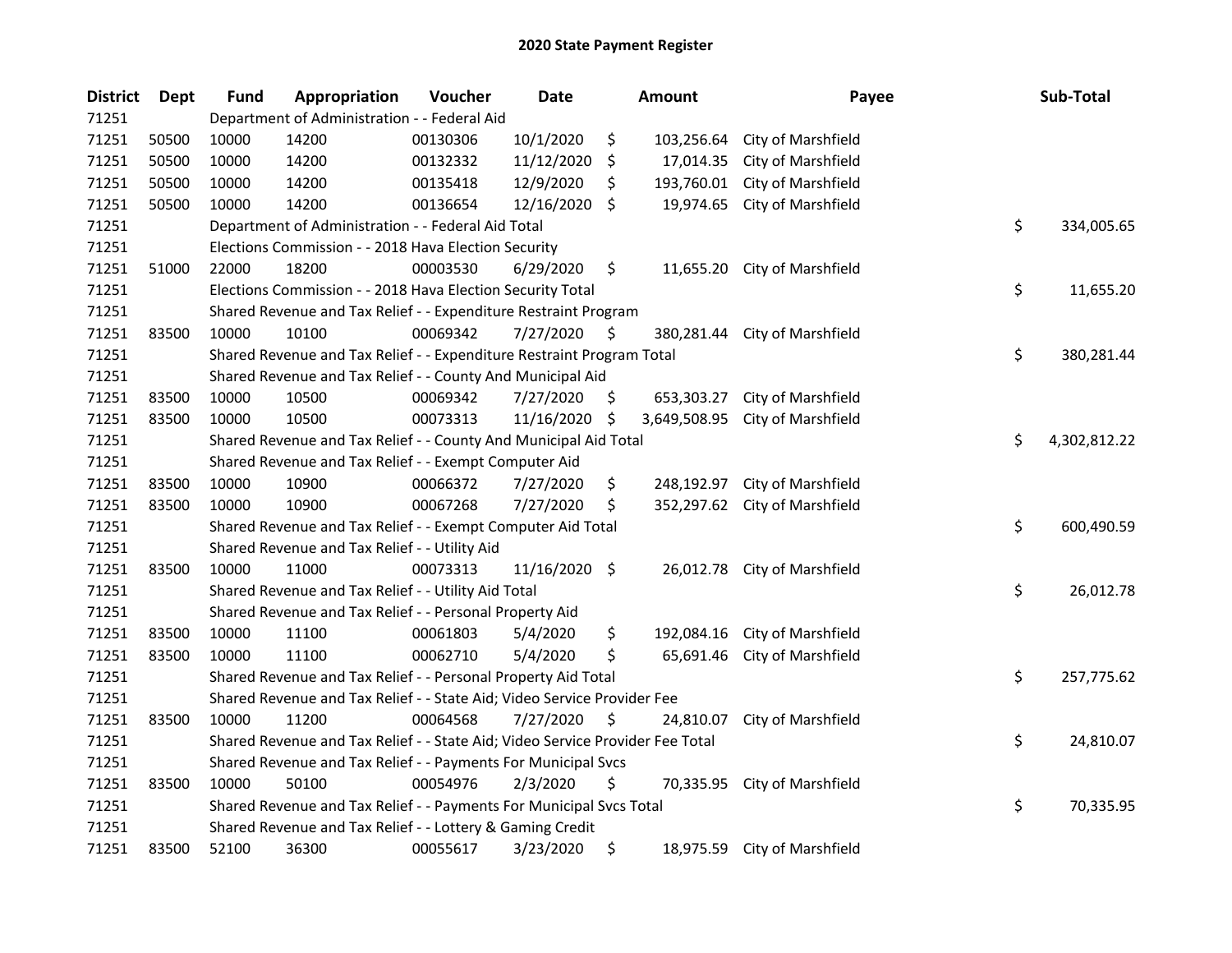| District Dept | Fund | <b>Appropriation</b>                                            | <b>Voucher</b> | Date | Amount | Payee | Sub-Total    |
|---------------|------|-----------------------------------------------------------------|----------------|------|--------|-------|--------------|
| 71251         |      | Shared Revenue and Tax Relief - - Lottery & Gaming Credit Total |                |      |        |       | 18,975.59    |
| 71251 Total   |      |                                                                 |                |      |        |       | 8,589,211.52 |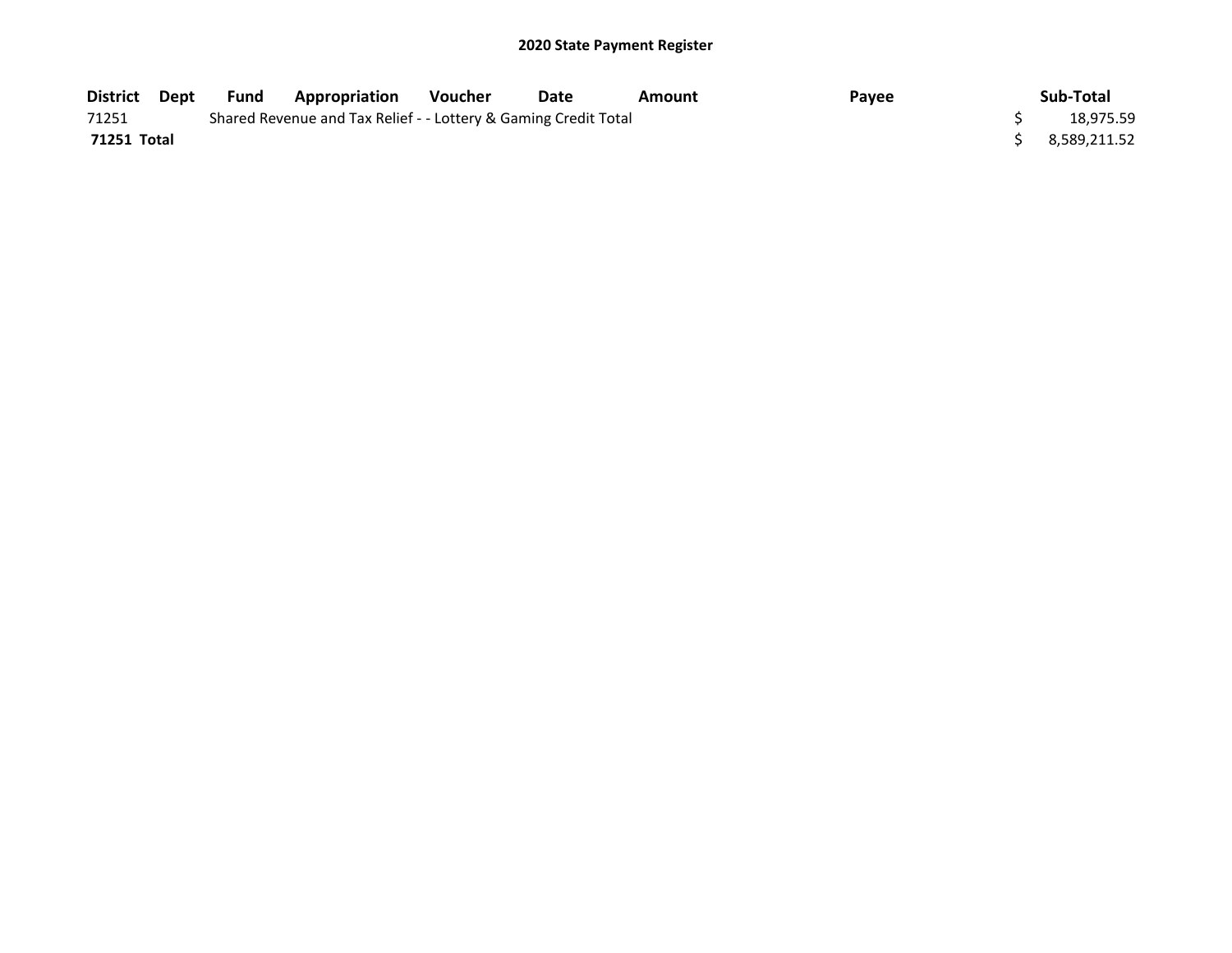| <b>District</b> | Dept  | Fund  | Appropriation                                                                                     | Voucher  | <b>Date</b>             | <b>Amount</b>   | Payee                                                                                                   | Sub-Total        |
|-----------------|-------|-------|---------------------------------------------------------------------------------------------------|----------|-------------------------|-----------------|---------------------------------------------------------------------------------------------------------|------------------|
| 71261           |       |       | Dept of Safety & Prof Services - - Fire Dues Distribution                                         |          |                         |                 |                                                                                                         |                  |
| 71261           | 16500 | 10000 | 22500                                                                                             | 00037395 | 7/20/2020               | \$              | 5,116.06 City Of Nekoosa                                                                                |                  |
| 71261           |       |       | Dept of Safety & Prof Services - - Fire Dues Distribution Total                                   |          |                         |                 |                                                                                                         | \$<br>5,116.06   |
| 71261           |       |       | Dept of Natural Resources - - Resaids - Fire Suppress Grant                                       |          |                         |                 |                                                                                                         |                  |
| 71261           | 37000 | 21200 | 54500                                                                                             | 00421206 | 7/7/2020                | \$              | 1,648.82 City Of Nekoosa                                                                                |                  |
| 71261           |       |       | Dept of Natural Resources - - Resaids - Fire Suppress Grant Total                                 |          |                         |                 |                                                                                                         | \$<br>1,648.82   |
| 71261           |       |       | Dept of Natural Resources - - Fin Asst For Responsible Units                                      |          |                         |                 |                                                                                                         |                  |
| 71261           | 37000 | 27400 | 67000                                                                                             | 00413313 | 5/29/2020               | \$              | 9,240.31 City Of Nekoosa                                                                                |                  |
| 71261           |       |       | Dept of Natural Resources - - Fin Asst For Responsible Units Total                                |          |                         |                 |                                                                                                         | \$<br>9,240.31   |
| 71261           |       |       | WI Dept of Transportation - - Hwy Sfty Loc Aid Ffd                                                |          |                         |                 |                                                                                                         |                  |
| 71261           | 39500 | 21100 | 18500                                                                                             | 00516765 | 4/20/2020               | \$<br>4,000.00  | City Of Nekoosa                                                                                         |                  |
| 71261           | 39500 | 21100 | 18500                                                                                             | 00516766 | 4/20/2020               | \$<br>4,900.00  | City Of Nekoosa                                                                                         |                  |
| 71261           |       |       | WI Dept of Transportation - - Hwy Sfty Loc Aid Ffd Total                                          |          |                         |                 |                                                                                                         | \$<br>8,900.00   |
| 71261           |       |       | WI Dept of Transportation - - Trns Aids To Mnc.-Sf                                                |          |                         |                 |                                                                                                         |                  |
| 71261           | 39500 | 21100 | 19100                                                                                             | 00477342 | 1/6/2020                | \$<br>53,315.13 | City Of Nekoosa                                                                                         |                  |
| 71261           | 39500 | 21100 | 19100                                                                                             | 00507197 | 4/6/2020                | \$<br>53,315.13 | City Of Nekoosa                                                                                         |                  |
| 71261           | 39500 | 21100 | 19100                                                                                             | 00544189 | 7/6/2020                | \$<br>53,315.13 | City Of Nekoosa                                                                                         |                  |
| 71261           | 39500 | 21100 | 19100                                                                                             | 00587015 | 10/5/2020               | \$<br>53,315.13 | City Of Nekoosa                                                                                         |                  |
| 71261           |       |       | WI Dept of Transportation - - Trns Aids To Mnc.-Sf Total                                          |          |                         |                 |                                                                                                         | \$<br>213,260.52 |
| 71261           |       |       | Department of Health Services - - Emergency Medical Services, Ai                                  |          |                         |                 |                                                                                                         |                  |
| 71261           | 43500 | 10000 | 11900                                                                                             | 00379089 | 9/15/2020               | \$<br>4,093.40  | City Of Nekoosa                                                                                         |                  |
| 71261           |       |       | Department of Health Services - - Emergency Medical Services, Ai Total                            |          |                         |                 |                                                                                                         | \$<br>4,093.40   |
| 71261           |       |       | Department of Health Services - - Prepaid Medical Transport Reimbursement                         |          |                         |                 |                                                                                                         |                  |
| 71261           | 43500 | 10000 | 16300                                                                                             |          | AMBULANCE 11/16/2020 \$ | 12,187.84       | City Of Nekoosa                                                                                         |                  |
| 71261           |       |       | Department of Health Services - - Prepaid Medical Transport Reimbursement Total                   |          |                         |                 |                                                                                                         | \$<br>12,187.84  |
| 71261           |       |       | Department of Justice - - Law Enforcement Train, Local                                            |          |                         |                 |                                                                                                         |                  |
| 71261           | 45500 | 10000 | 23100                                                                                             | 00091507 | 12/7/2020               | \$              | 1,120.00 City Of Nekoosa                                                                                |                  |
| 71261           |       |       | Department of Justice - - Law Enforcement Train, Local Total                                      |          |                         |                 |                                                                                                         | \$<br>1,120.00   |
| 71261           |       |       | Department of Administration - - Federal Aid                                                      |          |                         |                 |                                                                                                         |                  |
| 71261           | 50500 | 10000 | 14200                                                                                             | 00135419 | 12/10/2020 \$           |                 | 33,565.14 City Of Nekoosa                                                                               |                  |
| 71261           |       |       | Department of Administration - - Federal Aid Total                                                |          |                         |                 |                                                                                                         | \$<br>33,565.14  |
| 71261           |       |       | Public Defender Board - - Transcript, Discovery and Records Provided to the Public Defender Board |          |                         |                 |                                                                                                         |                  |
| 71261           | 55000 | 10000 | 10600                                                                                             | 00238249 | 3/13/2020               | \$              | 29.00 City Of Nekoosa                                                                                   |                  |
| 71261           |       |       |                                                                                                   |          |                         |                 | Public Defender Board - - Transcript, Discovery and Records Provided to the Public Defender Board Total | \$<br>29.00      |
| 71261           |       |       | Shared Revenue and Tax Relief - - Expenditure Restraint Program                                   |          |                         |                 |                                                                                                         |                  |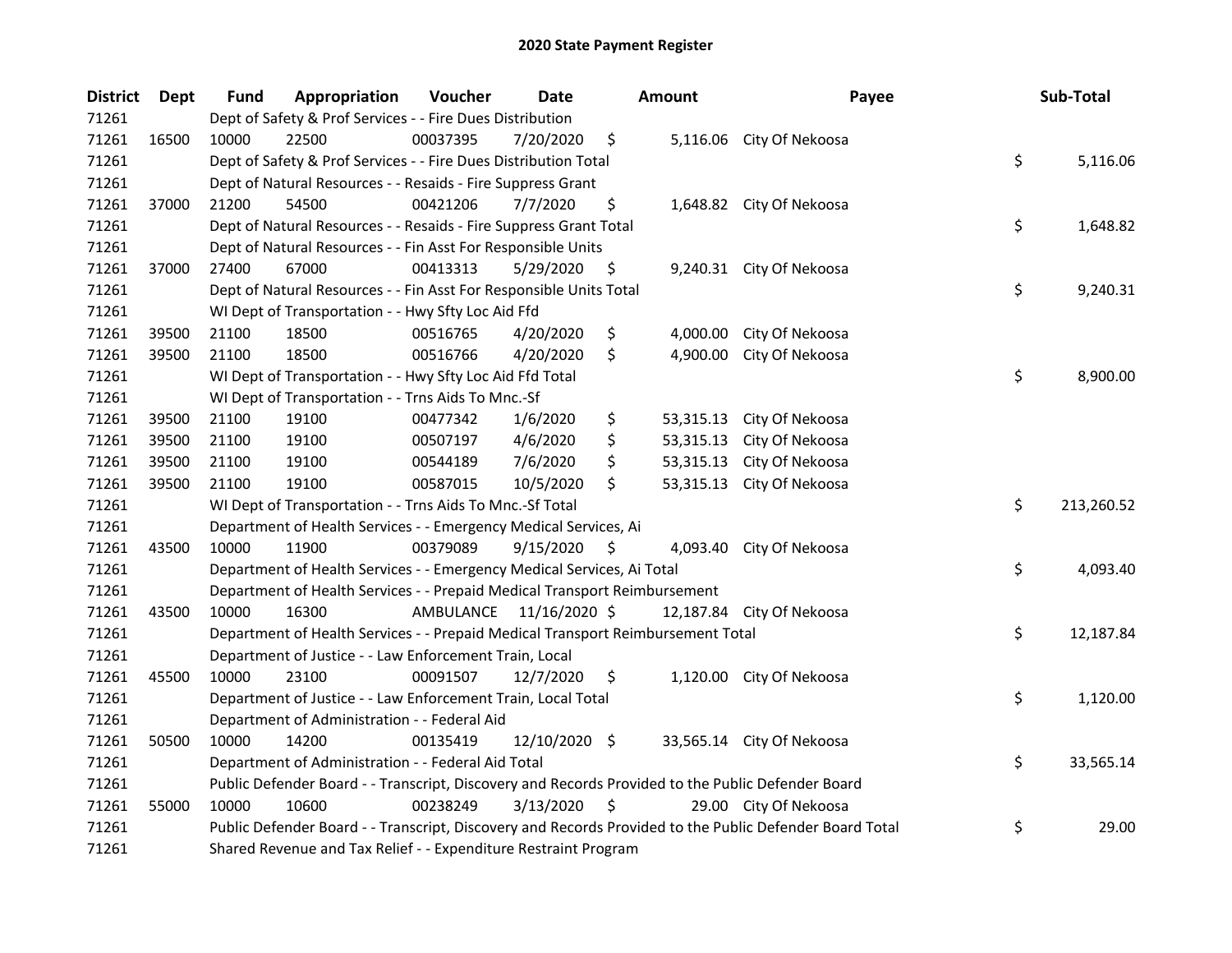| <b>District</b> | Dept  | <b>Fund</b> | Appropriation                                                                 | Voucher  | Date            |    | <b>Amount</b> |                 | Payee | Sub-Total        |
|-----------------|-------|-------------|-------------------------------------------------------------------------------|----------|-----------------|----|---------------|-----------------|-------|------------------|
| 71261           | 83500 | 10000       | 10100                                                                         | 00069343 | 7/27/2020       | \$ | 73,205.25     | City Of Nekoosa |       |                  |
| 71261           |       |             | Shared Revenue and Tax Relief - - Expenditure Restraint Program Total         |          |                 |    |               |                 |       | \$<br>73,205.25  |
| 71261           |       |             | Shared Revenue and Tax Relief - - County And Municipal Aid                    |          |                 |    |               |                 |       |                  |
| 71261           | 83500 | 10000       | 10500                                                                         | 00069343 | 7/27/2020       | Ŝ. | 142,698.43    | City Of Nekoosa |       |                  |
| 71261           | 83500 | 10000       | 10500                                                                         | 00073314 | 11/16/2020      | S. | 804,713.25    | City Of Nekoosa |       |                  |
| 71261           |       |             | Shared Revenue and Tax Relief - - County And Municipal Aid Total              |          |                 |    |               |                 |       | \$<br>947,411.68 |
| 71261           |       |             | Shared Revenue and Tax Relief - - Exempt Computer Aid                         |          |                 |    |               |                 |       |                  |
| 71261           | 83500 | 10000       | 10900                                                                         | 00066373 | 7/27/2020       | S. | 5,025.84      | City Of Nekoosa |       |                  |
| 71261           | 83500 | 10000       | 10900                                                                         | 00067269 | 7/27/2020       | S. | 12,913.25     | City Of Nekoosa |       |                  |
| 71261           |       |             | Shared Revenue and Tax Relief - - Exempt Computer Aid Total                   |          |                 |    |               |                 |       | \$<br>17,939.09  |
| 71261           |       |             | Shared Revenue and Tax Relief - - Utility Aid                                 |          |                 |    |               |                 |       |                  |
| 71261           | 83500 | 10000       | 11000                                                                         | 00073314 | $11/16/2020$ \$ |    | 568.29        | City Of Nekoosa |       |                  |
| 71261           |       |             | Shared Revenue and Tax Relief - - Utility Aid Total                           |          |                 |    |               |                 |       | \$<br>568.29     |
| 71261           |       |             | Shared Revenue and Tax Relief - - Personal Property Aid                       |          |                 |    |               |                 |       |                  |
| 71261           | 83500 | 10000       | 11100                                                                         | 00061804 | 5/4/2020        | \$ | 2,769.59      | City Of Nekoosa |       |                  |
| 71261           | 83500 | 10000       | 11100                                                                         | 00062711 | 5/4/2020        | \$ | 5,738.54      | City Of Nekoosa |       |                  |
| 71261           |       |             | Shared Revenue and Tax Relief - - Personal Property Aid Total                 |          |                 |    |               |                 |       | \$<br>8,508.13   |
| 71261           |       |             | Shared Revenue and Tax Relief - - State Aid; Video Service Provider Fee       |          |                 |    |               |                 |       |                  |
| 71261           | 83500 | 10000       | 11200                                                                         | 00064569 | 7/27/2020       | S. | 3,972.38      | City Of Nekoosa |       |                  |
| 71261           |       |             | Shared Revenue and Tax Relief - - State Aid; Video Service Provider Fee Total |          |                 |    |               |                 |       | \$<br>3,972.38   |
| 71261 Total     |       |             |                                                                               |          |                 |    |               |                 |       | 1,340,765.91     |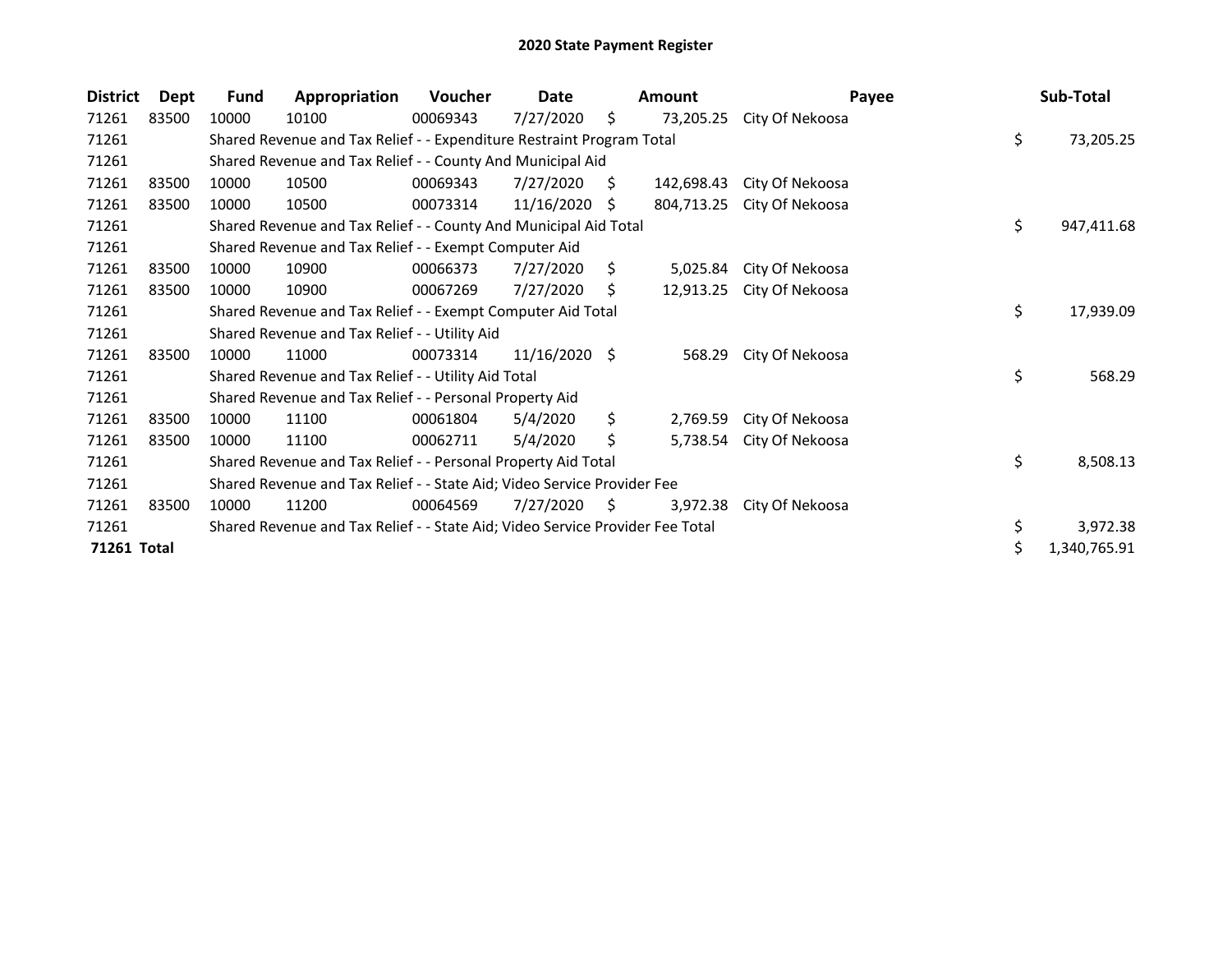| <b>District</b> | Dept  | <b>Fund</b> | Appropriation                                                         | Voucher  | Date          |     | Amount    | Payee                        | Sub-Total       |
|-----------------|-------|-------------|-----------------------------------------------------------------------|----------|---------------|-----|-----------|------------------------------|-----------------|
| 71271           |       |             | Dept of Safety & Prof Services - - Fire Dues Distribution             |          |               |     |           |                              |                 |
| 71271           | 16500 | 10000       | 22500                                                                 | 00037396 | 7/20/2020     | \$  |           | 2,822.52 City Of Pittsville  |                 |
| 71271           |       |             | Dept of Safety & Prof Services - - Fire Dues Distribution Total       |          |               |     |           |                              | \$<br>2,822.52  |
| 71271           |       |             | Dept of Natural Resources - - Resaids - Cnty Forst, Cl & Mfl          |          |               |     |           |                              |                 |
| 71271           | 37000 | 21200       | 57100                                                                 | 00418025 | 6/18/2020     | \$  |           | 11.30 City Of Pittsville     |                 |
| 71271           |       |             | Dept of Natural Resources - - Resaids - Cnty Forst, Cl & Mfl Total    |          |               |     |           |                              | \$<br>11.30     |
| 71271           |       |             | Dept of Natural Resources - - Resaids - Urban Forestry Grant          |          |               |     |           |                              |                 |
| 71271           | 37000 | 21200       | 58700                                                                 | 00381042 | 1/8/2020      | \$  | 4,000.00  | City Of Pittsville           |                 |
| 71271           | 37000 | 21200       | 58700                                                                 | 00411112 | 5/22/2020     | \$  | 5,700.00  | City Of Pittsville           |                 |
| 71271           |       |             | Dept of Natural Resources - - Resaids - Urban Forestry Grant Total    |          |               |     |           |                              | \$<br>9,700.00  |
| 71271           |       |             | Dept of Natural Resources - - Fin Asst For Responsible Units          |          |               |     |           |                              |                 |
| 71271           | 37000 | 27400       | 67000                                                                 | 00412985 | 5/29/2020     | -\$ |           | 4,015.51 City Of Pittsville  |                 |
| 71271           |       |             | Dept of Natural Resources - - Fin Asst For Responsible Units Total    |          |               |     |           |                              | \$<br>4,015.51  |
| 71271           |       |             | Dept of Natural Resources - - Recycling Consolidation Grants          |          |               |     |           |                              |                 |
| 71271           | 37000 | 27400       | 67300                                                                 | 00412985 | 5/29/2020     | \$, |           | 219.59 City Of Pittsville    |                 |
| 71271           |       |             | Dept of Natural Resources - - Recycling Consolidation Grants Total    |          |               |     |           |                              | \$<br>219.59    |
| 71271           |       |             | WI Dept of Transportation - - Trns Aids To Mnc.-Sf                    |          |               |     |           |                              |                 |
| 71271           | 39500 | 21100       | 19100                                                                 | 00477343 | 1/6/2020      | \$  | 21,972.88 | City Of Pittsville           |                 |
| 71271           | 39500 | 21100       | 19100                                                                 | 00507198 | 4/6/2020      | \$  | 21,972.88 | City Of Pittsville           |                 |
| 71271           | 39500 | 21100       | 19100                                                                 | 00544190 | 7/6/2020      | \$  | 21,972.88 | City Of Pittsville           |                 |
| 71271           | 39500 | 21100       | 19100                                                                 | 00587016 | 10/5/2020     | \$  | 21,972.88 | City Of Pittsville           |                 |
| 71271           |       |             | WI Dept of Transportation - - Trns Aids To Mnc.-Sf Total              |          |               |     |           |                              | \$<br>87,891.52 |
| 71271           |       |             | WI Dept of Transportation - - Loc Rd Imp Prg St Fd                    |          |               |     |           |                              |                 |
| 71271           | 39500 | 21100       | 27800                                                                 | 00633809 | 12/28/2020 \$ |     |           | 58,725.14 City Of Pittsville |                 |
| 71271           |       |             | WI Dept of Transportation - - Loc Rd Imp Prg St Fd Total              |          |               |     |           |                              | \$<br>58,725.14 |
| 71271           |       |             | Department of Health Services - - Cemetery, Funeral, And Burial       |          |               |     |           |                              |                 |
| 71271           | 43500 | 10000       | 41000                                                                 | 00384132 | 10/19/2020 \$ |     | 1,000.00  | City Of Pittsville           |                 |
| 71271           |       |             | Department of Health Services - - Cemetery, Funeral, And Burial Total |          |               |     |           |                              | \$<br>1,000.00  |
| 71271           |       |             | Department of Justice - - Law Enforcement Train, Local                |          |               |     |           |                              |                 |
| 71271           | 45500 | 10000       | 23100                                                                 | 00091797 | 12/9/2020     | \$  |           | 480.00 City Of Pittsville    |                 |
| 71271           |       |             | Department of Justice - - Law Enforcement Train, Local Total          |          |               |     |           |                              | \$<br>480.00    |
| 71271           |       |             | Department of Administration - - Federal Aid                          |          |               |     |           |                              |                 |
| 71271           | 50500 | 10000       | 14200                                                                 | 00132333 | 11/13/2020    | -\$ | 9,625.35  | City Of Pittsville           |                 |
| 71271           | 50500 | 10000       | 14200                                                                 | 00135420 | 12/10/2020    | -S  | 4,517.47  | City Of Pittsville           |                 |
| 71271           |       |             | Department of Administration - - Federal Aid Total                    |          |               |     |           |                              | \$<br>14,142.82 |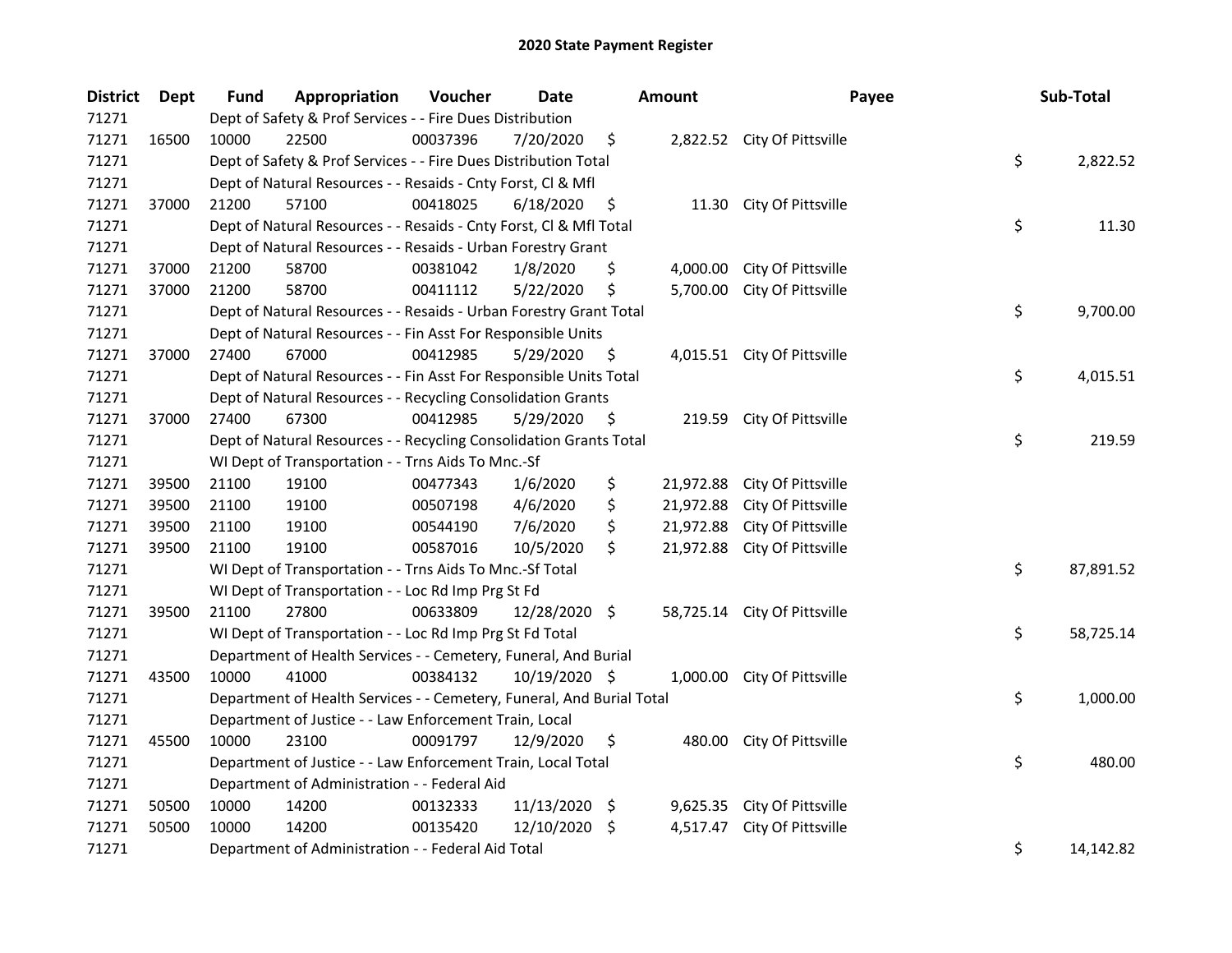| <b>District</b> | Dept  | Fund  | Appropriation                                                         | Voucher  | Date       |                     | <b>Amount</b> | Payee              | Sub-Total        |
|-----------------|-------|-------|-----------------------------------------------------------------------|----------|------------|---------------------|---------------|--------------------|------------------|
| 71271           |       |       | Elections Commission - - 2018 Hava Election Security                  |          |            |                     |               |                    |                  |
| 71271           | 51000 | 22000 | 18200                                                                 | 00004122 | 8/6/2020   | \$                  | 730.20        | City Of Pittsville |                  |
| 71271           |       |       | Elections Commission - - 2018 Hava Election Security Total            |          |            |                     |               |                    | \$<br>730.20     |
| 71271           |       |       | Shared Revenue and Tax Relief - - Expenditure Restraint Program       |          |            |                     |               |                    |                  |
| 71271           | 83500 | 10000 | 10100                                                                 | 00069344 | 7/27/2020  | $\ddot{\mathsf{s}}$ | 23,154.45     | City Of Pittsville |                  |
| 71271           |       |       | Shared Revenue and Tax Relief - - Expenditure Restraint Program Total |          |            |                     |               |                    | \$<br>23,154.45  |
| 71271           |       |       | Shared Revenue and Tax Relief - - County And Municipal Aid            |          |            |                     |               |                    |                  |
| 71271           | 83500 | 10000 | 10500                                                                 | 00069344 | 7/27/2020  | S.                  | 50,120.32     | City Of Pittsville |                  |
| 71271           | 83500 | 10000 | 10500                                                                 | 00073315 | 11/16/2020 | - \$                | 284,015.13    | City Of Pittsville |                  |
| 71271           |       |       | Shared Revenue and Tax Relief - - County And Municipal Aid Total      |          |            |                     |               |                    | \$<br>334,135.45 |
| 71271           |       |       | Shared Revenue and Tax Relief - - Exempt Computer Aid                 |          |            |                     |               |                    |                  |
| 71271           | 83500 | 10000 | 10900                                                                 | 00066374 | 7/27/2020  | \$                  | 418.82        | City Of Pittsville |                  |
| 71271           | 83500 | 10000 | 10900                                                                 | 00067270 | 7/27/2020  | S                   | 269.57        | City Of Pittsville |                  |
| 71271           |       |       | Shared Revenue and Tax Relief - - Exempt Computer Aid Total           |          |            |                     |               |                    | \$<br>688.39     |
| 71271           |       |       | Shared Revenue and Tax Relief - - Personal Property Aid               |          |            |                     |               |                    |                  |
| 71271           | 83500 | 10000 | 11100                                                                 | 00061805 | 5/4/2020   | \$                  | 775.44        | City Of Pittsville |                  |
| 71271           | 83500 | 10000 | 11100                                                                 | 00062712 | 5/4/2020   | \$                  | 187,163.88    | City Of Pittsville |                  |
| 71271           |       |       | Shared Revenue and Tax Relief - - Personal Property Aid Total         |          |            |                     |               |                    | \$<br>187,939.32 |
| 71271           |       |       | Shared Revenue and Tax Relief - - Lottery & Gaming Credit             |          |            |                     |               |                    |                  |
| 71271           | 83500 | 52100 | 36300                                                                 | 00055618 | 3/23/2020  | S                   | 255.42        | City Of Pittsville |                  |
| 71271           |       |       | Shared Revenue and Tax Relief - - Lottery & Gaming Credit Total       |          |            |                     |               |                    | \$<br>255.42     |
| 71271 Total     |       |       |                                                                       |          |            |                     |               |                    | \$<br>725,911.63 |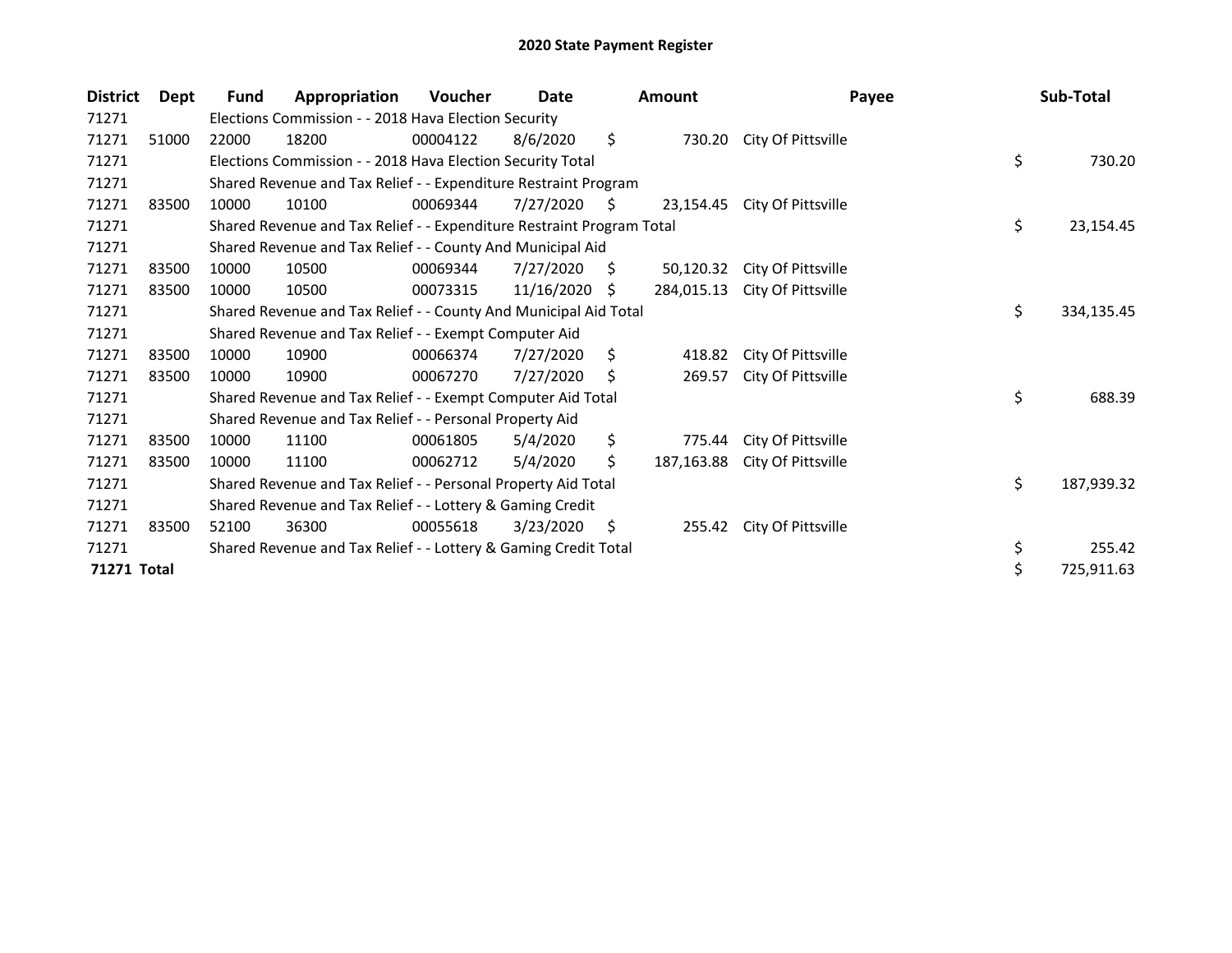| <b>District</b> | <b>Dept</b> | Fund  | Appropriation                                                      | Voucher  | <b>Date</b> | <b>Amount</b>    | Payee                              | Sub-Total        |
|-----------------|-------------|-------|--------------------------------------------------------------------|----------|-------------|------------------|------------------------------------|------------------|
| 71291           |             |       | Dept of Safety & Prof Services - - Fire Dues Distribution          |          |             |                  |                                    |                  |
| 71291           | 16500       | 10000 | 22500                                                              | 00037397 | 7/17/2020   | \$               | 47,992.49 City Of Wisconsin Rapids |                  |
| 71291           |             |       | Dept of Safety & Prof Services - - Fire Dues Distribution Total    |          |             |                  |                                    | \$<br>47,992.49  |
| 71291           |             |       | Dept of Natural Resources - - GPO - Federal Funds                  |          |             |                  |                                    |                  |
| 71291           | 37000       | 10000 | 94100                                                              | 00385578 | 1/27/2020   | \$<br>45,000.00  | City Of Wisconsin Rapids           |                  |
| 71291           |             |       | Dept of Natural Resources - - GPO - Federal Funds Total            |          |             |                  |                                    | \$<br>45,000.00  |
| 71291           |             |       | Dept of Natural Resources - - Wildlife Abat & Control Grants       |          |             |                  |                                    |                  |
| 71291           | 37000       | 21200 | 58000                                                              | 00386251 | 1/30/2020   | \$<br>742.50     | City Of Wisconsin Rapids           |                  |
| 71291           |             |       | Dept of Natural Resources - - Wildlife Abat & Control Grants Total |          |             |                  |                                    | \$<br>742.50     |
| 71291           |             |       | Dept of Natural Resources - - Fin Asst For Responsible Units       |          |             |                  |                                    |                  |
| 71291           | 37000       | 27400 | 67000                                                              | 00412775 | 5/29/2020   | \$               | 67,306.19 City Of Wisconsin Rapids |                  |
| 71291           |             |       | Dept of Natural Resources - - Fin Asst For Responsible Units Total |          |             |                  |                                    | \$<br>67,306.19  |
| 71291           |             |       | Dept of Natural Resources - - Recycling Consolidation Grants       |          |             |                  |                                    |                  |
| 71291           | 37000       | 27400 | 67300                                                              | 00412775 | 5/29/2020   | \$<br>4,721.93   | City Of Wisconsin Rapids           |                  |
| 71291           |             |       | Dept of Natural Resources - - Recycling Consolidation Grants Total |          |             |                  |                                    | \$<br>4,721.93   |
| 71291           |             |       | Dept of Natural Resources - - Land Acquisition                     |          |             |                  |                                    |                  |
| 71291           | 37000       | 36300 | TA100                                                              | 00385580 | 1/27/2020   | \$<br>373,529.00 | City Of Wisconsin Rapids           |                  |
| 71291           | 37000       | 36300 | <b>TA100</b>                                                       | 00385581 | 1/27/2020   | \$<br>207,200.00 | City Of Wisconsin Rapids           |                  |
| 71291           |             |       | Dept of Natural Resources - - Land Acquisition Total               |          |             |                  |                                    | \$<br>580,729.00 |
| 71291           |             |       | WI Dept of Transportation - - Conn Hwy Aids St Fds                 |          |             |                  |                                    |                  |
| 71291           | 39500       | 21100 | 16200                                                              | 00477462 | 1/6/2020    | \$<br>80,728.34  | City Of Wisconsin Rapids           |                  |
| 71291           | 39500       | 21100 | 16200                                                              | 00507317 | 4/6/2020    | \$<br>80,728.34  | City Of Wisconsin Rapids           |                  |
| 71291           | 39500       | 21100 | 16200                                                              | 00544309 | 7/6/2020    | \$<br>80,728.34  | City Of Wisconsin Rapids           |                  |
| 71291           | 39500       | 21100 | 16200                                                              | 00587135 | 10/5/2020   | \$<br>80,728.36  | City Of Wisconsin Rapids           |                  |
| 71291           |             |       | WI Dept of Transportation - - Conn Hwy Aids St Fds Total           |          |             |                  |                                    | \$<br>322,913.38 |
| 71291           |             |       | WI Dept of Transportation - - Tc, Trns Oper Aid Sf                 |          |             |                  |                                    |                  |
| 71291           | 39500       | 21100 | 17700                                                              | 00525276 | 5/12/2020   | \$<br>54,997.00  | City Of Wisconsin Rapids           |                  |
| 71291           | 39500       | 21100 | 17700                                                              | 00574312 | 8/27/2020   | \$<br>164,990.00 | City Of Wisconsin Rapids           |                  |
| 71291           |             |       | WI Dept of Transportation - - Tc, Trns Oper Aid Sf Total           |          |             |                  |                                    | \$<br>219,987.00 |
| 71291           |             |       | WI Dept of Transportation - - Trnst/Trns-Rel Aid F                 |          |             |                  |                                    |                  |
| 71291           | 39500       | 21100 | 18200                                                              | 00501489 | 3/11/2020   | \$<br>74,815.35  | City Of Wisconsin Rapids           |                  |
| 71291           | 39500       | 21100 | 18200                                                              | 00536807 | 6/12/2020   | \$<br>110,247.18 | City Of Wisconsin Rapids           |                  |
| 71291           | 39500       | 21100 | 18200                                                              | 00578299 | 9/4/2020    | \$<br>172,528.73 | City Of Wisconsin Rapids           |                  |
| 71291           | 39500       | 21100 | 18200                                                              | 00604658 | 10/23/2020  | \$<br>66,617.90  | City Of Wisconsin Rapids           |                  |
| 71291           |             |       | WI Dept of Transportation - - Trnst/Trns-Rel Aid F Total           |          |             |                  |                                    | \$<br>424,209.16 |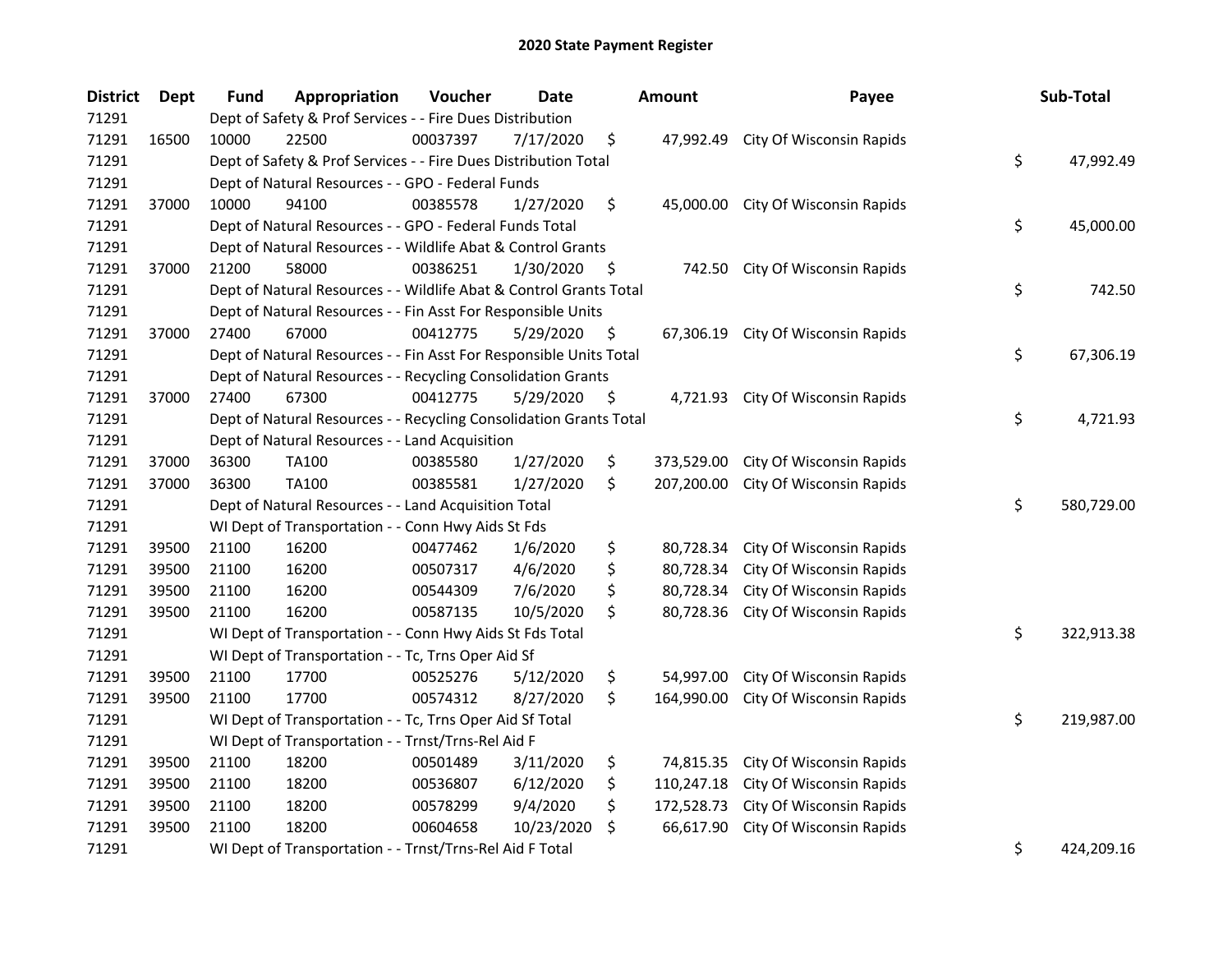| <b>District</b> | Dept  | <b>Fund</b> | Appropriation                                                                   | Voucher   | <b>Date</b>   |     | Amount     | Payee                              | Sub-Total          |
|-----------------|-------|-------------|---------------------------------------------------------------------------------|-----------|---------------|-----|------------|------------------------------------|--------------------|
| 71291           |       |             | WI Dept of Transportation - - Trns Aids To Mnc.-Sf                              |           |               |     |            |                                    |                    |
| 71291           | 39500 | 21100       | 19100                                                                           | 00477344  | 1/6/2020      | \$  | 260,465.87 | City Of Wisconsin Rapids           |                    |
| 71291           | 39500 | 21100       | 19100                                                                           | 00507199  | 4/6/2020      | \$  | 260,465.87 | City Of Wisconsin Rapids           |                    |
| 71291           | 39500 | 21100       | 19100                                                                           | 00544191  | 7/6/2020      | \$  | 260,465.87 | City Of Wisconsin Rapids           |                    |
| 71291           | 39500 | 21100       | 19100                                                                           | 00587017  | 10/5/2020     | \$  | 260,465.89 | City Of Wisconsin Rapids           |                    |
| 71291           |       |             | WI Dept of Transportation - - Trns Aids To Mnc.-Sf Total                        |           |               |     |            |                                    | \$<br>1,041,863.50 |
| 71291           |       |             | WI Dept of Transportation - - Loc Rd Imp Prg St Fd                              |           |               |     |            |                                    |                    |
| 71291           | 39500 | 21100       | 27800                                                                           | 00608276  | 10/29/2020    | \$  | 58,060.66  | City Of Wisconsin Rapids           |                    |
| 71291           |       |             | WI Dept of Transportation - - Loc Rd Imp Prg St Fd Total                        |           |               |     |            |                                    | \$<br>58,060.66    |
| 71291           |       |             | WI Dept of Transportation - - Aero Assistance Ffd                               |           |               |     |            |                                    |                    |
| 71291           | 39500 | 21100       | 28400                                                                           | 00595660  | 10/7/2020     | \$  | 30,000.00  | City Of Wisconsin Rapids           |                    |
| 71291           |       |             | WI Dept of Transportation - - Aero Assistance Ffd Total                         |           |               |     |            |                                    | \$<br>30,000.00    |
| 71291           |       |             | Department of Health Services - - Emergency Medical Services, Ai                |           |               |     |            |                                    |                    |
| 71291           | 43500 | 10000       | 11900                                                                           | 00379165  | 9/15/2020     | \$, | 6,647.49   | City Of Wisconsin Rapids           |                    |
| 71291           |       |             | Department of Health Services - - Emergency Medical Services, Ai Total          |           |               |     |            |                                    | \$<br>6,647.49     |
| 71291           |       |             | Department of Health Services - - Prepaid Medical Transport Reimbursement       |           |               |     |            |                                    |                    |
| 71291           | 43500 | 10000       | 16300                                                                           | AMBULANCE | 11/16/2020 \$ |     |            | 60,096.42 City Of Wisconsin Rapids |                    |
| 71291           |       |             | Department of Health Services - - Prepaid Medical Transport Reimbursement Total |           |               |     |            |                                    | \$<br>60,096.42    |
| 71291           |       |             | Department of Justice - - Law Enforcement Train, Local                          |           |               |     |            |                                    |                    |
| 71291           | 45500 | 10000       | 23100                                                                           | 00092091  | 12/10/2020 \$ |     | 5,440.00   | City Of Wisconsin Rapids           |                    |
| 71291           |       |             | Department of Justice - - Law Enforcement Train, Local Total                    |           |               |     |            |                                    | \$<br>5,440.00     |
| 71291           |       |             | Department of Military Affairs - - Disaster Recovery Aid                        |           |               |     |            |                                    |                    |
| 71291           | 46500 | 10000       | 30500                                                                           | 00083829  | 10/1/2020     | \$  | 3,843.34   | City Of Wisconsin Rapids           |                    |
| 71291           |       |             | Department of Military Affairs - - Disaster Recovery Aid Total                  |           |               |     |            |                                    | \$<br>3,843.34     |
| 71291           |       |             | Department of Military Affairs - - Regional Emergency Response Tm               |           |               |     |            |                                    |                    |
| 71291           | 46500 | 10000       | 30600                                                                           | 00076152  | 4/6/2020      | \$  | 2,078.16   | City Of Wisconsin Rapids           |                    |
| 71291           | 46500 | 10000       | 30600                                                                           | 00076210  | 4/6/2020      | \$  | 2,078.16   | City Of Wisconsin Rapids           |                    |
| 71291           | 46500 | 10000       | 30600                                                                           | 00079027  | 6/16/2020     | \$  | 2,078.28   | City Of Wisconsin Rapids           |                    |
| 71291           | 46500 | 10000       | 30600                                                                           | 00085374  | 11/9/2020     | \$  | 2,078.16   | City Of Wisconsin Rapids           |                    |
| 71291           |       |             | Department of Military Affairs - - Regional Emergency Response Tm Total         |           |               |     |            |                                    | \$<br>8,312.76     |
| 71291           |       |             | Department of Military Affairs - - Regional Emergency Response Gr               |           |               |     |            |                                    |                    |
| 71291           | 46500 | 10000       | 31300                                                                           | 00079321  | 6/23/2020     | \$  | 3,578.36   | City Of Wisconsin Rapids           |                    |
| 71291           |       |             | Department of Military Affairs - - Regional Emergency Response Gr Total         |           |               |     |            |                                    | \$<br>3,578.36     |
| 71291           |       |             | Department of Military Affairs - - Federal Aid, Local Assistance                |           |               |     |            |                                    |                    |
| 71291           | 46500 | 10000       | 34200                                                                           | 00083829  | 10/1/2020     | \$  |            | 23,060.04 City Of Wisconsin Rapids |                    |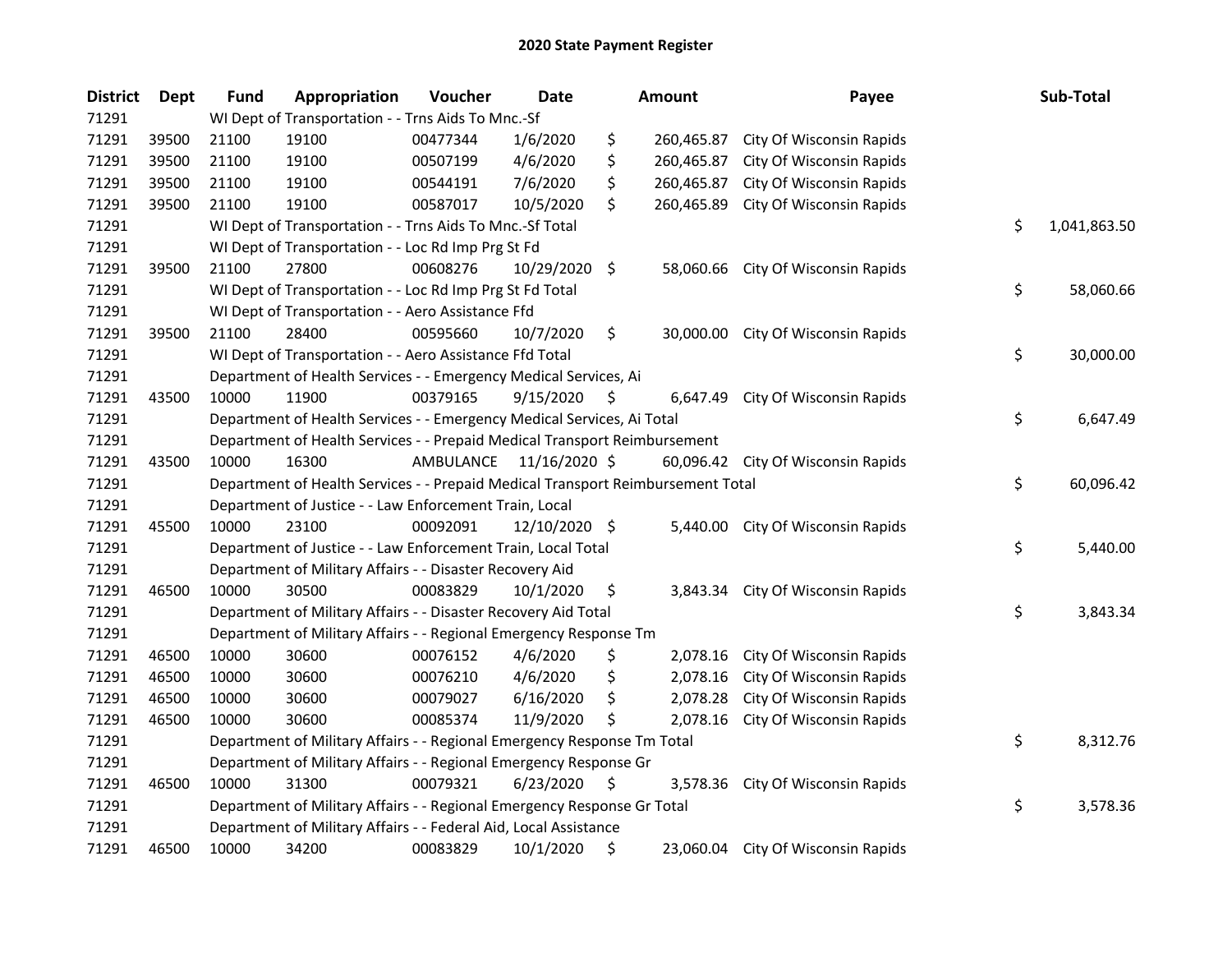| <b>District</b> | <b>Dept</b> | <b>Fund</b> | Appropriation                                                          | Voucher  | <b>Date</b> | <b>Amount</b>    | Payee                                                                                             | Sub-Total        |
|-----------------|-------------|-------------|------------------------------------------------------------------------|----------|-------------|------------------|---------------------------------------------------------------------------------------------------|------------------|
| 71291           | 46500       | 10000       | 34200                                                                  | 00084415 | 10/15/2020  | \$<br>18,681.65  | City Of Wisconsin Rapids                                                                          |                  |
| 71291           |             |             | Department of Military Affairs - - Federal Aid, Local Assistance Total |          |             |                  |                                                                                                   | \$<br>41,741.69  |
| 71291           |             |             | Department of Administration - - Federal Aid                           |          |             |                  |                                                                                                   |                  |
| 71291           | 50500       | 10000       | 14200                                                                  | 00132334 | 11/13/2020  | \$<br>17,064.61  | City Of Wisconsin Rapids                                                                          |                  |
| 71291           | 50500       | 10000       | 14200                                                                  | 00135421 | 12/9/2020   | \$<br>338,564.10 | City Of Wisconsin Rapids                                                                          |                  |
| 71291           | 50500       | 10000       | 14200                                                                  | 00136655 | 12/16/2020  | \$<br>32,279.66  | City Of Wisconsin Rapids                                                                          |                  |
| 71291           |             |             | Department of Administration - - Federal Aid Total                     |          |             |                  |                                                                                                   | \$<br>387,908.37 |
| 71291           |             |             |                                                                        |          |             |                  | Public Defender Board - - Transcript, Discovery and Records Provided to the Public Defender Board |                  |
| 71291           | 55000       | 10000       | 10600                                                                  | 00234912 | 2/14/2020   | \$<br>10.00      | City Of Wisconsin Rapids                                                                          |                  |
| 71291           | 55000       | 10000       | 10600                                                                  | 00234913 | 2/14/2020   | \$<br>5.00       | City Of Wisconsin Rapids                                                                          |                  |
| 71291           | 55000       | 10000       | 10600                                                                  | 00234914 | 2/14/2020   | \$<br>15.00      | City Of Wisconsin Rapids                                                                          |                  |
| 71291           | 55000       | 10000       | 10600                                                                  | 00235765 | 2/21/2020   | \$<br>5.00       | City Of Wisconsin Rapids                                                                          |                  |
| 71291           | 55000       | 10000       | 10600                                                                  | 00235766 | 2/21/2020   | \$<br>25.00      | City Of Wisconsin Rapids                                                                          |                  |
| 71291           | 55000       | 10000       | 10600                                                                  | 00235767 | 2/21/2020   | \$<br>37.20      | City Of Wisconsin Rapids                                                                          |                  |
| 71291           | 55000       | 10000       | 10600                                                                  | 00235768 | 2/21/2020   | \$<br>10.00      | City Of Wisconsin Rapids                                                                          |                  |
| 71291           | 55000       | 10000       | 10600                                                                  | 00238228 | 3/13/2020   | \$<br>50.00      | City Of Wisconsin Rapids                                                                          |                  |
| 71291           | 55000       | 10000       | 10600                                                                  | 00241329 | 4/1/2020    | \$<br>15.00      | City Of Wisconsin Rapids                                                                          |                  |
| 71291           | 55000       | 10000       | 10600                                                                  | 00241330 | 4/1/2020    | \$<br>5.00       | City Of Wisconsin Rapids                                                                          |                  |
| 71291           | 55000       | 10000       | 10600                                                                  | 00241331 | 4/1/2020    | \$<br>5.00       | City Of Wisconsin Rapids                                                                          |                  |
| 71291           | 55000       | 10000       | 10600                                                                  | 00241332 | 4/1/2020    | \$<br>20.00      | City Of Wisconsin Rapids                                                                          |                  |
| 71291           | 55000       | 10000       | 10600                                                                  | 00241333 | 4/1/2020    | \$<br>10.00      | City Of Wisconsin Rapids                                                                          |                  |
| 71291           | 55000       | 10000       | 10600                                                                  | 00241334 | 4/1/2020    | \$<br>5.00       | City Of Wisconsin Rapids                                                                          |                  |
| 71291           | 55000       | 10000       | 10600                                                                  | 00247467 | 5/13/2020   | \$<br>5.00       | City Of Wisconsin Rapids                                                                          |                  |
| 71291           | 55000       | 10000       | 10600                                                                  | 00247468 | 5/13/2020   | \$<br>25.00      | City Of Wisconsin Rapids                                                                          |                  |
| 71291           | 55000       | 10000       | 10600                                                                  | 00247469 | 5/13/2020   | \$<br>5.00       | City Of Wisconsin Rapids                                                                          |                  |
| 71291           | 55000       | 10000       | 10600                                                                  | 00250170 | 6/8/2020    | \$<br>20.00      | City Of Wisconsin Rapids                                                                          |                  |
| 71291           | 55000       | 10000       | 10600                                                                  | 00250171 | 6/8/2020    | \$<br>15.00      | City Of Wisconsin Rapids                                                                          |                  |
| 71291           | 55000       | 10000       | 10600                                                                  | 00250172 | 6/8/2020    | \$<br>10.00      | City Of Wisconsin Rapids                                                                          |                  |
| 71291           | 55000       | 10000       | 10600                                                                  | 00250173 | 6/8/2020    | \$<br>15.00      | City Of Wisconsin Rapids                                                                          |                  |
| 71291           | 55000       | 10000       | 10600                                                                  | 00250174 | 6/8/2020    | \$<br>5.00       | City Of Wisconsin Rapids                                                                          |                  |
| 71291           | 55000       | 10000       | 10600                                                                  | 00250175 | 6/8/2020    | \$<br>5.00       | City Of Wisconsin Rapids                                                                          |                  |
| 71291           | 55000       | 10000       | 10600                                                                  | 00250176 | 6/8/2020    | \$<br>10.00      | City Of Wisconsin Rapids                                                                          |                  |
| 71291           | 55000       | 10000       | 10600                                                                  | 00250177 | 6/8/2020    | \$<br>5.00       | City Of Wisconsin Rapids                                                                          |                  |
| 71291           | 55000       | 10000       | 10600                                                                  | 00250178 | 6/8/2020    | \$<br>15.00      | City Of Wisconsin Rapids                                                                          |                  |
| 71291           | 55000       | 10000       | 10600                                                                  | 00250179 | 6/8/2020    | \$<br>10.00      | City Of Wisconsin Rapids                                                                          |                  |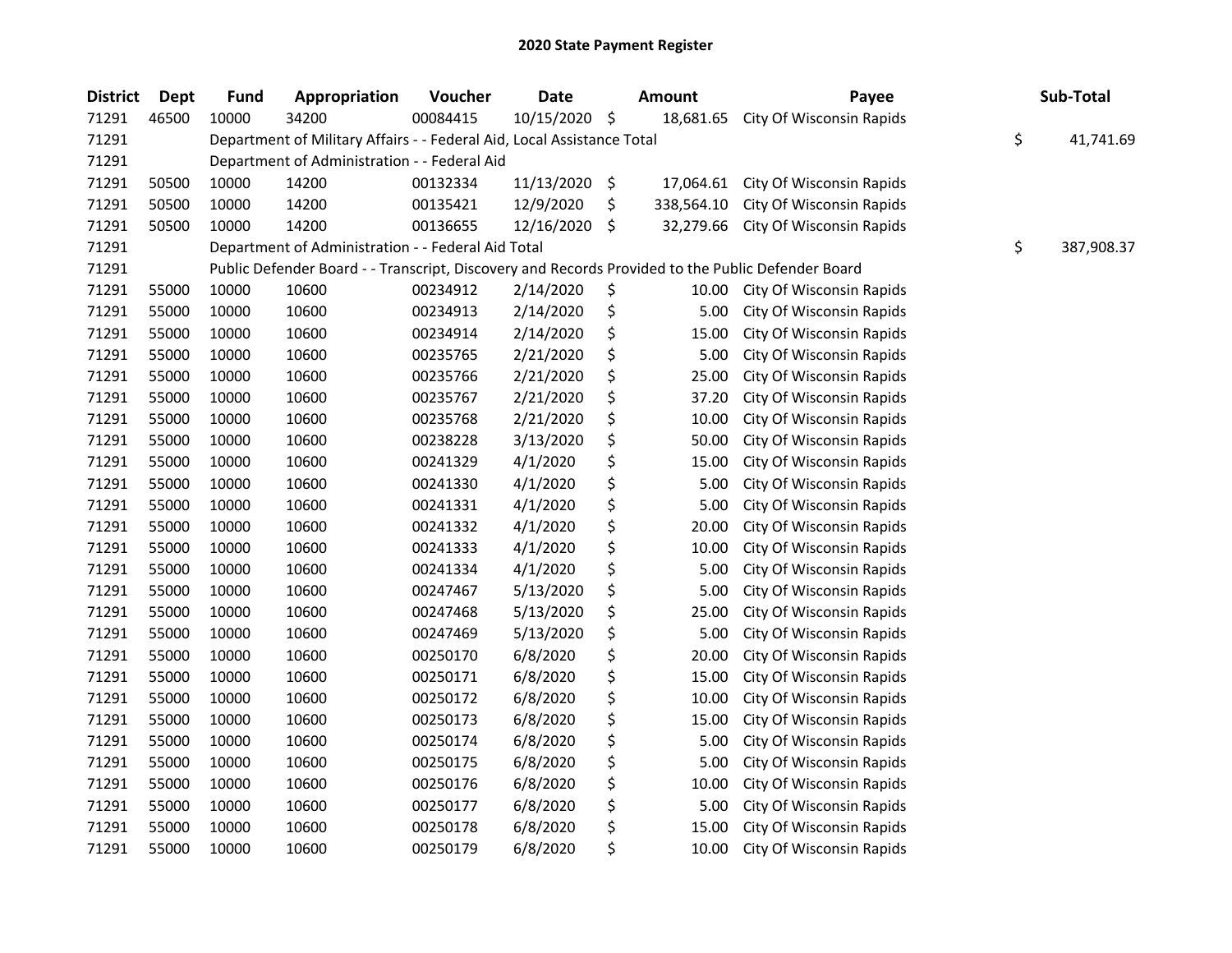| <b>District</b> | <b>Dept</b> | <b>Fund</b> | Appropriation | Voucher  | <b>Date</b> | <b>Amount</b> | Payee                    | Sub-Total |
|-----------------|-------------|-------------|---------------|----------|-------------|---------------|--------------------------|-----------|
| 71291           | 55000       | 10000       | 10600         | 00250180 | 6/8/2020    | \$<br>10.00   | City Of Wisconsin Rapids |           |
| 71291           | 55000       | 10000       | 10600         | 00250181 | 6/8/2020    | \$<br>40.00   | City Of Wisconsin Rapids |           |
| 71291           | 55000       | 10000       | 10600         | 00250182 | 6/8/2020    | \$<br>5.00    | City Of Wisconsin Rapids |           |
| 71291           | 55000       | 10000       | 10600         | 00250183 | 6/8/2020    | \$<br>20.00   | City Of Wisconsin Rapids |           |
| 71291           | 55000       | 10000       | 10600         | 00250184 | 6/8/2020    | \$<br>5.00    | City Of Wisconsin Rapids |           |
| 71291           | 55000       | 10000       | 10600         | 00253204 | 6/23/2020   | \$<br>20.00   | City Of Wisconsin Rapids |           |
| 71291           | 55000       | 10000       | 10600         | 00253205 | 6/23/2020   | \$<br>5.00    | City Of Wisconsin Rapids |           |
| 71291           | 55000       | 10000       | 10600         | 00253206 | 6/23/2020   | \$<br>5.00    | City Of Wisconsin Rapids |           |
| 71291           | 55000       | 10000       | 10600         | 00253207 | 6/23/2020   | \$<br>15.00   | City Of Wisconsin Rapids |           |
| 71291           | 55000       | 10000       | 10600         | 00253208 | 6/23/2020   | \$<br>5.00    | City Of Wisconsin Rapids |           |
| 71291           | 55000       | 10000       | 10600         | 00253345 | 6/26/2020   | \$<br>10.00   | City Of Wisconsin Rapids |           |
| 71291           | 55000       | 10000       | 10600         | 00253346 | 6/26/2020   | \$<br>15.00   | City Of Wisconsin Rapids |           |
| 71291           | 55000       | 10000       | 10600         | 00254061 | 6/30/2020   | \$<br>15.00   | City Of Wisconsin Rapids |           |
| 71291           | 55000       | 10000       | 10600         | 00254062 | 6/30/2020   | \$<br>20.00   | City Of Wisconsin Rapids |           |
| 71291           | 55000       | 10000       | 10600         | 00255974 | 7/15/2020   | \$<br>5.00    | City Of Wisconsin Rapids |           |
| 71291           | 55000       | 10000       | 10600         | 00255975 | 7/15/2020   | \$<br>5.00    | City Of Wisconsin Rapids |           |
| 71291           | 55000       | 10000       | 10600         | 00255976 | 7/15/2020   | \$<br>5.60    | City Of Wisconsin Rapids |           |
| 71291           | 55000       | 10000       | 10600         | 00257610 | 7/31/2020   | \$<br>20.00   | City Of Wisconsin Rapids |           |
| 71291           | 55000       | 10000       | 10600         | 00257611 | 7/31/2020   | \$<br>5.00    | City Of Wisconsin Rapids |           |
| 71291           | 55000       | 10000       | 10600         | 00260409 | 9/2/2020    | \$<br>10.00   | City Of Wisconsin Rapids |           |
| 71291           | 55000       | 10000       | 10600         | 00260410 | 9/2/2020    | \$<br>10.00   | City Of Wisconsin Rapids |           |
| 71291           | 55000       | 10000       | 10600         | 00260411 | 9/2/2020    | \$<br>5.00    | City Of Wisconsin Rapids |           |
| 71291           | 55000       | 10000       | 10600         | 00260412 | 9/2/2020    | \$<br>5.00    | City Of Wisconsin Rapids |           |
| 71291           | 55000       | 10000       | 10600         | 00260413 | 9/2/2020    | \$<br>5.00    | City Of Wisconsin Rapids |           |
| 71291           | 55000       | 10000       | 10600         | 00260414 | 9/2/2020    | \$<br>5.00    | City Of Wisconsin Rapids |           |
| 71291           | 55000       | 10000       | 10600         | 00260415 | 9/2/2020    | \$<br>5.00    | City Of Wisconsin Rapids |           |
| 71291           | 55000       | 10000       | 10600         | 00264767 | 10/19/2020  | \$<br>15.00   | City Of Wisconsin Rapids |           |
| 71291           | 55000       | 10000       | 10600         | 00265269 | 10/23/2020  | \$<br>5.00    | City Of Wisconsin Rapids |           |
| 71291           | 55000       | 10000       | 10600         | 00265270 | 10/23/2020  | \$<br>13.40   | City Of Wisconsin Rapids |           |
| 71291           | 55000       | 10000       | 10600         | 00265271 | 10/23/2020  | \$<br>5.00    | City Of Wisconsin Rapids |           |
| 71291           | 55000       | 10000       | 10600         | 00265272 | 10/23/2020  | \$<br>10.00   | City Of Wisconsin Rapids |           |
| 71291           | 55000       | 10000       | 10600         | 00265273 | 10/23/2020  | \$<br>25.00   | City Of Wisconsin Rapids |           |
| 71291           | 55000       | 10000       | 10600         | 00265274 | 10/23/2020  | \$<br>10.00   | City Of Wisconsin Rapids |           |
| 71291           | 55000       | 10000       | 10600         | 00265275 | 10/23/2020  | \$<br>15.00   | City Of Wisconsin Rapids |           |
| 71291           | 55000       | 10000       | 10600         | 00265276 | 10/23/2020  | \$<br>15.00   | City Of Wisconsin Rapids |           |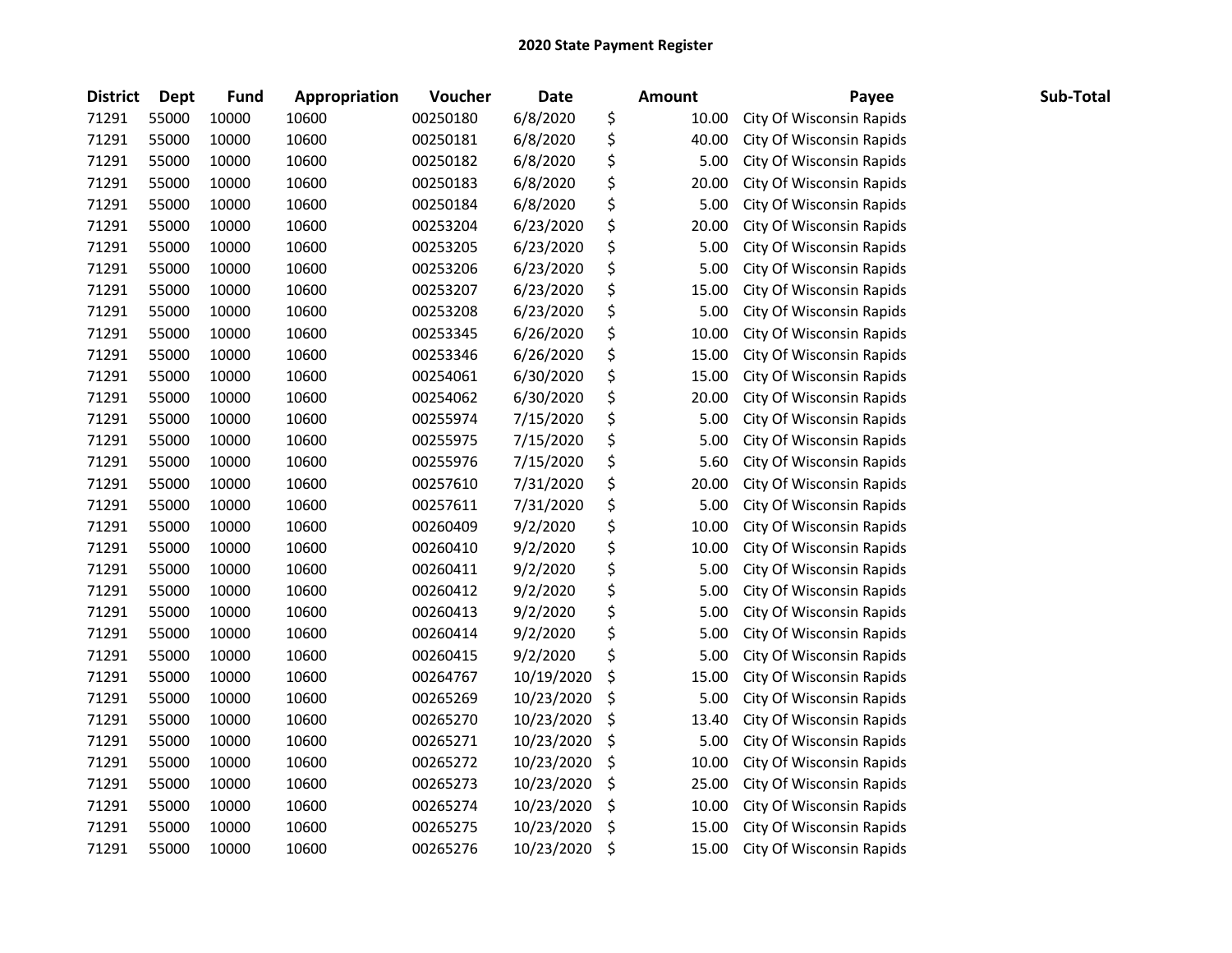## 2020 State Payment Register

| <b>District</b> | Dept  | <b>Fund</b>                                                                                             | Appropriation | Voucher  | <b>Date</b> |     | <b>Amount</b> | Payee                               |            | Sub-Total    |
|-----------------|-------|---------------------------------------------------------------------------------------------------------|---------------|----------|-------------|-----|---------------|-------------------------------------|------------|--------------|
| 71291           | 55000 | 10000                                                                                                   | 10600         | 00265277 | 10/23/2020  | \$  | 10.00         | City Of Wisconsin Rapids            |            |              |
| 71291           | 55000 | 10000                                                                                                   | 10600         | 00265278 | 10/23/2020  | \$  | 15.00         | City Of Wisconsin Rapids            |            |              |
| 71291           | 55000 | 10000                                                                                                   | 10600         | 00265279 | 10/23/2020  | \$  | 15.00         | City Of Wisconsin Rapids            |            |              |
| 71291           | 55000 | 10000                                                                                                   | 10600         | 00265280 | 10/23/2020  | \$  | 5.00          | City Of Wisconsin Rapids            |            |              |
| 71291           | 55000 | 10000                                                                                                   | 10600         | 00270721 | 12/11/2020  | \$  | 10.00         | City Of Wisconsin Rapids            |            |              |
| 71291           | 55000 | 10000                                                                                                   | 10600         | 00270722 | 12/11/2020  | \$  | 10.00         | City Of Wisconsin Rapids            |            |              |
| 71291           | 55000 | 10000                                                                                                   | 10600         | 00270723 | 12/11/2020  | \$  | 10.00         | City Of Wisconsin Rapids            |            |              |
| 71291           |       | Public Defender Board - - Transcript, Discovery and Records Provided to the Public Defender Board Total |               |          |             |     |               |                                     |            | 826.20       |
| 71291           |       | Shared Revenue and Tax Relief - - Expenditure Restraint Program                                         |               |          |             |     |               |                                     |            |              |
| 71291           | 83500 | 10000                                                                                                   | 10100         | 00069345 | 7/27/2020   | \$. |               | 473,112.43 City Of Wisconsin Rapids |            |              |
| 71291           |       | \$<br>Shared Revenue and Tax Relief - - Expenditure Restraint Program Total                             |               |          |             |     |               |                                     | 473,112.43 |              |
| 71291           |       | Shared Revenue and Tax Relief - - County And Municipal Aid                                              |               |          |             |     |               |                                     |            |              |
| 71291           | 83500 | 10000                                                                                                   | 10500         | 00069345 | 7/27/2020   | \$. | 560,656.52    | City Of Wisconsin Rapids            |            |              |
| 71291           | 83500 | 10000                                                                                                   | 10500         | 00073316 | 11/16/2020  | \$  | 3,116,957.17  | City Of Wisconsin Rapids            |            |              |
| 71291           |       | Shared Revenue and Tax Relief - - County And Municipal Aid Total                                        |               |          |             |     |               |                                     | \$         | 3,677,613.69 |
| 71291           |       | Shared Revenue and Tax Relief - - Exempt Computer Aid                                                   |               |          |             |     |               |                                     |            |              |
| 71291           | 83500 | 10000                                                                                                   | 10900         | 00066375 | 7/27/2020   | \$. | 150,237.93    | City Of Wisconsin Rapids            |            |              |
| 71291           | 83500 | 10000                                                                                                   | 10900         | 00067271 | 7/27/2020   | \$  | 11,517.17     | City Of Wisconsin Rapids            |            |              |
| 71291           |       | Shared Revenue and Tax Relief - - Exempt Computer Aid Total                                             |               |          |             |     |               |                                     | \$         | 161,755.10   |
| 71291           |       | Shared Revenue and Tax Relief - - Utility Aid                                                           |               |          |             |     |               |                                     |            |              |
| 71291           | 83500 | 10000                                                                                                   | 11000         | 00069345 | 7/27/2020   | \$  | 8,604.97      | City Of Wisconsin Rapids            |            |              |
| 71291           | 83500 | 10000                                                                                                   | 11000         | 00073316 | 11/16/2020  | \$  | 73,247.34     | City Of Wisconsin Rapids            |            |              |
| 71291           |       | Shared Revenue and Tax Relief - - Utility Aid Total                                                     |               |          |             |     |               |                                     | \$         | 81,852.31    |
| 71291           |       | Shared Revenue and Tax Relief - - Personal Property Aid                                                 |               |          |             |     |               |                                     |            |              |
| 71291           | 83500 | 10000                                                                                                   | 11100         | 00061806 | 5/4/2020    | \$  | 90,980.60     | City Of Wisconsin Rapids            |            |              |
| 71291           | 83500 | 10000                                                                                                   | 11100         | 00062713 | 5/4/2020    | \$  | 22,475.40     | City Of Wisconsin Rapids            |            |              |
| 71291           |       | Shared Revenue and Tax Relief - - Personal Property Aid Total                                           |               |          |             |     |               |                                     | \$         | 113,456.00   |
| 71291           |       | Shared Revenue and Tax Relief - - State Aid; Video Service Provider Fee                                 |               |          |             |     |               |                                     |            |              |
| 71291           | 83500 | 10000                                                                                                   | 11200         | 00064570 | 7/27/2020   | \$  | 30,265.14     | City Of Wisconsin Rapids            |            |              |
| 71291           |       | Shared Revenue and Tax Relief - - State Aid; Video Service Provider Fee Total                           |               |          |             |     |               |                                     | \$         | 30,265.14    |
| 71291           |       | Shared Revenue and Tax Relief - - School Lvy Tx/First Dollar Cr                                         |               |          |             |     |               |                                     |            |              |
| 71291           | 83500 | 10000                                                                                                   | 30200         | 00064049 | 7/27/2020   | \$  | 504,060.20    | City Of Wisconsin Rapids            |            |              |
| 71291           | 83500 | 10000                                                                                                   | 30200         | 00067442 | 7/27/2020   | \$  | 2,012,916.42  | City Of Wisconsin Rapids            |            |              |
| 71291           |       | Shared Revenue and Tax Relief - - School Lvy Tx/First Dollar Cr Total                                   |               |          |             |     |               |                                     | \$         | 2,516,976.62 |
| 71291           |       | Shared Revenue and Tax Relief - - Payments For Municipal Svcs                                           |               |          |             |     |               |                                     |            |              |